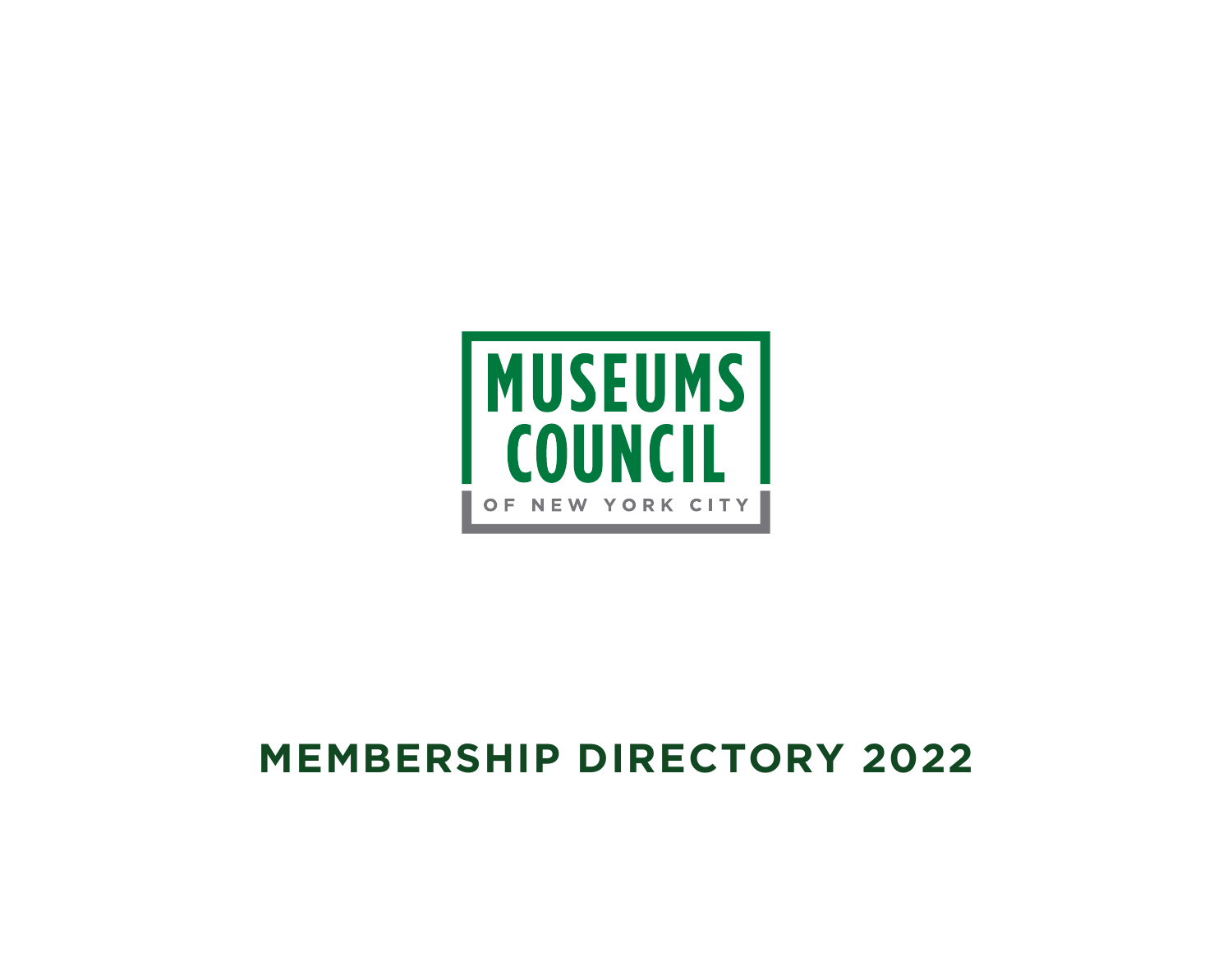**THE MUSEUMS COUNCIL OF NEW YORK CITY**, founded in 1939, is a professional association of non-profit museums in New York City. Its objective is to increase knowledge and improve practice in museum functions among museum staff. Meetings, which are open to all staff of member museums, are held on a regular basis at member museums throughout New York City.

## 2022 ELECTED OFFICERS & APPOINTED EXECUTIVE COMMITTEE MEMBERS

### **President, Victoria Munro Alice Austen House Museum**

2 Hylan Boulevard Staten Island, New York 10305 Tel: (718)816-4506 Email: vistoriamunro@museumscouncil.org

### **Treasurer, Becky Laughner New York Public Library**

Stephen A. Schwarzman Building 476 Fifth Avenue, Room 121 New York, New York 20018 Tel: (212)930-0538, ext 20538 Email: beckylaughner@museumscouncil.org

### **Secretary, Kelsey Brow King Manor Museum**

150-03 Jamaica Avenue Jamaica, New York 11432 Tel: (718) 206-0545 Email: meetingssecretary@museumscouncil.org

### **Communications Officer, Lisa W. Alpert Green-Wood**

500 35th Street Brooklyn, New York 11232 (718) 210-3011 Email: lisaalpert@museumscouncil.org

### **Membership Officer, Marcia J. Rudy, Ph.D. New York Hall of Science**

47-01 111th Street Queens, New York 11368 Tel: (718)699-0005, ext 312 Email: marciarudy@museumscouncil.org

### **Special Projects Coordinator, Martina Caruso South Street Seaport Museum**

12 Fulton Street New York, New York 10038 Tel: (212)748-8600 Email: martinacaruso@museumscouncil.org

**Events Coordinator, Joy Bivins NYPL's Schomburg Center for Research in Black Culture** 515 Malcolm X Boulevard New York, New York 10037 Email: joybivins@nypl.org

**Events Coordinator, Rhonda Evans NYPL's Schomburg Center for Research in Black Culture** 515 Malcolm X Boulevard New York, New York 10037 Email: rhondaevans@nypl.org

### **Education Advisor, Kimaada Le Gendre Queens Museum**

New York City Building Flushing Meadows Corona Park, New York 11368 Email: klegendre@queensmuseum.org

**Archive Project, Joyce Bodig** Email: joycebodig @museumsocuncil.org

### **Museums Council of New York City P.O. Box 2181 New York, NY 10163-2181 Website: museumscouncil.org Email: info@museumscouncil.org**

**Connect with us on Flickr, Instagram, LinkedIn and Twitter**

*The Museums Council Directory is published annually with the assistance of the member institutions of Museums Council of New York City. Compiled and edited by Marcia J. Rudy.*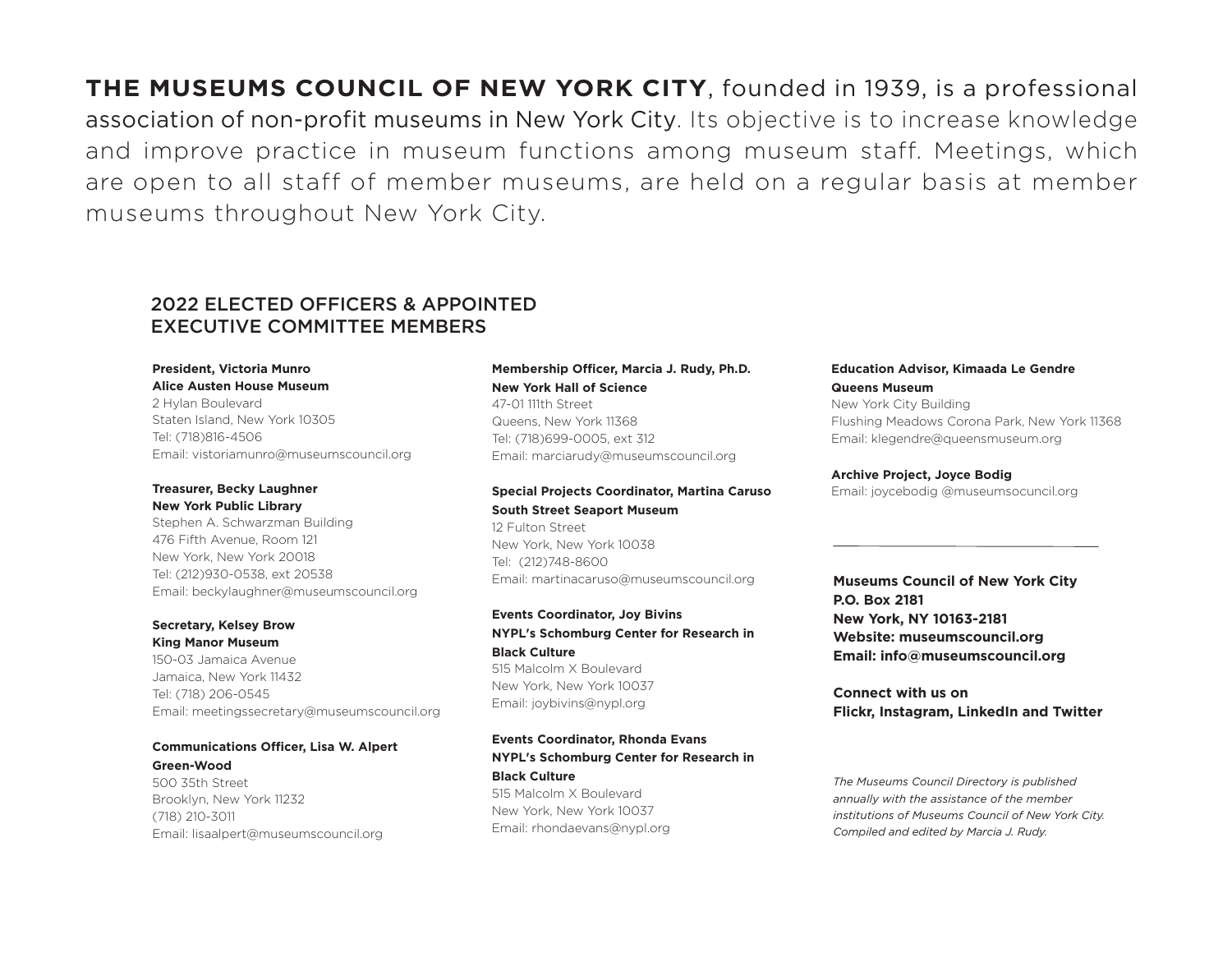## **MUSEUMS COUNCIL OF NEW YORK CITY MEMBER INSTITUTIONS**

| 1. The Africa Center                                       | 20. Center for Jewish History                          | 39. Historic Richmond Town                                       |
|------------------------------------------------------------|--------------------------------------------------------|------------------------------------------------------------------|
| 2. Alice Austen House Museum                               | 21. Central Park Zoo                                   | 40. The House on Henry Street,<br><b>Henry Street Settlement</b> |
| 3. Alley Pond Environmental Center (APEC)                  | 22. Children's Museum of the Arts (CMA)                | 41. International Center of Photography                          |
| 4. American Academy of Arts and Letters                    | 23. Children's Museum of Manhattan                     | 42. Intrepid Sea, Air & Space Museum                             |
| 5. American Folk Art Museum                                | 24. China Institute Gallery/China Institute in America | 43. Jamaica Center for Arts & Learning                           |
| 6. American Irish Historical Society                       | 25. Cooper Hewitt, Smithsonian Design Museum           | 44. Japan Society Gallery                                        |
| 7. American Museum of Natural History                      | 26. Dahesh Museum of Art                               | 45. The Jewish Museum                                            |
| 8. American Numismatic Society                             | 27. The Drawing Center                                 | <b>46. King Manor Museum</b>                                     |
| 9. Americas Society                                        | 28. Dyckman Farmhouse Museum                           | 47. Louis Armstrong House Museum                                 |
| 10. Asia Society Museum                                    | 29. Fraunces Tavern Museum                             | 48. Lower East Side Tenement Museum                              |
| 11. Bartow-Pell Mansion Museum                             | <b>30 The Frick Collection</b>                         | 49. Manhattan Sites National Park Service                        |
| 12. Bayside Historical Society                             | 31. Garibaldi-Meucci Museum                            | 50. Jacques Marchais Museum of Tibetan Art                       |
| 13. The Bronx County Historical Society                    | 32. Gateway National Recreation Area                   | 51. Merchant's House Museum                                      |
| 14. The Bronx Museum of the Arts                           | 33. The Gracie Mansion Conservancy                     | 52. The Met Cloisters, The Metropolitan Museum of Art            |
| 15. Bronx Zoo                                              | 34. Green-Wood                                         | 53. The Met Fifth Avenue, The Metropolitan Museum of Art         |
| 16. Brooklyn Botanic Garden                                | 35. The Grolier Club                                   | <b>54. MoMA PS1</b>                                              |
| 17. Brooklyn Children's Museum                             | 36. Solomon R. Guggenheim Museum                       | 55. The Morgan Library & Museum                                  |
| 18. Brooklyn Museum                                        | 37. Harbor Defense Museum                              | <b>56. Morris-Jumel Mansion</b>                                  |
| 19. Center for Brooklyn History at Brooklyn Public Library | 38. The Hispanic Society of America                    | 57. The Municipal Art Society of New York                        |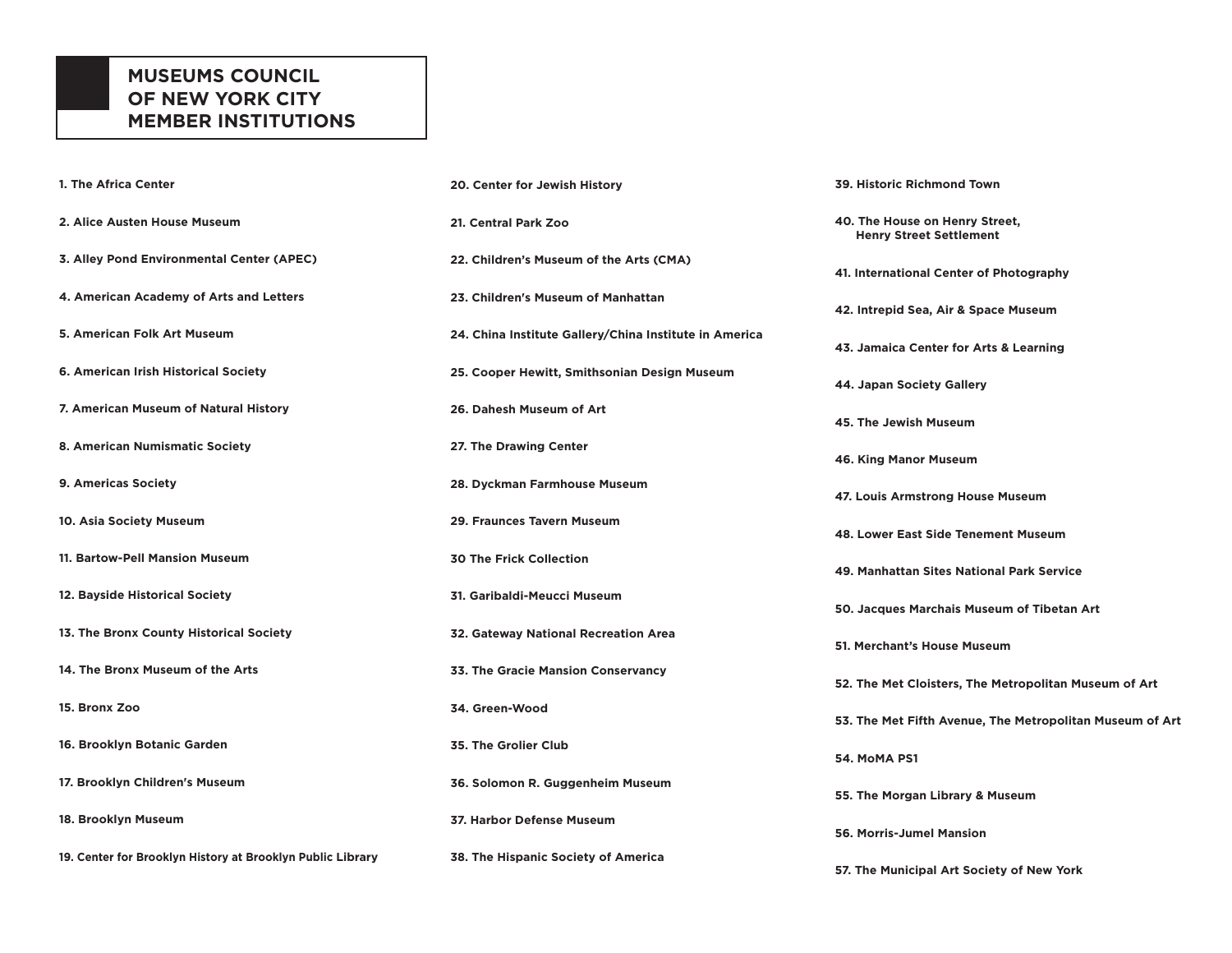| 58. El Museo del Barrio                                                      | 76. New York City Fire Museum                                                     | 95. The Skyscraper Museum                                                              |
|------------------------------------------------------------------------------|-----------------------------------------------------------------------------------|----------------------------------------------------------------------------------------|
| 59. Museum of American Finance                                               | 77. The New York City Police Museum                                               | 96. Snug Harbor Cultural Center and Botanical Garden                                   |
| 60. Museum of Arts and Design                                                | 78. New York Hall of Science                                                      | 97. South Street Seaport Museum                                                        |
| 61. Museum of Chinese in America (MOCA)                                      | 79. The New-York Historical Society                                               | 98. Staten Island Children's Museum                                                    |
| 62. Museum of the City of New York                                           | 80. The New York Public Library                                                   | 99. Staten Island Museum                                                               |
| 63. Museum at Eldridge Street                                                | 81. The New York Public Library for the Performing Arts                           | 100. Staten Island Zoological Society                                                  |
| 64. The Museum at the Fashion Institute of Technology                        | 82. The New York Public Library Schomburg Center<br>for Research in Black Culture | 101. Statue of Liberty National Monument and<br><b>Ellis Island Immigration Museum</b> |
| 65. Museum of Illustration at the Society of Illustrators                    | 83. The New York Society Library                                                  | 102. The Studio Museum in Harlem                                                       |
| 66. Museum of Jewish Heritage -<br>A Living Memorial to the Holocaust        | <b>84. New York Transit Museum</b>                                                | 103. Trinity Church Museum                                                             |
| 67. The Museum of Modern Art                                                 | 85. The Noguchi Museum                                                            | 104. Ukrainian Institute of America                                                    |
| 68. Museum of the Moving Image                                               | 86. The Paley Center for Media                                                    | 105. Voelker Orth Museum                                                               |
| 69. National Jazz Museum in Harlem                                           | 87. Poster House                                                                  | 106. Wave Hill                                                                         |
| 70. National Museum of the American Indian<br><b>Smithsonian Institution</b> | 88. Prospect Park Zoo                                                             | 107. Whitney Museum of American Art                                                    |
| 71. Neue Galerie New York                                                    | 89. Queens Botanical Gardens                                                      | 108. Wyckoff House Museum                                                              |
| 72. New Museum                                                               | 90. Queens County Farm Museum                                                     | 109. Yeshiva University Museum                                                         |
| 73. The New York Academy of Medicine Library                                 | 91. Queens Museum                                                                 | 110. YIVO Institute for Jewish Research                                                |
| 74. New York Aquarium                                                        | 92. Queens Zoo                                                                    |                                                                                        |
| 75. The New York Botanical Garden                                            | 93. Rubin Museum of Art                                                           |                                                                                        |
|                                                                              | 94. SculptureCenter                                                               | * Museum Representative                                                                |

**+ Board Member**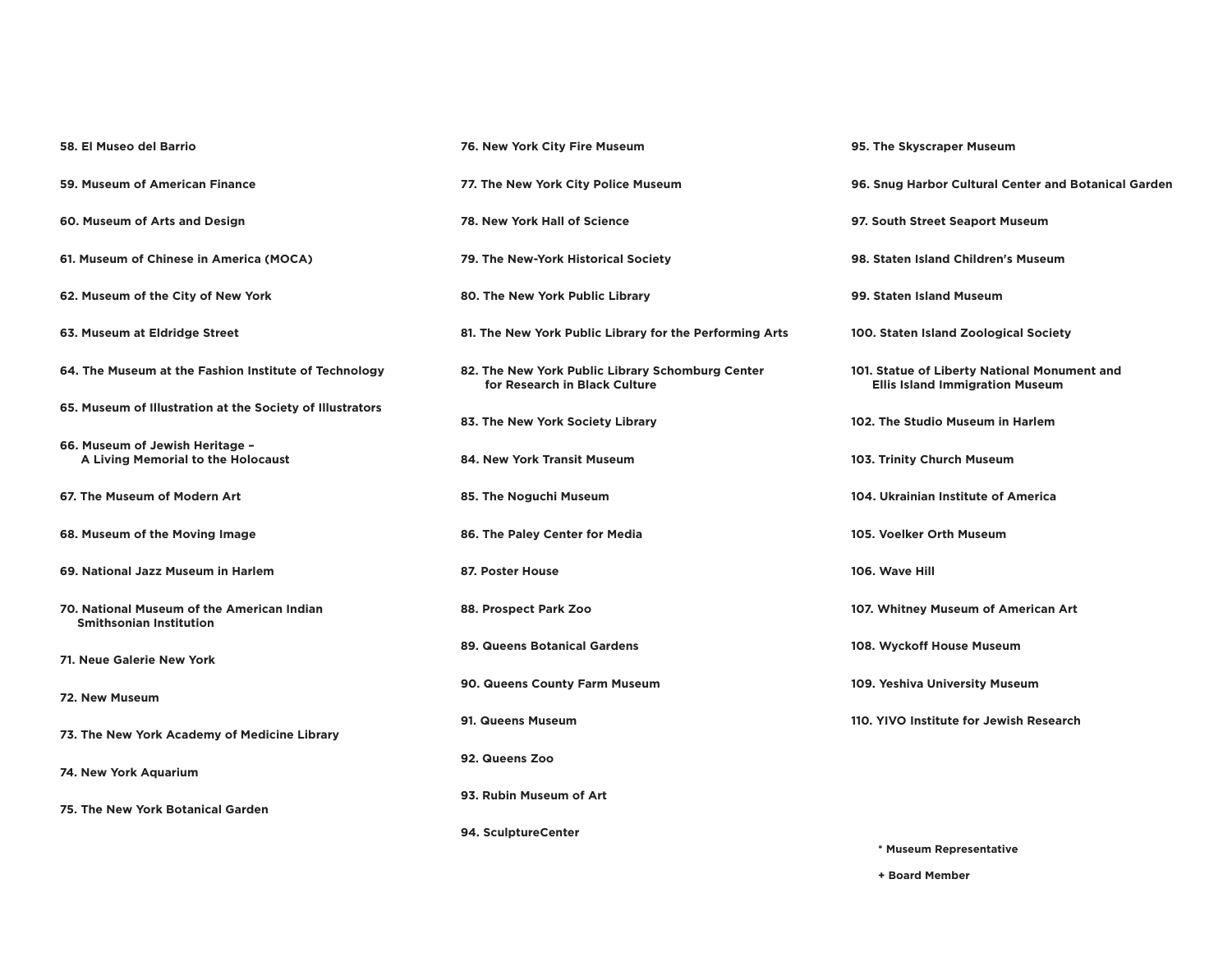### **1 THE AFRICA CENTER**

**Physical Address: 1280 Fifth Avenue New York, New York 10029 Tel: (212)444-9795 Fax: (212)444-9796 Mailing Address: 2196 Third Ave. Unit #10025 New York, NY 10035 Website: theafricacenter.org**

### **Email: info@theafricacenter.org**

**Purpose:** The Africa Center is transforming the world's understanding of Africa, its Diaspora and the role of people of African descent in the world. Serving as the hub for the exchange of ideas around culture, business, and policy related to the continent, and in the spirit of collaboration and engagement with individuals and institutions who share the Center's values, The Africa Center inspires enthusiasm, and advances thought and action around Africa's global influence and impact on our collective and shared futures. Since launching its public programming in January 2019, The Africa Center has already attracted and engaged thousands of visitors in a series of inaugural performances, installations, talks, readings, book signings, and film screenings. **Current Exhibitions:** Ezra Wube: Project Junction (up through 2021)

**Facilities:** Gallery and performance space where Teranga, a fast-casual restaurant located on the Center's first floor that highlights food from the continent and hosts tastings and cooking demonstrations aligned with the Center's programming and mission, has received critical acclaim.

**Admission:** Free except for programs **Staff:** 6 Full time, 3 Part time \*Uzodinma Iweala, CEO Jenny Hourihan, Chief Operation & Financial Officer Alana Francis de Govia, Director, Programs Adrienne Atiles, Development & Grants Manager Henone Girma, Programs Manager Parissah Lin, Administrative Officer Velky Valentin, Controller Evelyn Owen, Associate Curator Lawrence Ekechi, Community Outreach Liaison

## **2 ALICE AUSTEN HOUSE MUSEUM**

**2 Hylan Boulevard Staten Island, New York 10305 Tel: (718)816-4506 Website: www.aliceausten.org Email: info@aliceausten.org**

**Purpose:** To advance public knowledge of the life and work of Alice Austen and her contributions to the history of photography. To encourage preservation, restoration, operation and interpretation of the Austen family home "Clear Comfort."

**Collections:** Furniture, photographs, paper ephemera, 19th-century decorative arts

**Current & Future Exhibitions:** Permanent exhibition: Austen's photographs and period rooms; Temporary exhibitions focus on contemporary photography. **Hours:** Tues- Sat 12-4, by booked appointment only, closed major holidays

**Admission:** \$5 per person, \$10 for tour, children under 6 free, members free

**Facilities:** Park rental for catered events., 3 multipurpose rooms, research archives and library by appointment

**Annual Attendance:** 20,000

**Staff:** 3 full time, 5 part time, 20 volunteers, 2 interns \*Victoria Munro, Executive Director

Margaret Simons, Development and Collections Specialist

Alyssa DeMarco, Marketing Manager

Amy O'Hara, Director of Operations and Visitor Services

Anna Van Lenten, Education Director

Lee Donlan, Education Coordinator

Paul Moakley, Curator & Caretaker

Kristine Alegretti, Collections and Visitor Services

Specialist

Shanni Mitchel, Teaching Artist

# **ALLEY POND ENVIRONMENTAL 3 CENTER (APEC)**

**224-65 76th Avenue Oakland Gardens, New York 11364 Tel: (718)229-4000 Website: www.alleypond.org Email: info@alleypond.org**

**Purpose:** An environmental education center that is dedicated to educating children and adults in the New York metropolitan area, protecting and preserving Alley Pond Park, open spaces and water bodies, and advocating for sustainable environmental policies and practices. **Collections:** Nature exhibits, live animals

**Current & Future Exhibitions:** Live animal room **Hours:** Mon-Fri 10:00-4:00, Sat & Sun: Hours vary, call for info

Admission: Free to general public; varies for groups **Facilities:** Picnic area, nature trails, parking lot, pre-K room, live animal room

**Annual Attendance:** 65,000

**Staff:** 8 full time, 5 part time, 4 volunteers \*Irene Scheid, Executive Director Carlos Martinez, Director of Operations Rosemarie Favuzza-Papachristou, Director of Education Sandra Katz, Fiscal & Grants Analyst Karen Donahue, Educator Brenda Detweiler, Educator Zachary Kaplan, Educator Bonnie Bromberg, Educator

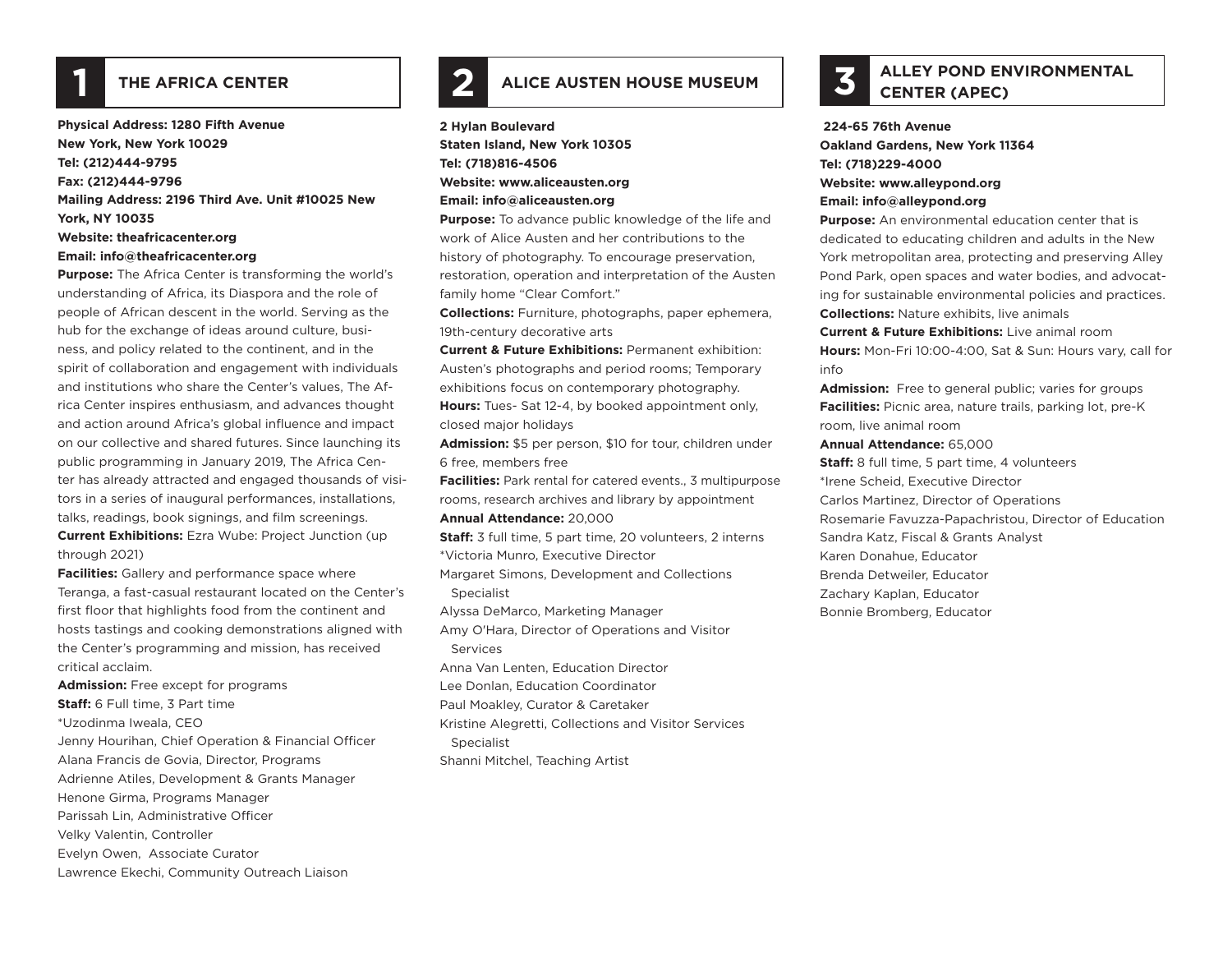## **EXAMERICAN ACADEMY OF ARTS AMERICAN FOLK ART MUSEUM**

**633 West 155th Street New York, New York 10032 Tel: (212)368-5900 Fax: (212)491-4615 Email: academy@artsandletters.org Website: artsandletters.org**

**Purpose:** To foster, assist, and sustain interest in art, literature, and music through its exhibitions, awards, and art purchase program

**Collections:** Extensive archives on members' papers, books, etc. for scholars

**Current & Future Exhibitions:** Temporarily closed due to covid. Anticipated opening is September 2021; Annually, we offer: Invitational Exhibition of Visual Arts (Mar-April); Ceremonial Exhibition: Work by New Members and Recipients of Awards (May-June); Charles Ives Studio, permanent exhibition (open by appointment and during the March-May exhibitions; concert of contemporary American classical music in March.

Hours: Thursday - Sunday 1-4 during an exhibition. Call for hours.

**Admission:** Free general public and groups **Facilities:** Auditorium, Galleries

**Annual Attendance:** 5,000

**Staff:** 13 full time, 35 part time

\*Cody Upton, Executive Director

Ardith Holmgrain, Deputy Director

Ashley Fedor, Program Director, Literature and

Richard Rodgers Awards, Library

David Clarke-Hazlett, Director of Technology, Architecture Awards

Haley Kane, Executive Assistant

Kathleen Trocino Geneta, Design, Publications, John Szlasa, Art Awards and Collections Associate Nadia Ghannam, Conservator

Jay Rahhali, Senior Director of Facilities and Construction Christopher Owens, Annex Building Superintendent Meury Maloney, Maintenance and Building Security Anthony Harp, Maintenance and Building Security

**Two Lincoln Square (Columbus Avenue between 65th & 66th Street) New York, New York 10023-6214 Tel: (212)595-9533 Website: www.folkartmuseum.org Email: info@folkartmuseum.org**

**Purpose:** Founded in 1961 to foster public knowledge and appreciation of American folk art. The American Folk Art Museum is the premier institution devoted to the aesthetic appreciation of traditional folk art and creative expressions of contemporary self-taught artists from the United States and abroad. The museum preserves, conserves, and interprets a comprehensive collection of the highest quality, with objects dating from the eighteenth century to the present. Its collections, exhibitions, and programs relate to folk painting and sculpture (including the work of international selftaught artists), textile arts, and decorative art traditions from the 18th through the 21st centuries. The museum maintains a library of over 10,000 items.

**Collections:** American 18th-21st century folk sculpture and painting, textile arts, decorative arts; environmental folk art, and works by international self-taught artists.

**Current & Future Exhibitions: American Weathervanes:** The Art of the Winds (Jun21-Jan22); Multitudes (Jan-Sept22)

**Hours:** Mon & Tues closed; -Wed-Sun 11:30 - 6

**Admission:** Free, school and other groups may arrange tours (212 265-1040, ext. 381 or grouptours@folkartmuseum.org)

**Staff:** 22 full-time

\*Jason T. Busch, Director

Kathleen Hayes, Deputy Director for Administration and Chief Financial Officer

Dr. Valérie Rousseau, Senior Curator and Curator of Self-Taught Art & Art Brut

Karley Klopfenstein, Deputy Director for Development Brittany Cassell, Development and Membership Manager Rachel Rosen, Director of Education Natalie Beall, Education Specialist Kate Johnson, Director of Design

Chris Gorman, Director of Communications and Marketing Samuel Morgan, Social Media and Website Manager Richard Ho, Director of Information Technologies Stefanie Levinson, Director of Retail and Visitor Services Gordon Jackson, Operations Manager Jake Bialos, Site Supervisor Byron Loja, Accountant Ann-Marie Reilly, Director of Collections and Exhibition Production Judy Steinberg, Collection and Exhibition Manager Andreane Balconi, Digital Asset Manager Louise Masarof, Librarian Lara Ewen, Free Music Fridays Coordinator

# **AMERICAN IRISH 6 HISTORICAL SOCIETY**

**991 Fifth Avenue New York, New York 10028 Tel: (212)288-2263 Fax: (212)628-7927 Website: www.aihs.org Email: aihs@aihs.org**

**Purpose:** To document and publicize the contribution of the Irish in America. Founded in 1897

**Collections:** Archives, newspapers, books, artwork **Current & Future Exhibitions:** Artwork and documents relating to the Society, occasional photography, painting, and sculpture exhibits

**Hours:** Building is open from 10-5 most days; guided tours at 11 and 2, please call ahead to confirm. In-house events including concerts, lectures, readings, recitals and discussions take place a few times per month. Please request Events Calendar for specific information. **Admission:** Tours free to members; \$10 seniors and students; \$15 general public. Library research free **Facilities:** The headquarters townhouse has undergone total restoration and renovation and is now open.

### **Annual Attendance:** n/a

**Staff:** 4 full time, 4 part-time \*Christopher Cahill, Director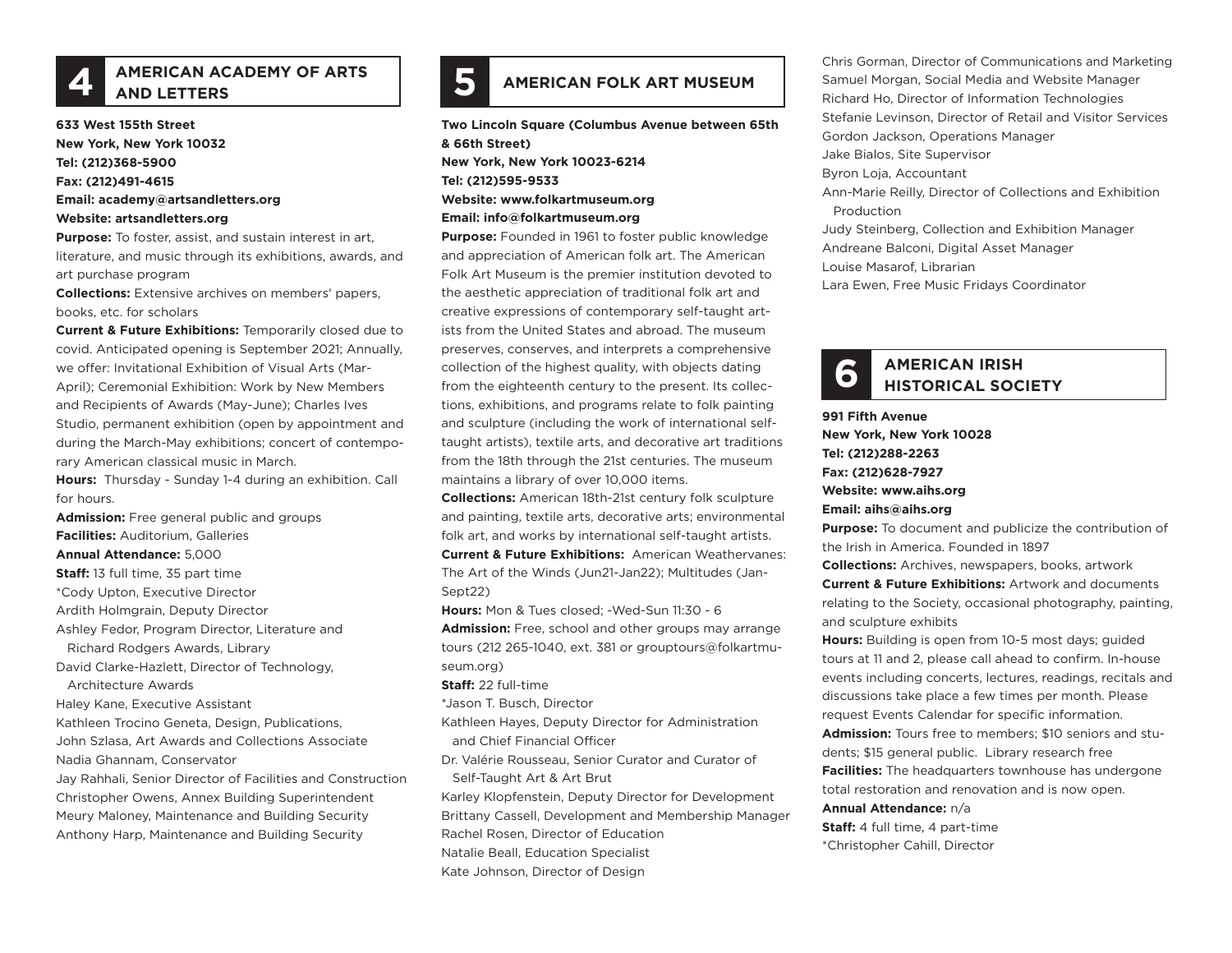# **AMERICAN MUSEUM OF 7 NATURAL HISTORY**

### **200 Central Park West New York, New York 10024 Tel: (212)769-5100 (General information) Tel: (212)769-5200 (Ticket reservations) Fax: (212)769-5018**

**Website: www.amnh.org**

**Purpose:** To discover, interpret, and disseminate – through scientific research and education – knowledge about human cultures, the natural world, and the universe **Collections:** More than 34 million specimens and artifacts in the collections of the Divisions of Anthropology, Physical Sciences (Astrophysics and Earth and Planetary Sciences), Invertebrate Zoology, Paleontology, and Vertebrate Zoology, as well as frozen tissue and other specialized collections.

**Current & Future Exhibitions:** Hayden Planetarium Space Show - Worlds Beyond Earth; Okavango Blue Diamond; Giant Screen Film – Wings Over Water (Mar-Jul22); The Butterfly Conservatory (thru May22); Sharks (thru Aug22)

**Public Programs:** Field expeditions; undergraduate, doctoral and post-doctoral science training programs; special and touring exhibitions; teacher training and professional development programs; web-based curricula and educational resources; education programs for children, families, and adults; scientific conferences and symposia; inter-museum loan; film and video festival **Hours:** Open Wednesdays through Sundays, 10 am–5:30 pm, closed Thanksgiving and Christmas day; Library: (temporarily closed); Special Collection by appointment Admission: Suggested admission, including the Rose Center for Earth and Space: \$23 adults, \$18 senior citizens and students, \$13 children (3-12); discount combination tickets, discounts for groups; free for Museum members and New York City school children and camp groups. For NY, NJ, and CT residents (with ID), the amount you pay for General Admission is up to you. Additional fees for special exhibitions.

**Annual Attendance:** Approximately 5 million (pre-COVID) **Facilities:** The Rose Center for Earth and Space, including the Hayden Planetarium; the Richard Gilder Graduate School; the Sackler Institute for Comparative Genomics; the Center for Biodiversity and Conservation; the David S. and Ruth L. Gottesman Center for Science Teaching and Learning: High Performance Computing Systems; Microscopy and Imaging Facility (MIF);, National Center for Science Literacy, Education and Technology; Discovery Room (temporarily closed); classrooms, 487,000-vol. Research library; conservation laboratories; remote field research stations. LeFrak Theater (seats 1,000); 150- and 300-seat auditoriums, food court; cafés, shops; garage **Staff:** Approximately 850 full time, 159 part-time, and

1,080 volunteers

\*Ellen V. Futter, President

- \*Anne Canty, Senior Vice President Communications, Marketing, and Digital
- \*Sheree Carter-Galvan, Senior Vice President and General Counsel
- \*Lisa J. Gugenheim, Director
- \*Kala Harinarayanan, Vice President for Human Resources
- \*Cheryl Hayashi, Senior Vice President and Provost of Science
- \*Michael J. Novacek Senior Advisor to the President and Curator
- \*Ann Siegel, Senior Vice President for Operations and Capital Programs

## **8 AMERICAN NUMISMATIC SOCIETY**

**75 Varick Street, Floor 11 New York, New York 10013 Tel: (212) 571-4470 Fax: (212) 571-4479 Website: www.numismatics.org**

**Purpose:** To expand the knowledge of human history and culture through the study of numismatics. Mission: The mission of The American Numismatic Society shall be to promote and advance the study, research, and appreciation of numismatics.

**Collections:** Outstanding collections of Greek and Roman, medieval, Islamic and Far Eastern coins, coinage of the Americas, paper money, medals and decorations. Extensive numismatic research library.

**Current and Future Exhibitions:** More than 300 of the ANS's best examples of Ancient and Byzantine coins are on long term loan to the Metropolitan Museum of Art. The ANS Varick Street location features changing exhibitions and lends to museum exhibitions throughout the world.

**Facilities:** The ANS contains America's most comprehensive collection of coins, medals, and paper currency from every part of the globe. There are educational and research facilities available to international scholars, students and the general public who are interested in studying coins, medals, and other treasures in the Society's superb collection. The Society's Library, presently numbers some 100,000 items. These include books, periodicals, manuscripts, photographs, pamphlets, auction catalogs, and microforms. In addition the Library includes a strong reference collection and a wide selection of non-numismatic periodicals in the areas of archaeology, art history, economic history and other disciplines. The ANS has an on-line store: http://numismatics.org/store/

**Admission:** Library: members — free, Non-members \$20 per day; Collections: members — Free, Non-members \$50 per day, Letter of reference and photo ID required; Students with valid student ID, and letter of reference from University supervisor—free.

Note: Due to the Coronavirus – we are accepting no walk-in visitors. Please check our website or call for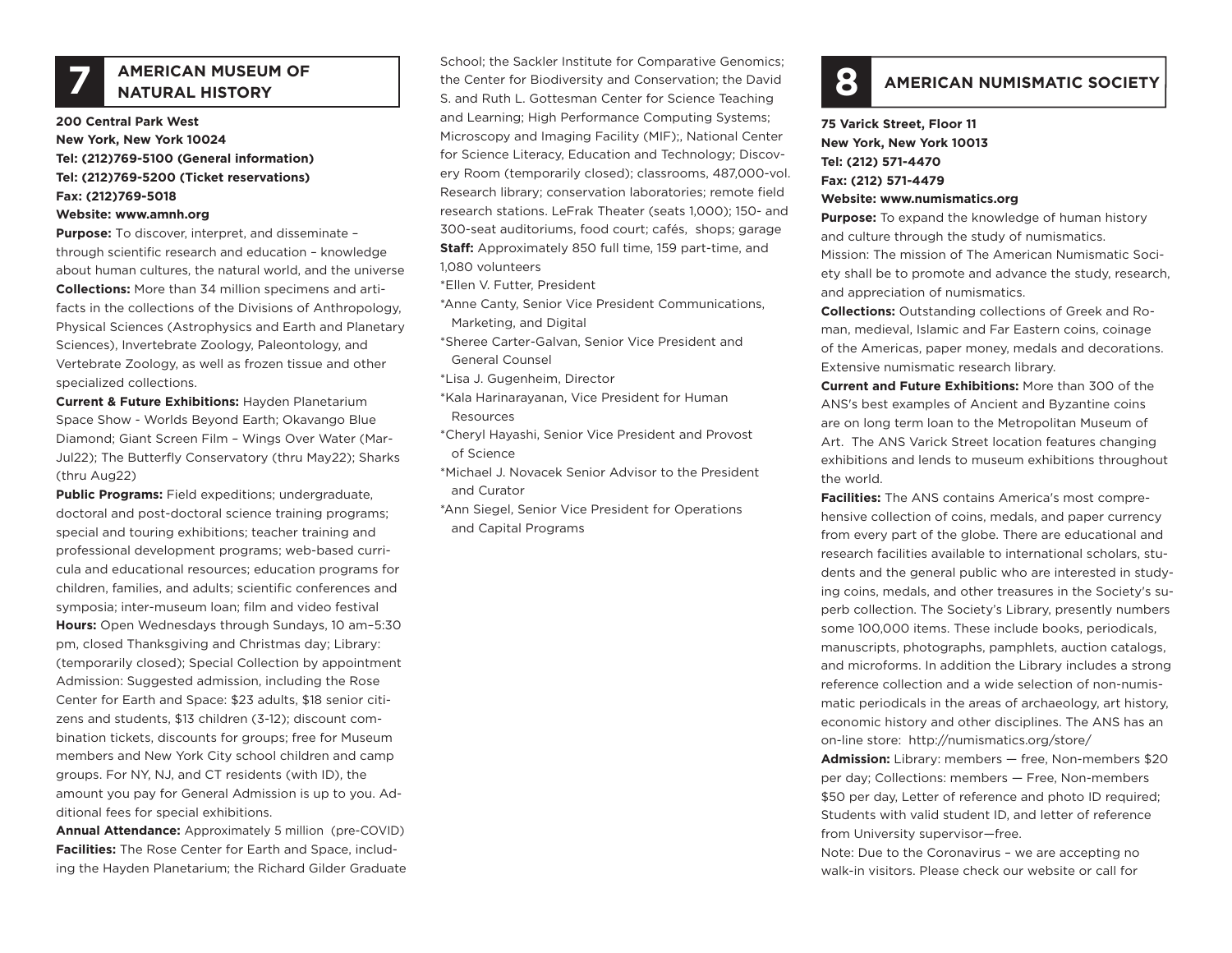### admission updates.

**Staff:** 21 full time, & part-time, 8 volunteers and interns, adjunct, affiliate \* Dr. Gilles Bransbourg, Executive Director Nathan Elkins, Deputy Director Eshel Kreiter, Director of Development Peter van Alfen, Chief Curator Andrew Reinhard, Director of Publications David Hill, Librarian/Archivist Lucia Carbone, Assistant Curator Ethan Gruber, Director of Data Science Jesse Kraft, Assistant Curator Elena Stolyarik, Collections Manager David Yoon, Associate Curator Ute Wartenberg, Research Curator Joanne Isaac, Museum Administrator Bary Bridgewater, Senior Accountant Bennett Hiibner, Director of IT Austin Andrews, Assistant Dir., Membership Manager Garfield Miller, Office Assistant Emma Pratte, Design & Media Manager Alan Roche, Photographer Alice Sharpless, Curatorial Assistant John Thomassen, Deputy Collections Manager

**680 Park Avenue (at 68th Street) New York, New York 10021 Tel: (212)249-8950 Fax: (212)249-1880 Website: www.americas-society.org/VisualArts Email: artgallery@as-coa.org**

**Purpose:** The Visual Arts Department produces gallery exhibitions, public programs, and publishes visual art catalogues of select exhibitions in its continued commitment to present the innovative and often little-known art of the Americas. The quality of the exhibitions attests to the diversity and heritage of the Americas, and upholds the mandate of the Americas Society to foster a better understanding of the art made in these regions from the pre-Colombian era to the present day.

### **Collections:** None

**Hours in Gallery:** Wed-Fri 12-6; Sat 12-5

**Current & Future Exhibitions:**  Part II of This Must Be the Place: Latin American Artists in New York, 1965-1975 (Jan -May22)

### **Admission to the Gallery:** Free

**Facilities:** Conference room and auditorium. Research library by appointment; educational programs including lectures, symposia, panel discussions, gallery tours; concerts

### **Annual Attendance:** 5,000

**Staff:** 3 full, 1 part time, 2 volunteers \*Aimé Iglesias Lukin, Director and Chief Curator, Visual Arts

Natalia Viera Salgado, Assistant Curator, Visual Arts Andrea Coronil, Gallery Assistant

Alessandra Medina, Programs Assistant

## **9 AMERICAS SOCIETY 10 ASIA SOCIETY MUSEUM**

**725 Park Avenue (at East 70th Street) New York, New York 10021 Tel: (212) 288-6400 Fax: (212) 517-7246 Website: http://asiasociety.org/museum**

**http://museum.asiasociety.org/collection/explore (Online database for the Asia Society Museum Collection) Purpose:** Founded in 1956 by John D. Rockefeller 3rd, Asia Society is the leading organization working to strengthen relationships and promote understanding among the people, leaders, and institutions of Asia and the United States. It seeks to enhance dialogue, encourage creative expression, and generate new ideas across the fields of arts and culture, policy, business, and education. Asia Society Museum has earned international acclaim for organizing landmark exhibitions and publishing scholarly catalogues in the fields of traditional and contemporary Asian and Asian American art.

**Collections:** The Asia Society Museum Collection comprises both traditional and contemporary Asian and Asian American art. The masterpiece-quality Mr. and Mrs. John D. Rockefeller 3rd Collection of traditional Asian art, bequeathed to Asia Society in 1979 after the death of Mr. Rockefeller, includes approximately 250 Asian artworks and artifacts from diverse nations that date from the eleventh century BCE to the nineteenth century CE. The traditional collection also includes a number of objects bequeathed from the estate of Blanchette Hooker Rockefeller, acquisitions, and works from other collectors. The growing contemporary collection, initiated in 2007, features over 100 significant works of video, animation, photography, calligraphy, mixed media, works on paper, and new media art by artists from Asia and the Americas. Selected works from the Asia Society Museum Collection are loaned to and shown as part of special exhibitions throughout the world.

**Current Exhibitions:** Rebel, Jester, Mystic, Poet: Contemporary Persians, The Mohammed Afkhami Collection (Sept21-May22);

**Hours: Museum Galleries:** Tues–Sun 11-6 with extended evening hours Fri until 9 (Sept–Jun); Closed Mon and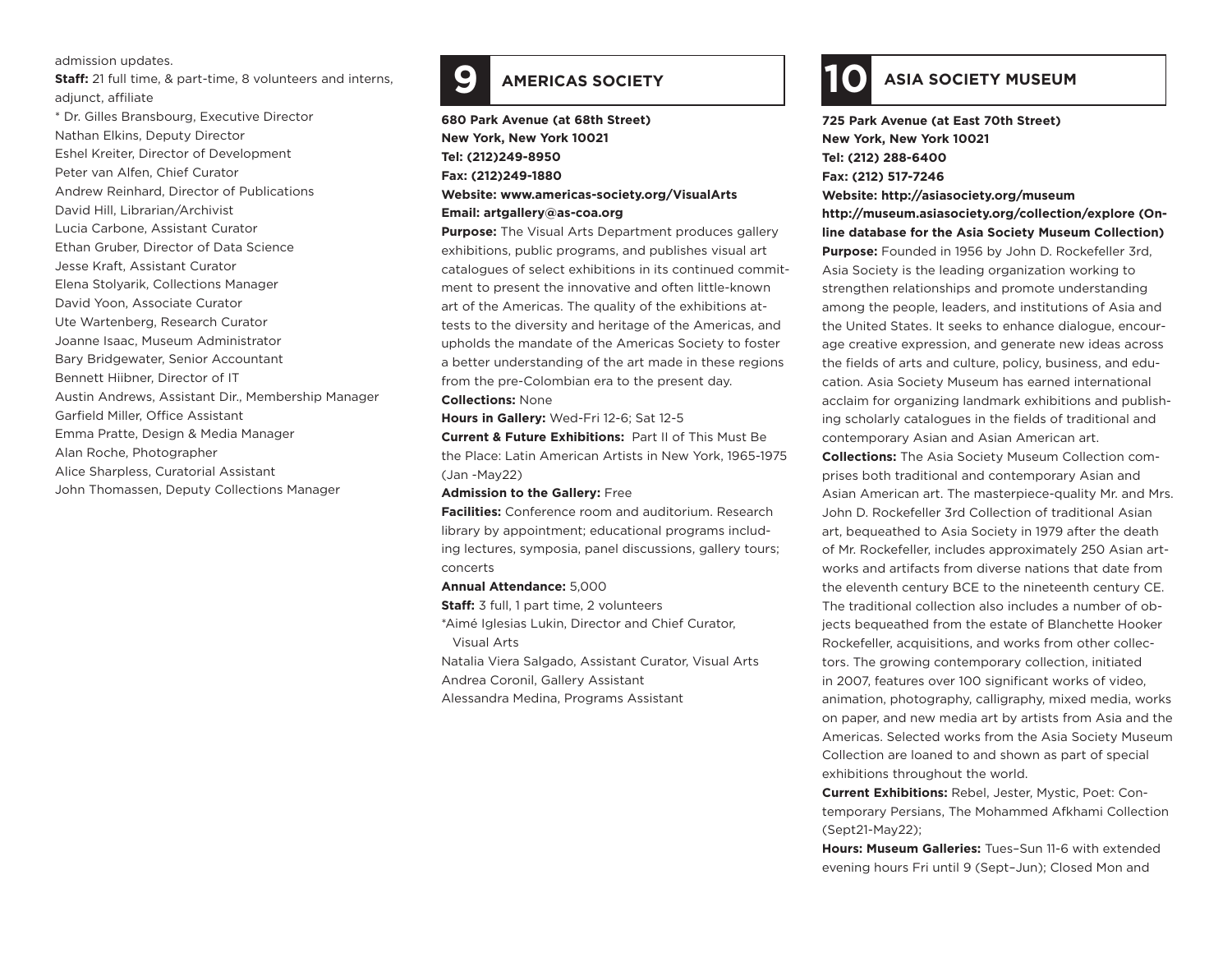major holidays; Garden Court Café: Lunch Tues–Sun 11:30.–3. Exhibition Tours: Tues–Sun at 2, Fri also at 6:30 (The Fri 6:30 tours are suspended from Jul 4–mid-Sept) **Admission:** \$12 adults, \$10 seniors, \$7 students with ID; free for members and persons under 16, free Fri 6:00– 9:00 p.m. (Sept–Jun); audio guide included with admission; free to visit the AsiaStore or Garden Court Café **Facilities:** Gift shop, bookstore, Learning Center, Lila Acheson Wallace Auditorium (258 seats), visitors' center, Garden Court Café.

### **Annual Attendance:** 70,000

**Staff:** 12 full time, 1 part time, 2 interns \*The Hon. Kevin Rudd AC President & CEO, Asia Society \*Michelle Yun Mapplethorpe, VP, Global Artistic

 Programs and Director of Asia Society Museum Clare McGowan, Senior Registrar and Collections Manager

Sarah McCaffery, Manager, Interdisciplinary Arts Jennifer Lima, Registrar

Hiro Sato, Exhibition Installation and Production Manager

Rachel Rosado, Senior Program Officer, Cultural Programs

Anne Kirkup, Program Associate

Kelly Ma, Assistant Director, Global Arts & Collaborations

**895 Shore Road, Pelham Bay Park Bronx, New York 10464 Tel: (718)885-1461 Fax: N/A Email: info@bpmm.org Website: www.bartowpellmansionmuseum.org**

**Purpose:** As the last remaining "great country estate" in the Bronx Pelham Bay Park, Bartow-Pell Mansion Museums mission is to create a vibrant site through preservation, restoration and interpretation of the property and grounds for the benefit of the public throughout the New York City metro region and beyond

**Collections:** 19th Century Period Rooms, Decorative Arts **Current & Future Exhibitions:** Permanent and Temporary Exhibitions: Period Rooms, Gaston Lachaise Pea-

cocks Fields Jax by Fitzhugh Karol

**Hours:** Open to the Public: Sat/Sun 12-4

**Admission:** Adults/Seniors/Students \$10, Children under 6 Free, Groups \$10 per person(\$130 minimum for groups of 10 or less)School Groups \$160 per group, Max. 30 students

**Facilities:** Exhibition Space, Meeting room, Gift Shop, Space rental. Parking

**Annual Attendance:** 15,000

**Staff:** 2 full time, 8 part time, 25 volunteers

\*Alison McKay, Executive Director

Susan M. Chesloff, Museum Administration

Victoria Sunko, Accountant

Guy Johnson, Gardens and Grounds Manager

Timothy Eng, Assistant Groundskeeper

## **BARTOW-PELL MANSION MUSEUM**

**208 Totten Avenue Fort Totten Bayside, New York 11359 Tel: (718) 352-1548 Website: www.baysidehistorical.org Email: info@baysidehistorical.org**

**Purpose:** Bayside Historical Society was founded in 1964 to collect, preserve, and disseminate information concerning the history of Bayside and its adjacent communities and serves as a learning destination, a resource for researchers and the community, and a venue for the visual and performing arts. Bayside Historical Society offers an array of public programs in the arts and humanities in conjunction with exhibits, collections, and current events that are enriching and meaningful, speak to contemporary life, and cultivate appreciation for the area's historic, natural, and cultural resources.

**Collections:** The Archives house historic photos, documents, ephemera and an archaeological collection documenting the history and development of Bayside and Northeast Queens.

**Current and Future Exhibitions:** From the Archives: Native Bayside; The Castle; Ladies in Lines; Men in Rows; Bayside Day, 1914; Recent Acquisitions

**Hours:** Thurs - Sat 12-4 – opening times are dependent upon the status of COVID19. Check the website. **Admission:** \$5 (suggested)

**Facilities:** Since 1984, Bayside Historical Society has been located at the Castle in Fort Totten Park. Completed in 1887, the building was originally used by the U.S. Army Corps of Engineers as their Officers' Club. The Gothic Revival-style Castle is a New York City designated landmark and is also listed on the National Register of Historic Places. Galleries, meeting rooms, ballroom, library, gift shop, space rental available, parking. **Annual Attendance:** 16,000

**Staff:** 1 full time, 4 part time, 50 volunteers

\*Laura James, Executive Director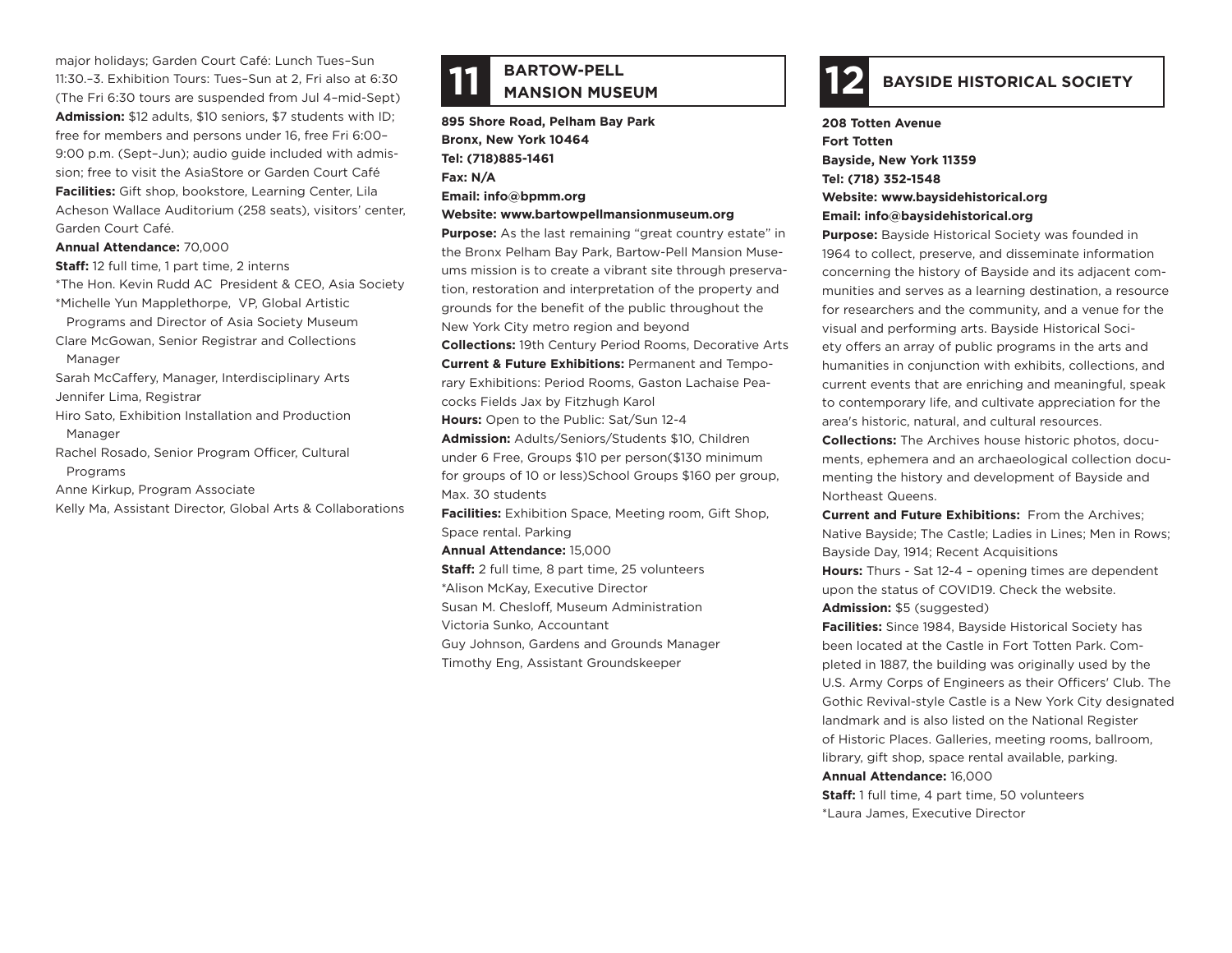## **THE BRONX COUNTY 13 HISTORICAL SOCIETY**

**3309 Bainbridge Avenue The Bronx, New York 10467 Tel: (718)881-8900 Fax: (718)881-4827 Website: www.bronxhistoricalsociety.org Email: kmcauley@bronxhistoricalsociety.org; tbrown@ bronxhistoricalsociety.org**

**Purpose:** Dedicate to the collection, preservation, publication and interpretation of the history and heritage of the Bronx and its people

**Collections:** Objects and works of art on paper, books, photographs, manuscripts, records, periodicals, maps and atlases

**Current & Future Exhibitions:** The Stories A House Could Tell: A Historic Timeline of The Valentine-Varian House (ongoing).

**Books Published:** The Greater New York Centennial; Poems & Tales of Edgar Allan Poe at Fordham; The Birth of the Bronx 1609-1900; Bronx Views: Postcards of the Bronx; Morris High School and The Creation of the NYC Public High School System; The Bronx: Then & Now; Education and Culture in The Bronx - A Research Guide; Digging The Bronx, Recent Archaeology in the Borough **Hours:** Museum of Bronx History: Sat 10-4, Sun 1-5, groups by appointment; Edgar Allan Poe Cottage: Thurs-Fri 10-3, Sat 10-4, Sun 1-5; Research Library: Mon-Fri 9-4:30 by appointment; Bronx County Archives: Mon-Fri 9-4:30 by appointment

**Admission:** Library free; Museums \$5 per adult, \$3 for students, children and seniors

**Facilities:** Research library, Valentine-Varian House/ Museum of Bronx History, The Bronx County Archives, Edgar Allan Poe Cottage; Museum Stores **Staff:** 3 full time, 8 part-time, 12 volunteers \*Dr. Gary Hermalyn, CEO Teresa Brown, Chief Administrative Officer Roger Mcclanahan, Education Coordinator Kathleen A. McAuley, Curator Emeritus Dr. Steven Payne, Librarian/Archivist Nestor Danyluk, Archives Consultant

# **THE BRONX MUSEUM 14 OF THE ARTS**

**1040 Grand Concourse (at 165th Street) Bronx, New York 10456-3999 Tel: (718)681-6000 Fax: (718)681-6181 Website: www.bronxmuseum.org Email: info@bronxmuseum.org**

**Purpose:** The Bronx Museum of the Arts is an internationally recognized cultural destination that presents innovative contem- porary art exhibitions and education programs and is commit- ted to promoting cross-cultural dialogues for diverse audiences. Since its founding in 1971, the Museum has played a vital role in the Bronx by helping to make art accessible to the entire community and connecting with local schools, artists, teens, and families through its robust education initiatives and public programs. In celebration of its 40th anniversary, the Museum implemented a universal free admission policy, supporting its mission to make arts experiences available to all audiences.

**Collections:** In 1986, The Bronx Museum began collecting works on paper by artists of African, Asian and Latin American ancestry to "reflect the borough's dynamic communities," a policy that was adapted in 1992 to include works in all media. Recognizing the Bronx's cultural contributions—including the birth of artistic movements such as hip hop, graffiti art and Latin Jazz, that served as inspiration to many contemporary artists—in 1999 the Museum expanded its collecting practice to include works by artists for whom the Bronx has been critical to their artistic practice and development. Currently the Museum owns over 1,000 contemporary artworks in all media.

**Current & Future Exhibitions:** Bronx Calling: The Fifth AIM Biennial (Nov21-Mar22); Jamel Shabazz: Eyes on the Streets (Apr-Sept22); Perspectives: Past/Forward (Apr-Oct22); Abigail Deville: Bronx Heavens (Oct22- Apr23); The South Bronx Portraits by John Ahearn & Rigoberto Torres: Honoring our community's creative hearts, minds, and souls (Oct22-Apr23); Darrel Ellis: Regeneration (May-Aug23); Tina Girouard (Sept23-Feb24) **Hours:** Wed-Sun 1-6, galleries closed Mon-Tues, Thanks-

giving, Christmas, & New Year's Day **Admission:** Free **Facilities:** Gift shop, space rental in community galleries, conference rooms and rehearsal spaces, wheelchairaccessible **Annual Attendance:** 100,000-105,000 on/off site **Staff:** 11 full time, 3 part time \*Klaudio Rodriguez, Executive Director Shirley Solomon, Deputy Director Claudette McQueen, Manager of Special Events and Membership Yehiel Handlarz, Controller Skowmon Hastanan, Registrar Alan Highet, Chief Financial Officer Nell Klugman, Education Manager Olivia Pohl, Executive Coordinator Moises Rivera, Security Officer Francisco Rosario, Director of Security Patrick Rowe, Director of Education Natasha Bunten, Director of Government and I nstitutional Giving Mario Torres, Manager, Artist in the Marketplace Jasmine Wahi, The Holly Bock Social Justice Curator



**BRONX ZOO 15 WILDLIFE CONSERVATION SOCIETY**

**2300 Southern Boulevard Bronx, New York 10460-1099 Tel: (718) 220-5100 Fax: (718) 733-7748 Website: www.bronxzoo.org Email: guestrelations@wcs.org**

**Purpose:** The Bronx Zoo is the largest urban zoo in the United States. A division of the Wildlife Conservation Society, which was founded in 1895 as the New York Zoological Society, it carries out mandated programs in conservation, research and education.

**Collections:** The Bronx Zoo staff care for some 6,000 mammals, birds, reptiles and amphibians of 711 species with many more fish and insects in the collection. The collections are housed in naturalistic habitats, representing environments around the world and are the basis of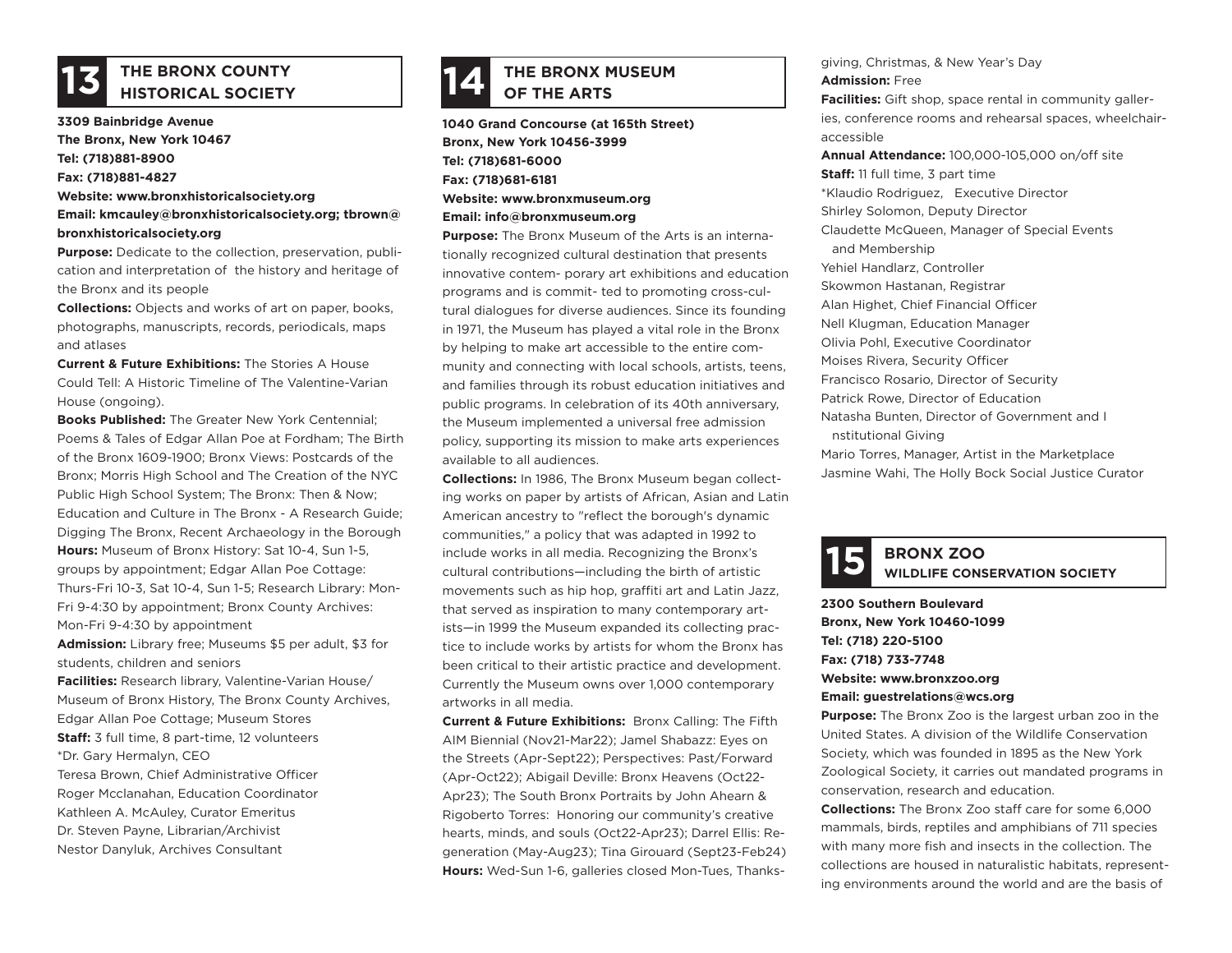the Park's extensive research and educational programs. **Current Exhibitions:** Please note some attractions are only open seasonally. All attraction availability may be subject to weather, capacity, mechanical and/or animalrelated issues. Year-round Bug Carousel; Tiger Mountain: close up views of Amur (Siberian) Tigers; Butterfly Garden and Children's Zoo (seasonal); JungleWorld, an indoor tropical rainforest for Asian wildlife; the Himalayan Highlands, home to the endangered snow leopard; Congo Gorilla Forest, a 6.5 acre African rain forest; Wild Dogs; Madagascar, the world's fourth largest island and an extraordinary array of wildlife. Travel back in time and discover a prehistoric world on the biggest, most realistic Dinosaur Safari ride in America (seasonal). The Nature Trek; is now open! Jump, wiggle, and climb your way to a new perspective on nature. Bronx Zoo Treetop Adventure (seasonal); the new aerial adventure park is calling your name. Climb and zip your way through the trees (not included with admissions).

**Hours:** (Apr–Nov) Weekdays 10–5 and Weekends & Holidays 10–5:30; (Nov–April) 10–4:30

**Admission:** General Admission; Adults: \$24.95, Children (Ages 3-12): \$16.95, and Seniors (Age 65 & over): \$22.95. Total Experience Admission – Adults: \$39.95, Children (Ages 3-12): \$29.95, and Seniors (Age 65 & over): \$34.95. Children ages 2 and under are free. General admission is donation based all day on Wed. If you wish to upgrade to a Total Experience Ticket the price is \$14.95 per person.

**Facilities:** Numerous food, snack and souvenir outlets: ATM on site

**Parking:** \$17 cars; \$20 buses

**Annual Attendance:** 697,266 (Fiscal Year 2020) **Staff:** 2,084 full and part time, ~348 volunteers \*Dr. Cristián Samper, President and Chief Executive Officer \*Robert G. Menzi, Executive Vice President, Chief Operating Officer

\*James J. Breheny, Executive Vice President and General Director, Zoos and Aquarium & Director, Bronx Zoo

- \*John F. Calvelli, Executive Vice President, Public Affairs \*Paula Hayes, Executive Vice President, Chief of Global Resources
- \*Joe Walston, Executive Vice President, Global Conservation Program
- Laura Stolzenthaler, Senior Vice President & Chief

Financial Officer

- Christopher J. McKenzie, Senior Vice President, General Counsel & Deputy Secretary
- Mary Dixon, Senior Vice President,
- Communications, Public Affairs
- Dr. Patrick Thomas, Vice President & General Curator and Associate Director, Bronx Zoo
- Dr. Paul Calle, Chief Veterinarian, Director, Zoological Health
- Dr. Colleen McCann, Curator, Mammalogy
- Chuck Cerbini, Curator, Ornithology
- Donal Boyer, Curator, Herpetology
- Kathleen LaMattina, Curator, Animal Encounters
- Nilda Ferrer, Curator and Registrar, Animal Management Services
- Michael Kaleda, Executive Director of Facilities &
- Operations
- Susan Chin, Vice President, Planning and Design & Chief Architect
- Karen Tingley, Director of WCS Education Niko Radjenovic, Vice President, Business Services Jelle Boots, Vice President, Human Resources Randi Winter, Director, Visitor Services
- Carolyn Gray, Vice President, Institutional Advancement Karen Feldman, Vice President of Budget and Financial Planning



**1000 Washington Avenue Brooklyn, New York 11225 Tel: (718)623-7200 Fax: (718)857-2430 Website: www.bbg.org**

**Purpose:** Brooklyn Botanic Garden is an urban botanic garden that connects people to the world of plants, fostering delight and curiosity while inspiring an appreciation and sense of stewardship of the environment. In the Garden, in its community, and well beyond, BBG inspires people of all ages through the conservation, display, and enjoyment of plants; with educational programs that emphasize learning by doing; and with research focused

on understanding and conserving regional plants and plant communities.

**Collections:** The Steinhardt Conservatory includes the Trail of Evolution, the CV Starr Bonsai Museum, tropical, temperate and desert pavilions. Specialty gardens include Japanese Garden, Rose Garden, Shakespeare Garden, Herb Garden, Children's Garden, Fragrance Garden, Rock Garden, Plant Family Collection, Discovery Garden and Water Garden. \*\*Please note, some indoor spaces, including the Conservatory, are closed for safety. All visitors aged 12 and over are required to show proof of COVID-19 vaccination to enter indoor areas, except for restrooms.

**Current & Future Exhibitions:** Continuous year round **Hours:** visit www.bbg.org for current hours; closed Mondays except Memorial Day

**Admission:** Advance tickets strongly recommended – visit www.bbg.org; \$18 adults (12+); \$12 seniors (65+) and students (12+ with ID); School groups free (pre-registration required)

**Facilities:** Steinberg Visitor Center, Garden Shop, Yellow Magnolia Café (temporarily closed); Yellow Magnolia Canteen, Palm House and Lillian & Amy Goldman Atrium; Parking Lot at 900 Washington Ave (fee)

### **Annual Attendance:** 795,000

**Staff:** 146 full time, 55 seasonal part time, 550 volunteers \*Adrian Benepe, President (presidentsoffice@bbg.org) \*Leslie Findlen, Senior Vice President, Institutional Advancement

\*Sonal Bhatt, Vice President, Education & Interpretation \*Rowan Blaik, Vice President, Horticulture

\*Tracey Faireland, Vice President, Planning, Design & Construction

\*Kathryn Glass, Chief of Marketing & Business Development

\*Dorota Rashid, Vice President, Finance & CFO \*Jimmy Thomas, Vice President, Visitor Services & Public Safety

Ronnit Bendavid-Val, Director, Horticulture Kaitlyn Falk Wong, Director, Institutional Funding Kate Fermoile, Director, Interpretation & Exhibitions Sophia Filippone, Director, Earned Income Kimberly Hill, Executive Assistant to the President Barbara Kurland, Director, Learning & Partnerships Julie Lang, Managing Director, Donor Engagement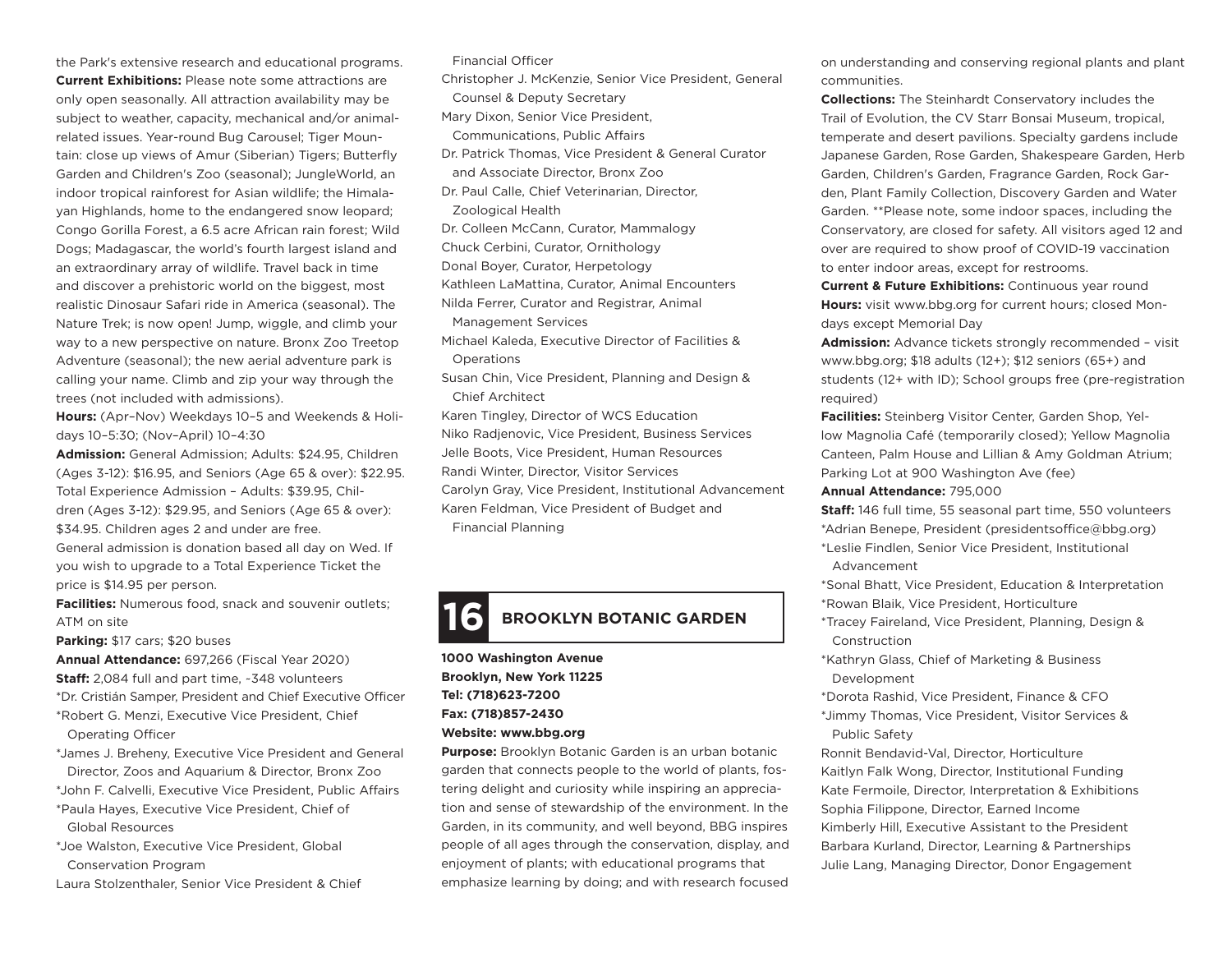Ethan Lustig-Elgrably, Director, Government & Community Affairs

Megan Murphy, Director, Visitor Services & Volunteers Anna Olson, Director, Human Resources Elizabeth Peters, Director, Digital & Print Media Cathryn Popwytsch, Director, Membership Elizabeth Reina-Longoria, Director, Marketing & Communications

**17 BROOKLYN CHILDREN'S MUSEUM**

### **145 Brooklyn Avenue (at St. Marks Avenue) Brooklyn, New York 11213**

**Tel: (718) 735-4400 (administrative offices)**

**Website:** www.brooklynkids.org

**Purpose:** Founded in 1899 as the world's first children's museum, Brooklyn Children's Museum (BCM) is New York City's largest cultural institution designed especially for families. Inspired by the energy and diversity of our borough, Brooklyn Children's Museum creates experiences that ignite curiosity, celebrate identity and cultivate joyful learning. BCM serves 300,000 children and caregivers annually with exhibits and programs grounded in visual arts, music and performance, natural science, and world cultures.

**Collections:** Permanent collections include natural science specimens and cultural objects; BCM archives. **Permanent Exhibitions:** Totally Tots (ages 6 and under); World Brooklyn (cultural exhibit); Sensory Room, Neighborhood Nature (natural science exhibit with live animals); The NEST (outdoor playspace); Collections Central.

**Visiting Exhibitions:** view the website: brooklynkids.org Hours: Thurs 2-5, Fri 2-5, Sat & Sun 10-1 & 2-5 (closed 1-2 for cleaning). Check the website for hours (post COVID) **Admission:** \$13 per person, free for members and children under 1 year; School groups, camp visits: view the **website:** brooklynkids.org/education **Facilities:** Birthday Party room, Event space **Staff:** 32 full-time, 58 part-time \*Stephanie Hill Wilchfort, President & CEO

Atiba Edwards, Executive Vice President & COO Hana Elwell, Vice President of Exhibits & Education Miriam Dalaei Fodera, Director of Experience and **Engagement** 

Jackie Schalk, Director of Development and Events Kwame Brandt-Pierce, Afterschool Program Manager Kate Calleri, Curator and Manager of Collections Shakira Paula, Live Animal Coordinator Erik Fiks, Exhibits Manager Ida Abraham, Development Coordinator Rosan Atherly, Office Manager Winston Williams, Manager of Communications

## **18 BROOKLYN MUSEUM**

**200 Eastern Parkway Brooklyn, New York 11238-6052 Tel: (718)638-5000 Fax: (7180501-6136 Website: www.brooklynmuseum.org**

**Email: information@brooklynmuseum.org**

**Our Mission:** To create inspiring encounters with art that expand the ways we see ourselves, the world, and its possibilities.

**Our Vision:** Where great art and courageous conversations are catalysts for a more connected, civic, and empathetic world.

**Our values:** Great Art and Great Art Experiences - We hold ourselves to the highest standards of curatorial excellence—from great art and original shows to beautiful installations and canon-expanding scholarship. We strive to create and present inspirational and transformative engagement with our collections, exhibitions, programming, and educational offerings, welcoming all visitors with respect and a true sense of hospitality; Many Histories and a Shared Future - We work to be conscious of the narratives that shape our visitors' views of history and their place in the world as well as our own, and we seek out and promote perspectives that expand the stories we tell. We believe the Museum is a place where people can see themselves with dignity and each

other with empathy, care, and respect. As a public, civic institution we believe it is our mandate to contribute to the advancement of society with a commitment to true connectedness and diversity; Openness and Free Expression - We believe that the open and free exchange of ideas among people of diverse beliefs, cultures, and experiences stimulates new understandings and expands insights into our shared humanity and promotes social generosity. We also recognize that differing views may sometimes be met with discomfort and dissent. Since we see ourselves as a conduit for open sharing and learning, we accept the controversies that may accompany courageous conversations; Action and Impact - We celebrate the cultural vibrancy of our local communities and help build meaningful relationships that elevate and strengthen them. Believing that in action there is hope, we champion the powerful roles art and artists can play in our communities both inside and outside the Museum's walls; Experimentation and Risk - In an effort to expand our mission and impact, we strive to be a nimble organization that consistently pursues innovative strategies. We value the challenges associated with trying new things and adapt our strategies as we learn; Professionalism and Passion - We seek to create a work environment that values hard work, professionalism, accountability, creativity, and achievement. We are committed to creating a community of talented, passionate people who are inspired to make the Museum an important hub of community activity and a great global destination, grow their professional skills, and work collaboratively with colleagues they admire and respect.

**Collections:** Encyclopedic museum, housed in a Beaux-Arts 562,000 sq ft structure designed in 1893 by McKim, Mead & White, with over 5,000 years of man's cultural achievement. Art reference library; Wilbour Library of Egyptology, one of the world's most comprehensive Egyptological research collections. Long-Term Installations: Infinite Blue; The Brooklyn Della Robbia; Arts of Korea; American Art; A Woman's Afterlife: Gender Transformation; European Art; Ancient Egyptian Art; Assyrian Art; The Dinner Party by Judy Chicago; Decorative Arts and Period Rooms; Luce Center for American Art: Visible Storage & Study Center; Life, Death, and Transformation in the Americas; Williamsburg Murals: A Rediscovery; Steinberg Family Sculpture Garden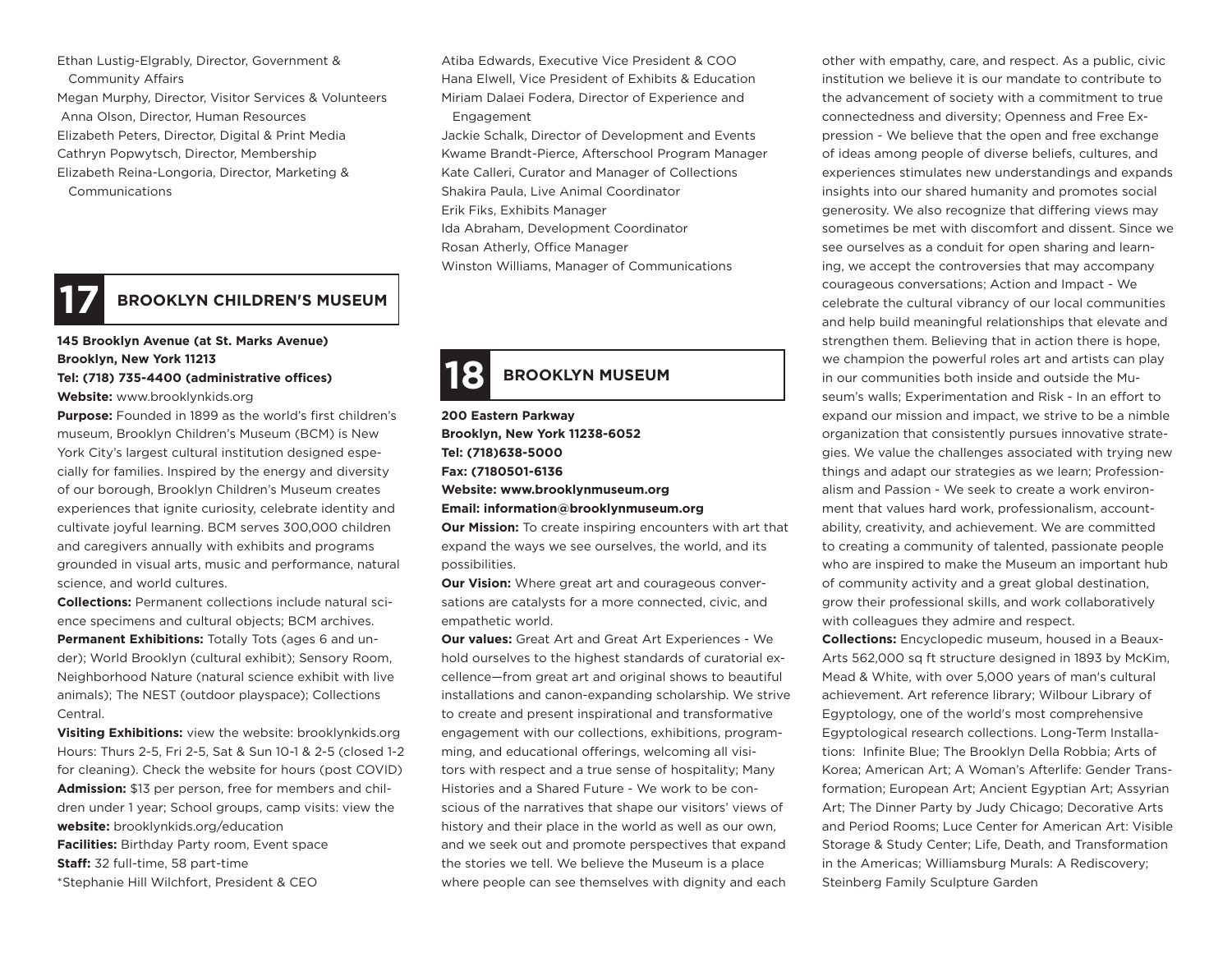**Current & Future Exhibitions:** Christian Dior: Designer of Dreams (thru Feb22); Rafael Lozano-Hemmer: A Crack in the Hourglass, An Ongoing COVID-19 Memorial (thru Jun22); Baseera Khan: I Am an Archive (thru Jul22); Andy Warhol: Revelation (Nov21- Jun22); Modern Gothic: The Inventive Furniture of Kimbel and Cabus, 1863–82 (thru Feb22); The Slipstream: Reflection, Resilience, and Resistance in the Art of Our Time (thru Apr22); Climate in Crisis: Environmental Change in the Indigenous Americas (thru July 22); Monet to Morisot: The Real and Imagined in European Art (Feb22 – May23); Guadalupe Maravilla: Tierra Blanca Joven (Apr-Sept22); Death to the Living, Long Live Trash (Jun22-Apr23); Virgil Abloh: Figures of Speech (Jul22- Jan23)

**Hours:**  Wed, Thurs, Sun 11-6, Fri-Sat 11-8, Mon-Tues closed; Closed Thanksgiving, Christmas, and New Year's Day. First Saturdays are paused through spring 2022. Museum Libraries and Archives open by appointment. **Admission:** Suggested contribution \$16 adults, \$10 Senior Citizens and students with valid I.D., free to members and children under 19 accompanied by an adult. Group visits arranged through Visitor Services, ext. 234; School Groups contact ext. 221. Admission free on first Sat 5-11. TICKETED EXHIBITIONS: Christian Dior: Designer of Dreams (thru Feb22); Andy Warhol: Revelation (Nov 21-Ju22)

**Facilities:** Galleries, restaurant/cafe, gift shop, auditorium, sculpture garden, parking, rental spaces available, including the 22,000 square foot Beaux-Arts Court **Annual Attendance:** Approximately 591,000 **Staff:** 262 full-time, 141 part-time, 81 volunteers, 25 interns

\*Anne Pasternak, Shelby White and Leon Levy Director KP Trueblood, President and Chief Operating Officer Hope O'Reilly, Deputy Director and Chief

Development Officer

Sharon Matt Atkins, Deputy Director for Art Lisa Bruno, Carol Lee Shen Chief Conservator Fabian Milburn, Chief of Staff and Chief Legal Officer James Kelly, Director of Operations and Facilities Management

McKenzie Keating, Director of Finance Carolyn Royston, Deputy Director for Engagement

### **CENTER FOR BROOKLYN HISTORY (CBH) AT BROOKLYN PUBLIC LIBRARY 19**

### **128 Pierrepont Street (at Clinton Street) Brooklyn, New York 11201 Tel: (718)222-4111 Fax: (718)222-3794 Website: www.brooklynhistory.org**

Purpose: Founded in 1863, the Center for Brooklyn History at BPL is a nationally recognized urban history center dedicated to preserving and encouraging the study of Brooklyn's extraordinary 400-year history. Located in Brooklyn Heights and housed in a magnificent landmark building designed by George Post and opened in 1881, today's CBH is a cultural hub for civic dialogue, thoughtful engagement and community outreach. CBH maintains an important collection of historical manuscripts, books, photographs, maps, paintings, objects and ephemera dating back to the 17th century.

**Collections:** Material related to Brooklyn that represents its diverse neighborhoods and ethnic groups. Archives include one of the largest collections of historic Brooklyn material in existence. 125,000 bound volumes, 100,000 graphic images, 2,000 linear feet of manuscripts, over 2,000 maps and atlases. The library has genealogies, rare books, newspapers, periodicals, serials, journals, personal papers, institutional records, and oral histories. Over 33,000 Brooklyn-related photographs, works of art on paper and paintings have been digitized and catalogued accessible through a computer database.

**Current & Future Exhibitions:** The 36th Annual Ezra Jack Keats/ NYC Department of Education Brooklyn Bookmaking Competition (May22)

**Hours:** Closed to the public until further notice

### **Admission:** Free

**Facilities:** Donald F. and Mildred Topp Othmer Library; site rentals

**Annual Attendance:** N/A

### **Staff:**

\*Heather Malin, Director

Natiba Guy-Clement, Assistant Director, Collections and Public Service

Bailey Bretz, Administrative and Special Projects Assistant

Diana Bowers-Smith, Archivist Cecily Dyer, Special Collections and Outreach Librarian Allyson Malinenko, Supervising Librarian II Michelle Montalbano, Adult Senior Librarian IA Sarah Quick, Reference Archivist, Senior Librarian Anna Schwartz, Manager, Art Collections and Exhibitions Deborah Tint, Special Collections Cataloguer Shirley Brown-Alleyne, Manager of Education Jennifer Hoyer, Educating Librarian Julia Pelaez, Brooklyn Connections Educator Charles Rudoy, Program Administrator Patrick Valentine, Operations Manager Igor Yanavitski, Assistant Maintainer Marcia Ely, Director of Programs, Center for Brooklyn History



## **20 CENTER FOR JEWISH HISTORY**

**15 West 16th Street New York, New York 10011 Tel: (212)294-8301 Fax: (212)294-8302 Website: www.cjh.org Email: inquiries@cjh.org**

**Purpose:** The Center for Jewish History is one of the foremost Jewish research and cultural institutions in the world. It is home to five partner organizations: American Jewish Historical Society (AJHS); American Sephardi Federation (ASF); Leo Baeck Institute (LBI); Yeshiva University Museum (YUM); YIVO Institute for Jewish Research (YIVO).

**Collections:** The partners' collections comprise the largest repository of the modern Jewish experience outside of Israel. The collections total more than 500,000 volumes and 100 million documents, and include thousands of pieces of artwork, textiles, and ritual objects, as well as music, films, and photographs. At the Center, the history of the Jewish people comes alive through scholarship and cultural programming, exhibitions and symposia, lectures, and performances.

**Current & Future Exhibitions:** Please visit https://www.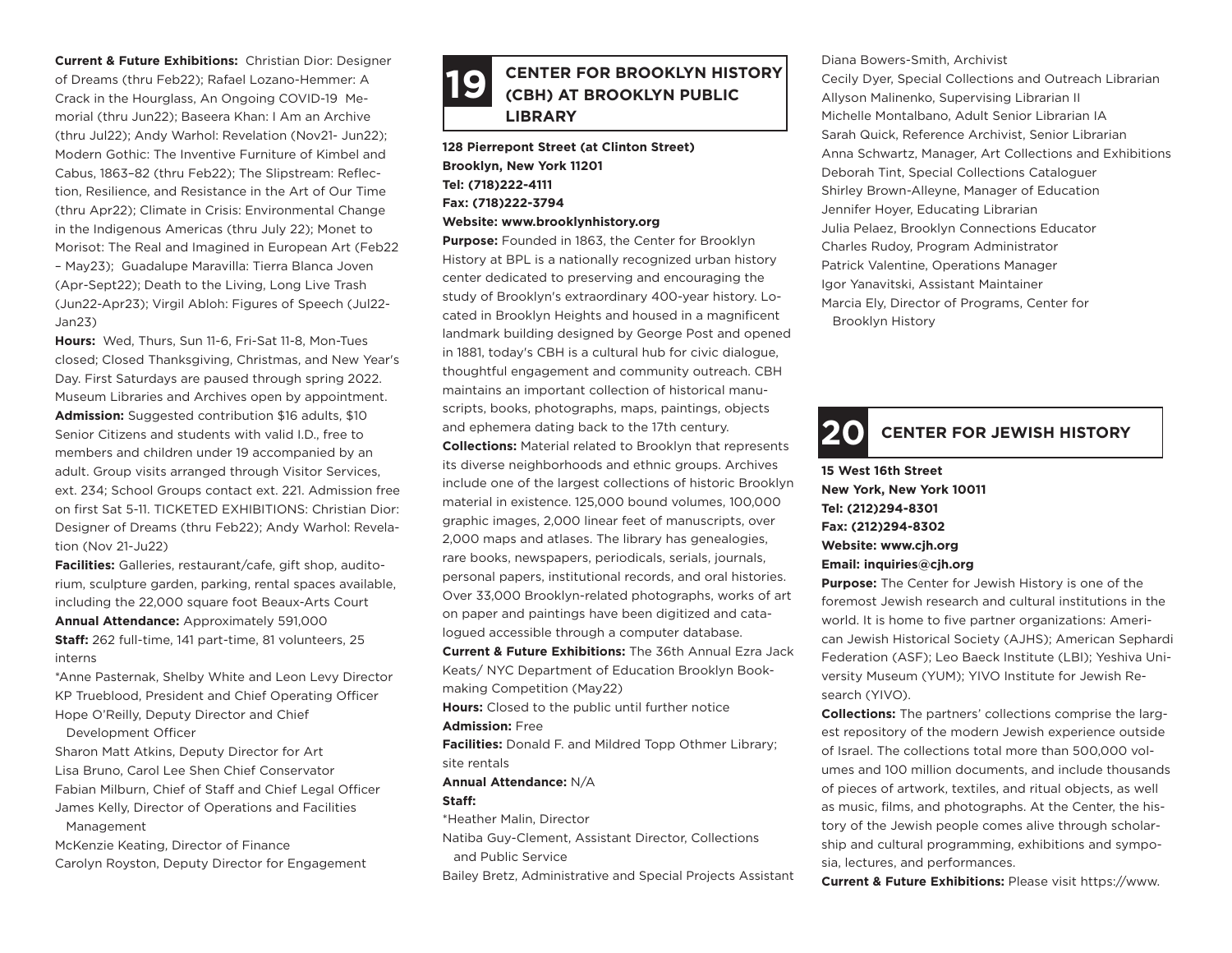cjh.org/visit/exhibitions for a current list of exhibitions. **Hours:** Exhibition Spaces: Mon-Thurs: 10-4 (Last entry 3:30) Fri: 10-3 (Last entry 2:30); Sat & Sun: Closed The Lillian Goldman Reading Room is open Tues, Wed, & Thurs: 10-4 (by appointment only) The Center for Jewish History is closed on Saturday and Sunday, all major Jewish holidays, and all major national holidays.

### **Admission:** Free

**Facilities:** Leo & Julia Forchheimer Auditorium; Paul S. and Sylvia Steinberg Great Hall; Lillian Goldman Reading Room; Ackman & Ziff Family Genealogy Institute

**Annual Attendance:** 50,000 +

### **Staff:** 43

\*Bernard J. Michael, President/CEO Rio Daniel, Chief Financial Officer/Chief Operating **Officer** 

Rachel Miller, Chief of Archive and Library Services Daniel Nadelmann, Chief Development Officer Melissa Minaya, Director of Operations Louis Pinzon, Director of Information Technology

## **21 CENTRAL PARK ZOO**

### **830 Fifth Avenue New York, New York 10065 Tel: (212)439-6500 Fax: (212)988-0286 Website: www.centralparkzoo.org; www.wcs.org Email: cpzoogeneral@wcs.org**

**Purpose:** The Central Park Zoo opened in 1861 and is one of the earliest zoos in the United States. In 1988, the zoo reopened after a complete transformation under the management of the Wildlife Conservation Society (New York Zoological Society at that time). The Wildlife Conservation Society (WCS) is a global conservation organization working to conserve the world's largest wild places in 15 priority regions, home to more than 50% of the planet's biodiversity. As one of five WCS facilities open to the public in NYC, Central Park Zoo carries out programs in conservation, research, and education. **Collections:** Central Park Zoo is home to approximately

1,500 animals representing 150 species -many that are highly endangered. Permanent exhibits focus on species from the world's three climatic zones: Tropic, Temperate and Polar. Central Park Zoo is also home to the Tisch Children's Zoo.

**Current Exhibitions:** The Tropic Zone features hundreds of tropical birds, primates, reptiles, and amphibians. The Temperate Territory features red panda, snow monkeys, snow leopards, grizzly bear, and waterfowl. Polar exhibits feature one of the nation's largest penguin colonies, puffins, seals and sea lions. Tisch Children's Zoo is home to cows, sheep, pigs, Patagonian cavy, and a host of birds and waterfowl in a large walk through aviary. **Hours:** Open 365 days, Apr-Oct 10-5; weekends and holidays 10-5:30, Nov-Mar 10-4:30 daily

**Admission:** Adults (13 & Over) \$13.95, Children (ages 3-12) \$8.95, Children (2 & under) Free, Seniors (65+) \$10.95; Total Experience tickets which includes our 4D Theater, are Adults (13 & Over) \$19.95, Children (ages 3-12) \$14.95, Children (2 & under) Free, Seniors (65+) \$16.95; discounted admission available for groups of 10 or more people.

**Facilities:** Dancing Crane Cafe, Zootique, 4D Theater, Event rental space

**Annual Attendance:** 995,542 (FY2019)

**Staff:** 75 full time, 70 part time, 120 volunteers \*Dr. Cristian Samper, President and CEO, Wildlife Conservation Society

\*Craig Piper, Director of City Zoos and Central Park Zoo Igor Labutov, Director of Operations, City Zoos Sue Cardillo, Animal Curator John Geist, Manager of Security John McBride, Manager of Horticulture, City Zoos Max Pulsinelli, Director of Communications Michelle Beach, Curator of Education Beth Stolting, Manager of Admissions

# **CHILDREN'S MUSEUM 22 OF THE ARTS (CMA)**

**103 Charlton (between Hudson and Greenwich Streets) New York, New York 10014 Tel: (212)274-0986 Fax: (212)274-1776 Website: www.cmany.org Blog: www.cmany.org/blog Email: info@cmany.org**

**Purpose:** The mission of the Children's Museum of the Arts is to introduce children and their families to the transformative power of the arts by providing opportunities to make art side-by-side with working artists. Collections: 2,500 paintings and drawings (750 in the permanent collection; 1,750 in the study collection): Kuniyoshi collection, WPA and International collection **Current and Future Exhibitions:** The Look Make Show (online interactive TV channel created by child/adult artists working together) Episode 1 The Pitch: Episode 2 How To Look At A Monument (Apr21-Jan22) **Hours:** Mon 12-5, Tues Closed, Wed Closed, Thurs 12-6, Fri 12-5, Sat and Sun 10-5

**Admission:** \$13 per person ages 1-65; Thurs 4-6 pay as you wish; Free for children under 1; adults 65 and over pay as you wish

**Facilities:** 10,000 square feet for programs; exhibitions; gift shop; strollers must be stored; space rentals

### **Annual Attendance:** ~135,000

**Staff:** 17 full time; 50 part time; 15 volunteers \*Seth Cameron, Executive Director Autumn Hamra, Manager of Institutional Giving David Lee. Marketing and Graphic Design Coordinator Kerry Santullo, Marketing and Communications Manager

Genevieve Martin, Director of Advancement and External Affairs

Sarah Sterling, Executive Assistant and Office Manager Tommy Coleman, Residency Producer Lynn Roselli, Teaching Artist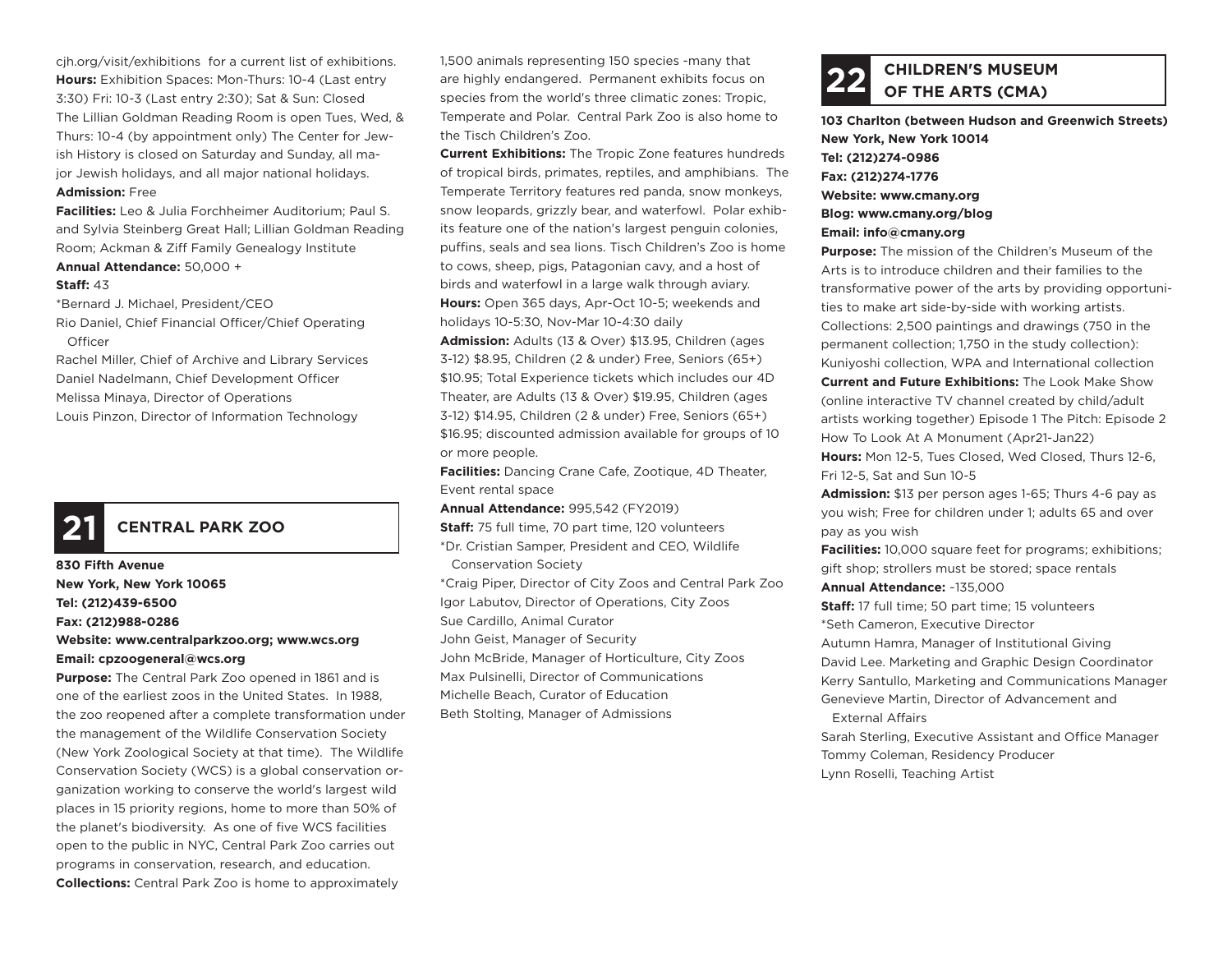## **CHILDREN'S MUSEUM 23 OF MANHATTAN**

**The Tisch Building 212 West 83rd Street New York, New York 10024 Tel: (212)721-1223 Fax: (212)721-1127 Website: www.cmom.org**

**Purpose:** For more than thirty years the Children's Museum of Manhattan (CMOM) has been a destination and resource where families of all backgrounds come to learn, play and grow together. Founded on the belief that children learn best in creative, nurturing environments, CMOM uses and innovative combination of exhibitions, programs and curricula to support our mission to inspire children and families to learn about themselves and our culturally diverse world.

**Current & Future Exhibitions:** PlayWorksTM for early learning (permanent); Inside Art; Adventures with Dora & Diego sponsored by Nickelodeon (permanent); Dynamic H2O in the Sussman Environmental Center (permanent, open Apr-Oct, weather permitting); Inside Art, Superpowered Metropolis: An Early Learning City , Right to Vote.

**Hours:**  Wed -Sunday 10-5, closed Mon& Tuesday except holidays. CMOM is closed Thanksgiving Day, Christmas Day and New Year's Day. Visit CMOM's website for complete details: http://www.cmom.org/ visit/hours\_and\_ admissions

**Admission:** \$15 children and adults, \$12 seniors (65+), free children under 1 year.

**Annual Attendance:** 375, 000

**Staff:** 27 full time, 31 part time

\*Aileen Hefferren, Chief Executive Officer & Director Leslie Bushara, Chief Program Officer

Karen Kincaid, Officer, Chief Advancement

Peggy Hebard, Chief Operating Officer & Chief Financial Officer

Gregory Perez, Chief Creative Officer Alex Tellez, Executive Assistant & Board Coordinator Thomas Quaranta, Capital Project Manager Devan Jairam, Director, Finance & Administration Victoria Ellerbe, Associate Director of HR & Administration

Susan Lim, Associate Director of Guest Services Jose Ortiz, Director, Building Operations Rachel Perlman, Research Manager Stephanie Bernabei, Development Officer, Institutional Giving Toni Levi, Director of Development Suzan Sumer, Membership Associate Haley Taylor, Development Associate David Rios, Director, Public Programs Lizzy Martin, Director, Exhibits Andrea Zrake, Manager, School Programs & Outreach Jasmine Ly, Coordinator, Public Programs Eliot Reyes, Senior Exhibit Technician Leah Jarrett, Associate Director, Marketing Alexandra Tirer, Associate Art Director Reynol Ramirez, Senior Carpenter Patrick Peterson, Exhibits Technician Suzanne Mirvis, Associate Director, School Programs & Outreach

# **CHINA INSTITUTE GALLERY/ 24 CHINA INSTITUTE**

**100 Washington Street, second floor New York, New York 10006 Tel: (212)744-8181 Fax: (212)628-4159 Website: www.chinainstitute.org Email: gallery@chinainstitute.org**

**Purpose:** China Institute Gallery advances a deeper understanding of Chinese art through exhibitions, scholarly catalogues, international symposia, and art education programs. As the only institution in the United States to exclusively showcase Chinese art, since 1966, the Gallery has brought trailblazing exhibitions to the American public that illuminate 5,000 years of Chinese history across all art forms to reveal customs, literature, philosophy, life concepts and believes.

### **Collections:** None

**Current & Future Exhibitions:** Eternal Offerings: Chinese Ritual Bronzes from the Minneapolis Institute of Art

(Fall22); Flowers on a River: The Art of Chinese Flower and Bird Painting, Masterworks from Tianjin Museum and Changzhou Museum (Spr23); Treasures for Buddha: The Legendary Offerings from Nanjing Dabao'en Temple (Fall23)

**Facilities:** China Institute Gallery will reopen in Fall 2022. It will continue renovations to its expanded headquarters to accommodate large-scale programs and events as well as additional space for contemporary art and performing art. During the renovations, China Institute will remain open for classes and events. **Hours:** (during exhibitions) Mon–Fri 10-5, Thurs 10–8, Sat 11–5. **Admission:** \$10 Adults, \$5 Seniors and Students, Free children under 16; Free Thurs 5-8, Free Members **Staff:** 28 full time, 12 docents and volunteers China Institute Gallery Staff: \*Willow Weilan Hai, SVP, Gallery Director Yue Ma, Associate Director, Art Education Program (DCTA) Insher Pan, Gallery Consultant TBD, Gallery Coordinator China Institute Staff: \*James B. Heimowitz, President Lisa Lam, Executive Assistant to the President Shenzhan Liao, SVP, Department of Education, Head of the School of Chinese Studies Tina Fang, Admissions Manager, Adult Language & Studio Programs Wanling Zhang, Director of Education, Adult Programs Yonglian Xiao, Director, Children & Youth Programs Zeyu Feng, Programs Coordinator, Children & Youth Programs Ben Wang, Senior Lecturer in Language & Humanities, Co-Chair, Renwen Society Fei Xue, Resident Faculty/Program Coordinator of ALS Dorinda Elliott, SVP, Director of Programs and Center for Business Nina Huang, Business Programs Manager Aaron Nicholson, Associate Director, Public Programs Melissa Kuklin, Director of Development Anthony Mak, Director of Corporate Engagement Clifford Preiss, Director of Institutional Giving Kevin Laux, Development Coordinator

Jeremy Willinger, Director of Marketing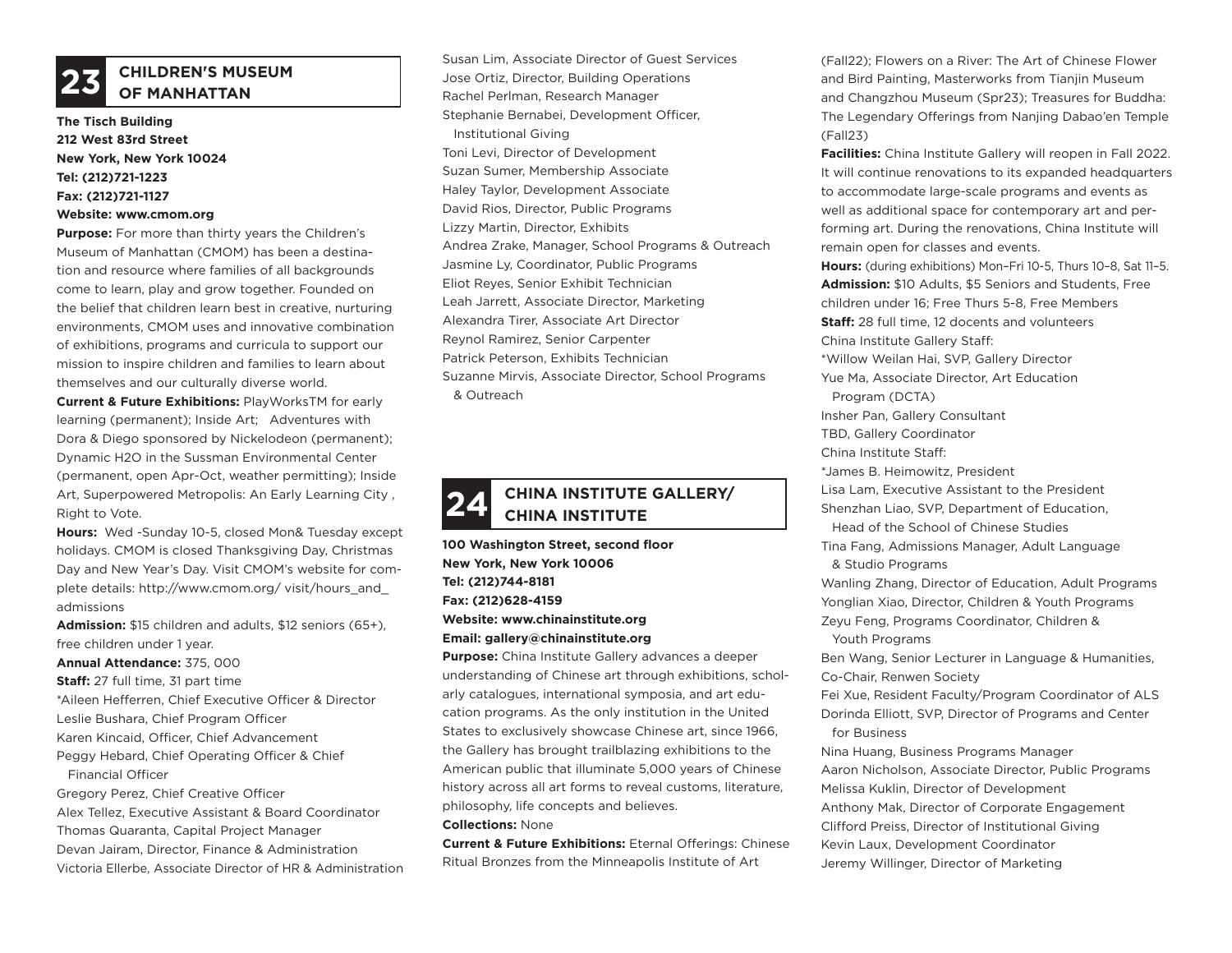Yao Wang, Graphic/Web Designer Vivian Cao, CFO Leah Spearman, HR/Operations Manager Yanguang Li, Accountant Ingrid Mei, Office Manager Peter Mai, Building Superintendent Ho Yfong, Ph.D., Co-Chair, Renwen Society

# **25 COOPER HEWITT, SMITHSONIAN DESIGN MUSEUM**

**2 East 91st Street (on the corner of Fifth Avenue) New York, New York 10128 Tel: (212)849-8400; (212)849-8386 (TDD); (212)849- 8300; Group tours (212)849-8351 (chtours@si.edu); Youth and adult programs (212)849-8353 Fax: (212)849-8401 Website: www.cooperhewitt.org Email: cooperhewitt@si.edu**

**Purpose:** Founded in 1897, Cooper Hewitt, Smithsonian Design Museum is the only museum in the nation devoted exclusively to historic and contemporary design. The museum educates, inspires and empowers people through design, presenting compelling educational programs, exhibitions and publications.

**Collections:** International in scope and possessing one of the most diverse and comprehensive collections of design works in existence, the museum's rich holdings range from Egypt's Late Period/New Kingdom (1100 B.C.) to the present day and total more than 210,000 objects. **Current & Future Exhibitions: Interactive galleries** throughout the museum's four floors encourage visitors to explore the collection digitally, draw their own designs in the Immersion Room, and engage in the design process.

**Temporary Exhibitions:** Design and Healing: Creative Responses to Epidemics (Dec21-Feb22); Underground Modernist: E. McKnight Kauffer (thru Apr22); Duro Olowu Selects (thru Aug22); Nature by Design: Botanical Expressions (thru Aug22); Sophia Crownfield (Drawn from Nature (thru July22); Foreign Exchange: 18th Century Design on the Move (thru Sept22); Botanical

### Lessons (thru Mar23)

**Hours:** Thurs-Mon 10-6 Closed Tues & Wed, Thanksgiving and Christmas Day

**Shop Hours:** Daily, 10-6, Tues 10-8; Café hours: Mon thru Fri 8-5, Sat 10-5, Sun 10-5

**Admission:** \$18 Adults, \$12 Seniors, \$9 Students, Free Children 18 and under; Pay What You Wish Tues 6-8 **Facilities:** Located in the landmarked Andrew Carnegie mansion and boasting a beautiful public garden, Cooper Hewitt makes design come alive with unique temporary exhibitions and installations of the permanent collection.

**Annual Attendance:** Approximately 400,000

**Staff:** 82 full time, 16 part time. Internships are available throughout the year with concentration in the summer. Some paid internship

\*Maria Nicanor, Director

Catherine Birch, Director of Retail

Susan Brown, Associate Curator, Textiles

Alexandra Cunningham Cameron, Curator of Contemporary Design

Caitlin Condell, Associate Curator & Head of

 Drawings, Prints & Graphic Design Department Christina De León, Associate Curator of Latino design

Gregory Herringshaw, Assistant Curator of

**Wallcoverings** 

Pamela Horn, Director of Cross Platform Publishing and Strategic Partnerships

Andrea Lipps, Associate Curator of

Contemporary Design

Ellen Lupton, Senior Curator of Contemporary Design Matilda McQuaid, Acting Curatorial Director and Head

of Textiles

Emily Orr, Assistant Curator, Modern and Contemporary American Design

Cynthia Smith, Curator of Socially Responsible Design

## **26 DAHESH MUSEUM OF ART**

### **Mailing Address**

**145 Sixth Avenue (between Dominick and Spring Streets)**

**New York, New York 10013-1548**

**Tel: (212) 759-0606**

### **Website: www.daheshmuseum.org**

### **Email: information@daheshmuseum.org**

**Purpose:** The Dahesh Museum of Art is the only institution in the United States devoted to collecting, exhibiting, and interpreting works by Europe's academically trained artists of the 19th and early 20th centuries. The Dahesh serves a diverse audience by placing these artists in the broader context of 19th- century visual culture, and by offering a fresh appraisal of the role academies played in reinvigorating the classical ideals of beauty, humanism, and skill. It now travels its exhibitions nationally and internationally, as well as loaning works from its collection to distinguished museums around the world.

**Collections:** Actively builds on a collection of 19th and early 20th century European and American academic art. Browse the collection online.

**Current & Future Exhibitions:** See website for traveling exhibitions and loans.

**Facilities:** The Dahesh Museum of Art Gift Shop at 145 Sixth Avenue (between Dominick and Spring Streets) Tue-Sat 10-5

**Staff:** 4 full time, 4 part time

\*Dr. J. David Farmer, Director of Exhibitions Stephen R. Edidin, Deputy Director and Chief Curator Alia Nour, Curator

Bill Ignatowich, Chief Financial Officer

Arik Bartelmus, Registrar

Phyllis Janasova, Manager of Human Resources and Administration

Amin Shawish, Gift Shop Manager Patricia Y. Ardon, Maintenance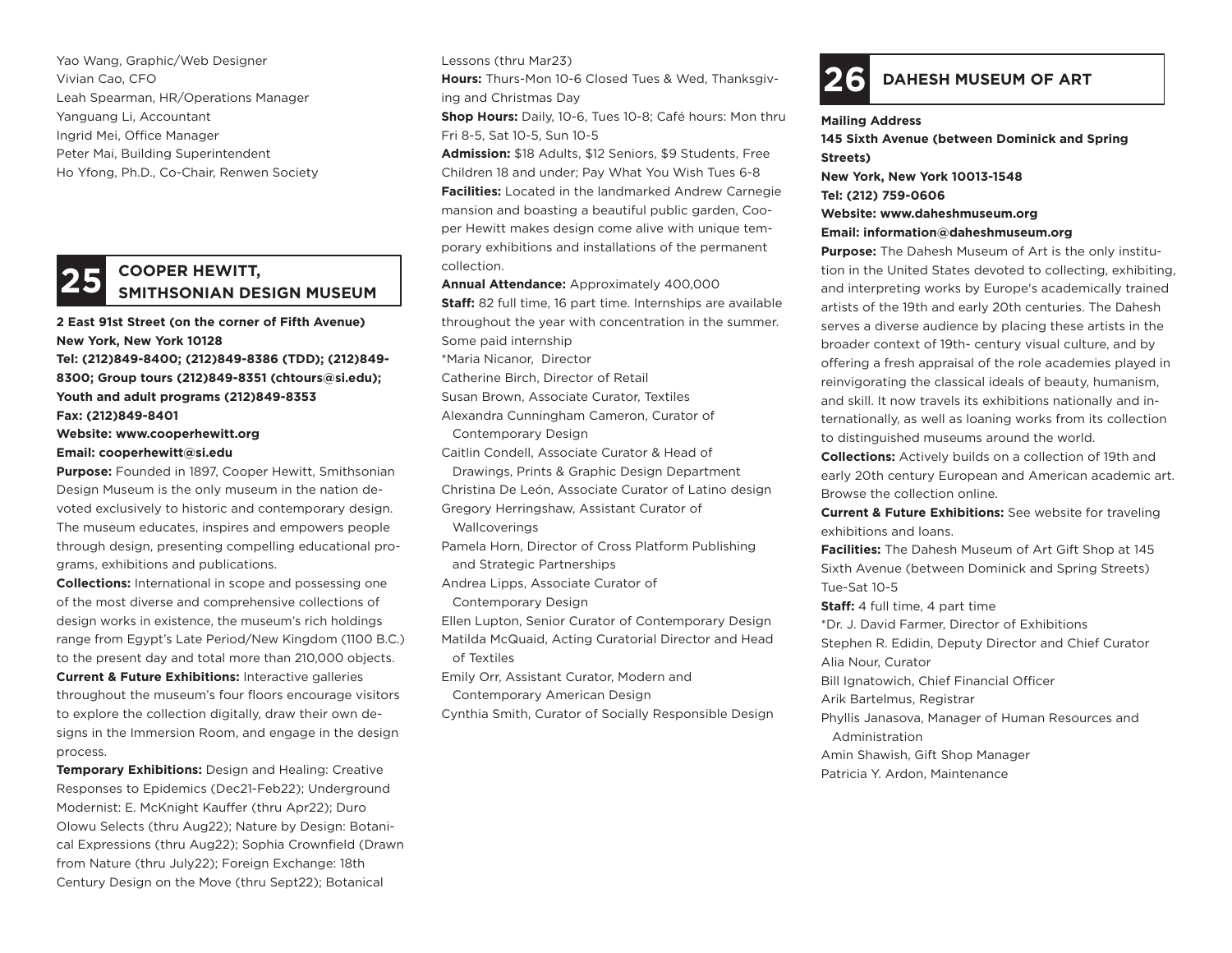### **27 THE DRAWING CENTER**

### **35 Wooster Street**

**New York, New York 10013 Tel: (212) 219-2166 x115 Fax: (888) 380-3362 Email: lhoptman@drawingcenter.org Website: drawingcenter.org Catalogs: http://issuu.com/drawingcenter**

Purpose: Founded in 1977 by Martha Beck (1938-2014). The Drawing Center—an exhibition space in downtown Manhattan's SoHo neighborhood—explores the medium of drawing as primary, dynamic, and relevant to contemporary culture, the future of art, and creative thought. Its activities are both multidisciplinary and broadly historical, and include exhibitions, publications, and educational and public programs.

### **Collections:** None

**Current & Future Exhibitions:** (Permanent and Temporary) There are 5,000 sq feet of exhibition space in three galleries with four exhibitions turnovers per year (between 8–14 exhibitions a year). Ways of Seeing: Three Takes on the Jack Shear Drawing Collection (thru Feb22) **Hours:** Wed - Sun noon-6; closed Mon-Tues **Admission:** Free Admission, Made possible by the Cy Twombly Foundation

### **Annual Attendance:** 55,000

**Facilities:** 10,000 sq feet total, Bookstore, three Galleries; Offices; Back of house – three rooms for art prep, storage and A/V equipment **Staff:** 15 Full time, 2 part time and volunteer staff \*Laura Hoptman, Executive Director Olga Valle Tetkowski, Deputy Director Rebecca DiGiovanna, Assistant to the Office of the Executive Director Claire Gilman, Chief Curator Rebecca Brickman, Director of Development Rosario Güiraldes, Associate Curator Isabella Kapur, Curatorial Associate Kate Robinson, Registrar Aimee Good, Director of Education and Community Programs Allison Underwood, Director of Communications

Dan Gillespie, Operations Coordinator Tiffany Shi, Development Associate Joanna Berman Ahlberg, Managing Editor Kara Nandin, Digital Content Coordinator Nadia Parfait, Visitor Services Associate/ Public Programs Coordinator Lucia Zezza, Bookstore Manager/ Visitor Services Associate Mark Zubrovich, Visitor Services Associate

**28 DYCKMAN FARMHOUSE MUSEUM**

### **4881 Broadway (W. 204th Street) New York, New York 10034 Tel: (212)304-9422 Fax: (212)304-0635 Website: www.dyckmanfarmhouse.org Email: info@dyckmanfarmhouse.org**

**Purpose:** The Dyckman Farmhouse Museum, the last farmhouse in Manhattan (c. 1784), is a vital cultural asset in New York City. This Dutch American style farmhouse and half-acre gardens were donated to the City of New York and opened as a museum in 1916. The mission of the Dyckman Farmhouse Museum Alliance is to support the preservation of the historic site, to be a catalyst for engaging, adventuresome programming and to be a good neighbor and a dynamic resource for the community. Programs include engaging school group tours, STEAM workshops, history and literacy programs, contemporary installations by local artists and an annual community fall festival.

**Collections:** Approximately 6,500 objects, primarily decorative arts, and some archaeological artifacts **Current & Future Exhibitions:** Obscurus Projectum (thru

Spr22); Beyond Play; I Was Here

**Hours:** Thurs 10-4; Fri-Sat 10-2\$3

All group tours by appointment only. Group tours are typically scheduled on Tues and Wed

**Admission:** \$3 per person; Free- park and garden Group tours and special programs range in price

**Facilities:** 1/2 acre garden, available for rental for special events

**Annual Attendance:** 8,900

**Staff:** 3 full time, 50 volunteers \*Meredith S. Horsford, Executive Director Fabiola Caceres, Director of Education Melissa Kiewiet, Director of Development & Community Engagement

**29 FRAUNCES TAVERN MUSEUM**

**54 Pearl Street (corner of Broad Street) New York, New York 10004-2429 Tel: (212)425-1778 Fax: (212)509-3467 Website: www.frauncestavernmuseum.org Email: director@FrauncesTavernMuseum.org; development@frauncestavernmuseum.org; 2education@ frauncestavernmuseum.org; marketing@frauncestavernmuseum.org**

**Purpose:** Fraunces Tavern Museum's mission is to preserve and interpret the history of the American Revolutionary era through public education. This mission is fulfilled through the interpretation and preservation of the Museum's collections, landmarked buildings, and varied public programs that serve the community. Collections: Revolutionary war period, especially New York City, George Washington, Early Republic and Colonial Revival

**Current & Future Exhibitions:** Permanent Exhibitions: Period rooms, including the Long Room, the site of George Washington's farewell to his officers at the close of the Revolution and the Clinton Dining Room; A Stoic Countenance: Portraits of George Washington; A Flash of Color: Early American Flags and Standards; and History of the Sons of the Revolution in the State of New York.

**Temporary Exhibitions:** Fear and Force; Confidential: The American Revolution's Agents of Espionage; A Monument To Memory: 300 Years of Living History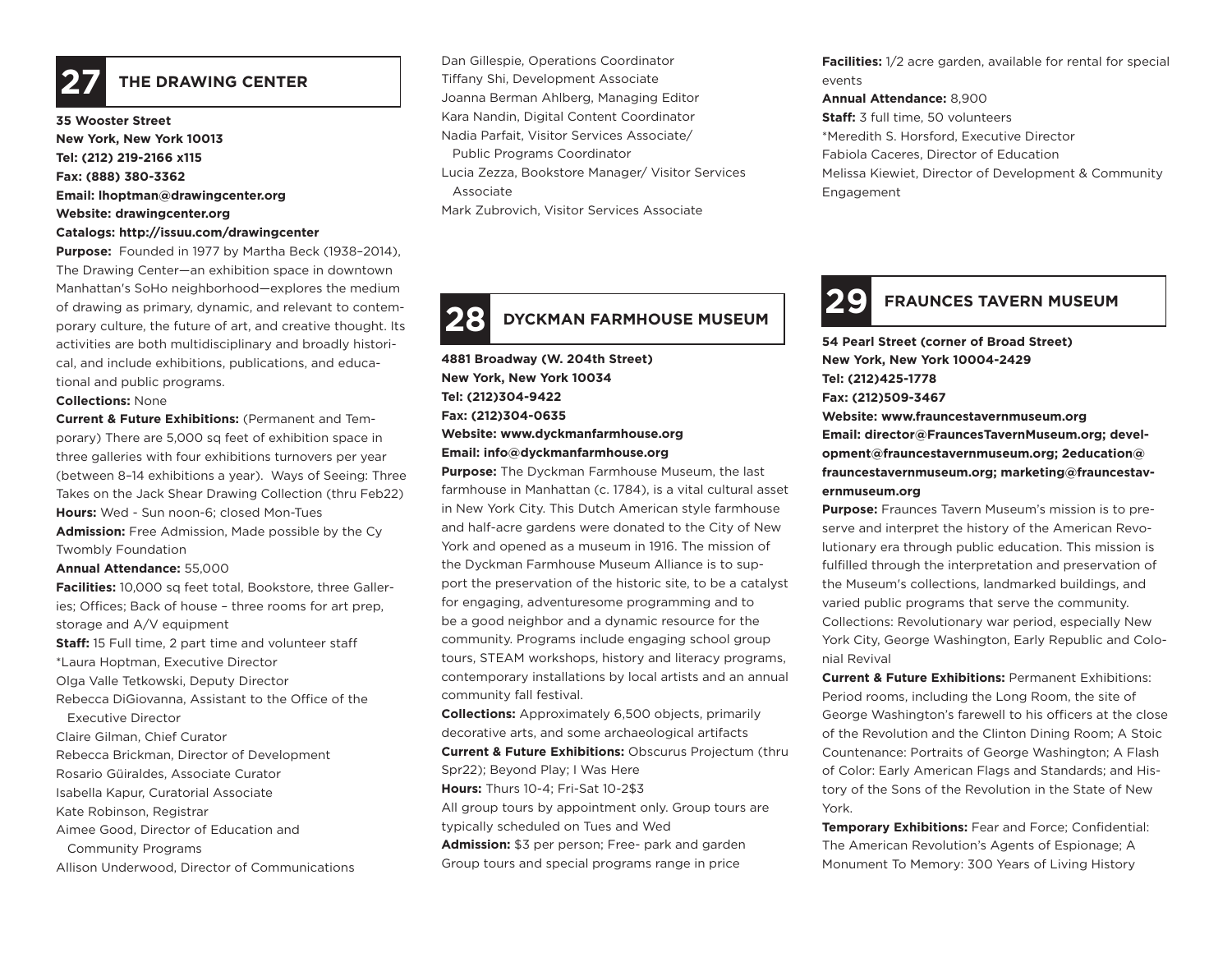Hours: Wed-Sun 10-5, School groups and Adult groups - by appointment. Closed Thanksgiving Day, Christmas and New Year's Day

**Admission:** \$7 adults, \$4 children (7-18) and seniors, free children 5 and under; \$5 for groups of 15 people or more, \$20 for family group

**Facilities:** Rental space for 60 people available **Annual Attendance:** 28,000

**Staff:** 5 full time, 6 part time, 11 volunteers \*Scott Dwyer, Director

Sarah Kneeshaw, Education & Public Programs Coordinator

Diego Foronda, Development Officer Colyn Hunt, Sons of the Revolution in the State of NY Events & Membership Manager Alli Delyanis, Communications & Marketing Manager

Lisa Goulet, Collections Manager

Mary Tsaltas-Ottomanelli

Eric Sussman, Facilities & Operations Manager

## **30 THE FRICK COLLECTION**

**Temporary address: 945 Madison Avenue (at 75th Street) Permanent address: 1 East 70th Street (between Madison and Fifth Avenues) New York, New York 10021 Tel: (212) 288-0700 Website: www.frick.org Email: info@frick.org Purpose:** Museum and art history library **Collections:** Old Master paintings, French 18th-century decorative arts, sculpture, Renaissance furniture and

small bronzes, Limoges enamels, clocks and watches, and medals c. 1500-1900 **Current & Future Exhibitions:** Frick Madison, a critically

acclaimed presentation of highlights from The Frick Collection, reframed in a modernist architectural icon designed by Marcel Breuer, organized chronologically and by region, this unprecedented installation allows for fresh juxtapositions and new insights.

**Hours:** Thurs - Sun, 10-6

**Admission:** \$22 for adults, \$17 for seniors (65+) and visitors with disabilities, \$12 for college students (with ID) and youth (ages 10-17), and free for members; see website for Covid protocols. Pay-what-you-wish hours on Thurs, 4-6

**Facilities:** Café, bookstore, Art Reference Library, free mobile app

**Annual Attendance:** 268,680 (FY19) **Staff:** 216 full- and part-time, 4 volunteers

\*Ian Wardropper, Anna-Maria and Stephen Kellen Director \*Joseph Shatoff, Deputy Director and Chief

Operating Officer

Tia Chapman, Deputy Director for External Affairs Xavier F. Salomon, Deputy Director and

Peter Jay Sharp Chief Curator

Michael Paccione, Chief Financial Officer and Assistant Treasurer

Dana Winfield, Chief Human Resources Officer Stephen Bury, Andrew W. Mellon Chief Librarian Alison Lonshein, General Counsel and Assistant Secretary

Heidi Rosenau, Associate Director, Media Relations & Marketing

## **31 GARIBALDI MEUCCI MUSEUM**

**420 Tompkins Avenue Staten Island, New York 10305 Tel: (718)442-1608 Fax: (718)442-8635 Website: www.garibaldimeuccimuseum.org Email: info@garibaldimeuccimuseum.org**

**Purpose:** Historic home of Antonio Meucci, the true father of the telephone It is dedicated to the preservation of his legacy and works, as well as to the memory of the legendary "hero of two worlds," General Giuseppe Garibaldi, who spent time as a houseguest here. The museum also collects, exhibits and interprets the works of Italians and Italian-Americans. Owned and operated by the Order Sons of Italy in America. The mission is to

collect, preserve and exhibit material relating to the lives of Giuseppe Garibaldi and Antonio Meucci and to the role of Italian-Americans in the United States; to publish and disseminate information regarding the museum and the Italian-American heritage; to conduct cultural, artistic and educational programs and classes to promote the understanding of Italian-American heritage; to sponsor and conduct programs and activities designed to eliminate ethnic and racial prejudice and discrimination; to collect, hold, own, maintain, preserve and make available appropriate historical objects and artifacts; and to conduct all lawful activities which may be useful in accomplishing the foregoing purposes.

**Collections:** Artifacts pertaining to the history of Garibaldi and Meucci, rare and out of print books and documents, and Italian or Italian-American works of art

**Current & Future Exhibitions:** Garibaldi: Champion of Liberty, Antonio Meucci: Inventor, Engineer and Patriot, The Father of the Telephone. October is Italian Heritage & Culture Month

**Hours:** Wed-Sat 1–5, Closed Sun, Mon, Tues. and holidays Admission: \$10 per person, Free children under 10; call ahead for groups of 10 or more – special fees apply **Facilities:** Historic house, research center with a library of rare and out-of-print books and documents, conference room, programs and special events, tours by appointment, outdoor grounds. The first floor of the museum is wheelchair accessible, but the restroom is on the second floor.

**Annual Attendance:** 12,000, on/off site programs **Staff:** 4 part time, 20 volunteers

Board members: Joseph Sciame, Museum CEO & Chairman Emeritus

Carl Ciaccio Chairman of the Board & Museum Commissioner

Ciro Capano, Museum Vice-Chairman

Madeline Matteucci, Museum Immediate Past **Chairperson** 

### **Administrative Staff:**

\*Stephanie Lundegard, Administrator Fran Cicero, Office Administrative Assistant Ann Marie Cicero, School Program Coordinator Jessica Randazzo, Website Administrator Rose Frisari, Treasurer Emeritus/ Educator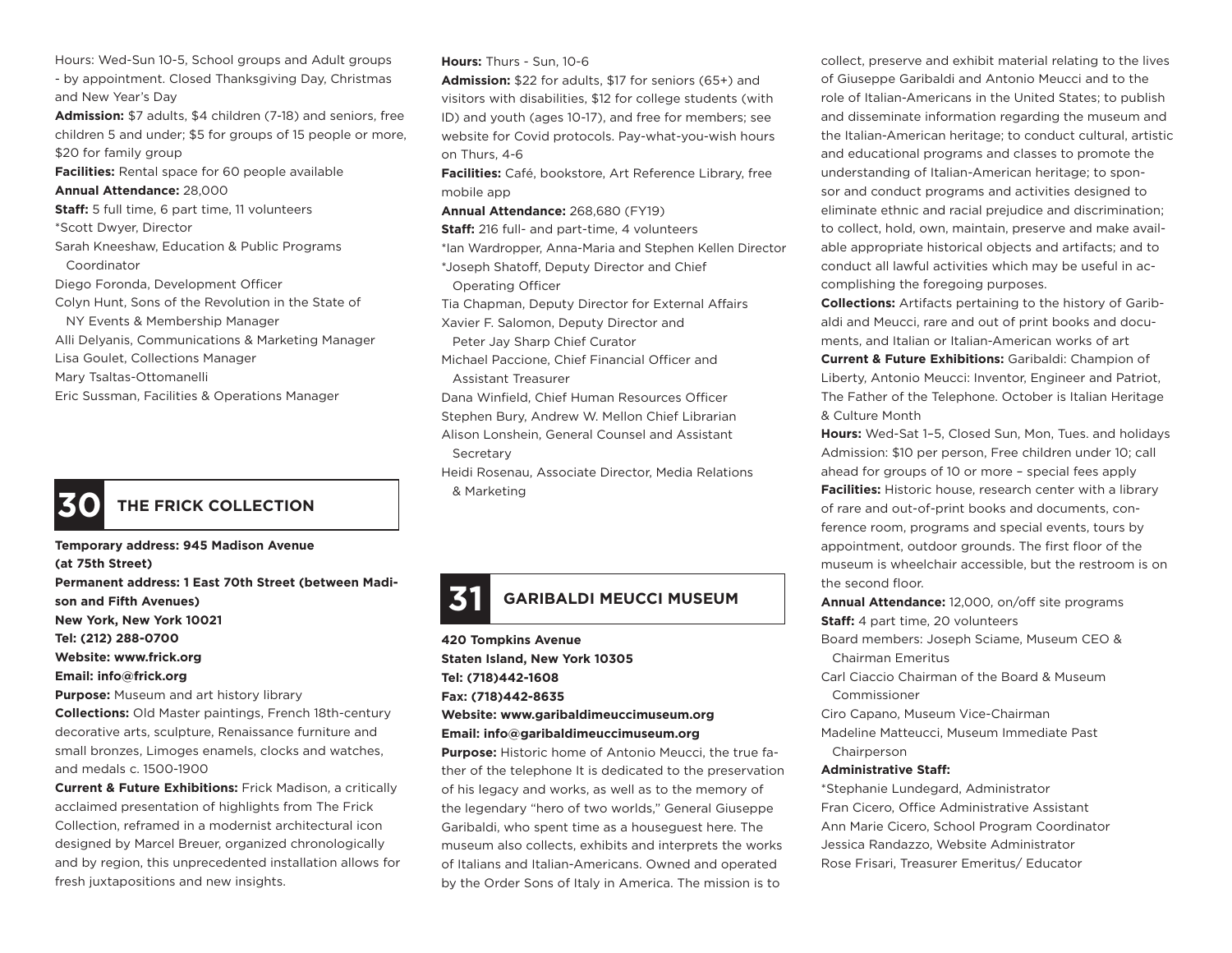# **GATEWAY NATIONAL RECREATION AREA**

**National Park Service Mailing address: 210 New York Avenue Staten Island, New York 10305 Tel: (718) 354-4606 Fax: No Fax at the moment Website: nps.gov/gate/ Email: brian\_feeney@nps.gov**

**Purpose:** Interpret and preserve the historic sites within the boundaries of the park which is located in Brooklyn, Queens, Staten Island and Sandy Hook, New Jersey. These historic sites include: Floyd Bennett Field, Jacob Riis Park, Miller Field, Fort Tilden, Fort Hancock, Fort Wadsworth, Great Kills, and the Jamaica Bay Wildlife Refuge.

**Collections:** Photographs, military uniforms, insignia, ordnance, architectural drawings, etc. related to coastal defense, aviation and the history of the various Gateway sites. **Current & Future Exhibitions:** Floyd Bennett Field: Historic Aircraft in Hangar B: Currently a C-47, HH-3F, A-4, PBY and C-45, Albatross, Grumman Goose and Neptune. There are also aircraft engines and tours are given on a limited basis, see the Gateway website for more specific information. Floyd Bennett Field, Ryan Visitor Center houses an exhibit in the refurbished control tower building at Floyd Bennett Field that highlights the history of civilian aviation at Floyd Bennett Field as well as introducing visitors to other historic and natural highlights found throughout Gateway National Recreation Area; Fort Wadsworth: Walking trails, tours (seasonal) of historic fortifications, spectacular views of New York Harbor; Sandy Hook: the Light House is open for limited guided tours. The Light House Keepers Quarters is the new Sandy Hook Visitor Center. View the Gateway website for more information.

### **Hours:** Dawn to dusk

**Admission:** There are no admission fees. However, from Memorial Day Weekend to Labor Day a \$15 Beach Parking Fee is charged at Sandy Hook. A \$75 Seasonal Beach Pass is also available, and Golden Access and Golden Age Passport holders receive a 50% discount. Passes for oversized vehicles (over 20 feet) are \$30 per day. At Jacob Riis Park in Queens, a \$10 per car Parking Fee is charged from Memorial Day weekend through Labor Day, and a \$65 Season Pass is available. Passes for oversized vehicles (over 20 feet) are \$20 per day. **Facilities:** Visitor Centers, bookshops, recreation, food service. Active Military Members who own an America the Beautiful Annual Pass will receive free beach parking at Sandy Hook and Jacob Riis Park. **Annual Attendance:** 7 million **Staff:** 200 (to 500 in the summer) \*Jennifer Nersesian, Superintendent Minka Sendich, Deputy Superintendent Patricia Rafferty, Chief of Resources Stewardship

# **THE GRACIE MANSION 33 CONSERVANCY**

**181 East End Avenue (at E. 88th Street) New York, New York 10128 Tel: (212) 676-3060 Website: graciemansion.org Email: gracieinfo@cityhall.nyc.gov; PGunther@cityhall.**

### **nyc.gov**

**Purpose:** The Gracie Mansion Conservancy is a private not-for-profit corporation established in 1981 to preserve, maintain, enhance, and enliven Gracie Mansion – one of the oldest surviving wood structures in Manhattan and home to the sitting mayors of New York City and their families since 1942, when the LaGuardia's arrived as the first official residents. Its mission is to serve as the mansion's curator, interpreter, and programmer and in turn to secure the charitable resources required to implement these intertwined tasks. While the City of New York through the Department of Parks and Recreation is responsible for day-to-day operations and the capital infrastructure of the Mansion, the Conservancy raises partnership funds to restore and decorate the historic interior and provide public access via tours, programs, and diverse media platforms. The goal is to illustrate the rich history of New York and to press this context of continuity into service in helping to shape the City's dynamic future.

**Collections:** The Fine and Decorative Arts of the Federal period, specializing in 18th and 19th century New York **Hours:**  Tours on select Mondays 10, 11 and 5. – http://nyc. gov/gracietours

**Admission:** Free. Reservation required for a free tour http://nyc.gov/gracietours

### **Facilities:** n/a

**Annual Attendance:** 50,000

**Staff:** 2 full time, 5 part time, 33 volunteer docents

- \* Paul Gunther, Executive Director, Gracie
- Mansion Conservancy
- Elena Ketelsen Gonzalez, Programs Manager
- \* Linda Pham, Special Assistant, Program Director, Gracie Mansion

### Conservancy

Roxanne John, Executive Director, Gracie Mansion Melissa Gonzalez, Executive Director of the Mayor's

 Office of Special Projects and Community Events (MOSPCE) (events held at Gracie Mansion)

Lydia-Rose Algbedion, Manager of Public Affairs and Gracie Mansion Conservancy Website

## **34 GREEN-WOOD**

### **500 25th Street (@ Fifth Avenue) Brooklyn, New York 11232 Tel: 718-210-3080 Website: www.green-wood.com**

### **Email: contactus@green-wood.com**

**Purpose:** National Historic Landmark Cemetery. Founded in 1838 as one of America's first rural cemeteries, Green-Wood quickly developed an international reputation for its magnificent beauty and became the fashionable place to be buried. By 1860, Green-Wood was attracting 500,000 visitors a year, rivaling Niagara Falls as the country's greatest tourist attraction. Crowds flocked to Green-Wood to enjoy family outings, carriage rides and sculpture viewing in the finest of first generation American landscapes. Green-Wood's popularity helped inspire the creation of public parks, including New York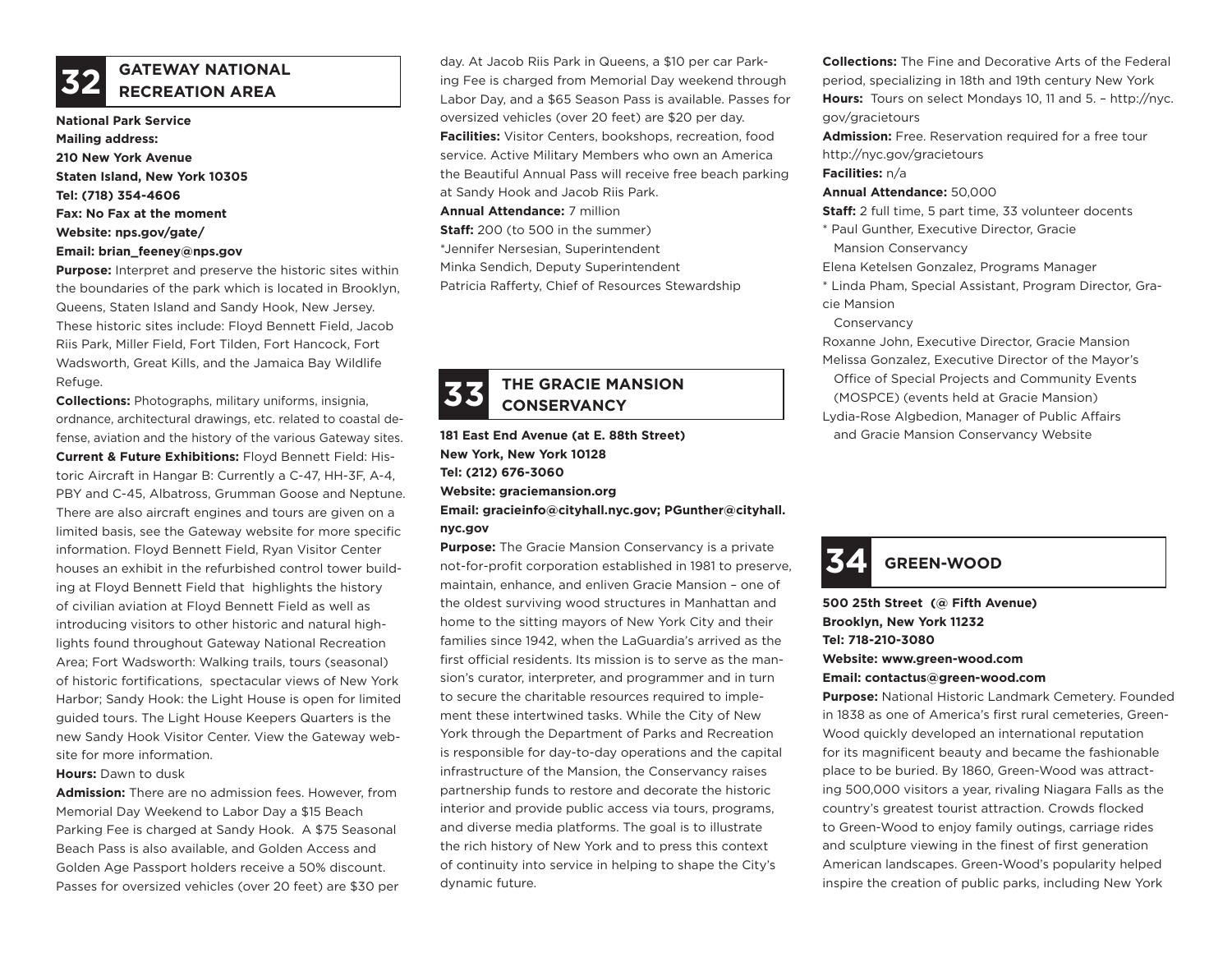City's Central and Prospect Parks. Green-Wood presents 478 spectacular acres of hills, valleys, glacial ponds and paths, throughout which exists one of the country's largest outdoor collections of 19th- and 20th-century statuary and mausoleums. With more than 8,000 trees, every season offers a peaceful and beautiful oasis to visitors, as well as to its 560,000 permanent residents, including Leonard Bernstein, Boss Tweed, Charles Ebbets, Jean-Michel Basquiat, Louis Comfort Tiffany, Horace Greeley, Civil War generals, baseball legends, politicians, artists, entertainers and inventors. Notably, Green-Wood is also home to hundreds of artists of the 19th- and 20th centuries. These include Asher B. Durand, George Catlin, George Eastman, William Merritt Chase, and Jean Michel Basquiat; in all over 440 artists. Since its founding 183 years ago, Green-Wood has been much more than a place to bury and honor the dead. It is a haven of calm in a crowded, frenetic city – a park filled with magnificent architecture and statuary, meandering pathways, gardens and trees, and serene bodies of water. **Hours:** The main entrance at Fifth Avenue and 25th Street is open 365 days a year, 7- 7 from Apr thru Sept; 8 - 5 from Oct thru Mar.

**Admission:** Free to all (adults and children.) Private tours (either Walking Tours or Tours on the Historic Trolley) have a separate fee schedule. Outside tour groups (that charge attendees) pay \$5/person to the Green-Wood Historic Fund.

**Facilities:** Historic Chapel (available for rental) **Annual Attendance:** over 330,000

**Staff:** 8 full time, 6 part time, 250 volunteers; 140 Green-Wood Cemetery

- \*Lisa W. Alpert, Vice President of Development and Programming
- Harry J. Weil, Director of Public Programs and Special Projects

Rachel Walman, Director of Education Jeff Richman, Historian

**47 East 60 Street New York, New York 10022 Tel: (212)838-6690 Fax: (212)838-2445 Website: www.grolierclub.org Email: ejh@grolierclub.org**

**Purpose:** Founded in 1884, The Grolier Club was established "to foster the study, collecting, and appreciation of books and works on paper." It is an organization for collectors, rare book librarians, members of the antiquarian book trade, and others devoted to the promotion of the art and history of the book.

**Collections:** Specialized reference library has some 150,000 volumes. The club mounts exhibitions, hosts lectures and symposia, and publishes books on bookish subjects

**Current & Future Exhibitions:** First floor gallery: Sherlock Holmes in 221 Objects (Jan -Apr22); Travelers, Tracks and Tycoons: The Railroad in American Legend and Life (May-Jul22); Building the Book from the Ancient World to the Present Day: Five Decades of Rare Book School & the Book Arts Press (Sept–Dec22). Second floor gallery: Vittorio Sella and Wilfred Thesiger: Photographs at the Edge (Mar- May22); New Members Collect (Jun-Jul22); Aubrey Beardsley, 150 Years Young (Sept-Nov22); Premiums, Promos, and Pop-ups: Selling It with Movable Books and Ephemera (Dec22-Feb23) **Admission:** Free

**Facilities:** Two exhibition galleries, library, rental spaces **Annual Attendance:** 10,000

**Staff:** 7 full time, 10 part time, 10 volunteers \*Eric Holzenberg, Director

Jennifer K. Sheehan, Exhibitions and Communications Manager

Tammy Rubel, Operations Manager

Maev Brennan, Administrative Assistant

Ilir Pervizi, House Manager

Meghan Constantinou, Librarian

Scott Ellwood, Assistant Librarian

# **35 THE GROLIER CLUB SOLOMON R. GUGGENHEIM 36 MUSEUM**

**1071 Fifth Avenue (at 89th Street) New York, New York 10128 Tel: (212) 423–3500 Fax: (212) 423–3640 Website: www.guggenheim.org<http://www.guggenheim.org**

### **Additional Museums:**

Peggy Guggenheim Collection, Venice, Italy Guggenheim Museum Bilbao, Bilbao, Spain Guggenheim Abu Dhabi, Abu Dhabi, United Arab Emirates **Purpose:** Committed to innovation, the Solomon R. Guggenheim Foundation collects, preserves, and interprets modern and contemporary art, and explores ideas across cultures through dynamic curatorial and educational initiatives and collaborations. With its constellation of architecturally and culturally distinct museums, exhibitions, publications, and digital platforms, the foundation engages both local and global audiences. Collections on View: The Thannhauser Collection features artwork from the 19th and 20th-centuries including French Impressionists, Post-Impressionists, alongside modern French masterpieces. The Guggenheim Collection showcases the museum's holding of early modernist works in a gallery space newly devoted to the permanent collection.

**Current & Future Exhibitions:** Thannhauser Collection (ongoing); Kandinsky (Oct21-Sept22); Contemporary Artists: Etel Adnan (Oct21–Jan22), Jennie C Jones (Jan22–Apr 22), Cecilia Vicuña (May22–Sept22); Gillian Wearing: Wearing Masks (Nov21–Apr22); Korean Art 1970-75 (Jun– Nov22); Alex Katz (opening Oct22) **Hours:** Open Thurs–Mon 11-6; Members-Only hours on select Mon 6-8

**Admission:** \$25 adults, \$18 students/seniors (65+)/ visitors with disabilities, free members and children (under 12); Admission is pay-what-you-wish on select Saturday's from 4-6. For general information, call (212) 423–3500 or visit the museum online www.guggenheim.org/new-york/visit<http://www.guggenheim.org/ new-york/visit

**Facilities (NYC only):** Gift shop on premises; Café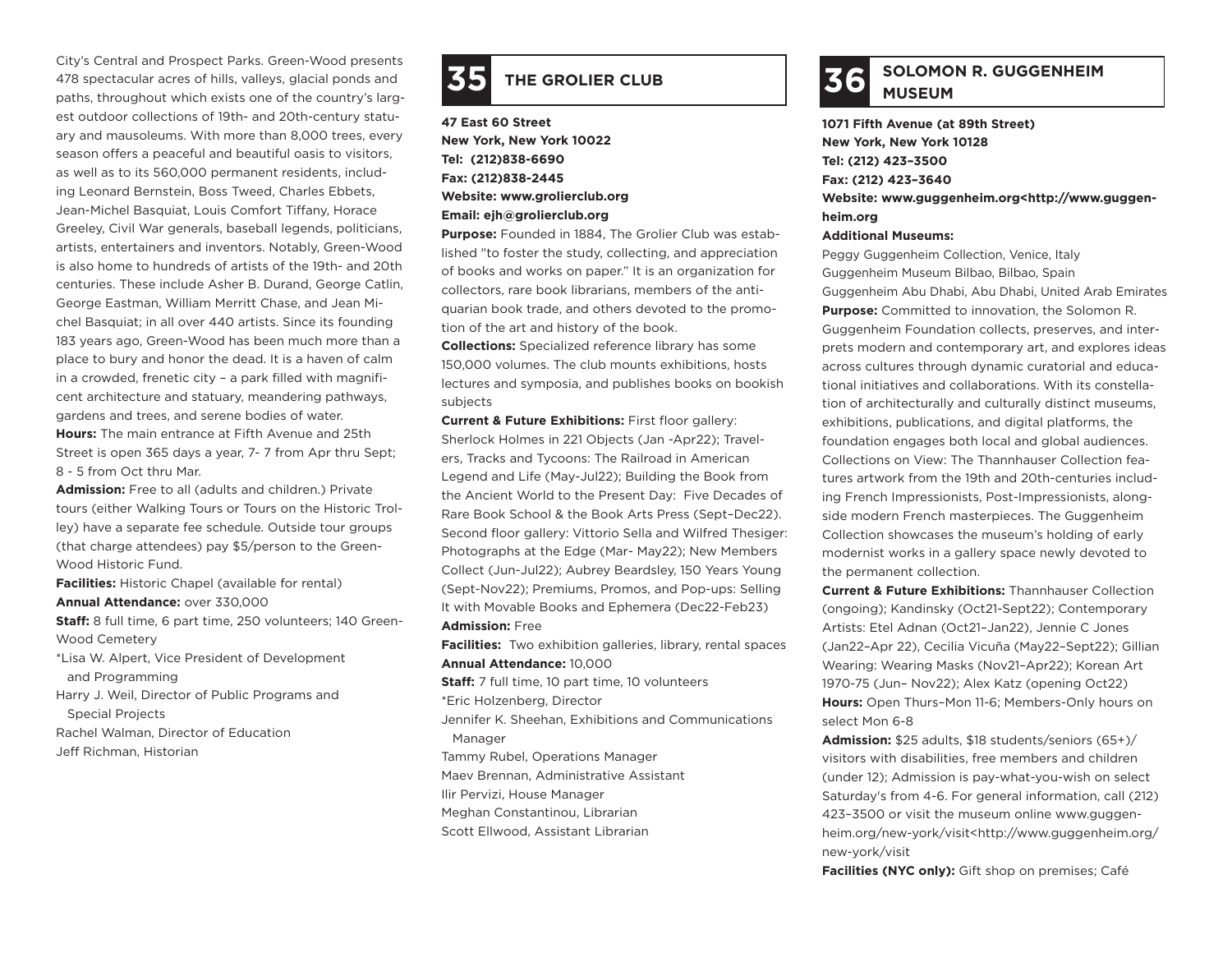Rebay, located on Tower Level 3, Thurs–Mon (11am-3:30pm); The Wright, located at 5th Avenue and 89th Street, Lunch: Thurs – Mon (11–3); Space rental for corporate and social available

**Annual Attendance:** Approximately 1 million

**Staff:** 229 full-time, 63 part-time, 198 temp/on call, 490 total

\*Richard Armstrong, Director, Solomon R. Guggenheim Museum and Foundation

Elizabeth Duggal, Senior Deputy Director and Chief Operating Officer

Sarah G. Austrian, Deputy Director, General Counsel and Assistant Secretary

Leah Heister, Deputy Director and Chief Advancement Officer

Cyra Levenson, Deputy Director and Gail Engelberg Director of Education

Naomi Beckwith, Deputy Director and Jennifer and David Stockman Chief Curator

Ben Rawlingson Plant, Deputy Director, Global Public Affairs and Communications

Lena Stringari, Deputy Director and Chief Conservator Trish Jeffers, Deputy Director, and Chief Human Resources Officer

Ty Woodfolk, Deputy Director, and Chief Culture and Inclusion Officer

Marcy Withington, Chief Financial Officer

Karole Vail, Director, Peggy Guggenheim Collection Juan Ignacio Vidarte, Deputy Director and Chief Officer for Global Strategies

## **USAG Fort Hamilton 37 HARBOR DEFENSE MUSEUM**

**230 Sheridan Loop**

**Brooklyn, New York 11252-5701**

**Tel: (718)630-4349/4360**

**Website: https://history.army.mil/museums/IMCOM/ fortHamilton/index.html** 

**Facebook Page: https://www.facebook.com/Harbor-Defense-Museum-1892997754264031/?ref=bookmarks Email: justin.m.batt.civ@mail.mil** 

**Purpose:** To illuminate the history and evolution of New York City's Coastal Defense Systems. The Harbor Defense Museum occupies Fort Hamilton's caponier, a freestanding bastion located within the fort's dry moat. Both structures are on the National Registry of Historic Places.

**Collections:** United States Army uniforms, accouterments, and equipment, artillery shells, cannon and munitions from 1800 to present; models, dioramas relating to the history of the Army and harbor defense

**Current & Future Exhibitions:** Battle of Brooklyn,

Firepower, The Infantry Weapons of World War I, Coast Fortification Systems

**Hours:** Tues-Fri 10-4. Closed Mon and weekends and federal holidays. Call before visiting.

**Admission:** Free – valid photo ID required to get on the post

**Facilities:** Located in the fort's original caponier; handicapped accessible. Research library (by appointment), archive, lecture room, parking lot, guided tours and group tours available daily. Schools welcome **Annual Attendance:** 12,000

**Staff:** 1 full time, 7 volunteers and a Non-profit organization supporting the museum, Friends of the Harbor DM. \*Justin M. Batt, Director and Curator

# **THE HISPANIC SOCIETY 38 MUSEUM & LIBRARY**

**613 West 155th Street New York, New York 10032 Tel: (212)926-2234 Fax: (212)690-0743 Website: www.hispanicsociety.org Email: info@hispanicsociety.org**

**Purpose:** Founded in 1904 to establish a free public museum and research library representing the art and culture of the Hispanic world

**Collections:** Permanent collections assembled by founder Archer M. Huntington (1870-1955), with major subsequent acquisitions, consist of fine and decorative arts of the Iberian Peninsula from pre-history to the present, including Spain, Portugal, Latin America and the Philippines. Library is a research center on the art, history and literature of the Hispanic world with over 500,000 printed books and manuscripts. Prints and photographs collection holds over 200,000 prints, maps, globes, and photographs.

**Permanent Collection:** Paintings by Spanish masters from the 16th-20th centuries, including El Greco, Velázquez, Goya, and Sorolla; masterworks of Latin American painting from the 17th-19thcenturies, including López de Arteaga, Rodríguez Juárez, Campeche, and Arrieta; Spanish sculpture by Mena and Roldán; important examples of colonial Latin American sculpture; Spanish and Latin American decorative arts from the 14th-20th centuries, including ceramics, furniture, silver, and ironwork. **Current & Future Exhibitions:** The Museum Main build-

ing is currently closed for extensive renovations. Outdoor terrace exhibition - Latinx Diaspora: Stories from Upper Manhattan (May-Aug22). Temporary Exhibition Gallery - In The Heights: From University to the Silver Screen (Jun-Aug22). Please check the website for upcoming venues of the traveling exhibition - Visions of the Hispanic World: Treasures from the Hispanic Society Museum & Library. The Library will remain open by appointment and the free educational and public programs will continue off-site. Please check the website for more details.

**Hours:** The museum is closed for renovation. The Library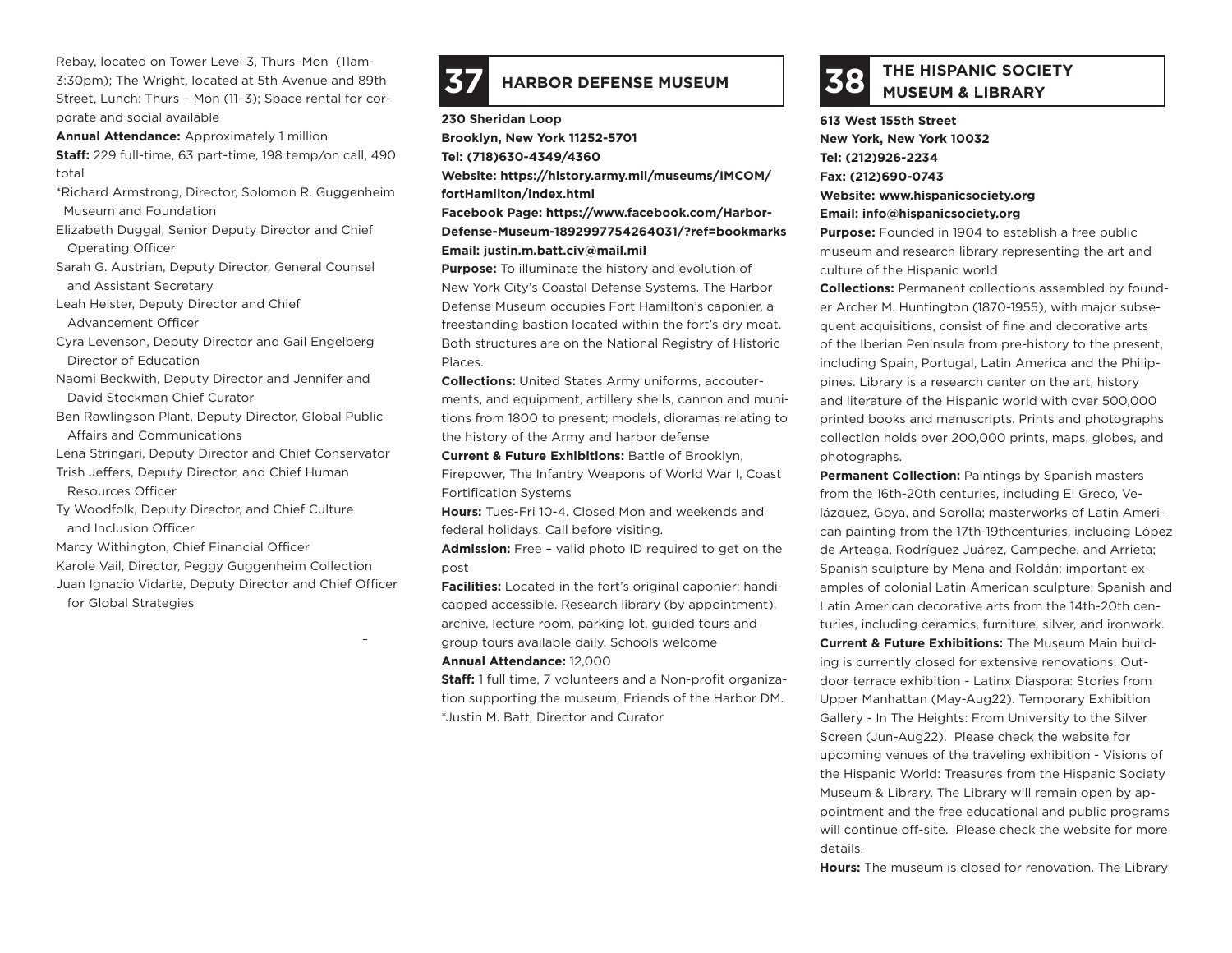is open by appointment only. **Admission:** Free **Facilities:** Library, sales desk **Annual Attendance:** Approximately 20,000 **Staff:** 32 full time, 5 part time, 7 volunteers \*Guillaume Kientz, Director and Chief Executive Dr. Margaret E. Connors McQuade, Deputy Director & Curator of Decorative Arts Dr. Marcus B. Burke, Senior Curator of Paintings, Drawings, & Metalwork Dr. Patrick Lenaghan, Curator of Prints, Photographs, and Sculpture Dr. John O'Neill, Curator of Manuscripts & Rare Books Dr. Noemí Espinosa, Assistant Curator of Prints and Photographs Vanessa Pintado, Assistant Curator of Manuscripts and Rare Books Mencía Figueroa Villota, Director of Public Relations, Programs & Special Events Alexander Campos, Development Officer Vacant, Museum Department Registrar

Monica Katz, Collections Manager

Hélène Fontoira Marzin, Head of Conservation

## **39 HISTORIC RICHMOND TOWN**

**441 Clark Avenue Staten Island, New York 10306 Tel: 718)351-1611 Fax: N/A Website: www.historicrichmondtown.org Email: JPhillips@historicrichmondtown.org; trodriguez@historicrichmondtown.org; info@historicrichmondtown.org Purpose:** To create opportunities for the public to explore the diversity of the American experience, especially that of Staten Island and its neighboring communities from the colonial period to the present. The Staten

Island Historical Society operates and interprets Historic Richmond Town, the largest and most complete historic

village in the City of New York. It collects and preserves the materials of everyday life including the artifacts, archives, and buildings that tell the story. It conducts and promotes research based on the museum's collections and shares the collection and knowledge with the public through creative and engaging interpretative activities. **Collections:** 40 historic Staten Island structures and 60,000 artifacts; 1,200 linear feet of archives; the main campus at Historic Richmond Town, 10 acre Historic Decker Farm, Billiou-Stillwell-Perine House,

Judge Jacob Tysen House; Online collections database – Link: historicrichmondtown.org/collections

**Hours:** Fri - Sun 12 - 5, Guided Tours Fri - Sun, 12, 1, 2 and 3 Call (718)351-1611 or visit website: www.HistoricRichmondTown.org

**Admission:** \$10 admissions; free under 2; Group tours by reservation (718)351-1611, ext. 280

**Facilities:** Meeting rooms (up to 74), library (by appointment only), Edna Hayes Collection Storage Facility, and parking for over 200 cars.

**Special Events:** Richmond County Fair - Labor Day weekend; Uncorked! NYC Wine, Food & Fun festival; Tavern Concerts, Christmas in Richmond Town, Candlelight Tours, Independence Day Celebration, Father's Day Focus Tour, Old Home Day, Hearth & Harvest, Halloween in Richmond Town, Pumpkin Picking at Decker Farm, Spring in Richmond Town, Yankee Peddler Day, Tavern Terrace Beer Garden and Tavern Concerts, Cabin Fever Reliever, Paranormal Tours, Summer Series Farm, Yankee Peddler Day, Cabin Fever Reliever, Paranormal Tours **Annual Attendance:** 100,000 **Staff:**  full time, 20 part time, 50 volunteers \*Jessica B. Phillips, Executive Director & CEO Teresa Rodriguez, Executive Assistant John Janaskie, Facilities Manager Ron Laub, Assistant Facilities Manager Carli DeFillo, Collections Manager

Carlotta DeFillo, Research Coordinator Luke Boyd, Director of Education & Public Programs Amanda Schroeder, Manager of Education Programs Elizabeth Wilson, Development Officer Amy Kennard, Director of External Affairs Andrew Andron, Events & Festivals Manager Kaila Mallard, Assistant Manager of Group Sales Sarah Schackne, Assistant Manager of Visitor Services

# **THE HOUSE ON HENRY STREET, 40 HENRY STREET SETTLEMENT**

**265 Henry Street New York, NY 10002 Tel: (212)766-9200**

**Website: TheHouseonHenryStreet.org & henrystreet.org Email: bkancelbaum@henrystreet.org (and/or info@ henrystreet.org)** 

**Purpose:** The House on Henry Street is a permanent, interactive exhibition on the history of the Settlement and the people who shaped change on the Lower East Side from the organization's founding in 1893 to the present. In addition to the exhibition, our historic landmark home is available for guided tours. The Settlement is a thriving organization that continues to deliver a wide range of social services, arts, and health care programs to more than 50,000 New Yorkers each year.

**Collections:** Artifacts from the early years of Henry Street Settlement, including a 1911 nursing bag, Lillian Wald's Nursing pin, and a guest book signed by Rosa Parks. **Current & Future Exhibitions:** The House on Henry Street (ongoing)

**Hours:** Mon – Fri (10-6), occasional weekends and by appointment

### **Admission:** none

**Parking:** Street parking only

**Facilities:** One gallery and a historic connected threemansion headquarters. Henry Street rents out its historic dining room for programs and events.

### **Annual Attendance:** 2,200

**Staff:** 1 part-time, several communications staff \*David Garza, Chief Executive Officer Barbara Kancelbaum, Vice President, Marketing & Communications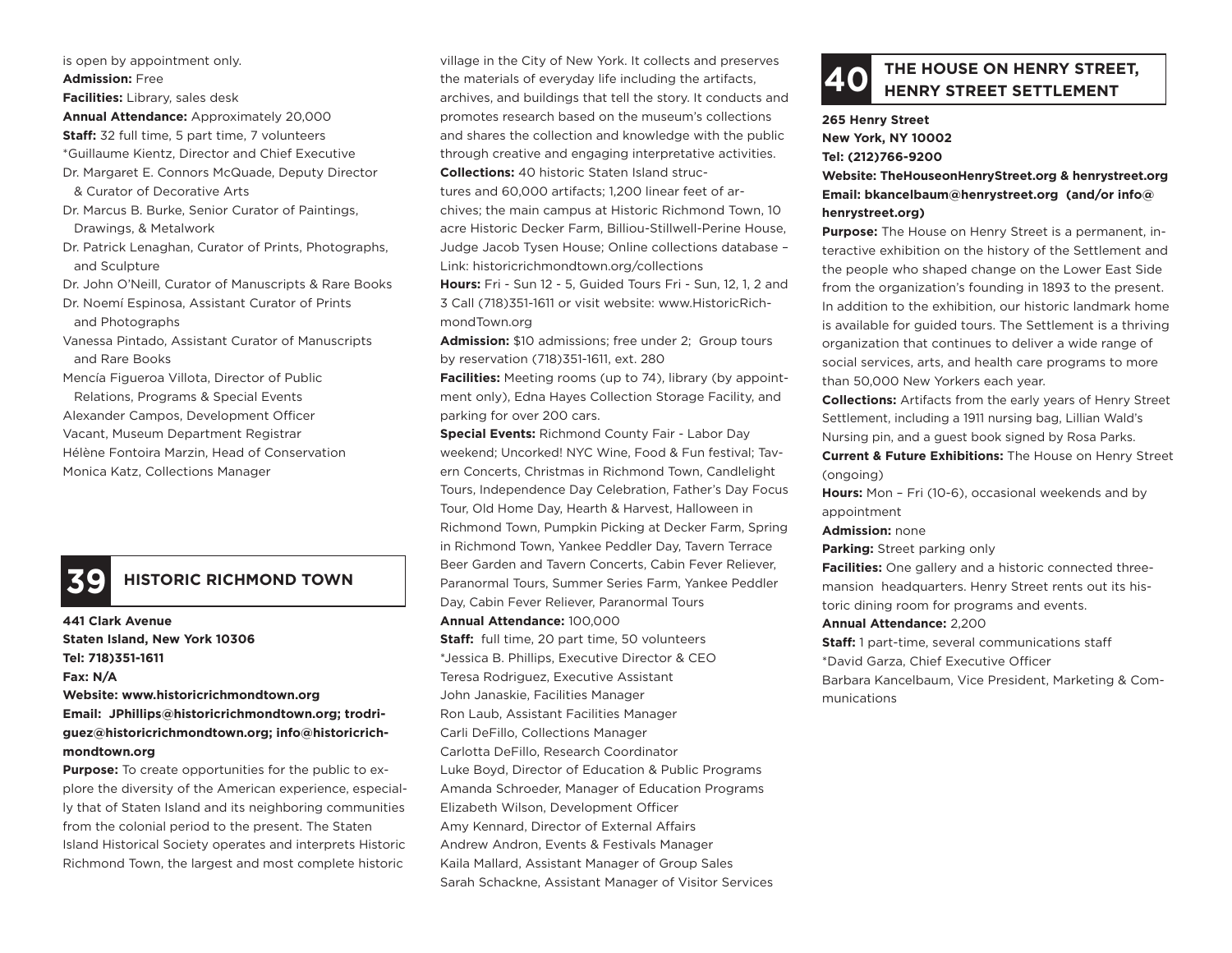# **INTERNATIONAL CENTER 41 OF PHOTOGRAPHY**

### **79 Essex Street**

**New York, New York 10002 Tel: (212)857-0000 Tel: (212)857-0005 (Group tours)**  Website: www.icp.org **Tel: (212)857-0045 (Media inquiries) Email: press@icp.org (Media inquiries)** 

**Purpose:** The International Center of Photography (ICP) is the world's leading institution dedicated to photography and visual culture. Cornell Capa founded ICP in 1974 to preserve the legacy of "concerned photography" the creation of socially and politically-minded images that have the potential to educate and change the world—and the center's mission endures today, even as the photographic medium and imagemaking practices have evolved. Through its exhibitions, school, public programs, and community outreach, ICP offers an open forum for dialogue about the role that photographs, videos, and new media play in our society. To date, it has presented more than 700 exhibitions and offered thousands of classes at every level. ICP brings together photographers, artists, students, and scholars to create to explore photography and visual culture. Visit icp. org to learn more.

**Collections:** Nineteenth through 21st century works, with a focus on 20th-century photographs. The collection is located at Mana Contemporary in Jersey City, NJ. **Current & Future Exhibitions:** Gillian Laub: Family Matters ( Sept21-Jan22), Diana Markosian: Santa Barbara (Sept21-Jan22), Inward: Reflections on Interiority (Sept21-Jan22); A Trillion Sunsets: A Century of Image Overload (Jan-May22), Actual Size! Photography at Life Scale (Jan-May22); William Klein: YES: Photographs, Paintings, Films 1948-2013 (Jun-Sept22) **Hours:** ICP Museum: Fri, Sat, Sun 11-7; Thurs 11-9; Mon,Tues, Wed closed; Closed New Year's Day, Independence Day, Thanksgiving Day, and Christmas Day **Admission:** ICP Museum: \$16 Adults, \$12 Seniors, \$12 Students, Free for Members and Children 16 and under. Group tours: call 212 357-0005 **Facilities:** The ICP Museum includes a shop and café.

The School includes a library (22,000 books) and stateof-the art photography labs. **Annual Attendance:** 60,000 **Staff:** 67 full time, 33 part time \*David Little, Executive Director Carly Goldman, Acting Chief of Staff David Campany, Managing Director or Programs Anne Massoni, Managing Director of Education Susie Sofranko, Senior Director of Development Per Gylfe, Director of Education Darin Mickey, Chair, Creative Practices Program & Vision & Practices Program Karen Marshall, Chair, Documentary Practice & Visual Journalism Program Lacy Austin, Director of Community Programs Gigi Loizzo, Chief Experience Officer Tama O'Brien, Counsel and Managing Director, Administration Susie Sofranco, Senior Director of Development Art Rios, Director of Human Resources

# **INTREPID SEA AIR SPACE 42 MUSEUM**

### **One Intrepid Square 12th Avenue & 46th Street New York, New York 10036-4103 Telephone: 212-245-0072 Website: www.intrepidmuseum.org**

**Purpose:** As an educational and cultural non-profit institution centered on the aircraft carrier Intrepid, a National Historic Landmark, the mission of the Intrepid Sea, Air & Space Museum is to promote the awareness and understanding of history, science and service through its collections, exhibitions and programming in order to honor our heroes, educate the public and inspire our youth.

**Collections:** The Intrepid Sea, Air & Space Museum is a unique journey through spectacular hands-on exhibits and interpretive stories developed from the ship's

original artifacts and documents. Berthed at Pier 86 on the Hudson river, the complex boasts 27 restored aircraft, a Growler submarine and the Concorde and the space shuttle Enterprise.

**Current & Future Exhibitions:** Special Exhibition: Navy Cakes, A Slice of History (Opens Oct22)

**Annual Events:** Fleet Week, Kid's Week, Space & Science Festival, Memorial Day Ceremony, Veteran's Day, Pearl Harbor Day.

**Hours:** Apr-Sept, Mon-Fri 10-5, Sat & Sun 10-6; Oct-Mar, Mon-Sun 10-5; Last admission one hour before closing, closed Thanksgiving and Christmas

**Admission:** Intrepid and Growler (Shuttle Pavilion access cost in parenthesis): Adult \$26 (\$33), Seniors (65+)/U.S. College Students \$24 (\$31), Child (ages 5-12) \$19 (\$24), and free for Retired U.S. Military, Active U.S. Military, Children under 5.

**Facilities:** Indoor & outdoor corporate/special events for up to 5,000 guests; Space Shuttle Pavilion; Michael Tyler Fisher Education Center, Allison & Howard Lutnick Theater (seats 245); Intrepid Museum Store; Intrepid Marketplace; Educational video-conferencing. New Welcome Center opened 2015.

**Parking:** Available in vicinity, refer to website for a list of local parking lots

### **Annual Attendance:** 1,100,000

**Staff:** 169 full time, 55 part time, 135 volunteers Kenneth Fisher, Co-Chairman Bruce Mosler, Co-Chairman \*Susan Marenoff-Zausner, President Patricia Beene, Chief Financial Administrative Officer David Winters, Executive Vice President, Special

 Projects, External Affairs and Special Events Matt Woods, SVP, Facilities, Engineering & Security Marc Lowitz, SVP, Business Development Alexis Marion, VP, Institutional Advancement Elaine Charnov, SVP, Exhibits, Education and

Public Programming

Lynda Kennedy, VP Education

Vincent Forino, VP, Information Technology

Mike Onysko, VP, Marketing

Thomas Coumbe, VP, Human Resources

Corey Cuneo, Director, Protective Services

Lisa Yaconiello, VP, Venue Sales & Events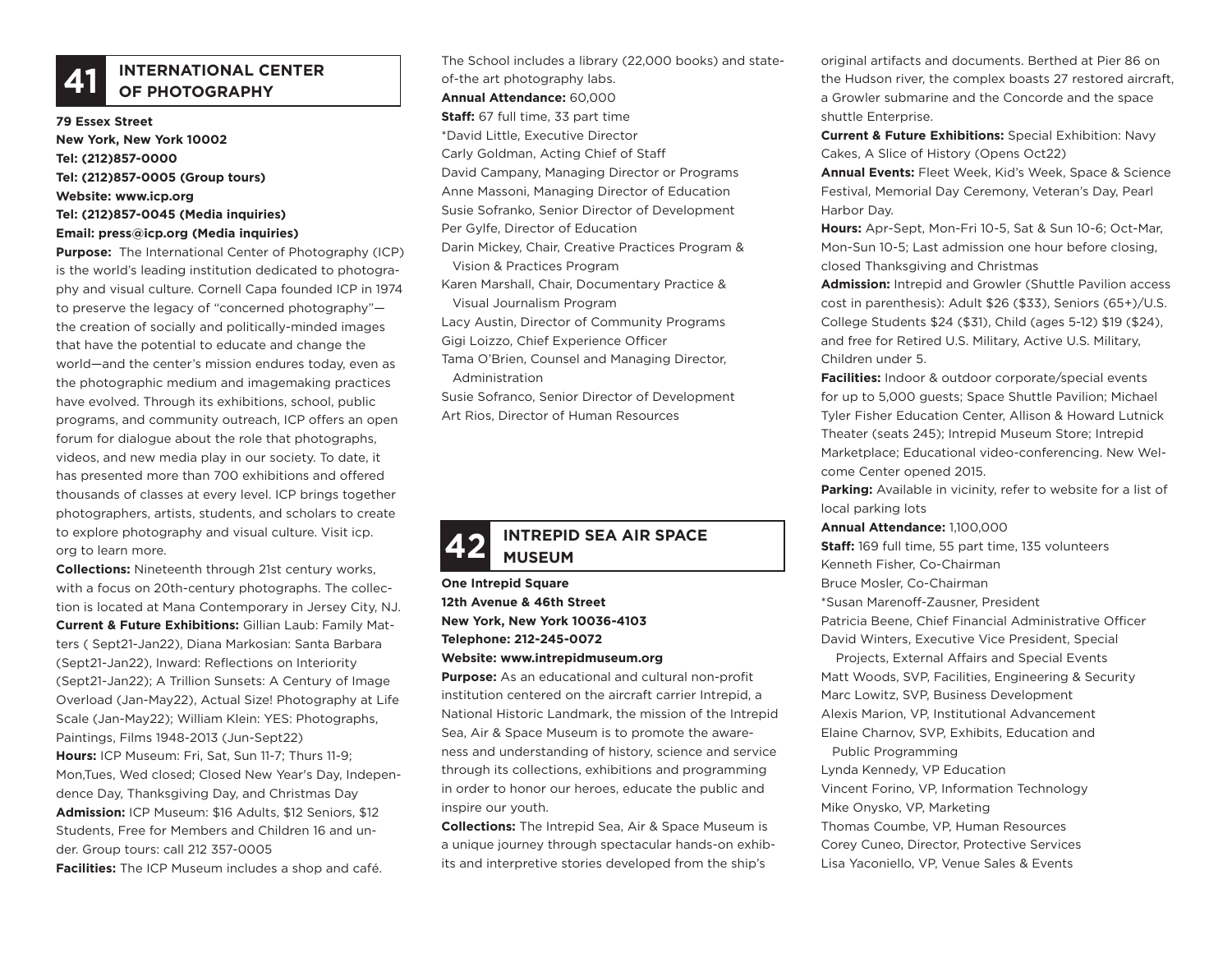Brian Walker, VP, Corporate Communications Desiree Scialpi, Director of Marketing Hilary Mauro, Director of Major Gifts and Donor Development Irene Tsitko, AVP of Grant Management and Administration Katherine Surh, Director of Advancet Events Kimberly Ramsawak, Director of Group Sales & Tourism Open, Controller Eric Boehm, Curator, Aviation & Aircraft Restoration Kyle Shepherd, Chief of Staff



## **JAMAICA CENTER FOR 43 ARTS & LEARNING**

**161-04 Jamaica Avenue Jamaica, New York 11432 Tel: (718) 658-7400 Fax: (718) 658-7922 Website: www.jcal.org Email: info@jcal.org**

**Purpose:** Jamaica Center for Arts and Learning (JCAL) operates Jamaica Arts Center (former Queens Register of Titles and Deeds) and Jamaica Performing Arts Center (former Dutch Reformed Church) on behalf of City of New York. JCAL was founded in 1972 as a multidisciplinary arts center based in the diverse community of Southeast Queens. JCAL's mission is devoted to offering quality visual, performing, and literary arts, and to providing accessible education programs to encourage participation in the arts.

**Current & Future Exhibitions:** JCAL mounts 4-6 exhibitions a year that explore issues in contemporary art and culture. During its history, it has presented exhibitions of leading contemporary artists, including Elizabeth Catlett, Jacob Lawrence, Romare Bearden, Adolph Gottlieb, Bob Thompson, David Chung and Emmett Wigglesworth. Additionally, JCAL produces Jamaica Flux, a triannual, site-specific exhibit; an annual artist co-op, and operates ARTWorks, an artist-in-residence program as well as

### open calls.

**Hours:** Mon-Sat 10-6, closed Sun and holidays; days/ times vary during COVID-19

**Admission:** Gallery free; varying fees for performances, concerts, workshops and classes

**Facilities:** Rental spaces include art studios, music/ dance studios, ceramics studio, digital lab, 99-seat black-box, 400-seat flexible proscenium, rehearsal space, conference room

### **Annual Attendance:** 51,420

**Staff:** 9 full time, 2 part time, 25 full time equivalent \*Leonard Jacobs, Executive Director Elizabeth Cheeseman-Martin, Bookkeeper Courtney Ffrench, Interim Artistic Director Tyrel Hunt, Marketing Manager Hernan Mery, Facility Assistant Juan Carlos Salinas, Education Director Patrick Scorese, Development Manager David Smith, Program Associate, Performing Arts Ben Uniacke, Manager of Digital Technology Edward Wysocki, Director of Facility Operations Teaching Artists, Technical/Production Staff

# **JAPAN SOCIETY 44 GALLERY**

**333 East 47th Street New York, New York 10017 Tel: (212)832-1155 Fax: (212)715-1262 Website: www.japansociety.org**

**Purpose:** Japan Society Gallery is among the premier institutions in the U.S. for the exhibition of Japanese art. Extending in scope from prehistory to the present, the Gallery's exhibitions since 1971 have covered topics as diverse as classical Buddhist sculpture and calligraphy, contemporary photography and ceramics, samurai swords, export porcelain, and masterpieces of painting from the thirteenth to the twenty-first century. Each exhibition, with its related catalog and public programs is a unique cultural event that illuminates familiar and unfamiliar fields of art.

**Collections:** The Japan Society Gallery is not a collecting organization, although approximately 500 objects of contemporary art (prints, paintings, ceramics) have been gifted to the Society since the time of its establishment. **Current & Future Exhibitions:** Shik Munakata: A Way of Seeing (Dec21-Mar22)

**Hours:** Tues-Thurs 12-7, Fri 12-9, Sat-Sun 11-5 during spring and fall exhibitions; closed Mon and major holidays **Admission:** \$12 adults; \$10 seniors and students; free members and children under 16, free Fri 6-9. Walk-in tours during spring and fall exhibitions Fri-Sat 2:30. Japanese language tours Fri night at 6; Group tours: call (212)715-1224

**Facilities:** Auditorium, garden, library, language classes **Annual Attendance:** 21,000

**Staff:** 4 full time

\*Tiffany Lambert, Curator

Daqian Cao, Exhibitions Manager

Ramona Handel-Bajema, Chief Program Officer

### **45 THE JEWISH MUSEUM**

**1109 Fifth Avenue New York, New York 10128 Tel: (212) 423-3200 Fax: (212) 423-3232 Website: www.thejewishmuseum.org Email: info@thejm.org**

**Purpose:** Located on Museum Mile at Fifth Avenue and 92nd Street, the Jewish Museum is one of the world's preeminent institutions devoted to exploring art and Jewish culture from ancient to contemporary, offering intellectually engaging and educational exhibitions and programs for people of all ages and backgrounds. The Museum maintains a collection of nearly 30,000 works of art, ceremonial objects, and media reflecting global Jewish identity, and presents a diverse schedule of internationally acclaimed temporary exhibitions.

**Collections:** Nearly 30,000 objects of different media including paintings, sculptures, works on paper, textiles,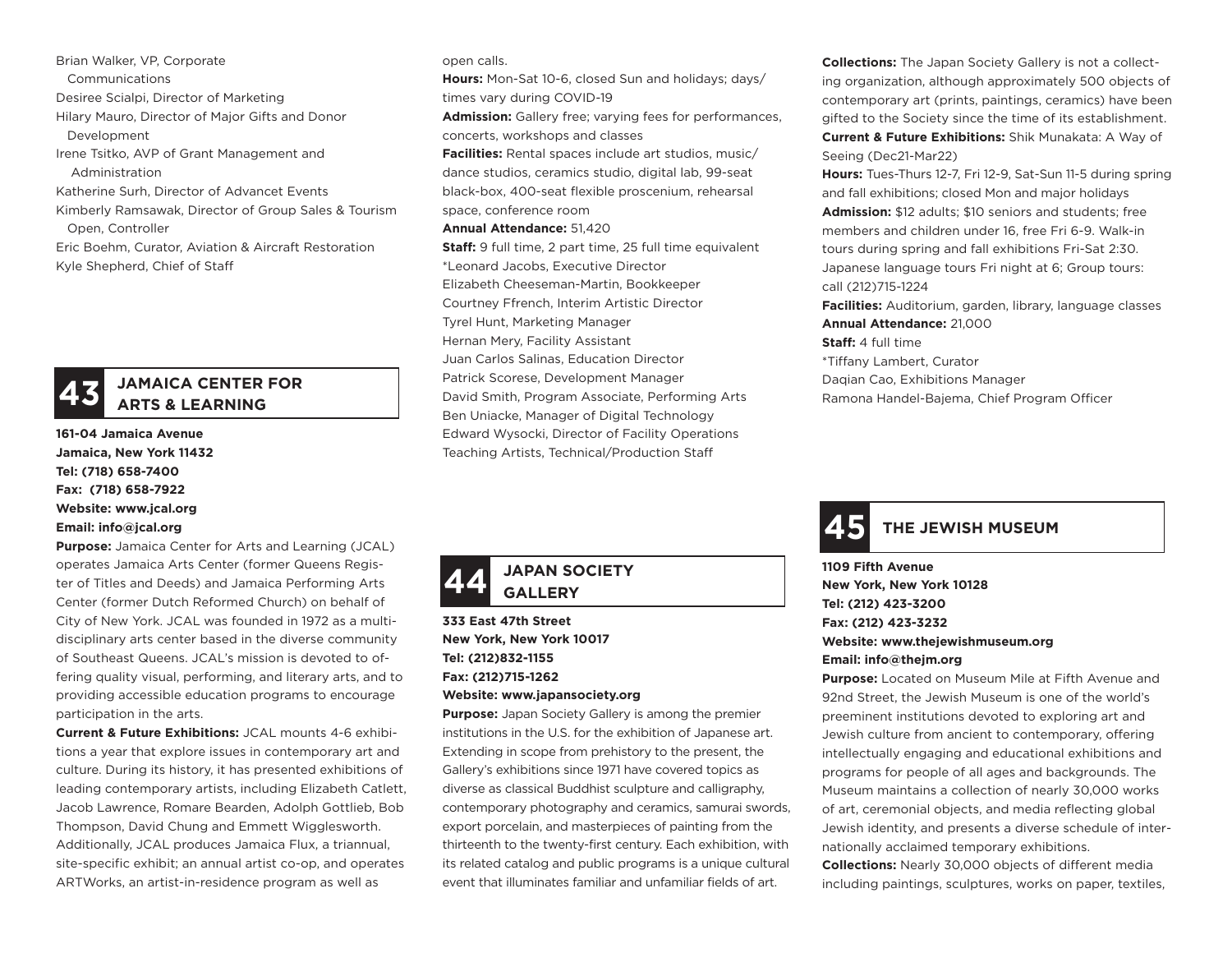metalwork, furniture, archaeological artifacts, ceremonial objects, and broadcast materials

**Permanent Exhibition:** Scenes from the Collection (Major installation of the Museum's collection)

**Current & Future Exhibitions:** The Hare with Amber Eyes (Nov21-May22), Jonas Mekas: The Camera Was Always Running (Feb-Jun22); New York: 1962-1964 (July22-Jan23)

**Hours:**  Sun 10-6, Mon & Thurs 11-6; Tues & Wed closed; Fri 11-4. Contact thejm.org for changing hours **Admission:** \$18 adults, \$12 over 65, \$8 students, free children under 12 and members, Admission is free on Sat **Facilities:** Restaurant and Take-Out Appetizing Counter: Russ & Daughters at the Jewish Museum; auditorium, rental spaces (Skirball Lobby, Scheuer Auditorium, Russ & Daughters), bookstore and gift shops

### **Annual Attendance:** 200,000

**Staff:** 114 full time, 22 part time, 63 volunteers \*Claudia Gould, Helen Goldsmith Menschel Director \*Ruth Beesch, Senior Deputy Director for Program \*Cindy Caplan, Chief Counsel & Talent Officer \*David Goldberg, Chief of Staff

\*David Rubenstein, Deputy Director, Finance & Administration

\*Sarah Supcoff, Deputy Director, Marketing & Communications

Darsie Alexander, Susan & Elihu Rose Chief Curator Susan Braunstein, Senior Curator Emerita Mason Klein, Senior Curator Claudia Nahson, Senior Curator Stephen Brown, Curato Nelly Silagy Benedek, Deputy Director Education & Programs Anne Scher, Senior Director of Communications Eve Sinaiko, Director of Publications Katharine Danalakis, Collections Manager Al Lazarte, Senior Director of Operations and

 Exhibition Services Aviva Weintraub, Associate Curator and Director, New York Jewish Film Festival Daniela Stigh, Director of Marketing and Communications Stacey Zaleski, Director of Merchandising Jenna Bastian, Director of Membership

Allison Curran, Director, Institutional Giving

Linda Padawer, Senior Director of Special Events

**150-03 JAMAICA AVENUE JAMAICA, NEW YORK 11432 Tel. (718)206-0545 Mailing Address: 90-04 161st St, Suite 704 Jamaica New York 11432 Website: www.kingmanor.org Email: director@kingmanor.org Email: info@kingmanor.org**

**Purpose:** King Manor interprets founding father Rufus King's political legacy and antislavery history to teach critical thinking for a healthier democracy. Founded 1900 **Collections:** Vernacular 18th and 19th century furniture, costumes, ephemera, personal adornment, silverplate, etc. **Current & Future Exhibitions:** Seven period rooms and one rotating exhibition space (one exhibit per year). Community and school programs and events Hours: Mon, Tues, Thurs, Sat at 11am, 1pm, 3pm (by reservation only)

**Admission:** Suggested \$5 general public; \$3 seniors, students, children; \$5 Groups, Flat rate by group size (approximately); \$6 student groups (currently closed to school and group tours due to COVID)

**Facilities:** period rooms, outdoor space. Rentals for outdoor 3/4 acre, non-period classroom , one of the period rooms is acoustically constructed

**Annual Attendance:** 11,000 (pre COVID)

**Staff:** 3 full time, 1 part time, pool of 30 volunteers \*Kelsey Brow, Chief Executive Director Brittany Lester, Director of Education Michael Colon, Site Manager Hannah Winiker, Curatorial Assistant Roy Fox, Caretaker

# **46** KING MANOR HOUSE **Reserve APP 47** LOUIS ARMSTRONG

**34-56 107th Street Corona, New York 11368 Tel: (718)478-8274 Fax: (718)478-8299 Website: www.louisarmstronghouse.org**

**Email: info@louisarmstronghouse.org**

**Mission:** The Louis Armstrong House Museum (LAHM) sustains and promotes the cultural, historical, and humanitarian legacy of Louis Armstrong by preserving and interpreting Armstrong's house and grounds, collecting and sharing archival materials that document Armstrong's life and legacy, developing programs for the public that educate and inspire, and engaging with contemporary artists to create performances and new works. **Collections:** The research collections comprise the world's largest archives for any jazz musician. Louis Armstrong Collection (Armstrong's own vast personal collection of 5,000 photographs, 85 scrapbooks, 700 home-recorded audio tapes, 270 sets of band parts, 120 gold records and awards, 5 gold-plated trumpets, and much more); Satchmo Collection (a steadily growing collection of new acquisitions comprising sound recordings, photographs, Armstrong letters, etc.); Phoebe Jacobs Collection (more than 25 linear feet of personal papers from the Vice President of the Louis Armstrong Educational Foundation); Robert Hilbert Collection (nearly 1,000 sound recordings from the former president of the International Association of Jazz Record Collectors); Jack Bradley Collection (the world's largest private collection of Armstrong memorabilia – a monumental acquisition of photographs, sound recordings, and more); and the Gösta Hägglöf Collection (190 cubic feet of materials from the foremost Armstrong collector in Europe). **Current Exhibition:** That's My Home is a Virtual Exhibit showcasing digitized archival materials that portray Louis and Lucille day to day life in their Corona home. **Hours:** Guided tours are offered Thursday through Saturday. Tours will begin every hour. First tour begins at 11. Last tour begins at 3. The Museum is closed during the following Holidays: Thanksgiving, Christmas Eve, Christmas Day, New Year's Eve & New Year's Day.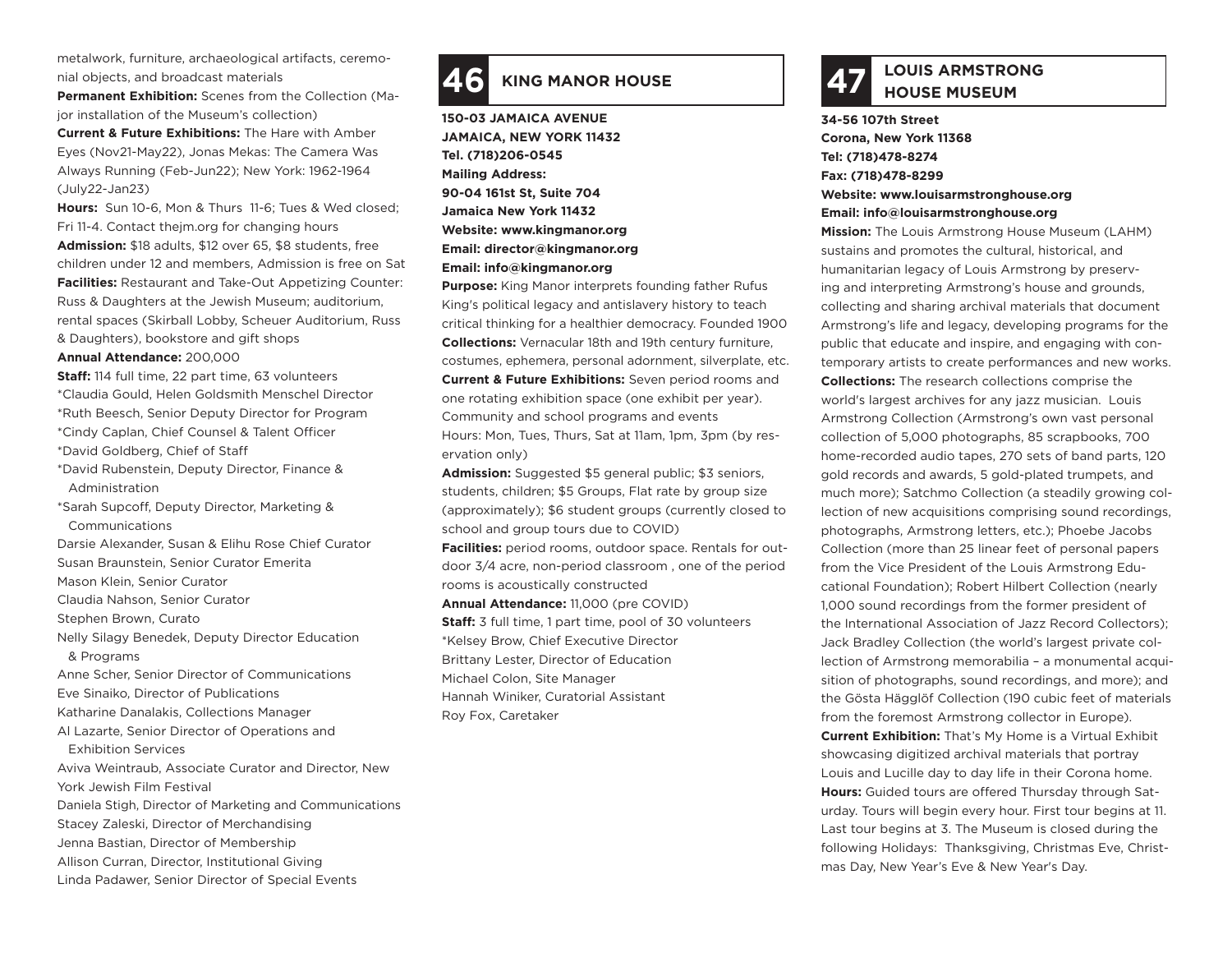**Admission:** \$12 adults, \$8 students, children, active military, visitors with disabilities, and seniors, \$7 groups of 8 or more. Free for Children under 4 and members. **Facilities:** The new Louis Armstrong Center, across from the Historic House in Corona, Queens, will be completed late Spring 2022. The Center will: Be the new location of the Louis Armstrong Archives; Host a state-of-the art exhibition curated by award-winning jazz pianist Jason Moran (click HERE to learn more!); House a 75-seat performance venue offering performances, lectures, films, and convenings on a year-round basis; House a gift shop, administrative, and production support space **Annual Attendance:** 15,000

**Staff:** 4 full time, 5 part time, 1 senior fellow, 15 volunteers

\*Regina Bain, Executive Director Ricky Riccardi, Director of Research Collections Adriana Filstrup, Director of Guest Experience Hyland Harris, Museum Store Manager Jake Goldbas, Program Director Pedro Espinoza, Managing Director Alexis Lubin, Bookkeeper Tatjana Lightbourn, Senior Fellow

# **LOWER EAST SIDE 48 TENEMENT MUSEUM**

**Visitor Center: 103 Orchard Street New York, New York 10002 Tel: 1-(877)975-3786 Administrative Offices: 103 Orchard Street New York, New York 10002 Tel: (212)982-8420 Fax: (212)388-0297 Website: www.tenement.org Email: LESTM@tenement.org Mission:** The Tenement Museum tells the uniquely

American stories of immigrants, migrants, and refugees in the ongoing creation of our nation

**Collections:** Research collection including 19th and 20th century furnishings, photographs, documents and artifacts

**Current & Future Exhibitions:** Museum educators lead visitors through the recreated tenement homes of various immigrant families in different time periods. The Museum recently opened Under One Roof at 103 Orchard Street, presenting the post-1945 tenement homes of Holocaust survivors, Puerto Rican migrants, and Chinese immigrant to accompany tours in our historic 97 Orchard Street building.

**Tour offerings:** Building tours in 103 and 97 Orchard Street include Under One Roof, Finding Home, Hard Times: 1880s, Day in the Life 1911, Day in the Life 1933, Tenement Women: 1902. Neighborhood walking tours include Outside the Home, Reclaiming Black Spaces and Buildings on the Lower East Side. Costumed interpreter tours include Meet Victoria Confino: 1916. Digital programs include Your Story, Our Story [http://yourstory. tenement.org/] as well as several virtual tours [https:// www.tenement.org/visit/virtual-tenement-tours/] and virtual field trips [https://www.tenement.org/virtualfield-trips/].

**Hours:** Thurs – Tues until Septr 30th from 10 – 6. 7 days a week starting Oct21 from 10-6. Please check our website for the most up to date information. Visit www.tenement.org or call 1-(877)975-3786 for tickets; Museum closed Thanksgiving Day, Christmas Day, New Year's Day

**Admission:** \$30 adults, \$30 students/seniors. Prices are per tour. \$10 for public virtual tours

**Facilities:** Museum shop, Administrative offices, Screening Room, Visitor Center

**Annual Attendance:** 281,800

**Staff:** 46 full time, 30 part time

\*Annie Polland, President

Julie Davidson, Chief Development Officer

Rachael Grygorcewicz, Chief Operating Officer

Anne Brenner, VP, Human Resources

Mary-Kate Cowell, VP, Marketing & Retail Operations

Jamie Salen, VP, Marketing and Communications

Alisa Martin, VP, Educational Operations

Mahendra Hariraj , VP, Finance

David Favaloro, Senior Director, Curatorial Affairs

Kathryn Lloyd, Senior Director, Programs Rikelmi Marte, Director, Information Technology and Digital Media

Katie Baker Barricks, Director, Visitor Services Kevin McAllister, Director, Facilities Ian Patrick, Director, Development Events Nancy Rachman, Director, Development Chelsea Bracci, Director, Digital Projects



## **MANHATTAN SITES 49 NATIONAL PARK SERVICE**

**National Park Service 26 Wall Street New York, New York 10005 Tel: (212)825-6990 Fax: (212)668-2899 Website: www.nps.gov/npnh**

**Purpose:** Nine historic sites, listed on the National Register, including African Burial Ground National Monument, Castle Clinton National Monument, Federal Hall National Memorial, General Grant National Memorial, Hamilton Grange National Memorial, Saint Paul's Church National Historic Site, Stonewall National Monument and Theodore Roosevelt Birthplace National Historic Site. Two war of 1812 era Forts on Governors Island, Castle Williams and Fort Jay

**Collections:** Site-related collections include library and archives related to the origins of the Federal Government, George Washington and Theodore Roosevelt memorabilia, period furniture and historic decorations **Current & Future Exhibitions:** Castle Clinton NM: Historical Development of the Battery (1800-2000); Governors Island Fort Jay and Castle Williams NY Harbor Defenses (1790-1815);Federal Hall NM: Launching the Republic, Freedom of the Press; General Grant NM: Military and Political Career of General Grant; Hamilton Grange NM is open (featured are a historically-furnished floor and an exhibit and film depicting the career of Alexander Hamilton; Saint Paul's Church NHS: Westchester County in the American Revolution; Theodore Roosevelt Birthplace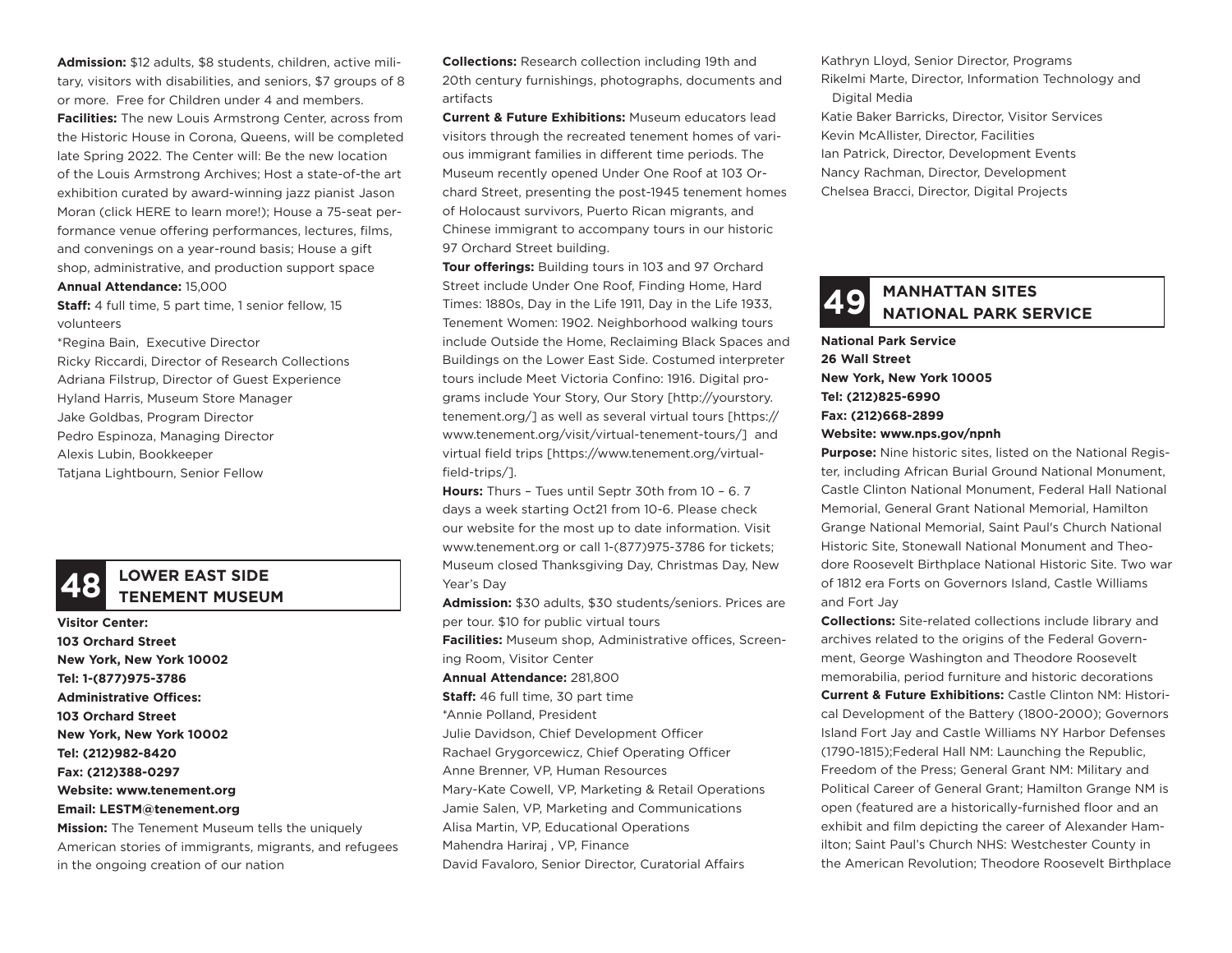NHS: Collection of Roosevelt memorabilia from all periods of Roosevelt's life; Five rooms of period furniture from 1860's (period when Roosevelt was a boy) **Hours:** African Burial Ground National Monument Tues-Sat 10-4, Castle Clinton 9-5 daily; General Grant NM Wed-Sun 9-5, Mon-Fri; Federal Hall Mon-Fri 9-5 Mon-Fri (Sat in Jun, Jul, Aug), Hamilton Grange National Memorial Wed-Sun 9-5, Saint Paul's Church NHS Mon-Fri 9-5, Theodore Roosevelt Birthplace NHS Tues-Sat 9-5; Governors Island Seasonally 7 days per week 10-4, Stonewall National Monument Seasonally Tues-Sat 12-7. Please call each site for schedule of special events.

### **Admission:** Free at all sites

**Facilities:** Bookshops at each location (except Stonewall National Monument), auditorium and library at Theodore Roosevelt Birthplace

**Annual Attendance:** African Burial Ground National Monument- 28,039; Castle Clinton National Monument –3,048,438; Federal Hall National Memorial – 196,550; General Grant National Memorial – 144,267; Governors Island National Memorial Fort Jay and Castle Williams - 291,751; Hamilton Grange National Memorial – 206,508. St. Paul's Church National Historic Site – 38,740; Theodore Roosevelt Birthplace National Historic Site – 197,644.

**Staff:** 45 full time, 166 volunteers \*Shirley McKinney, Superintendent Lorena Harris, Deputy Superintendent Kimtonia McClean, Chief of Administration Ramon Mangual, Supervisory North District Ranger Jim Cleckley, Supervisory South District Ranger

# **JACQUES MARCHAIS MUSEUM 50 OF TIBETAN ART 51 MERCHANT'S HOUSE MUSEUM**

**338 Lighthouse Avenue Staten Island, New York 10306-1217 Tel: (718)987-3500 Fax: (718)351-0402 Website: www.tibetanmuseum.org Email: mventrudo@tibetanmuseum.org**

**Purpose:** Founded in 1945 to foster, promote the interest, study and research of the art and culture of Tibet and the surrounding Himalayan region. The museum collects and preserves art, artifacts, ethnographic objects, photo- graphs, and books, and interprets the collection through exhibitions, education programs, and publications.

**Collections:** The museum was founded by Jacques Marchais (1887-1948), an extraordinary American woman, who created an institution to share the ancient artistic and cultural traditions of Tibet and the Himalayan region with the world. The Museum's collection is a rare repository of Tibetan and Himalayan objects that became available for collectors for a short period in the early 20th Century. The Museum's mission is to provide a greater understanding of Tibet and the Himalaya to a world audience.

**Current & Future Exhibitions:** Sino-Tibetan Shrine (ongoing)

**Hours:** Summer Wed-Sun 1-5; Jan, Sat only 1-5 **Admission:** \$6 adults, \$4 seniors and students **Facilities:** Gift shop, gardens, goldfish pond, outdoor sculpture. Limited street parking, no wheelchair access. Off-site programs for groups with special needs **Annual Attendance:** About 10,000 **Staff:** 2 full time, 2 part time, 20 volunteers \*Meg Ventrudo, Executive Director Frank Saulle, Marketing and Public Relations Manager Alison Baldassano, Museum Assistant Jayne Catalfo, Bookkeeper

**29 East Fourth Street (between Lafayette and Bowery) New York, NY 10003 Tel: (212) 777-1089 Email: nyc1832@merchantshouse.org Website: www.merchantshouse.org**

**Instagram, Facebook, Twitter: @merchantshouse**

Purpose: Built in 1832, the Merchant's House was home to a prosperous merchant family and their Irish servants for almost 100 years. Complete with the family's original furnishings and personal possessions, the house offers a rare and intimate glimpse of domestic life in New York City from 1835-1865.

**Collections:** NYC's only home preserved intact – inside and out – from the 19th-century with the belongings of the original family

**Current & Future Exhibitions:** Furniture, clothing, decorative art, household objects, personal possessions of the Seabury Tredwell family c. 1835-1865 **Hours:** Thurs 12-8, Fri-Mon 12-5, closed Tues and Wed **Admission:** \$15 general, \$10 students and seniors, free children under 12 with adults, group rate varies **Facilities:** Galleries (period rooms); garden; gift shop **Annual Attendance:** 16,000 on-site **Staff:** 5 full and part time, 40 volunteers \*Margaret Halsey Gardiner, Executive Director Emily Wright, Director of Operations Ann Haddad, Museum Historian Mary Knapp, Museum Historian Emeritus Pamela Long, Textile Conservator Roberta Belulovich, Visitor Services John Rommel, Head Gardener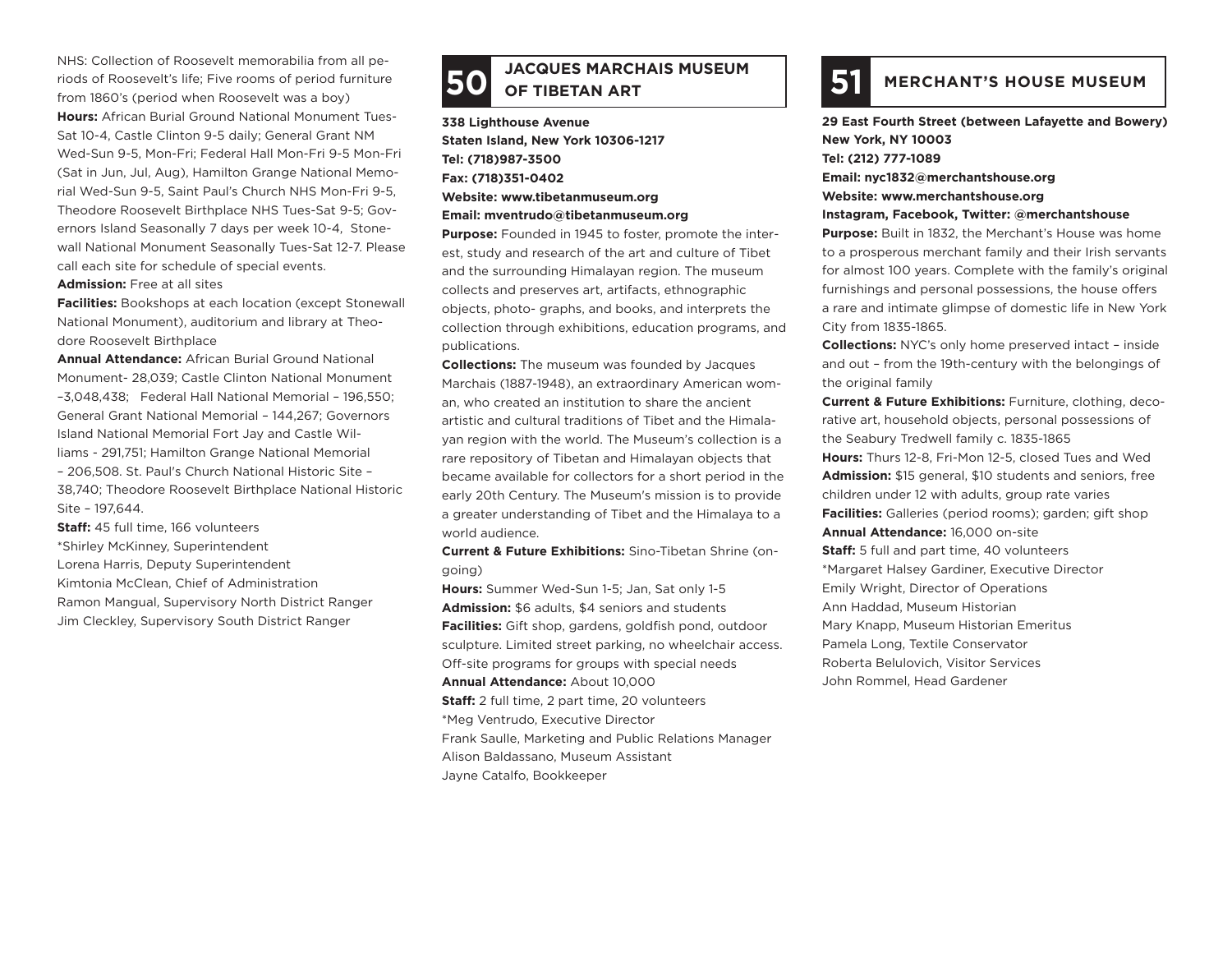

# **THE MET CLOISTERS,<br>METROPOLITAN MUSEUM OF ART**

**Fort Tryon Park**

**99 Margaret Corbin Drive**

**New York, New York 10040**

**Tel: (212)923-3700**

**Fax: (212)396-5148**

### **Website: www.metmuseum.org**

**Purpose:** Wonders of medieval Europe through the art, architecture, and gardens

**Collections:** Medieval European Art, Architecture, and Gardens

**Current & Future Exhibitions:** Selections from The Cloisters Collection and loan collections

**Hours:** Open Thurs-Mon, 10-5 (Mar-Oct), 10-4:45 (Nov-Feb), Closed Jan 1, Thanksgiving, Dec 25

**Admission:** Pay-as-you-wish policy will continue for New York State residents and students from across the tristate region. Visitors from outside New York will be required to pay mandatory admissions (\$25 Adults; \$17 seniors (65 and over), and \$12 students; children under 12 free. Mandatory full-priced admissions tickets provide same-day entry to both Met locations.

**Groups by reservations**: adults mettours@metmuseum. org, kindergarten-high school schoolvisits@metmuseum. org.

**Facilities:** Gift shop, library open by appointment, concerts, lectures, workshops, and family events, Audioguide tours, seasonal outdoor cafe

### **Annual Attendance:** 280,000

**Staff:** 74 full time, 20 part time, 20 volunteers \*C. Griffith Mann, Michel David-Weill Curator in Charge Julia Perratore, Assistant Curator

Christina Alphonso, Senior Manager, Administration and Operations

Christopher Dunbrack, Associate Buildings Manager Lambert Fernando, Security Manager Michael Carter, Museum Librarian Nancy Wu, Museum Educator delete Andreas Burckhardt, Assistant Manager of Visitor Experience Carly Still, Managing Horticulturist

Sheryl Esardial, Retail Sales Manager

# **THE MET FIFTH AVENUE, THE 53 METROPOLITAN MUSEUM OF ART**

**The Met Fifth Avenue, 1000 Fifth Avenue (at 82nd Street), New York, NY 10028-0198 The Met Cloisters, 99 Margaret Corbin Drive, Fort Tryon Park, New York, NY 10040 Tel: (212) 879-5500 Website: www.metmuseum.org**

**Purpose:** Collection, preservation and presentation of works of art for the betterment and enlightenment of the world. Encouraging and developing the study of the fine arts and the application of arts to manufacture and practical life, of advancing the general knowledge of kindred subjects, and, to that end, of furnishing popular instruction

**Collections:** Nearly two million works of art spanning more than 5,000 years of world culture, from prehistory to the present and from every part of the globe New Permanent Installations: The British Galleries; In Praise of Painting: Dutch Masterpieces at the Met; Crossroads; Art of Native America: The Charles and Valerie Diker Collection.

**Current & Future Exhibitions:** Carol Bove; The Seances aren't helping (ongoing); A new Look at Old Masters (thru Spr22); Japan: A History of Style (Thru Apr22); The New Woman Behind the Camera (Jun-Oct21); Companions in Solitude: Reclusion and Communion in Chinese Art (thru Aug22); Modern Times: British Prints, 1913-1939 (thru Jan22); Celebrating the Year of the Ox (thru Jan22); Relative Values: The Cost of Art in the Northern Renaissance (thru Jan22); Spain, 1000-1200: Art at the Frontiers of Faith (thru Jan22); Emperors, Artists & Inventors: Transformative Gifts of Fine Art and Armor (thru Feb22);Masters and Masterpieces: Chinese Art from the Florence and Herbert Irving Collection (thru Jun22) Bodhisattvas of Wisdom, Compassion, and Power (thru Oct22); In America: A Lexicon of Fashion (thru Sept22); Before Yesterday We Could Fly: An Afrofuturist Period Room (ongoing); Art of Native America: The Charles and Valerie Diker Collection (ongoing); Gifts from the Fire: American Ceramics from the Collection of Martin Eidelberg (thru Oct 22); Inspiring Walt Disney: The Animation of French Decorative Arts

(Dec21-Mar22), Jacques Louis David Radical Draftsman (Feb-May22); After Egos Projected Selves (Nov21- Mar22); Cruel Radiance: Photography, 1940s-1960s (Nov21-May22); Christmas Tree and Neapolitan Baroque Creche (Nov21-Jan22); Shell and Resin: Korean Motherof-Pearl and Lacquer (Dec21-Jul22); The Good Life: Collecting Late Antique Art at the Met (thru May23) **Admission:** Pay-as-you-wish policy for New York State residents and students from across the tristate region. Visitors from outside New York will be required to pay mandatory admissions (\$25 Adults; \$17 seniors (65 and over), and \$12 students; children under 12 free. Mandatory full-priced admissions tickets will be honored for three consecutive days, giving all visitors more time to experience each of The Met's two locations. Groups by reservations: adults (212) 570-3930, kindergarten-high school www.metmuseum.org/events/schoolgroups/.

**Facilities:** Restaurant, cafeteria, cafes, balcony bar (Fri and Sat evenings), library, bookstore, gift shops, parking garage, Ruth and Harold D. Uris Center for Education, Grace Rainey Rogers Auditorium, Iris and B. Gerald Cantor Roof Garden (summer), space rental

### **Annual Attendance:** 7 million

**Staff:** 1,600 full-time and part-time; 1,000 volunteers \*Daniel H. Weiss, President and CEO \*Max Hollein, Director Andrea Bayer, Deputy Director for Collections & Administration Quincy Houghton, Deputy Director for Exhibitions Inka Drogemuller, Deputy Director for Digital, Education, Publications, Imaging, and Libraries Sharon H. Cott, Senior Vice President, Secretary & General Counsel Jameson Kelleher, Senior Vice President, Treasurer and Chief Financial Officer Clyde B. Jones III, Senior Vice President for Institutional Advancement Jhaelen Eli Hernandez, Vice President for Construction and Facilities Jeanette Brizel, Chief Human Resources Officer Kenneth Weine, Vice President for External Affairs and Chief Communications Officer Steve Ryan, Chief Technology Officer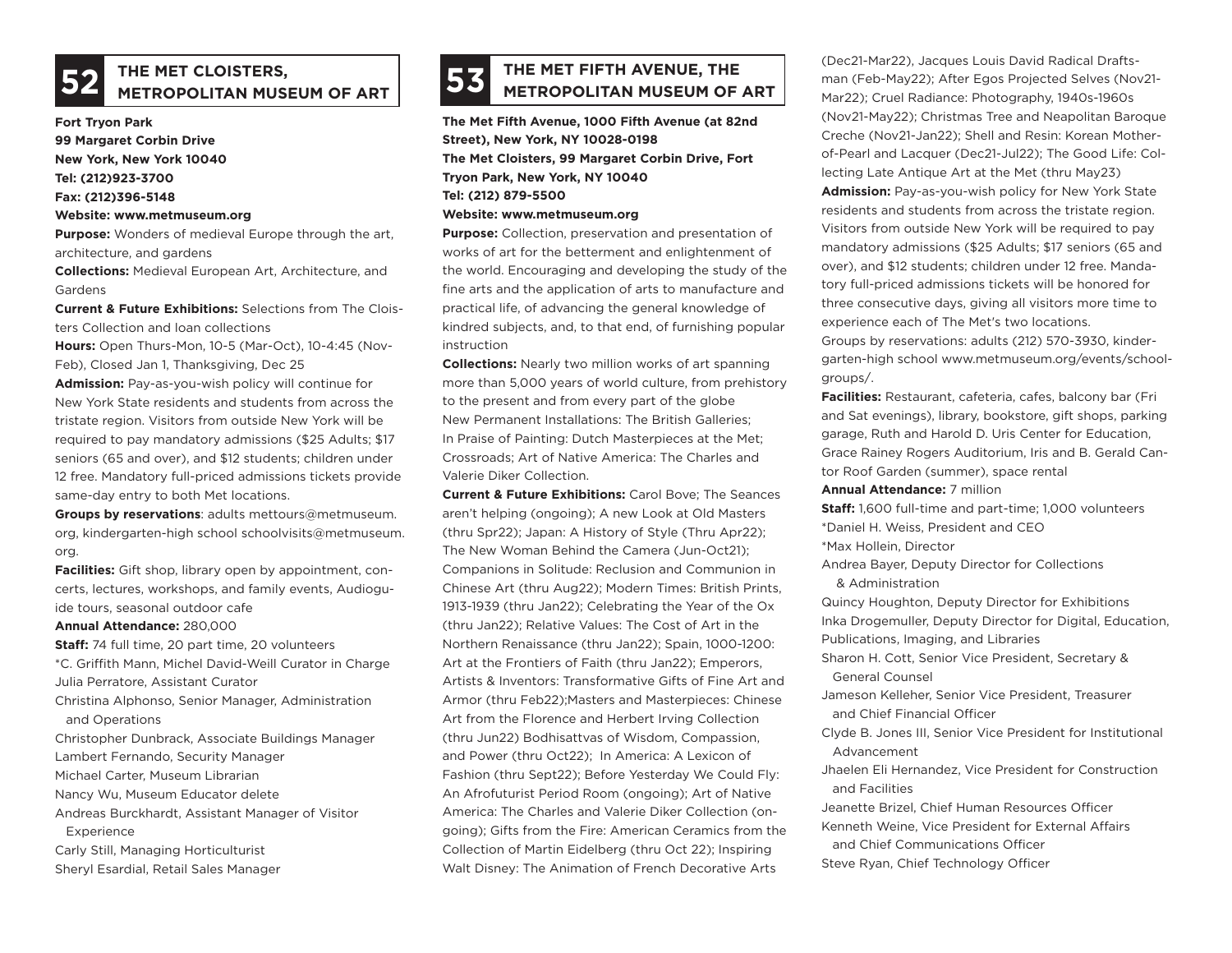## **54 MOMA PS1**

**22-25 Jackson Avenue (at 46th Avenue) Long Island City, New York 11101 Tel: (718)784-2086 Fax: (718) 482-9454 Website: www.ps1.org Email: mail\_ps1@moma.org**

**Purpose:** MoMA PS1 champions art and artists at the intersection of the social, cultural, and political issues of their time. Providing audiences with the agency to ask questions, access to knowledge, and a forum for public debate, PS1 has offered insight into artists' diverse worldviews for more than 40 years. Founded in 1976 by Alanna Heiss, the institution was a defining force in the alternative space movement in New York City, transforming a nineteenth century public schoolhouse in Long Island City into a site for artistic experimentation and creativity. PS1 has been a member of New York City's Cultural Institutions Group (CIG) since 1982, and affiliated with The Museum of Modern Art since 2000. **Collections:** MoMA PS1 is a non-collecting museum; however, there are many long-term installations maintained throughout the building. Artists include James Turrell, Pipilotti Rist, Ernesto Caivano, William Kentridge, and Richard Artschwager.

**Ongoing and Current & Future Exhibitions:** MoMA

PS1 Artist Interventions (ongoing); Rashid Johnson: Stage (ongoing); Niki de Saint Phalle: Structures for Life (thru Sept21); Gregg Bordowitz: I Wanna Be Well (through Oct21); Greater New York (Oct21-Apr22) **Hours:** Thurs-Mon 12-6, closed Tues-Wed, Thanksgiving, Christmas, and New Year's Day. Mina's Restaurant is open Thursday-Sunday, and Artbook @ MoMA PS1 is open during regular museum hours.

**Admission:** Suggested admission: \$10 adults, \$5 students and seniors, free for New York City residents and MoMA Members. Certain performances and programs may require a separate admission ticket.

**Facilities:** Outdoor courtyard; performance space, public programs and tours; restaurant; bookstore; space rental **Annual Attendance:** 200,000 **Staff:** 47 full time

\*Kate Fowle, Director Jose Ortiz, Deputy Director Molly Kurzius, Director of External Affairs Ruba Katrib, Curator Taja Cheek, Associate Curator Elena Ketelsen González, Assistant Curator Josephine Graf, Assistant Curator Laura Zapp, Manager of Visitor Engagement Michael Henry, Director of Exhibitions and Programs Joya Erickson, Registrar Samuel Denitz, Associate Director of Operations

# **THE MORGAN LIBRARY 55 & MUSEUM**

### **225 Madison Avenue New York, New York 10016 Tel: (212)685-0008 Fax: (315)533-4771 Email: media@themorgan.org Website: www.themorgan.org**

**Purpose:** A museum and independent research library located in the heart of New York City, the Morgan Library & Museum began as the personal library of financier, collector, and cultural benefactor Pierpont Morgan. The Morgan offers visitors close encounters with great works of human accomplishment in a setting treasured for its intimate scale and historic significance. Its collection of manuscripts, rare books, music, drawings, and works of art comprises a unique and dynamic record of civilization, as well as an incomparable repository of ideas and of the creative process from 4000 B.C. to the present.

**Collections:** Master drawings and prints, literary and historical manuscripts, medieval and Renaissance manuscripts, printed books and bindings, music manuscripts and printed music, ancient Near Eastern seals and tablets, modern and contemporary drawings, and photography

**Current & Future Exhibitions:** Gwendolyn Brooks: A Poet's Work in Community (Jan-Jun22); Holbein: Capturing Character (Feb-May22); Woody Guthrie: People are the Song (Feb-May22); One Hundred Years of James Joyce's Ulysses (Jun-Oct22); J. Pierpont Morgan's **Library:** Building the Bookman's Paradise (Jun-Sept22); Writing a Chrysanthemum: The Drawings of Rick Barton (Jun-Sept22); PLEASE SEND TO REAL LIFE: Ray Johnson Photographs (Jun-Oct22); Ashley Bryan & Langston Hughes: Sail Away (Sept22-Jan23); The Little Prince: Taking Flight (Oct22-Jan23); She Who Wrote: Enheduanna and Women of Mesopotamia, ca. 3400-2000 B.C. (Oct22-Feb23); Georg Baselitz: Drawings (Oct22-Feb23); Sol LeWitt's Wall Drawing 552D (ongoing); Collection Spotlight (ongoing).

**Hours:** Tues-Sun 10:30-5, Fri 10:30-7. Closed Mon, Thanksgiving Day, Christmas Day, and New Year's Day. **Admission:** \$22 adults, \$14 seniors (65 and over), \$13 students (with current ID), free to members and children 12 and under (must be accompanied by an adult); discounted admission of \$13 available for disabled visitors and free for accompanying caregivers. Free Fri hours 5-7; admission to the historic rooms of J. Pierpont Morgan's Library is without charge Tues and Sun 3-5. Advance reservations suggested; all groups of ten or more must book in advance. For information on special tours and group visits, call 212-685-0008, ext. 561. For information on school groups, call 212-590-0331. Please check our website for up-to-date COVID-19 visitor protocols. **Facilities:** Morgan Shop open during public hours. Morgan Café offers a casual dining atmosphere in the glass-enclosed central court. The Morgan Dining Room offers fine dining in the original dining room of a restored nineteenth-century brownstone (closed as of January 2022; please check our website for status). The Gilder Lehrman Hall features performances of music drawn from the Morgan's unparalleled collection of music manuscripts and other works, in addition to a wide-ranging series of lectures, films, family programs, and educational activities. The hall seats 264 people.

### **Annual Attendance:** 103,206

**Staff:** 125 full time, 84 part time, 10 interns, 76 volunteers \*Colin B. Bailey, Director

\*Jessica Ludwig, Deputy Director

\*Kristina W. Stillman, Director of Finance and Administration \*Lauren Stakias, Director of Institutional Advancement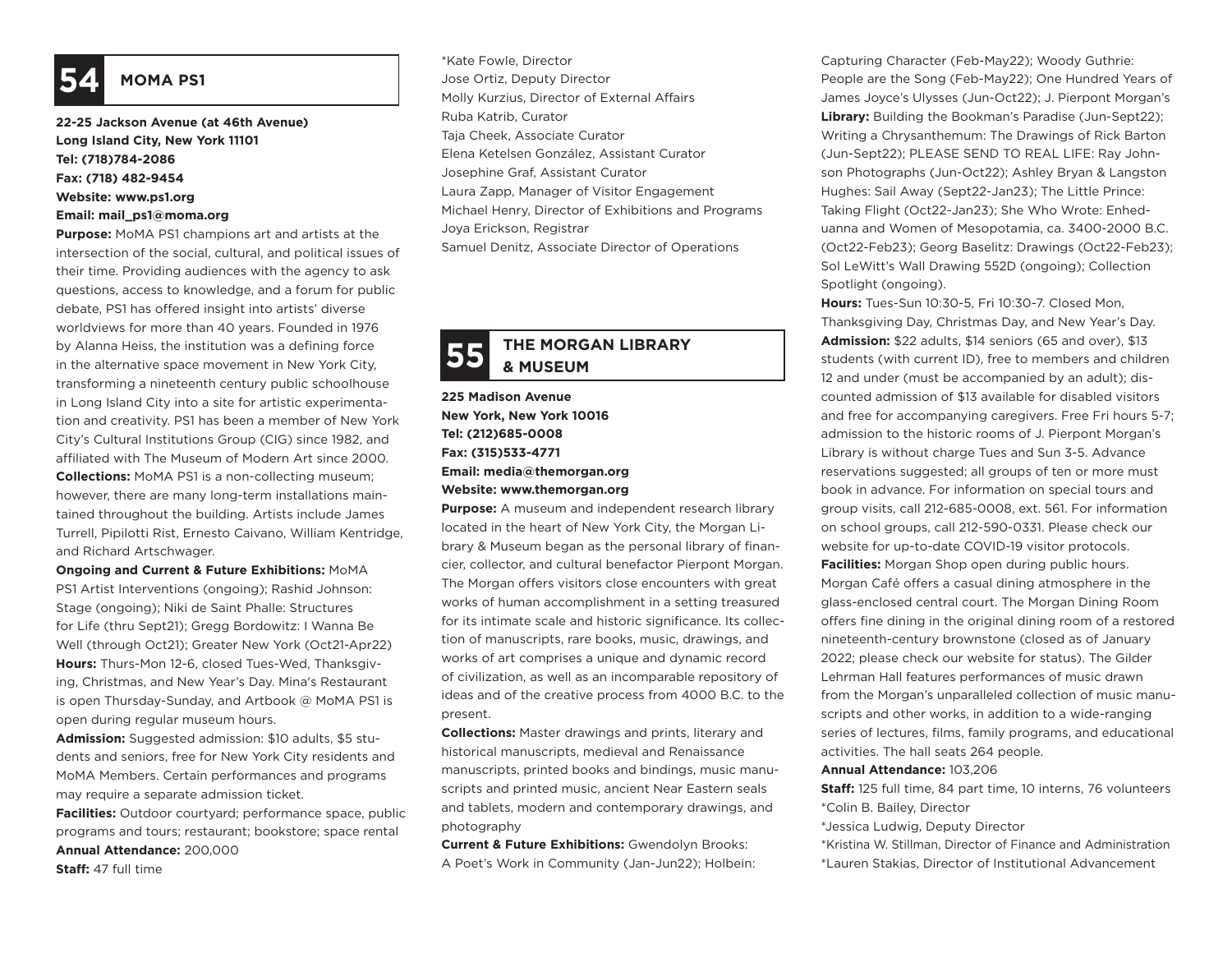\*John Marciari, Curatorial Chair; Charles W. Engelhard Curator and Department Head, Drawings and Prints

Elizabeth Abbarno, Director of Exhibition and

Collection Management

Noreen Khalid Ahmad, Director of

Communications and Marketing

Sidney Babcock, Jeannette and Jonathan Rosen Curator and Department Head, Seals and Tablets

Karen Banks, Publications Manager

Linden Chubin, Director of Education and Public Programs

Eileen Curran, Director of Events

Isabelle Dervaux, Acquavella Curator and Department Head, Modern and Contemporary Drawings

Jesse Erickson, Astor Curator and Department Head, Printed Books and Bindings

Maria Fredericks, Sherman Fairchild Head of the Thaw Conservation Center

Peter Gammie, Head of the Reference Collection Sean Hayes, Director of Merchandising Services Robinson McClellan, Assistant Curator of Music Manuscripts and Printed Music

Maria Molestina, Head of Reader Services Yvette Mugnano, Director of Visitor Services Maria Oldal, Manager of Collections Information and Library Systems

Philip Palmer, Robert H. Taylor Curator and

 Department Head, Literary and Historical Manuscripts Marilyn Palmeri, Imaging and Rights Manager Joel Smith, Richard L. Menschel Curator and Department Head, Photography

Roger Wieck, Melvin R. Seiden Curator and Department Head, Medieval and Renaissance Manuscripts

## **56 MORRIS-JUMEL MANSION THE MUNICIPAL ART SOCIETY 57 OF NEW YORK**

**65 Jumel Terrace (between 160th and 162nd Streets) New York, New York 10032 Tel: (212)923-8008 Fax: (212)923-8947 (call first) Website: www.morrisjumel.org Email: sholley@morrisjumel.org**

**Purpose:** As Manhattan's oldest surviving residence, the Morris-Jumel Mansion, built in 1765, preserves, collects, and interprets history, culture, and the arts to explore inclusive narratives that engage and inspire diverse audiences.

**Collections:** Consists of furnishings and artifacts, in period rooms, dating from the colonial period through the early republic (1765-1865).

**Current & Future Exhibitions:** Ten period rooms within 1765 colonial structure feature important collections of fine and decorative arts. Two gallery spaces feature a selection of historic and contemporary art exhibitions. Program includes immersive and interactive tours, talks, workshops, concerts, and paranormal investigations. **Hours:** Thurs-Sun, 10-5; Open for custom tours and schools Mon-Wed.

**Admission:** \$10 adults, free for museum members and children under 12 with an adult. Mansion and Grounds tour offered for \$16.

**Facilities:** Gift shop, space rentals, Roger Morris Park **Annual Attendance:** 18,000 **Staff:** 2 full time, 2 part time

\*Shiloh Holley, Executive Director

Meg Lynch, Museum Operations Manager

Megan Byrnes, Programs Manager

Jesús Yañez, Visitor Services and Education Assistant

**488 Madison Avenue, Suite 1900 New York, New York 10022 Tel: (212) 935-3960 Fax: (212)753-1816 Website: www.mas.org**

**Purpose:** The Municipal Art Society of New York (MAS) lifts up the voices of the people in the debates that shape New York's built environment and leads the way toward a more livable city from sidewalk to skyline. **Admission:** Many public programs are free. Walking tours [currently virtual] are \$15 for MAS members and \$25 full-price; Purchase tickets online at mas.

org/tours

**Facilities:** Greenacre Reference Library **Staff:** 24 full-time

\*Elizabeth Goldstein, President Stephen Albonesi, Senior Project Manager, Planning Ianna Angelo, Senior Manager, Programs & Events Meaghan Baron, Vice President, Communications

 & Public Affairs Aisha Brown, Database Manager Erin Butler, Information Resources Al Castricone, Director, Facilities & IT Phyllis Samitz Cohen, Director Public Art Britt Densmore, Vice President, Development Thomas Devaney, Senior Director, Land Use & Planning Michele Farina, Controller Sean Kelliher, Webmaster (vacant) Vice President, Policy and Programs Robert Libbey, Vice President, Finance and Administration Tina McCain, Development Associate Rawnak Zaman, Planning Associate \*Ted Mineau, Director, Tours Programs Maia Mordana, Receptionist & Development Assistant Genevieve Wagner, Administrative Assistant,

Policy & Programs

Deborah O'Reilly, Executive Assistant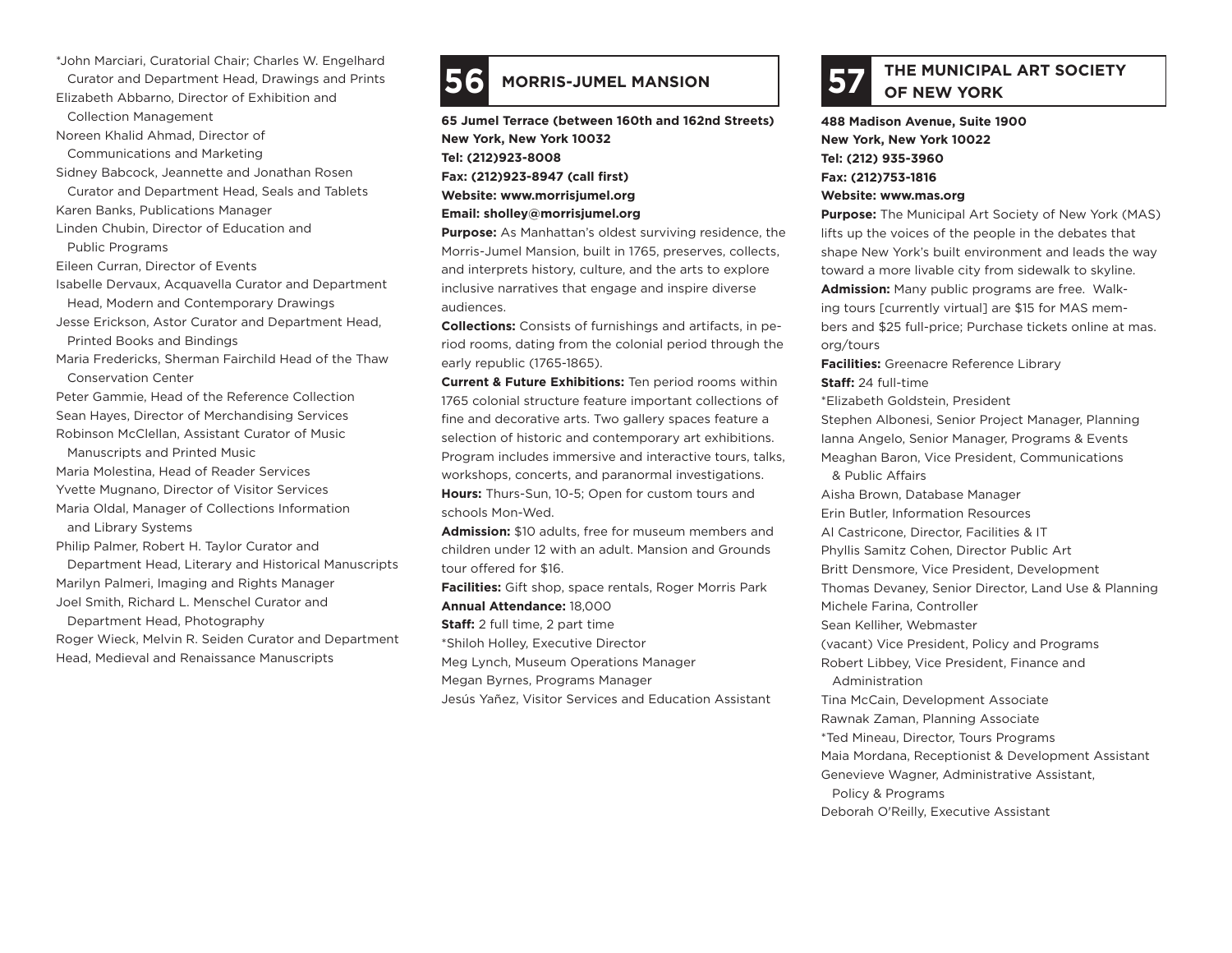## **58 EL MUSEO DEL BARRIO**

**1230 Fifth Avenue at 104th Street New York, New York 10029 Tel: (212)831-7272 Fax: (212)831-7927 Website: www.elmuseo.org Email: info@elmuseo.org**

**Purpose:** Founded in 1969, by a coalition of Puerto Rican educators, artists, and activists, El Museo is the nation's first Latino and Latin American cultural institution. The Museum welcomes visitors of all backgrounds to discover the artistic landscape of these communities through its renowned Permanent Collection, varied exhibitions and publications, bilingual public programs, educational activities, festivals, and special events. By introducing young people to this cultural heritage, El Museo is creating the next generation of museum-goers, while satisfying the growing interest in Caribbean and Latin American art of a broad national and international audience. **Collections:** El Museo's permanent collection of approximately 6,500 objects features Caribbean, Latino and Latin American art, unique in the United States. It includes Modern and Contemporary art, particularly strong in Post War (1950 - the present), Graphics, Taíno/ Pre-Columbian, pan-Caribbean archeological objects, and Popular Traditions, including Santos de palo (over 300, primarily from Puerto Rico) and other devotional arts. Collections Highlights Online

**Current & Future Exhibitions:** Popular Painters and Other Visionaries ( Nov21-Feb22); En Foco: The New York Puerto Rican Experience (Nov21-Feb22); Raphael Montañez Ortiz: A Contextual Survey (Apr–Aug22) **Hours:** Wed-Sun 11–5. Closed Thanksgiving, Christmas Day, Fourth of July and New Year's Day. **Admission:** Pay what you wish - gallery admission \$9

Adults, \$5 Students and Seniors, Free Members and Children under 12; Free for Seniors on Wed **Facilities:** El Café (seats 100)- closed until further notice; Museum Shop/La Tienda with crafts, books, music and jewelry by Latino and Caribbean artisans. El Teatro (572 seats); accessibility for wheelchair users, assistive listening devices in El Teatro **Attendance:** 100,000

### **Staff:** 19 full time staff

\*Patrick Charpenel, Executive Director \*Carlos Galvez, Deputy Executive Director Ana Maria Sierra, Executive Assistant and Board Liaison Evelyn Rivera, Director of Finance and Administration Ivan Ibanez, Staff Accountant Rodrigo Moura – Chief Curator Daniel Silva, Permanent Collection Manager Susanna Temkin, Curator Anne Dayton, Director of Institutional Advancement Ana Chireno, Director of Government & Community Affairs Erica Vargas, Director of Operations and Rentals Gabriel Cuebas, IT/AV Specialist Carmen Semidey, Security Guard Rosaura Reyes, Maintenance and Mailroom Supervisor Joel Osorio, Facilities Manager William J. Soto, Security Field Supervisor Monika A Garcia, Head of Retail & Visitor Services

**Current & Future Exhibitions:** The Museum features permanent, interactive exhibits on the subjects of the financial markets, money, banking, entrepreneurship and Alexander Hamilton, as well as two galleries with rotating exhibitions. The facility suffered a major flood in 2018 and is temporarily closed.

**Admission:** \$8 general public, \$5 students/seniors, free members and children under 6

**Facilities:** Gallery, Museum Shop, Library and Archive, Theater, Auditorium. The Museum is currently seeking a new home after its building sustained a flood in 2018. The exhibits are closed until further notice, but all other programs are continuing offsite

### **Annual Attendance:** 50,000

**Staff:** 10 full time, 1 part time, 10 volunteers \*David Cowen, President and CEO Kristin Aguilera, Deputy Director Robert Dinkelmann, IT Manager

## **59 MUSEUM OF AMERICAN FINANCE 60 MUSEUM OF ARTS AND DESIGN**

**Mailing address: 222 Broadway, 19th Floor New York, New York 10038 48 Wall Street (at the corner of William Street) New York, New York 10005 Tel: (212)908-4110 Website: www.moaf.org Email: info@moaf.org**

**Purpose:** The Museum of American Finance, an affiliate of the Smithsonian Institution, is the nation's only independent museum dedicated to American finance and financial history. The Museum occupies 30,000 sq. ft. in the historic former headquarters of the Bank of New York at 48 Wall Street.

**Collections:** Documents and multimedia artifacts depicting the origins and development of America's capital markets. Historic private and corporate financial records illuminating key players and events in the country's economic rise; many items in permanent collection carrying signatures of Founders, statesmen, and early industrialists

**2 Columbus Circle New York, New York 10019 Tel: (212) 299-7777, Group Tours: Call (212) 299-7771 or email groups@madmuseum.org Website: www.madmuseum.org Email: info@madmuseum.org**

**Purpose:** The Museum of Arts and Design (MAD) champions contemporary makers across creative fields, presenting artists, designers, and artisans who apply the highest level of ingenuity and skill to their work. Since the Museum's founding in 1956 by philanthropist and visionary Aileen Osborn Webb, MAD has celebrated all facets of making and the creative processes by which materials are transformed, from traditional techniques to cutting-edge technologies. Today, the Museum's curatorial program builds upon a rich history of exhibitions that emphasize a cross-disciplinary approach to art and design, and reveals the workmanship behind the objects and environments that shape our everyday lives. MAD provides an international platform for practitioners who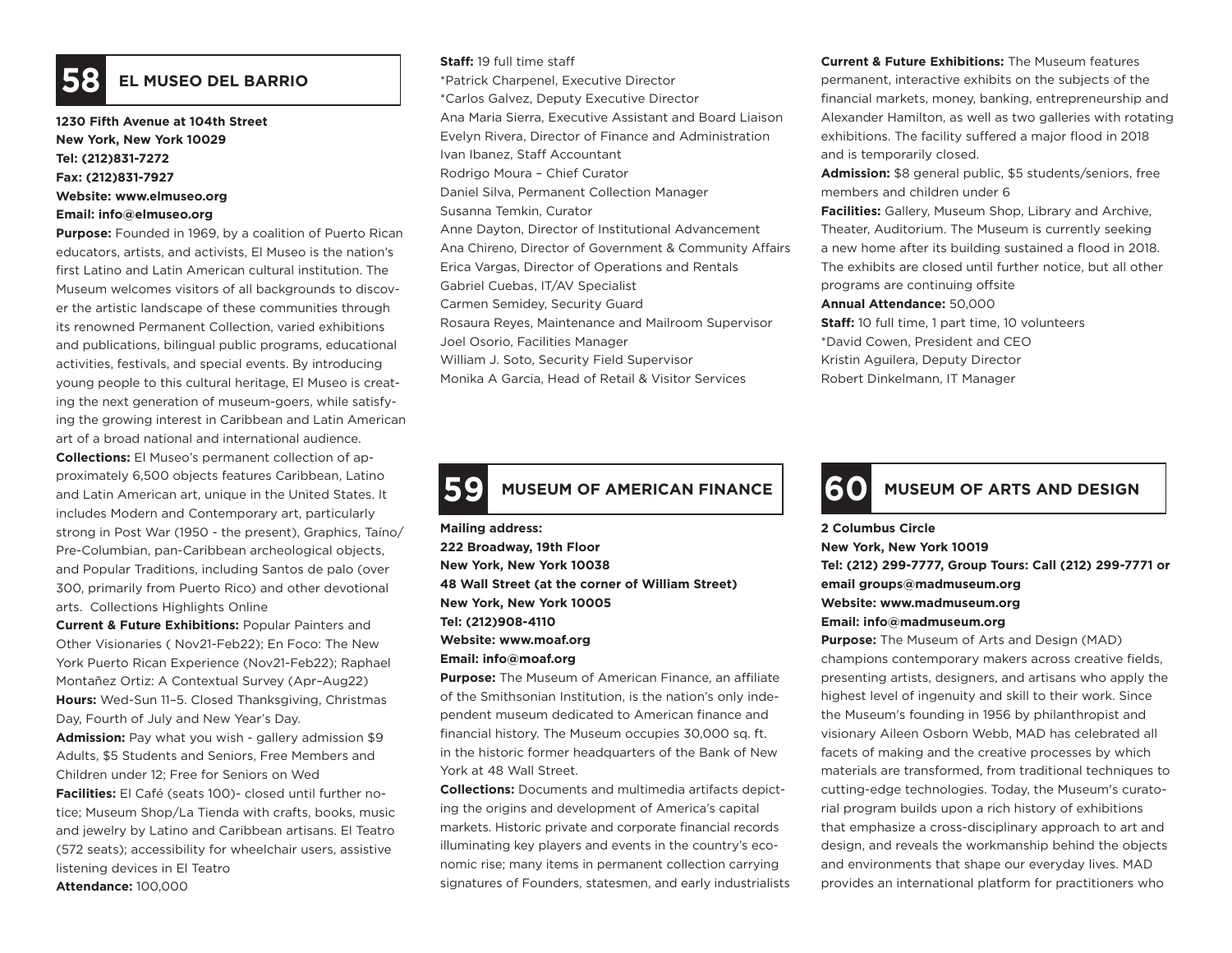are influencing the direction of cultural production and driving 21st-century innovation, fostering a participatory setting for visitors to have direct encounters with skilled making and compelling works of art and design.www. madmuseum.org

**Collections:** Includes over 3,000 objects, representing many forms of creativity and craftsmanship in glass, clay, metal, fiber and wood.

**Current & Future Exhibitions:** 45 Stories in Jewelry (thru Apr21); Beth Lipman: Collective Elegy (thru Jan22); Craft Front & Center (thru Feb22); Carrie Moyer and Sheila Pepe: Tabernacles for Trying Times (thru Feb22); Chris Schanck: Off-World (Feb--Jun22); Garmenting: Costume as Contemporary Art (Mar--Aug22); Queer Maximalism X Machine Dazzle (Jul22--Jan23); Sonya Clark: Collective Encounters (Sep22--Feb23)

**Hours:** Tues-Sun 10-6, Thurs 10-9, closed Mon & major holidays; The Store at MAD, Tues – Wed and Fri – Sun: 10 AM – 6 PM, Thurs: 10 AM– 9 PM [NOTE: Hours of operation are in flux because of the pandemic. Visit www.madmuseum.org/visit, for the latest information on hours of operation.

**Admission:** \$18 adults, \$14 seniors, \$12 students, free to members and for 18 and under; Group Tours: Call 212.299.7771 or email groups@madmuseum.org **Facilities:** The Store, 7th floor event rental space, 143 seat auditorium, 9th floor restaurant Robert (open for lunch, tea and dinner)

**Annual Attendance:** 200,000 – pre pandemic levels **Staff:** 52 full time, 16 part time \*Tim Rodgers, Director Elissa Auther, Curator April Tonin, Education Willow Holdorf, Exhibitions Wendi Parson, Marketing & Communications Denise Lewis, Finance Lucig Kebranian, Membership Samantha Conlan, Development Stephanie Lang, Special Events/Space Rentals Kyle Wilbert, Visitor Experience

# **MUSEUM OF CHINESE IN 61 AMERICA (MoCA)**

**215 Centre Street New York, New York 10013 Tel: (855) 955-MOCA (6622) Fax: (212) 619-4720 Collections and Research Center: 3 Howard Street New York, NY 10013 Website: www.mocanyc.org Email: info@mocanyc.org**

**Purpose:** The Museum of Chinese in America (MOCA) aims to engage audiences in an ongoing and historical dialogue, in which people of all backgrounds are able to see American history through a critical perspective, to reflect on their own experiences, and to make meaningful connections between: the past and the present, the global and the local, themselves and others. Since its founding in 1980, MOCA has celebrated the living history of the Chinese experience in America by preserving and presenting the 200-year history, heritage, culture, and diverse experiences of American communities of Chinese descent. In 2020, MOCA was designated by a consortium led by the Ford Foundation as one of twenty of America's Cultural Treasures. Being recognized as one of the significant national anchors for artistic and cultural diversity in America further validates MOCA's work in the past 41 years and empowers the Museum to chart an even bolder course.

**Collections:** Photographs, video installations, oral histories, textiles, documents, signage that represent the Chinese experience in America (19th century to the present).

**Current & Future Exhibitions:** Permanent exhibition: With a Single Step: Stories in the Making of America. **Temporary exhibitions:** Responses: Asian American Voices Resisting the Tides of Racism (Jul21–Mar22). **Hours:** Thurs 11– 9; Fri, Sat, and Sun 11– 6. The Museum is closed to the public from Mon to Wed. Collections and Research Center, by appointment only.

**Admission:** The Museum offers free admission for all throughout the run of the Responses exhibition (until Mar22)

**Facilities:** three galleries, lobby, digital media wall, courtyard, multipurpose classroom, Cultural Programs Center, Journey Wall custom art installation, multi-generational learning center, collections and research center at separate facility

**Annual Attendance:** approximately 60,000 **Staff:** 14 full time, 8 part time \*Nancy Yao Maasbach, President Andrew Rebatta, Associate Curator Herb Tam, Curator and Director of Exhibitions Erwin Geronimo, Operations and Finance Senior Manager Jeffrey Reynolds, Venue Manager Julian Bell, Technology Associate Kevin Chu, Registrar, Internship and Volunteer Manager Lauren Nechamkin, Director, Education Nora Chen, Education Manager Yue Ma, Director, Collections and Research Harvey Ngai, Collections Associate Nancy Ng Tam, Collections Associate Neil Wu-Gibbs, Chief of Staff, Manager of Special Events and Board Relations Sari Sharaby, Chief Financial and Administrative Officer



**62** MUSEUM OF THE CITY

**1220 Fifth Avenue (between 103rd and 104th Street) New York, New York 10029 Tel: (212) 534-1672 Website: www.mcny.org Email: info@mcny.org**

**Purpose:** The Museum of the City of New York fosters understanding of the distinctive nature of urban life in the world's most influential metropolis. It engages visitors by celebrating, documenting, and interpreting the city's past, present, and future.

**Collections:** Decorative Arts, Books, Manuscripts, Ephemera, Theater, Prints and Photographs, Costumes and Textiles, Toys, Paintings and Sculpture, Marine, Military

**Current & Future Exhibitions:** Ongoing - New York at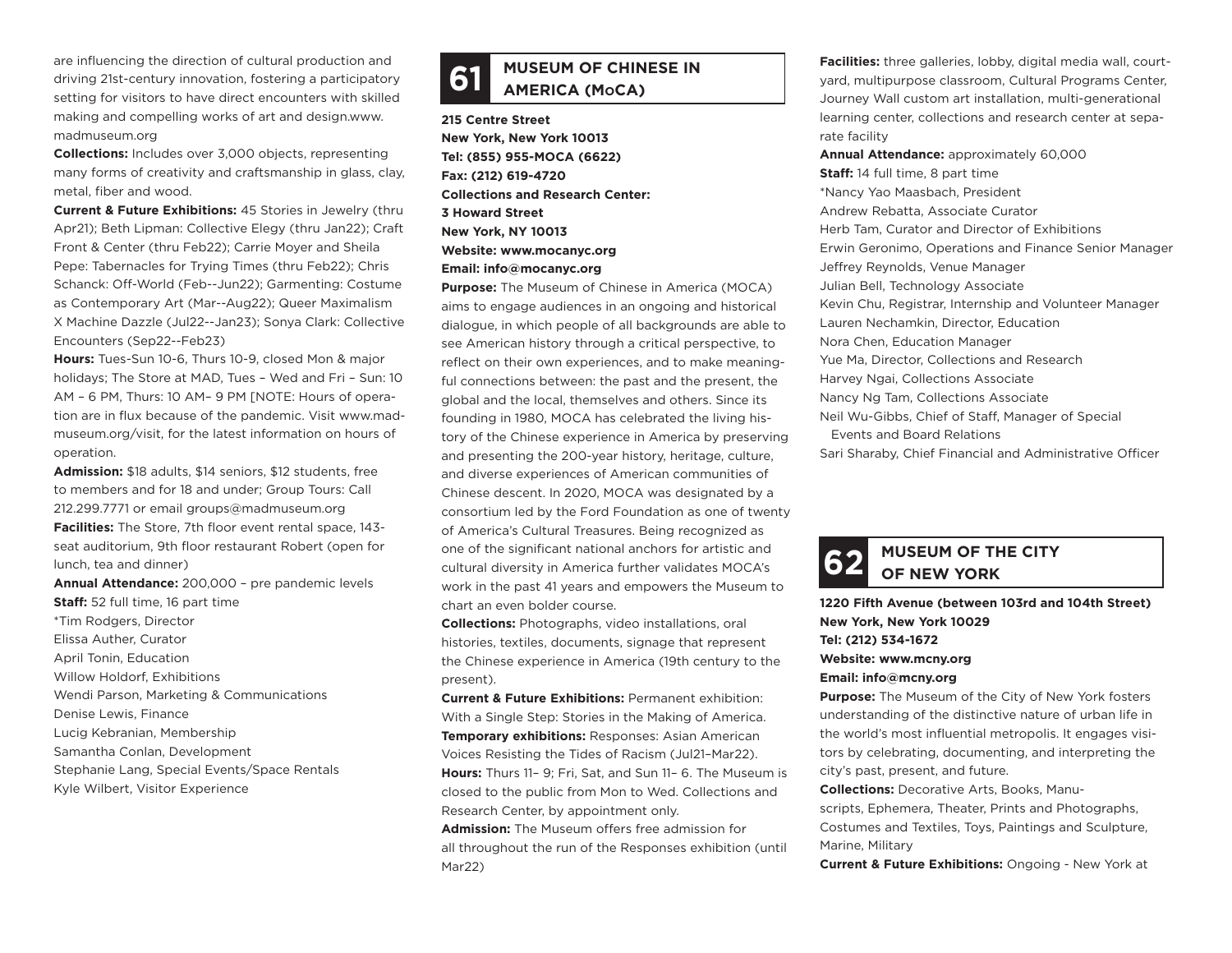Its Core: 400 Years of NYC History; Activist New York; Timescapes; Starlight: Hanging Grid II Online Exhibitions - Activist New York Online; The Greatest Grid: The Master Plan of Manhattan, 1811–2011; America's Mayor; Reginald Marsh; Worth & Mainbocher: Demystifying the Haute Couture

Current - Puppets of New York (thru Apr22); New York, New Music: 1980–1986 (thru Sept22); Rising Tide: Visualizing the Human Costs of the Climate Crisis (thru May22); Collecting New York's Stories (thru May22); The Settheimer Dollhouse: Up Close (thru May22) Upcoming - Celebrating the City: Recent Photograph Acquisitions from the Joy of Giving Something (opens Feb22); Raise Your Voice: An Art Installation by Amanda Phingbodhipakkiya (opens Mar22); Analog City: NYC B.C. (opens May22); Food: Bigger Than the Plate (opens Sept22); Making Space: Religion in the "Secular" City (opens Nov22)

**Hours:** Thru 4/21/22 Fri-Sun 10-6; beginning 4/22/22 Thu 10-9 and Fri-Mon 10-5. Closed Thanksgiving, Christmas and New Year's Days. Please check www. mcny.org for schedule updates, changes, special hours, and tour schedules.

**Admission:** Suggested \$20 adults, \$14 seniors/students; free 19 and under, members

**Facilities:** Chalsty's Café (featuring Amy's Bread), museum shop, auditorium, rental space available for third-party events

**Annual Attendance:** 323,000

**Staff:** 65 full time, 45 part time, 75 active volunteers \*Whitney W. Donhauser, Ronay Menschel Director & President

Sean McNally, Manager, Board Relations and Executive Affairs

Leela Outcalt, Director, Collections

Lauren Robinson, Manager, Licensing and Collections Digital Assets

Madeleine Hazelwood, Registrar

Sarah M. Henry, Robert A. and Elizabeth Rohn Jeffe Chief Curator and Deputy Director

Sean Corcoran, Curator of Prints and Photographs Sarah Seidman, Puffin Foundation Curator of Social Activism Lilly Tuttle, Curator

Tracy McFarlan, Curatorial Projects Manager Keith Butler, Vice President, Development

Alyson Casey, Director, Corporate Relations Charley Harris, Manager, Patron Services Corin Infantino, Director, Institutional Giving Jackie Zirman, Director, Special Events James C. Horton, Vice President, Education and Engagement Frances A. Rosenfeld, Director of Public Programs Maeve Montalvo, Director, Frederick A.O. Schwarz Education Center Sarah Greenbaum, Education Manager Osman C. Kurtulus, Chief Financial Officer Jordi Valls, Controller Sheryl Victor Levy, Vice President, Marketing nd Communications Marissa Martonyi, Design Director Chie Miyajima, Digital Producer Tara Dawson, Digital Marketing Manager Jerry Gallagher, Chief Operating Officer Cherisse Challenger, Director of Event Sales Henry Galindo, Director of Facilities/Chief Engineer Lindsay Vint, Retail Buyer

## **63 MUSEUM AT ELDRIDGE STREET**

**12 Eldridge Street New York, New York 10002 Tel: (212)219-0302 Fax: (212)966-4782 Website: www.eldridgestreet.org Email: contact@eldridgestreet.org**

**Purpose:** The Museum at Eldridge Street is housed in the historic Eldridge Street Synagogue, opened in 1887 as the first great house of worship built by Eastern European Jewish immigrants in America. A meticulous late-20th century restoration and a modern stained glass intervention have revived this National Historic Landmark to stunning grandeur. Today, the Museum explores the culture, history, and ongoing legacy of the great wave of Jewish immigrants to the Lower East Side. Tours, programs, exhibitions, school programs and a summer festival honor history while drawing parallels with diverse cultural communities across the globe. **Collections:** The Museum has a collection of 500 artifacts that include Jewish ritual items, neighborhood Yiddish signs, and historic documents, photographs, and artifacts related to the early history of the Eldridge Street Synagogue and its later restoration.

**Current and Future Exhibitions:** The Museum's permanent exhibition details the history of the synagogue building and its early congregation through historic artifacts, building materials, photos and video. Rotating exhibitions explore themes of Jewish cultural heritage, Lower East Side history and culture, immigration, architecture and preservation, often pairing with contemporary artists or other partners.

**Hours:** Sun-Thurs 10-5, Fri 10-3. Self-guide and docentled tours available; check website for latest schedule. **Admission:** \$15 adults, \$10 seniors/students, \$8 children ages 5-18, free for children under 5. Admission is 'pay what you wish' on Mondays. Tours are included in the price of admission. Group tour rates also available. **Facilities:** Our facility is ADA-compliant on all three floors and includes a sanctuary level seating 150, a balcony level seating 100, a first floor seating area for 50, the Gural-Rabinowitz Family Historic Center seating 14, a Gift Shop, and exhibitions galleries,

### **Annual Attendance:** 40,000

**Staff:** 10 full time

\*Bonnie Dimun, Executive Director Nancy Beiles, Manager of Family Programs Scott Brevda, Senior Education and Visitor Services Operations Manager Eva Brune, Vice President for Institutional Advancement Mercedes Correa, Accountant Gil Gilliam, Security Franklin Heerasingh, Building Superintendent Walter Hernandez, Building Manager Terry Higgins, Director of Facilities Nancy Johnson, Archivist and Exhibitions Curator Sophie Lo, Director of Visitor Services and Program Management Rachel Serkin, Director of School Programs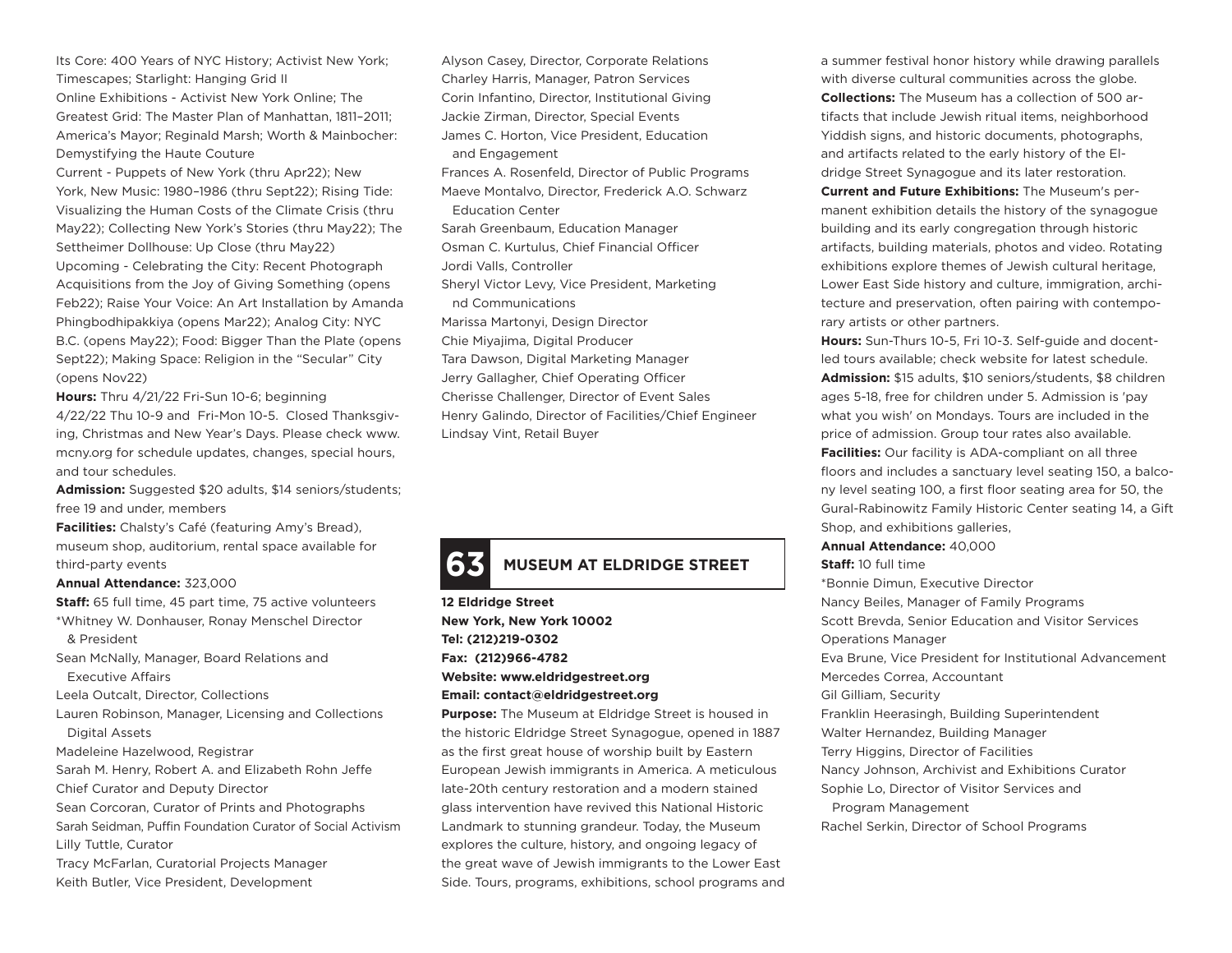# **64 INSTITUTE OF TECHNOLOGY**

### **227 West 27th Street**

**New York, New York 10001**

**Tel: (212)217-4530**

**Fax: (212)217-4531**

**Website: www.fitnyc.edu/museum; http://www.fitnyc. edu/museum**

### **Email: museuminfo@fitnyc.edu**

**Purpose:** Founded in 1969 by the Fashion Institute of Technology, The Museum at FIT is dedicated to advancing knowledge of fashion through exhibitions, programs and publications. The Museum at FIT collects, conserves, documents, exhibits, and interprets fashion. The collecting policy of The Museum focuses on aesthetically and historically significant "directional" clothing, accessories, textiles and visual materials, with emphasis on contemporary avant-garde fashion. The Museum is committed to achieving a world-class standard of excellence in the exhibition of fashion. The Museum organizes an extensive program of specialized classes, tours, lectures, and symposia for diverse local, national, and international audiences. As a "think-tank" for fashion studies, The Museum is dedicated to an ambitious program of scholarly publication, new initiatives, and research opportunities for students, scholars and designers.

**Collections:** The Museum at FIT's permanent collection includes approximately 35,000 garments and 15,000 accessories dating from the mid-18th century to the present. The strength of the collection lies in the 20th and 21st century high fashion, both couture and ready-towear. The Museum has three galleries: The Fashion and Textile History Gallery features changing selections from the museum's permanent collections. Open year-round, its changing exhibitions are organized chronologically, to present 250 years of fashion history. The Special Exhibitions Gallery is devoted to thematic exhibitions, usually on contemporary fashion. Gallery FIT is devoted to student exhibitions.

**Current & Future Exhibitions:** 1990's (Jan Apr22); GSE (May22); Head to Toe (Nov21-May22); Balenciaga+Dior (May-Nov22); Gallery FIT - Graduate Studies (Mar22); Shoes (Sept22-Jan23); Hip Hop Fashion (Spr FebApr23), Food & Fashion (Sept23-Jan24); Fashion & Psycho analysis (Spr FebApr25), Africa's Fashion Diaspora (Fall Sept24-Jan25); Cabinet of Curiosity (Feb-Apr25) **Hours:** Wed-Fri 12-8; Sat-Sun 10-5. Closed on Mon and Tues and legal holidays

**Admission:** Free but must have proof of vaccination and must have on a mask at all times.

**Facilities:** Three exhibition galleries, and a fully equipped conservation laboratory to assure specialized care and preservation of clothing and textiles.

### **Staff:** 25

\*Dr. Valerie Steele, Director and Chief Curator \*Patricia Mears, Manager, Curatorial and Museum (Deputy Director)

\*Vanessa Vasquez, Assistant to the Director Conservation \*Ann Coppinger, Senior Conservator Registrar \* Sonia Dingilian, Senior Museum Registrar Exhibitions \*Michael Goita, Senior Exhibitions Manager Lynn Sallaberry, Office Associate \* Colleen Hill, Curator of Costume and Accessories Ellen Shanley Curator of Costume Vacant, Associate Curator of Costume Elizabeth Way, Assistant Curator of Costume Michelle McVicker, Collections and Education Assistant Thomas Synnamon, Museum Installation Assistant Cindy Trickle, Museum Publications Coordinator Ryan Wolfe, Exhibitions Production Coordinator Gabrielle Lauricella, Campus Exhibitions Coordinator Ken Weissinger, Technologist Collections Fred Dennis. Senior Curator Jill Hemingway, Associate Registrar Laura Gawron, Assistant Museum Registrar Digital Media & Strategic Initiatives Tamsen Young, Digital Media & Strategic Nateer Cirino Administrative Coordinator Gladys Rathod. Administrative Secretary

Alison Castaneda Associate Conservator

Tanya Melendez, Senior Curator of Education

& Public Programs

Melissa Marra, Curator of Education Eileen Costa, Photographer

### **MUSEUM OF ILLUSTRATION & MUSEUM OF COMIC AND CARTOON ART (MOCCA) AT THE SOCIETY OF ILLUSTRATORS 65**

### **128 East 63rd Street**

**New York, New York 10065 Tel: (212)838-2560 Fax: (212)838-2561**

**Website: www.societyillustrators.orghttp://www.societyillustrators.org**

### **Email: info@societyillustrators.org**

**Purpose:** Founded in 1901, the mission of the Society is to promote the art and appreciation of illustration, as well as its history and evolving nature, and to encourage high ideals through exhibitions, lectures, and education. The Museum of Illustration was established in 1981. It offers year-round themed exhibits, art education programs and annual juried competitions.

**Collections:** Includes over 3,500 historic and contemporary works of illustration in all genres. In 2012 the MoCCA Gallery was created with a focus on curated exhibits of comic and cartoon art.

**Current and Future Exhibitions:**  Champions of Flight: Clayton Knight & William Heaslip (Sept21-Jan22); The Original Art: The Fine Art of Children's Book Illustration (Oct21-Jan22); Members Open Exhibit: RE-BOOT (Oct21-Jan 22); Illustrators 64: Advertising, Institutional, Uncommissioned, Surface/ Product Design categories (Jan-Feb22); Illustrators 64: Editorial and Book categories (Feb-Mar22)

**Hours:** Wed-Sat 11-5, Sketch Night Tues and Thurs 6:30- 9:30, onsite and online; closed most holidays **Admission:** Members and up to four Guests FREE; Adults \$15; Seniors/ Undergraduate Students \$10; Children under 12 Free; Group Rates available call 212-838-2560. **Facilities:** Galleries, Dining Room and Cafe, Bar, Museum

Shop, Library, Outdoor Terrace, Permanent Collection, Space Rental for private parties

**Annual Attendance:** 25,000 **Staff:** 9 full time \*Anelle Miller, Executive Director Kate Feirtag, Director of Communications & External Relations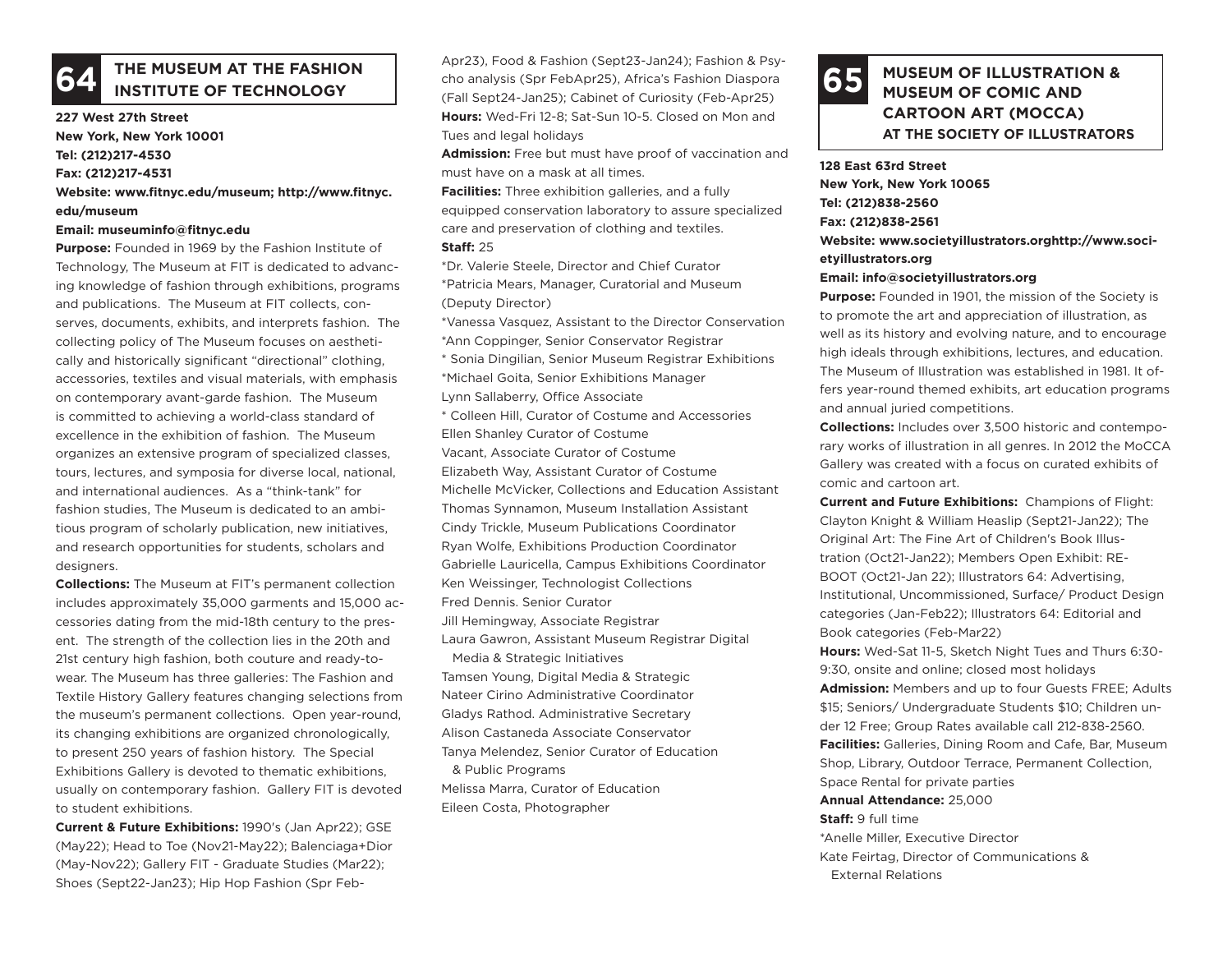Lindsay Nichols, Marketing and Business Development Manager Katie Dermody, Senior Graphic Designer Eric Fowler, Collections Manager Steve Compton, Exhibitions Manager Melissa Kleynowski, Administrative Assistant/ Retail Coordinator Breann McGovern, Exhibitions Administrator Mary Molloy, Bookkeeper

### **MUSEUM OF JEWISH HERITAGE — A LIVING MEMORIAL TO THE HOLOCAUST 66**

**Edmond J. Safra Plaza 36 Battery Place New York, New York 10280 Tel: 646-437-4202 (information) Fax: (646) 437-4311 Website: mjhnyc.org**

**Purpose:** The Museum of Jewish Heritage – A Living Memorial to the Holocaust is New York's contribution to the global responsibility to never forget. The Museum is committed to the crucial mission of educating diverse visitors about Jewish life before, during, and after the Holocaust. As a place of memory, the Museum enables Holocaust survivors to speak through recorded testimony and draws on its collection of over 35,000 objects to illuminate Jewish history and experience. As a public history institution, it offers intellectually rigorous and engaging exhibitions, programs, and educational resources. **Current & Future Exhibitions:** Boris Lurie: Nothing To Do But To Try (Oct21-Apr22); The Holocaust: What Hate Can Do (Spr22); A Children's Exhibition (Oct22); Andy Goldsworthy's Garden of Stones (on permanent display) **Student Programs:** The Museum of Jewish Heritage offers a variety of internships and fellowships ranging from a High School Intern program, graduate fellowships, to overseas study for cadets from the United States Military Academies who visit the Auschwitz Jewish Center for a program in ethics

**Affiliates:** The Museum has two affiliates: The Auschwitz Jewish Center a study center and Museum in O wi cim-Poland; JewishGen, the largest online Jewish genealogy site. In addition, The National Yiddish Theater Folksbiene is in residence at the Museum performing two to three productions a year in its theater.

**Hours:** Sun and Wed 10-5, Thurs 10-8, Friday 10-3; closed Sat, Mon, and Tues, Jewish holidays and Thanksgiving

**Admission:** \$18 Adults, \$12 ADA/Access, Seniors, Students, Veterans; Free to children under 12 and NYC DOE K-12 students, Free to Holocaust Survivors, active members of the military, first responders, and members **Facilities:** Edmond J. Safra Hall Theater (370 seat), events hall (400 seat), 4 classrooms, resource center, Lox @ Café Bergson (kosher cafe), gift shop, outdoor garden, special exhibitions gallery. Parking discounts given by some local garages with garage ticket validation. Museum hosts private events. In-house caterer is Madison & Park Hospitality.

**Staff:** 48 full time, 4 part time, 50 volunteers \*Jack Kliger President & CEO

Elyse Buxbaum, Executive Vice President of Strategy

and Development

Joshua Mack, Vice President of Marketing Marie Etienne, Vice President of Finance Elizabeth Edelstein, Vice President for Education Erin Eastern, Vice President, Human Resources

and Administration

Maggie Radd, Vice President of Collections & Exhibitions Avraham Groll, Executive Director of JewishGen



## **67 THE MUSEUM OF MODERN ART**

**11 West 53 Street New York, New York 10019-5498 Tel: (212)708-9400 Fax: (212)708-9889 Website: www.moma.org Email: info@moma.org**

**Purpose:** Known throughout the world for its quality, scope, diversity, the collection of The Museum of Modern Art (MoMA) offers an unparalleled overview of modern and contemporary art. The Museum maintains an active schedule of exhibitions addressing a wide range of subject matter, mediums, and time periods, highlighting significant recent developments in the visual arts and new interpretations of major artists and art historical movements.

**Collections:** Works from the Museums six curatorial departments. Architecture & Design, Drawings & Prints, Film, Media & Performance Art, Painting & Sculpture, Photography

**Current & Future Exhibitions:** Ongoing: Collection 1880s-1940s; Collection: 1940s-1970s; Collection: 1970s-present; Sophie Taeuber-Arp – Living Abstraction (thru Mar22); Joseph E. Yoakum -What I Saw (thru Mar22); Greater New York 2021 (thru Apr22); Adam Pendleton: Who is Queen? (thru Feb22); (Never As I Was Studio Museum Artists in Residence 2020-21 (thru Feb22); Projects: Kahill Robert Irving (thru May22); Neelon Crawford, Filmmaker (thru Spr22); Reuse, Renew, Recycle: Recent Architecture from China (thru Jul22); Nora Ruato: pool 5 (Jan-Feb22); Basel Abbas and Ruanne Abou-Rahme: May amnesia never kiss us on the mouth (Mar-Jun22); Our Selves: Photographs; by Women Artists from Helen Kornblum (Apr-Oct22); Henri Matisse: The Red Studio (May-Sept22); Studio residency: Okwui Okpokwasili (Jul-Aug22); Barbara Kruger: Thinking of You. I Mean Me. I Mean You. (Jul22-Jan23); Just Above Midtown: 1974-Present (Oct22-Feb23); Meret Oppenheim: My Exhibition (Oct22-Mar23); Joan Jonas (Spr24)

**Educational Programming:** Education is at the heart of the Museum's founding and MoMA is committed to making art accessible to people of all ages, abilities, and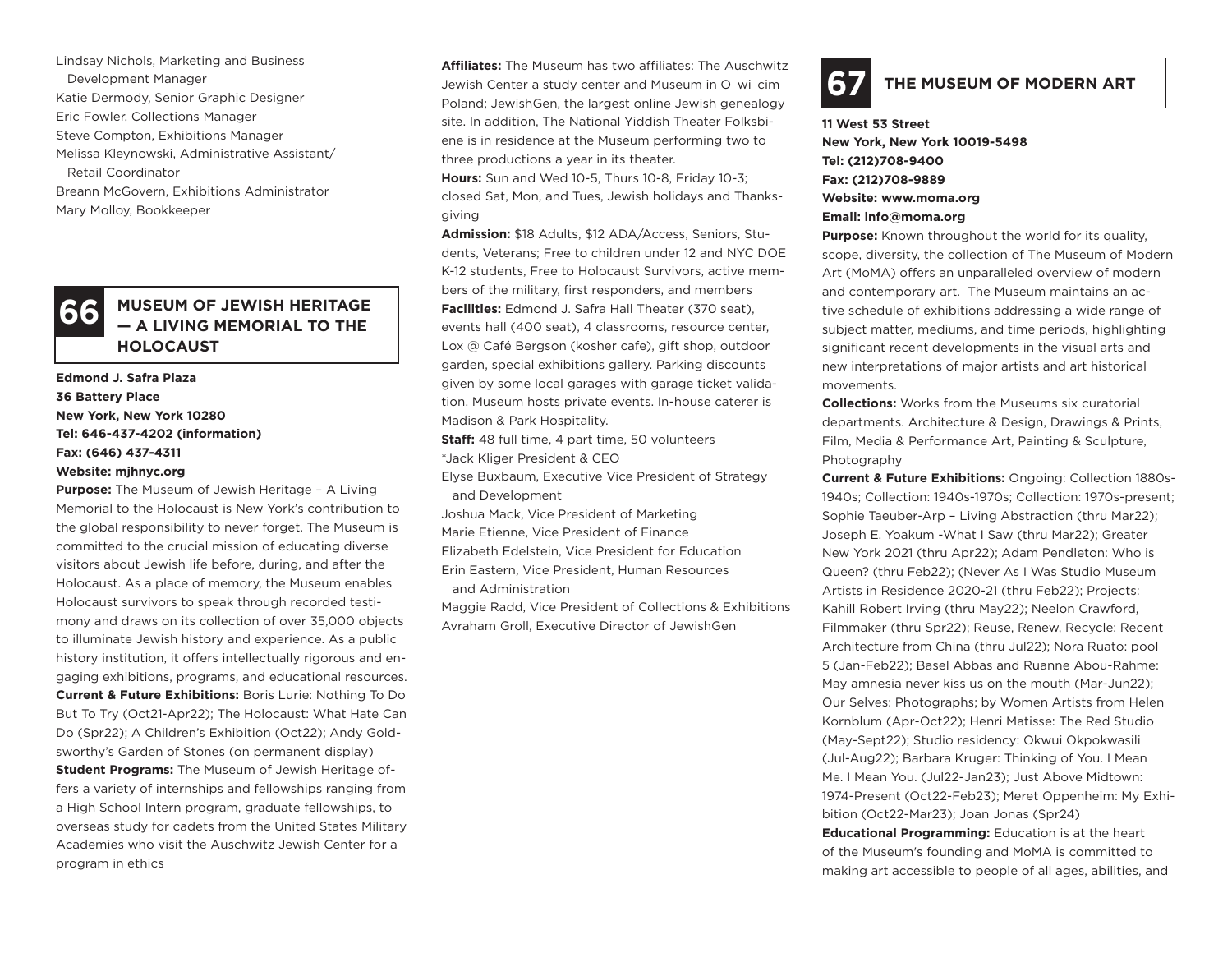backgrounds at the Museum, in New York City communities and online throughout the world. Art, artists and their ideas can have profound impact on people's lives. The Museum continues to experiment with many ways to engaging people with art, and continue to change and evolve the program as people change. This includes: Participatory spaces for workshops and conversation; Art Lab for families with young children; Adult and Family Film programs; Experiments, collaborations, and conversations with contemporary artists; In-gallery talks, activities, workshops, and activations; Public Programs and Theater Conversations; Symposia, Debates, Agoras and Panel Discussions; Online and onsite courses and workshops at MoMA; Professional Development for Teachers and Administrators, Weekend Family Programs; Multi-voice Audio Guides; K-12 Programs; Internships; Access and Community programs, tours, workshops; School Tours and Partnerships; All ages workshops and more. **Hours:** Open 7 days a week: Sat-Thurs 10-5:30, Fri 10-9; First Thursday of every month 10-9; Member Early Access: 9:30-10 daily; closed Thanksgiving and Christmas Day.

**Admission:** Museum admission includes admission to all exhibitions, film programs, MoMA Audio programs, and admission to MoMA PS1 www.ps1.org; \$25 adults, \$18 seniors 65 and over with I.D., \$14 full time students with current I.D., free members and children 16 and under. UNIQLO Free Friday nights, 5:30-9.

**Facilities:** The Abby Aldrich Rockefeller Sculpture Garden; The Modern Restaurant and two cafes; The Roy and Niuta Titus Theaters 1 (415-seat) and 2 (206-seat) which have digital surround sound and projection systems (11 West 53 Street); Four museum bookstores (11 West 53 Street, 44 West 53 Street, and 81 Spring Street); The Lewis B. and Dorothy Cullman Education and Research building which houses archives, a library of books, catalogues, and magazines and study centers (4 West 54 Street) The Expanded and Reimagined Museum of Modern Art Opened on October 21, 2019 with a reimagined presentation of modern and contemporary art The expansion, developed by MoMA with architects Diller Scofidio + Renfro, in collaboration with Gensler, added more than 40,000 square feet of gallery spaces and enables the Museum to exhibit significantly more

art in new and interdisciplinary ways. The Studio in the heart of the Museum will feature live programming and performances that react to, question, and challenge histories of modern art and the current cultural moment. An innovative second-floor Platform for education will invite visitors to connect with art that explores new ideas about the present, past, and future. Street-level galleries, free and open to all on the expanded ground floor, will better connect the Museum to New York City and bring art closer to people on the streets of midtown Manhattan.

### **Annual Attendance:** 2,692,757

**Staff:** 735 full time, 17 part time, 0 seasonal interns, 10 twelve-month interns

\*Glenn D. Lowry, The David Rockefeller Director \*Diana Pulling, Chief of Staff, Office of the Director Martino Stierli, Chief Curator, Department of

Architecture & Design

Christophe Cherix, Chief Curator, Department Drawing & Prints

Clément Chéroux, Chief Curator, Department of Photography

Stuart Comer, Chief Curator of Media and Performance Art

James Gara, Chief Operating Officer

Jan Postma, Chief Financial Officer

Jay Levenson, Director, International Program

James Grooms, General Counsel & Secretary to the Board

Beverly Morgan-Welch, Senior Deputy Director for External Affairs

Sarah Suzuki, Associate Director

Rajendra Roy, Chief Curator, Department of Film

Christy Thompson, Senior Deputy Director for Exhibitions and Collections

Ann Temkin, Chief Curator, Department of Painting

## **68 MUSEUM OF THE MOVING IMAGE**

**3601 35 Avenue (at 37 Street) Astoria, New York 11106 Tel: (718)777-6800 Fax: (718)777-6888 Website: www.movingimage.us Email: info@movingimage.us**

**Mission:** Museum of the Moving Image advances the understanding, enjoyment, and appreciation of the art, history, technique, and technology of film, television, and digital media by presenting exhibitions, education programs, significant moving-image works, and interpretive programs, and collecting and preserving moving-image related artifacts.

**Collections:** The Museum's collection comprises more than 130,000 objects illustrating every element of the production, promotion, and exhibition of movies, television, and digital entertainment, from the inception of motion pictures at the turn of the twentieth century to the present day. This unique, historically significant body of artifacts includes licensed merchandise, technical apparatus, still photographs, design materials, costumes, marketing materials, video and computer games, and moving image artworks. In 2014, the Museum acquired a significant collection of artifacts related to the work of Jim Henson. **Current & Future Exhibitions:** In the Galleries: spanning two floors and 15,000 square feet, the Museum's core exhibition Behind the Screen is an innovative blend of more than 1,200 historic artifacts, commissioned artworks, four hours of video clips, and fifteen interactive experiences. Visitors can make animations, select sound effects, and create flipbooks of themselves, among other activities. Artifacts, mostly selections from the Museum's collection, relate to every stage of producing, promoting, and exhibiting motion pictures, television shows, and digital media. Alongside Behind the Screen is a gallery dedicated to exploring Jim Henson's groundbreaking work for film and television, and his impact on culture. The Jim Henson Exhibition features a broad range of objects representing his entire career span, and reveals how Henson and his team of builders, performers, and writers brought

to life the enduringly popular worlds of The Muppet Show, the Muppet movies, Sesame Street, Fraggle Rock,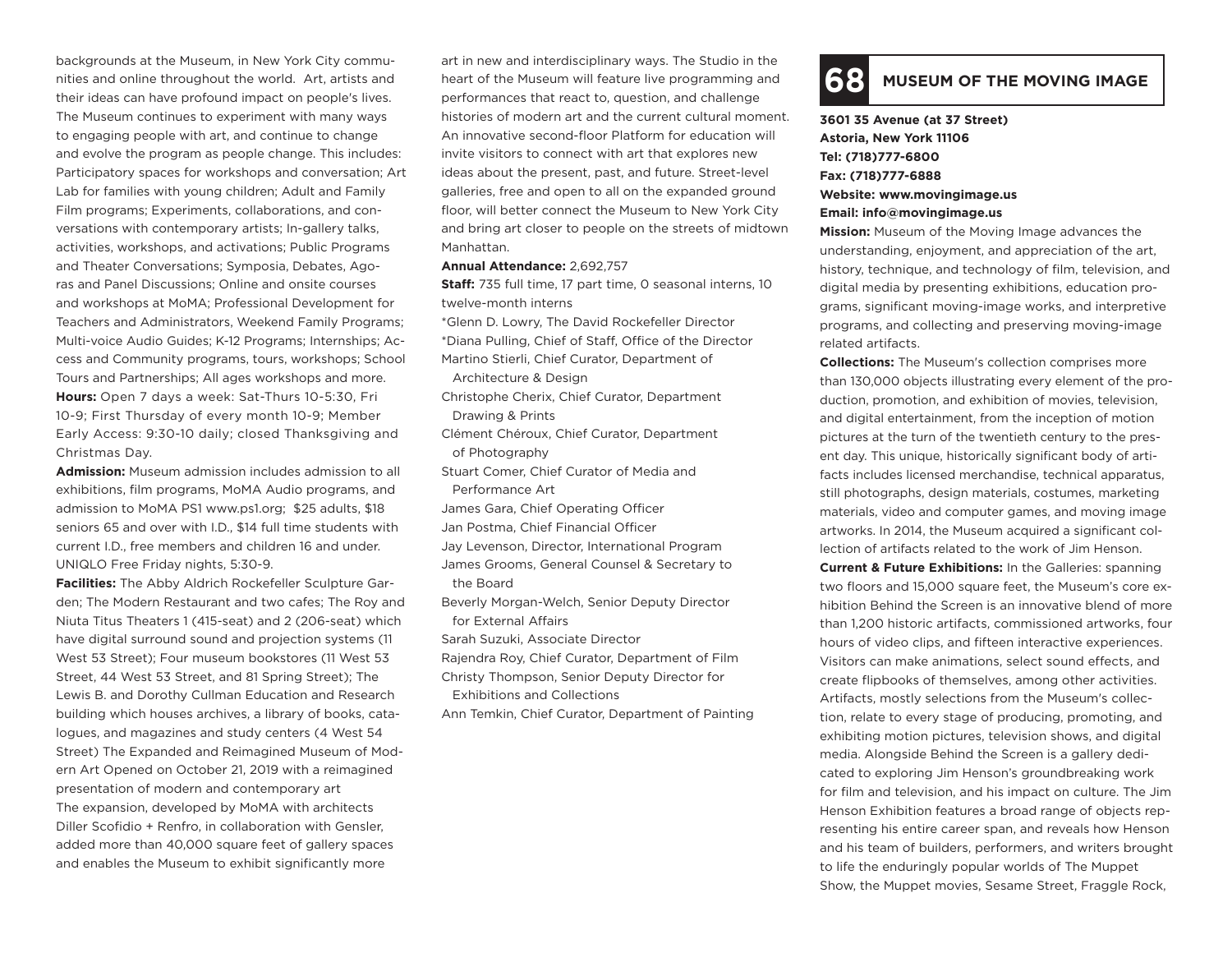The Dark Crystal, and Labyrinth. The Jim Henson Exhibition: Imagination Unlimited, is a traveling version of the exhibition, and can be seen at the Contemporary Jewish Museum, San Francisco, CA (Mar–Jul22) The Museum also hosts a broad range of temporary exhibitions and installations, including A Wonderful, Awful Idea: Animating the Grinch Who Stole Christmas (Nov21–Feb22), and Deepfake: Unstable Evidence on Screen (Dec21–May22). For a complete listing of all exhibitions and installations upcoming and currently on view, visit http://www.movingimage.us/exhibitions/.

**In the Theaters:** Each year the Museum screens more than 500 films in a mix of classic and contemporary cinema, with outstanding films from around the world, frequently with personal appearances. Ongoing screening series and festivals include: See It Big!, First Look Festival, New Adventures in Nonfiction, Always on Sunday: Greek Film Series, World of Animation, and Jim Henson's World. In addition, the Museum presents retrospectives, new releases of independent and international film, and family matinee programs. For a complete listing of screenings, programs, and events visit http://www. movingimage.us/programs/

**Online:** The Living Room Candidate, Presidential Campaign Commercials 1952–2020, an online archive of historic presidential advertisements (www.livingroomcandidate.org/); Sloan Science and Film, dedicated to exploring the intersection of science and film (scienceandfilm.org/); and Reverse Shot, the Museum's online publication devoted to critical pieces about the past, present, and future of film, television, and digital media (www.revershot.org).

**Hours:** (Temporary Hours) Fri 2–8, Sat and Sun 12–6; closed Mon–Thur. Please check for changes in hours at http://www.movingimage.us/visit/hours

**Admission:** \$15 adults (18+), \$11 seniors (65+), \$11 students with valid ID (18+), \$9 youth (3–17), free for Museum members and children under 3.

**Facilities:** The Museum's LEED Silver building features the expansive Hearst Lobby that includes the Moving Image Café and Shop, and the Herbert S. Schlosser Media Wall; the 267-seat Sumner M. Redstone Theater and the 68-seat Celeste and Armand Bartos Screening Room; the George S. Kaufman Courtyard; the Ann R. and Andrew H. Tisch Education Center that includes the William Fox

Amphitheater, the Leon and Michaela Constantiner and Burton Lawrence London Media Labs, the Nam June Paik Room/HBO Production Lab, and a 40-seat flexible classroom/studio; galleries for permanent exhibitions (the Museum's core exhibition Behind the Screen and The Jim Henson Exhibition); the Video Screening Amphitheater and Amphitheater Gallery; and the changing exhibitions gallery.

**Annual Attendance:** 200,000 (FY 2020)

**Staff:** 56 employees, 34 full time, 22 part time \*Carl Goodman, Executive Director

\*Christina Karahalios, Chief Financial Officer & Deputy Director of Administration Patrick Alvarado, Manager of Exhibitions and

Senior Preparator

Fred Baez, Chief Projectionist & Audiovisual Technician Andrea Bansil, Manager of School & Community Programs Jesse Berberich, Manager of Visitor Experience Tiffany Joy Butler, Curatorial Coordinator for

Public Programs & Senior Educator

Matthaeus Choo Tung, Graphic Designer Edo Choi, Assistant Curator of Film

Danae Colomer, Director of Exhibition Management and Design

Max Cornillon, Development and Marketing Manager John Davis, Senior Director of Building Operations Jill Engel, Controller

Sonia Epstein, Executive Editor, Sloan Science and Film Kyla Gordon, Curatorial Assistant for Exhibitions and Collections Daniel Grossane, Director of Security Sara Guerrero-Mostafa, Deputy Director of Education

 and Community Engagement Miranda Hambro, Collections Manager/Registrar Kaddara Humphrey, Associate Director of Visitor Experience Tomoko Kawamoto, Director of Public Information Becca Keating, Director of Development Katie Kita, Membership Manager Michael Koresky, Editorial Director Sarah Luciano, Project Coordinator, Sloan Student Prizes Umber Majeed, New Media Coordinator of Education Junior Mendez, HVAC Engineer/Building Maintainer Barbara Miller, Deputy Director for Curatorial Affairs Elina Nunez, Associate Director, Finance & HR

Leonardo Santana-Zubieta, Senior Manager of

Education & Media Production

# **NATIONAL JAZZ MUSEUM 69 IN HARLEM**

**58 W 129th Street Harlem, NY 10027 Tel: 212-348-8300 Website: https://jmih.org/**

**Purpose/Mission:** The mission is to preserve, promote and present jazz by inspiring knowledge, appreciation and the celebration of jazz locally, nationally and internationally.

**Collections:** Ralph Ellison Record Collection, Savory Rare Audio Collection, Eddie "Lockjaw" Davis, Morris Hodara Ellingtonia Collection, Whitney Balliett Collection

**Current & Future Exhibitions:** Disney's "The Soul of Jazz: An American Adventure," Vibrations, Eddie Lockjaw Davis, Jam Sessions, James Reese Europe **Hours:** Hours subject to change, check our website for current hours and updates to COVID-19 restrictions - https://jmih.org/

**Admission:** \$10 Suggested Donation Facilities: Rental Space, Listening Station, Small Gift Shop, Parking Garage across the street, Concerts

**Annual Attendance:** 150,000

**Staff:** 6 Full time, 1 Part time,13 volunteers Jonathan Batiste, Artistic Director Christian McBride, Artistic Director \*Tracy Hyter-Suffern, Executive Director Sandra Garcia, Deputy Executive Director Darel Anderson-Hamilton, Director of Operations Sam Ginsberg, Education and Programming Assistant Ryan Maloney, Director of Education and Programming Martin Mejia, Production Specialist Loren Schoenberg, Senior Scholar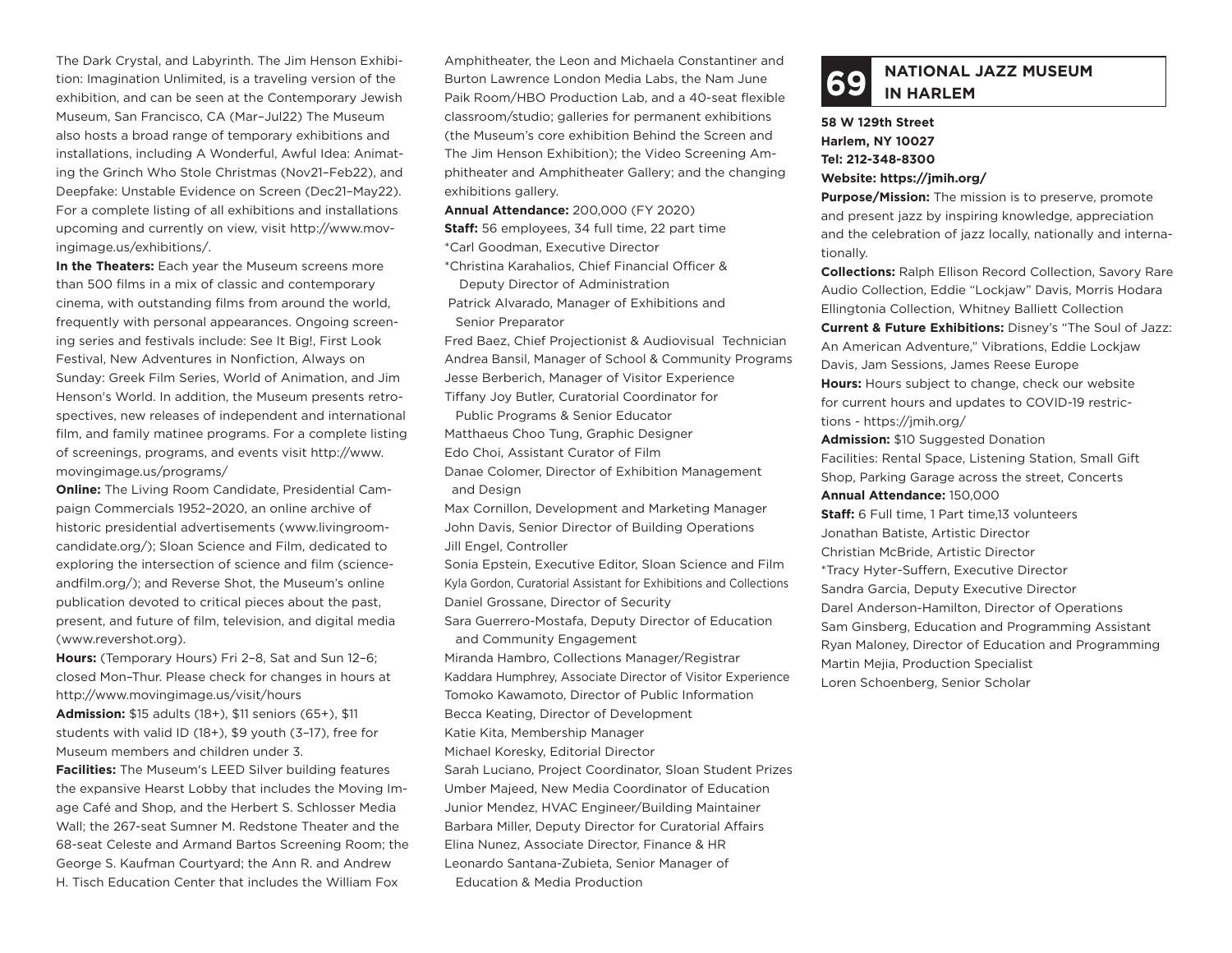

## **NATIONAL MUSEUM OF THE AMERICAN INDIAN, SMITSONIAN INSTITUTION**

**Alexander Hamilton U.S. Custom House One Bowling Green New York, New York 10004-1415 Tel: (212)514-3700 (General Information, messages left will be returned by staff within 24 hours) Tel: (212)514-3794 (Visitor Services & Group Tours)**

**Tel: (212)514-3888 (Program Information)**

**Tel: (212)514-3737 (Film & Video Center Information)**

**Tel: (212)514-3826 (Press Office)**

**Tel: (800)242-NMAI (6624) (Membership)**

**Fax: (212)514-3800 (GGHC)**

### **Website: www.nmai.si.edu**

**Purpose:** An institution of living cultures established by an act of Congress in 1989, the National Museum of the American Indian is the first national museum dedicated to the preservation study and exhibition of the life, languages, literature, history and arts of the Natives Peoples of the Western Hemisphere.

**Collections:** The collection is one of the finest and most comprehensive collections of Native cultural objects in the world.

**Ongoing Exhibitions:** Ancestral Connections: Infinity of Nations: Art & History in the Collections of the National Museum of the American Indian. Patriot Nations: Native Americans in Our Nation's Armed Forces.

**Current & Future Exhibitions:** Stretching the Canvas: Eight Decades of Painting (thru Jan22 ); Native New York (opening summer21). Online Exhibition: Developing Stories: Native Photographers in the Field https://americanindian.si.edu/developingstories/ **Hours:** 11-4 daily, closed Dec 25 **Admission:** Free, group admission free **Facilities:**  Education workshop, Pavilion, wheelchair accessible, imagiNations Activity Center **Annual Attendance:** 500,000 (NYC) **Staff:** 65 (NMAI-NY); 300 (all sites: NMAI-NY, NMAI-DC,

Cultural Resources Center (CRC)

\*Machel Monenerkit, Acting Director NMAI (office in D.C.) John Haworth, Senior Executive Emeritus Duane Blue Spruce, Senior Project Manager

Lee Bonuso, Management Support Specialist (Finance) \*Peter Brill, Deputy Assistant Director for Exhibitions \*Margaret Chen, Special Assistant

Gaetana De Gennaro, Supervisory Museum Specialist \*Johanna Gorelick, Education Department Manager Jacob Johnson, Shop Manager

\*Scott Merritt, Assistant Director for Facilities and **Operations** 

Trey Moynihan, Manager of Corporate Membership Regina Taylor, Building Manager

Shawn Termin, Public Programs Manager

# **NEUE GALERIE NEW YORK**<br>MUSEUM FOR GERMAN AND AUSTRIAN ART

### **1048 Fifth Avenue (at 86th Street) New York, New York 10028 Tel: (212)628-6200 Fax: (212)628-8824 Website: www.neuegalerie.org**

**Email: museum@neuegalerie.org**

**Purpose:** To collect, preserve, research, and exhibit fine and decorative arts of Germany and Austria from the first half of the twentieth century.

**Collections:** Fine and decorative arts, 1890-1940 **Current & Future Exhibitions: Currently, our second** floor galleries are open, featuring Modern Worlds: German and Austrian Art, 1890-1940 (Nov21-Mar22); Austrian Masterworks from the Neue Galerie (Mar-Oct22). Our third floor galleries remain closed at this time **Hours:** MUSEUM Thurs–Mon, 11-5 (Closed Tues and Wed) SHOPS The Book Store and Design Shop are open to the public Thurs–Mon, 11- 6; (Closed Tues and Wed) DINING Thurs–Sun, 9 – 9, Mon, 9 - 6 (Closed Tues and Wed)

**Admission:** Admission is \$25 for general public, \$16 for seniors, \$12 for students, educators and visitors with disabilities. There may be reduced admission due to COVID restrictions. Children under 12 are not admitted, and those under 16 must be accompanied by an adult. Timed tickets are now available for purchase online. On the First Friday of each month, the Neue

Galerie is open without charge from 4 - 7. Strollers and baby carriages are only permitted on the ground floor and lower level. All levels of the building are wheelchair accessible; wheelchairs are available for loan at the museum coat check. Our free English-language audio tour app is available to download on personal smartphones through iTunes or Google Play.

**Facilities:** Café Sabarsky, Café Fledermaus, Book Store, Design Shop

### **Annual Attendance:** 170,000

**Staff:** 45 full time, 25 part time, 10 volunteers \*Ronald S. Lauder, President \*Renée Price, Director Scott Gutterman, Deputy Director and Chief Operating Officer Janis Staggs, Director, Curatorial and Manager of Publications Natasha Misabishvili, Director, Education and Visitor Services Phyllis La Riccia, Director, Membership and Development

Ewa Kujawiak, Director, Administration



**235 Bowery (at Prince Street between Stanton and Rivington Streets) New York, New York 10002 Tel: (212)219-1222 Fax: (212)431-5328 Website: newmuseum.org Email: info@newmuseum.org**

**Purpose:** Founded in 1977, the New Museum is Manhattan's only dedicated contemporary art museum and among the most respected internationally, with a curatorial program known for its global scope and adventurousness. With the inauguration of our new building on the Bowery, the New Museum is a leading destination for new art and new ideas.

**Collections:** Contemporary Art of the past 30 years **Current & Future Exhibitions:** Screen Series Online (thru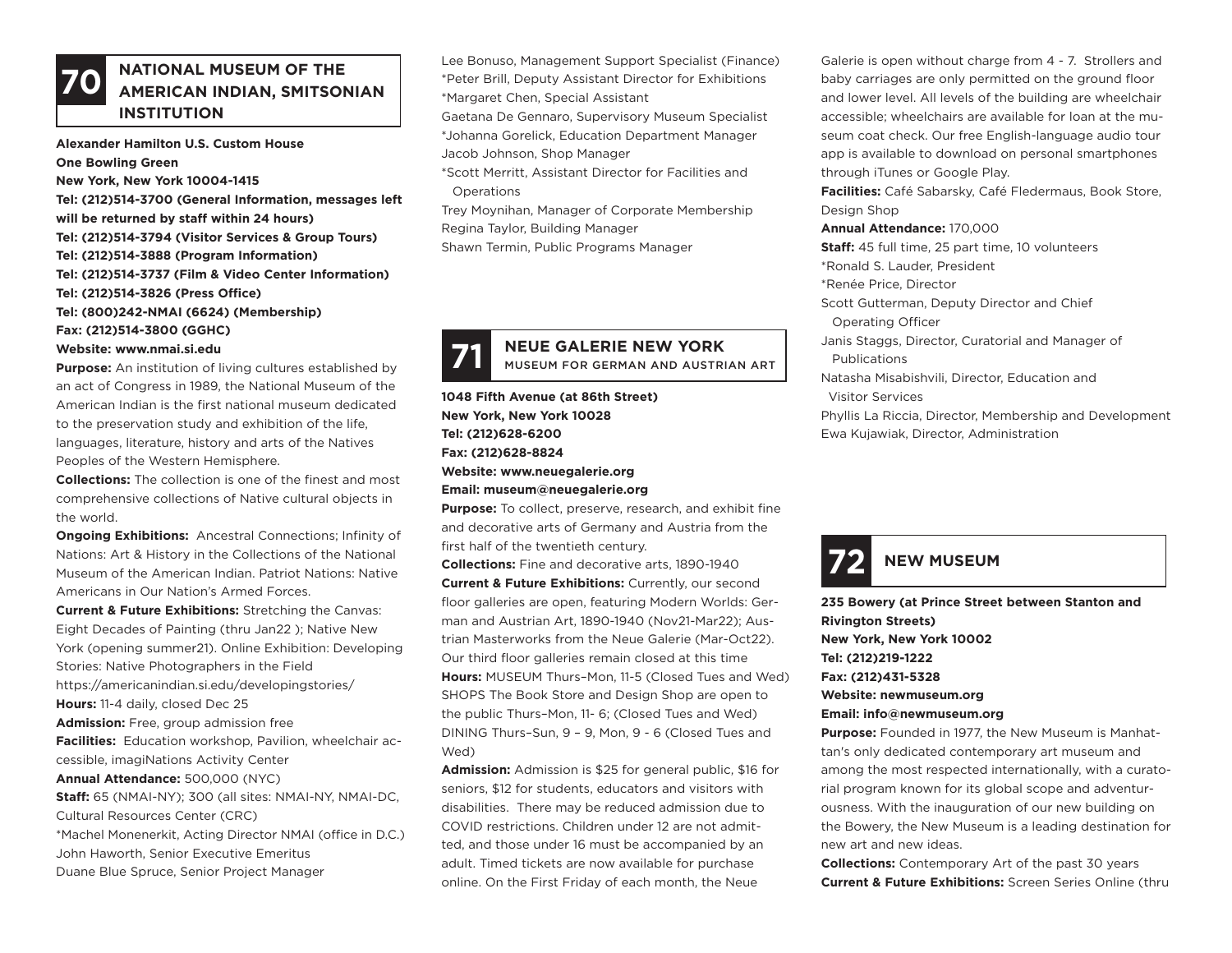Jan22); 2021 Triennial: Soft Water Hard Stone (thru Jan22); Faith Ringgold: American People (Feb-Jun22); Daniel Lie: Unnamed Entities (Feb-Jun22); Kapwani Kiwanga: Off-Grid (Jun-Oct22); Art and Race Matters: The Career of Robert Colescott (Jun-Oct22); Barbara Wagner and Benjamin de Burca: Five Times Brazil (Jun-Oct22); Doreen Lynette Garner: Revolted (Jun-Oct22) Hours: Tues-Wed 11-6, Thurs 11-9, Fri-Sun 11-6; closed to the public Mon and Tues, Thanksgiving, Christmas and New Year's Day

**Admission:** \$18 adults, \$15 seniors, \$12 students, free members and 18 and under, Pay-What-You-Wish Thurs evenings from 7-9

**Facilities:** Bookstore, Theater, Learning Center, Library, First Saturdays for Families; Digital Archive, Birdbath Café, strollers permitted; Space Rental, docent led tours **Staff:** 55 full time, ~20 part time \*Lisa Phillips, Toby Devan Lewis Director

Maureen Mcelroy, Assistant to the Director

Isolde Brielmaier, Deputy Director, External Affairs Massimiliano Gioni, Artistic Director

Diane Vivona, Chief Advancement Officer, Director of Development

Richard Drysdale, Chief Financial Officer Gary Carrion-Murayari, Kraus Family Senior Curator Andrew Westover, Keith Haring Director and Curator

 of Exhibitions and Public Engagement Vivian Crockett, Curator Stephanie Pereira, Director, NEW INC. Steve Harris, Facilities Director Hyatt Mannix, Director of Marketing Paul Jackson, Communications Director Erin McMonagle, Special Events Director Mish Saka, Director of Human Resources

# **THE NEW YORK ACADEMY OF 73 MEDICINE LIBRARY 74 NEW YORK AQUARIUM**

### **1216 5th Avenue New York, NY, 10029 Tel: (212) 822-7315 Website: www.nyam.org/library**

**Purpose/Mission:** The Academy Library preserves and promotes the heritage of medicine and public health and explores the connections between history and the humanities and contemporary medical, health policy and public health concerns.

**Collections:** Subjects strengths in the library's collections include anatomical atlases, cardiology, cookery, dermatology, healthy living regimens, history of medicine of the City of New York, homeopathy and alternative medical systems, Medical Americana, medical botany, neurology, surgery, and women and children's health. Poetry, fiction, and philosophy, natural histories, and early scientific texts also figure prominently in the collection.

**Current and Future Exhibitions:** Small temporary exhibits in the rare book room and pop-up exhibits during special programs

**Facilities:** Library, café, auditorium, and event spaces **Hours for the Library:** Open by appointment Tues, Wed, Thurs, and Fri, 10:00-4:45; closed Independence Day, Thanksgiving and the following day, Christmas, & New Year's Day

### **Admission:** Free

**Staff:** 67 full time, 12 part time, 2 library volunteers Michele Cole, Team Administrator and Projects Coordinator

Logan Heiman, Digital Collections Manager Walter Linton, Library Assistant, Collection Management Miranda Schwartz, Cataloger

\*Arlene Shaner, Historical Collections Librarian \*Paul Theerman, Director

**602 Surf Avenue Brooklyn, New York 11224 Tel: (718)265-3400 or (880)433-4149 (special group rates)**

### **Fax: (718)265-2660**

### **Website: or www.nyaquarium.org**

**Purpose:** New York City's only aquarium, a center for marine science research, education, wildlife conservation. A division of the Wildlife Conservation Society, which was founded in 1895 as the New York Zoological Society, the Aquarium carries out mandated programs in aquatic conservation, research and education. **Collections:** Over 8,000 specimens representing over 631different species; sharks, sea lions, seals, walruses, California sea otters, penguins; diverse temperate, tropical and freshwater fishes, ad numerous invertebrate species **Current & Future Exhibitions:** Aquatheater marine mammal demonstrations featuring California sea lions; indoor and seasonal outdoor Touch Pools; Sea Cliffs, a 300 foot rocky coastal habitat, home to California sea otters, seals, penguins, and walruses; Spineless and Playquarium (under construction / new exhibits to replace "Sandy" damaged buildings); an exhibit featuring jellies, corals, and anemones. Seaside Café (under construction) and the Aquatic Animal Health Center; Ocean Wonders Shark! The exhibit (opened in 2018) includes a roof top bar and boardwalk restaurant.

**Hours:**  Open 365 days a year; Open every day at 10 (closing times vary by season (please visit our website). **Admission:** Any day admission ticket (adult): \$23.95, value admission ticket (adult): \$24.95 (visit website for discounts) Aquarium Admission on Wed from 3-3:30 is by pay-what-you-wish donation. Recommended donation is \$5 per person. Donation admission does not include 4-D Theater

**Facilities:** Snack carts, gift shops, auditorium, rental spaces; Parking \$18 for 0-3 hours, \$25 for 3-4 hours, \$40 for 4+ hours. NO bus parking on premises, wheelchair accessible, smoke free facility

### **Annual Attendance:** 500,000

**Staff:** 120 full time,190 part time/additional temporary,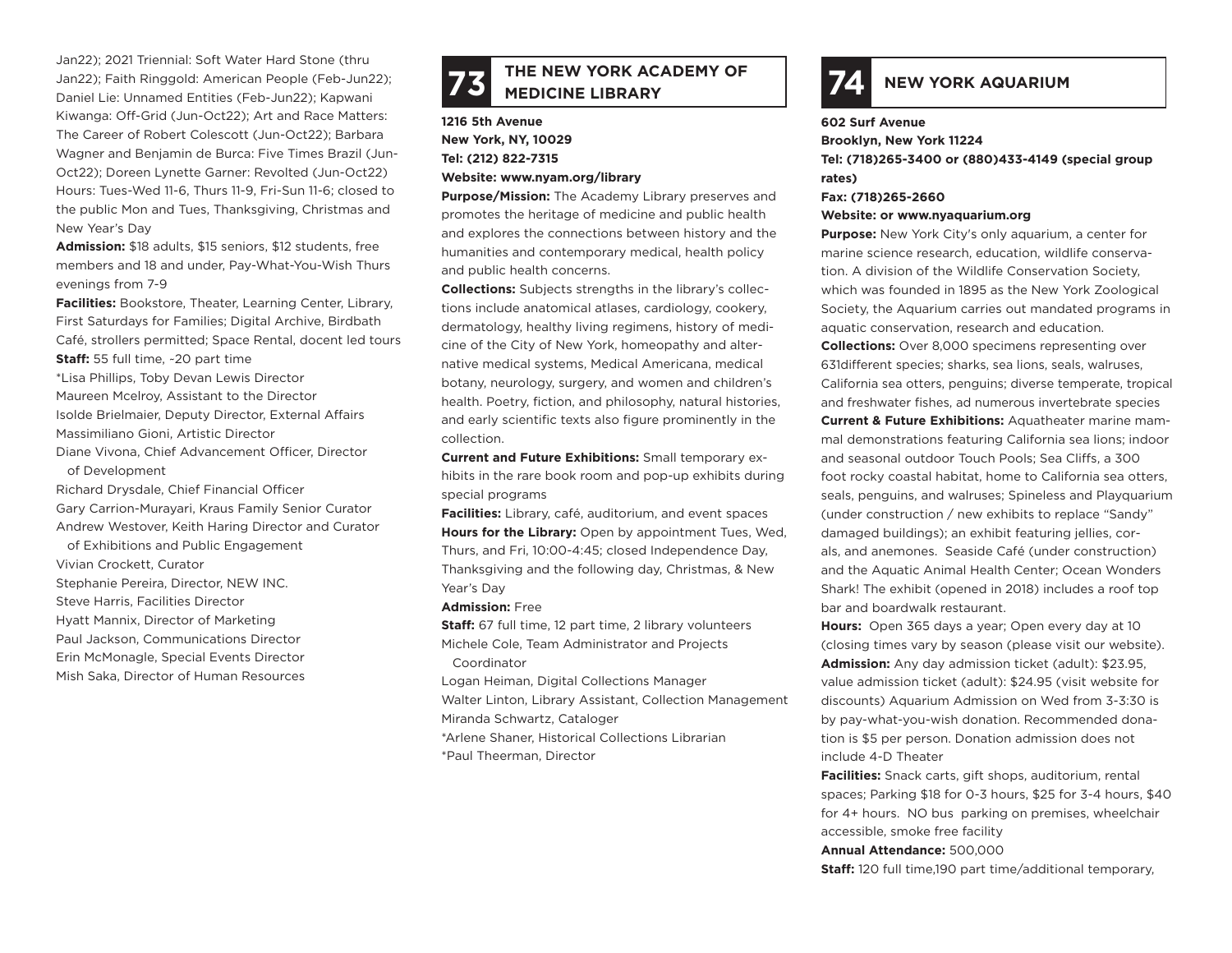300 volunteer \*Jon Forrest Dohlin, Director Jillian Ortiz , Executive Assistant William Hana, General Curator/Director of Animal Operations Michelle Davis, Head of Aquatic Health Mike Hyatt, Associate Veterinarian Martha Hiatt, Supervisor of Behavioral Husbandry Joe Gessert, Dive Safety Officer/Animal Department Volunteer Coordinator Scott Doyle, Director of Park Services Noah Chesnin, Associate Director New York Seascape Tim Macy, Director of Facilities



## **THE NEW YORK 75 BOTANICAL GARDEN**

### **2900 Southern Boulevard Bronx, New York 10458-5126 Tel: 718.817.8700 Fax: 718.220.6504 Website: nybg.org**

**Purpose:** A living museum of plants utilized for horticulture, education, plant research and conservation, and enjoyment. The Garden is dedicated to the greater understanding, use, and protection of plants to improve human life.

**Collections:** This 250-acre National Historic Landmark encompasses 50 gardens and plant collections, including: 11-acre Azalea Garden, 3.5-acre Native Plant Garden, 2.5-acre Rock Garden, 2-acre Rose Garden, and 1-acre Perennial Garden; flowering tree and shrub collections, notably lilacs, cherries, crabapples, and azaleas; two major conifer collections and a historic maple collection; 50-acre, old-growth Forest; and comprehensive collections of ferns, daylilies, daffodils, and herbaceous perennials such as peonies and irises. A World of Plants offers thousands of tropical, subtropical, and desert plants in the galleries of the ENID A. HAUPT CONSERVATORY, the largest Victorian-style glasshouse in America. The EV-ERETT CHILDREN'S ADVENTURE GARDEN is a 12-acre

indoor/outdoor discovery garden with hands-on activities for children to explore plant science and nature. The EDIBLE ACADEMY, with the Ruth Rea Howell Vegetable Garden as its centerpiece, is a 3-acre, state-of-the-art facility for education, hands-on activities, and programs that helps children, families, teachers, and the general public learn about growing and preparing vegetables, fruit, and herbs while encouraging a lifelong interest in gardening and healthy living. The HOME GARDENING CENTER is an active outdoor classroom and information resource with gardens and demonstration areas. The LuESTHER T. MERTZ LIBRARY holds more than 11 million items spanning ten centuries, focusing on systematics, floristics, plant ecology, horticulture, and the history of gardening. The WILLIAM AND LYNDA STEERE HERBARIUM, with more than 7.8 million preserved specimens concentrating on plants of the Americas, is the largest herbarium in the Western Hemisphere and an essential resource for plant researchers around the world. The PFIZER PLANT RESEARCH LABORATORY houses the Cullman Program for Molecular Systematics and the Plant Genomics Program. In addition to the Haupt Conservatory, EXHIBITION GALLERIES include the Art Gallery in the Mertz Library, Britton Science Rotunda and Gallery, Arthur and Janet Ross Gallery, and Bourke-Sullivan Display House in the NOLEN GREEN-HOUSES FOR LIVING COLLECTIONS.

**Ongoing Exhibitions:** A World of Plants; Saving the Plants of the World: Science in Action.

**Seasonal Exhibitions:** Holiday Train Show® (Nov21– Jan22); NYBG GLOW (Nov21–Jan22); All Aboard with Thomas & Friends™ (Dec21–Jan22); The Orchid Show (Feb–Apr22); Around the Table: Stories of the Foods We Love (Jun-Sept22)

**Hours:** Tues–Sun and Mon federal holidays, 10–6 **Admission:** For current admission options, visit nybg.org **Facilities:** Two year-round dining venues (Pine Tree Café and Hudson Garden Grill [full service]), NYBG Shop, auditorium, classrooms, rental spaces for a wide range of social functions, scenic paths

**Annual Attendance:** 1,000,000+

**Staff:** 554 Full-time & Part-time, 135 Seasonal, 2,035 Volunteers

\*Jennifer Bernstein., CEO & The William C. Steere

 Sr. President J.V. Cossaboom, Director of the Garden Lauren Turchio, Chief Operating Officer Michael J. Balick, Ph.D., Vice President for Botanical Science, Director and Philecology Curator of the Institute of Economic Botany Aaron Bouska, Vice President for Government and Community Relations James S. Boyer, Ph.D., Stavros Niarchos Foundation Vice President for Children's Education Barbara Corcoran, Vice President for Education Chris Pires, Rupert C. Barneby Dean of the International Plant Science Center ("IPSC") and Chief Science Officer Todd A. Forrest, Arthur Ross Vice President for Horticulture and Living Collections Sarah Gillman, Chief Financial Officer Ursula Dean Hoskins, R.L.A., Vice President for Capital Planning, Construction and Operations & Chief Sustainability Officer Justin Jamail, General Counsel Christian Keck, Vice President for Information Technology & Security Tim Landi, Chief Advancement Officer Melinda E. Manning, Vice President for Communications Raquel Nazario, Vice President for Human Resources and Chief Diversity Officer Richard M. Pickett, Vice President for Retail and Business Development Marci Silverman, Vice President for Membership, Visitor Experience & Business Operations Brian P. Sullivan, Vivian and Edward Merrin Vice President for Glasshouses and Landscape Sophia Black, Vice President for Benefits Administration Karen Matsil, Vice President for Exhibitions and Audience Engagement Nathan Urbach, Vice President for Advancement and Principal Gifts Lawrence Kelly, Vice President for Science Administration and Susan E. Lynch Director of Graduate Studies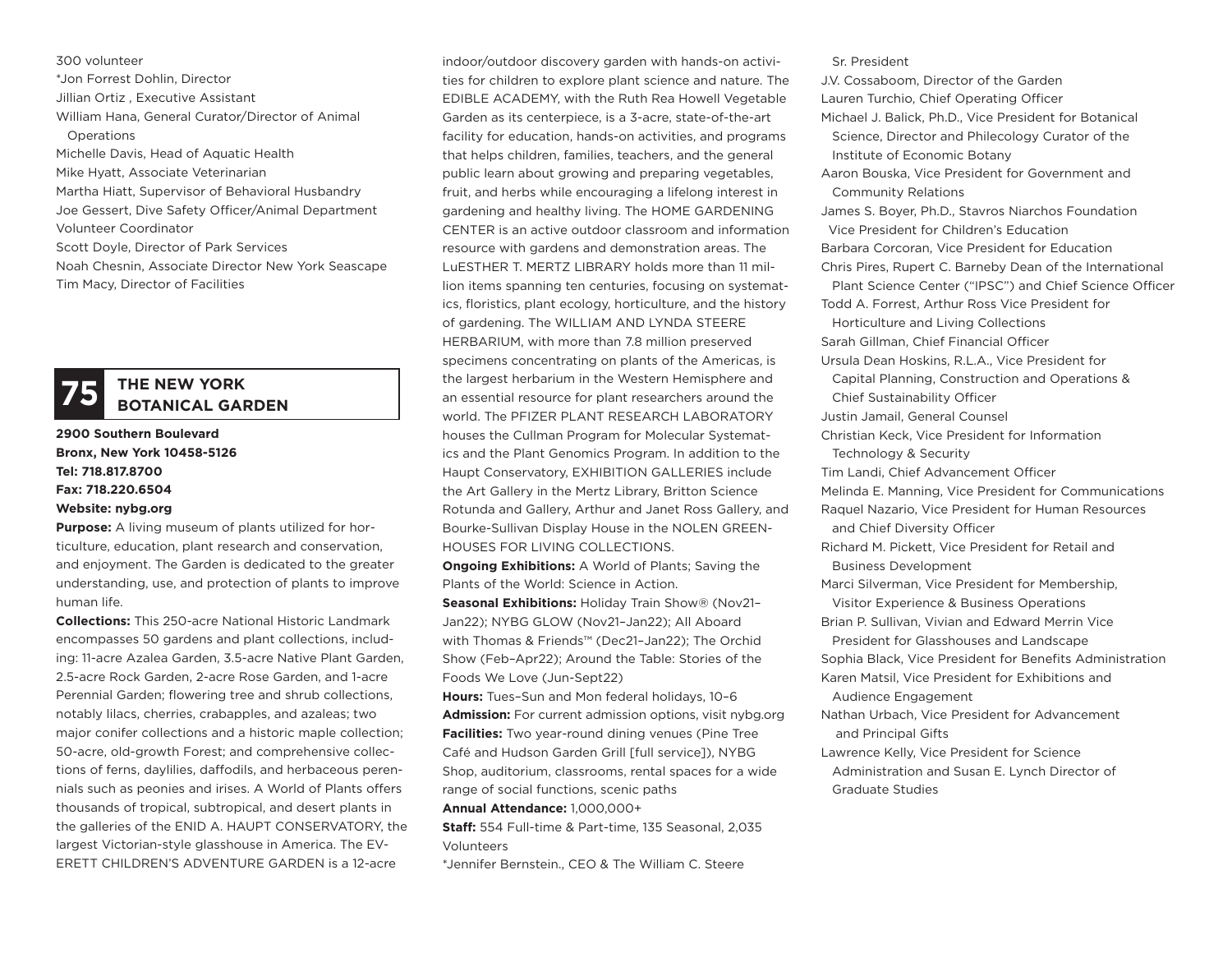

## **76 NEW YORK CITY FIRE MUSEUM**

**278 Spring Street (between Hudson and Varick Streets) New York, New York 10013 Tel: (212)691-1303 Fax: (212)352-3117 Website: nycfiremuseum.org Email: info@nycfiremuseum.org**

**Purpose:** History/Specialized Fire Museum. Maintains the collection of the FDNY, one of the most significant fire-related collections in the world, and presents the historical and cultural importance of the fire service in New York City. Provides fire safety education to children and adults. Located in a renovated 1904 firehouse. **Collections:** Fire related art and artifacts from 18th century to present (hand-and horse-drawn and motorized pieces of apparatus, gear and clothing, toys and models, fire engine lamps, firefighting art paintings and prints, presentation silver and other decorative arts, fire insurance marks).

**Current & Future Exhibitions:** Permanent memorial and exhibit to the 343 FDNY-EMS members who made the Supreme Sacrifice at WTC in 2001.

**Hours:** Open Wed thru Sun, 10-5. Closed major holidays **Admission:** \$10 adults, \$8 students, seniors and firefighters (non-FDNY), \$5 children; group rates available for groups of 15 or more. Please visit www.nycfiremuseum.org. **Facilities:** Gift Shop, space rental (third floor loft spans 3,300 square feet)

### **Annual Attendance:** 40,000

**Staff:** 5 full time, 2 part time, 6 retired FDNY volunteers, 2 interns

\*Jennifer Brown, Executive Director Noemi Bourdier, Assistant Director, Event Coordinator Sean Britton, Collection Manager and Curator Ann Broughton, Bookkeeper Gene McCarthy, Building Superintendent Gary Urbanowicz, FDNY Historian Elissa Grullon, Museum Associate Alyssa Borger, Museum Associate

# **THE NEW YORK CITY 77 POLICE MUSEUM**

**100 Old Slip (between Water and South Streets) New York, New York 10005 Tel: (212)480-3100 Info: (212)480-3100 Website: www.nycpm.org Email: info@nycpm.org**

**Purpose:** Incorporated in 1998, The New York City Police Museum is dedicated to preserving the history of the New York City Police Department, the world's largest and most famous police force. The Museum strives to be an accessible resource for all the communities of the city of New York. Through its exhibitions, collections and educational programming, the Museum illustrates how the policies and culture of the NYPD have evolved over time to meet the changing needs of the City. The Museum serves as an educational institution, living memorial and bridge of understanding between the various communities of New York, the international community and the New York City Police Department.

**Collections:** Law Enforcement Artifacts include antique and modern uniforms, shields, batons, notorious criminals and vintage weapons, police vehicles, communication devices, Hall of Heroes, and 9/11 recovered artifacts **Current & Future Exhibitions:** The Museum is temporarily closed.

**Staff:** 3 full time, 3 part time, 5 volunteers \*Michael Cronin, Executive Director Veronica Willis, Deputy Director



**47-01 111th Street Queens, New York 11368 Tel: (718)699-0005; (718)699-0301 group reservations Fax: (718)699-1341 Website: www.nysci.org Email: info@nysci.org Purpose:** To nurture generations of passionate learners,

critical thinkers and active citizens through an approach we call Design-Make-Play.

**Collections:** No permanent collections

**Current & Future Exhibitions:** Permanent Exhibitions: Charlie & Kiwi's Evolutionary Adventure; The Evolution-Health Connection; The Search for Life Beyond Earth; Mathematica: World of Numbers; Design Lab; Maker Space; Connected Worlds; Preschool Place; 3D Theater Presentations; Science Playground; Rocket Park; Rocket Park Mini Golf; Romina Gonzales: Finding the Window

**Temporary Exhibitions:** The Happiness Experiment; Science/Art Gallery Exhibitions: Nikon Small World (Feb-Apr22); Landscapes of Material and Mind: A Sci-Art Initiative Exhibition (Feb-Apr22); Luminosity: Jenn Shifflet (Feb-May22); Images from Science 3 (Apr-Sept22); Rotating Science/Art gallery exhibitions

**Hours:** Please visit our website, www.nysci.org to ensure the most current information given pandemic-related adjustments. Closed Labor Day, Thanksgiving, Christmas Day and New Year's Day. Groups by reservation only during public hours

**Admission:** Please visit our website, www.nysci.org to ensure the most current information given pandemicrelated adjustments; free Fri 2-5 and members.

**Facilities:** Science Shop, 300-seat auditorium, 300 seat dining area, café with dining partner, Butter Beans Kitchen, Locker Rentals for personal belongings, space rental available, parking (fee \$12)

**Annual Attendance:** nearly 500,000 (pre COVID) **Staff:** 82 full time, 12 part time, 80 casual \*Margaret Honey, President & CEO Shih-Chang Lu, Chief Financial and Operations Officer Kiryn Hoffman, Chief Development Officer Katie McMillan Culp, Chief Learning Officer Sylvia Perez, Senior VP, Education Services Jennifer Brunjes, VP, Museum Operations and Production Priya Mohabir, VP, Youth Development Sam Litt, VP, Enterprise Information Strategy and Technology Robert Kennedy, Associate Vice President, Contracts and Government Affairs Dana Schloss, Associate Vice President, Exhibit Experience Reinalda Medina, Associate Vice President, Human Resources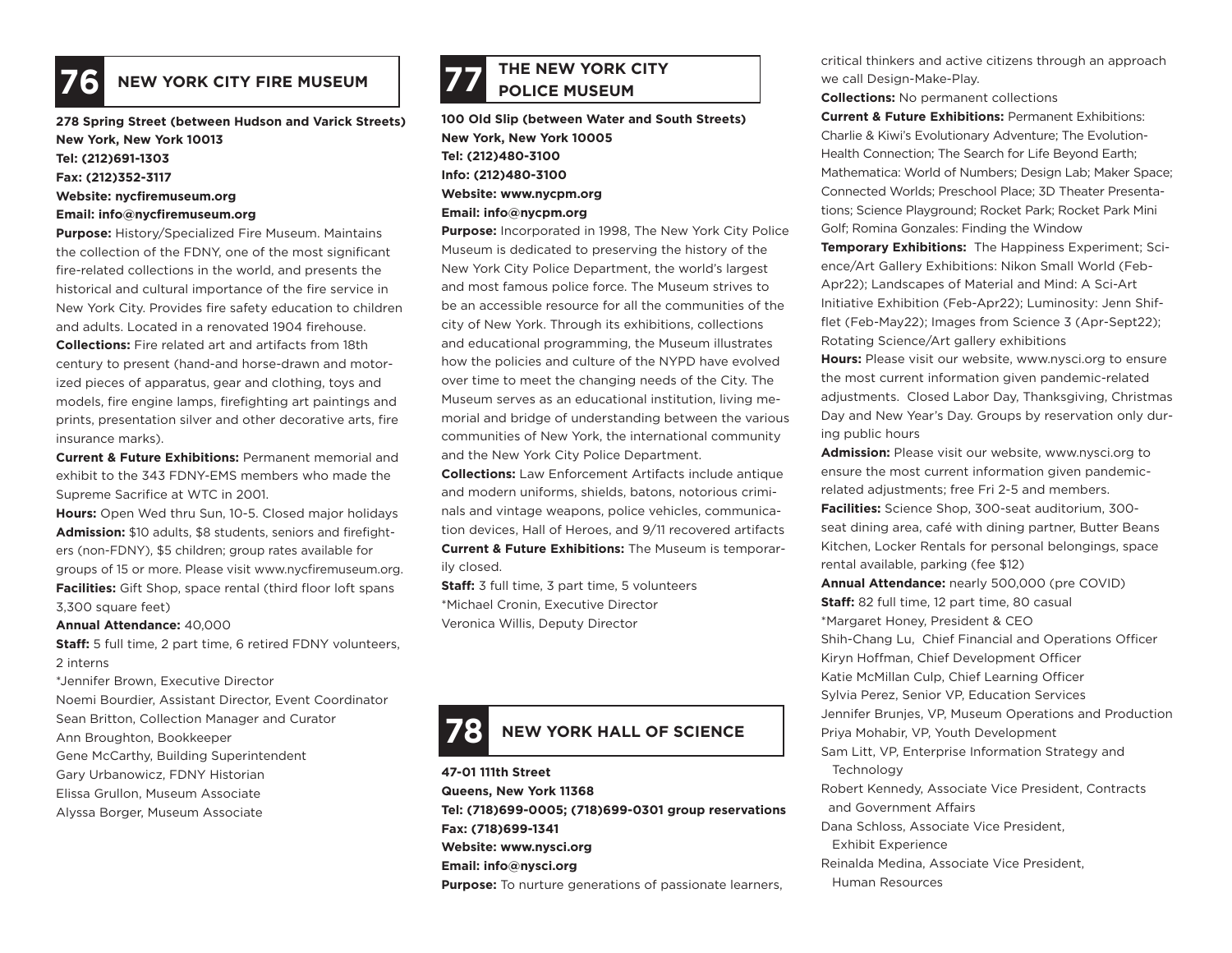Marianna Hairabedian, Director Financial Analysis and Grants Management Rebecca Lakhani, Director of Philanthropy Georgette Williams, Director of Education Programs Jasmine Maldonado, Director of Science Coaching Joseph Mascia, Director of Security and Facilities Operations Dorothy Bennett, Director of Creative Pedagogy Brad Harris, Director of Visitor Experience Steve Uzzo, Chief Scientist Gerwin Eje, Controller Kate Littlefield, Senior Manager, Foundation and Corporate Relations Amy Hsiao, Manager, Individual Giving and Stewardship Layca Umer, Manager, Research, Exhibits, & Programs Danny Loi, Creative Design Service Manager Dana Hemes, Exhibition Content Developer Yessena Bautists, Coordinator, NYSCI Neighbors Engagement & Outreach Nancy Schenk, Executive Assistant

+Marcia J. Rudy, Ph.D., Exhibit Experience Associate

# **THE NEW-YORK 79 HISTORICAL SOCIETY**

**170 Central Park West at Richard Gilder Way (77th Street) New York, New York 10024-5194 Tel: (212)873-3400 Fax: (212)874-8706 TTY: (212)873-7489 Website: www.nyhistory.org Email: info@nyhistory.org Purpose:** New York City's oldest museum, the New-York Historical Society Museum & Library was founded in 1804. The Patricia D. Klingenstein Library—one of

the most distinguished in the nation—fosters research through its outstanding collections, which include more than 10 million items. The Museum presents groundbreaking history and art exhibitions as well as public programs that convey the stories of New York and the nation's diverse populations to the broadest possible

public. Collections: Social, political, and cultural history of New York City and State and the United States, with primary focus on the 17th -mid-20th centuries.

**Collections:** Social, political and cultural history of New York City and State and the United States, with primary focus on the 17th -mid-20th centuries.

**Permanent Exhibitions (ongoing):** Objects Tell Stories in the Henry Luce III Center for the Study of American Culture; Meet the Presidents and the Oval Office; Gallery of Tiffany Lamps; Picasso's "Le Tricorne"; Center for Women's History; Audubon's Birds of America Focus Gallery; DiMenna Children's History Museum; "Turn Every Page": Inside the Robert A. Caro Archive; Composite Nation: Frederick Douglass' America (Feb22-ongoing) **Current & Future Exhibitions:** Notorious RBG: The Life and Times of Ruth Bader Ginsburg (Oct21-Jan22); Scenes of New York City: The Elie and Sarah Hirschfeld Collection (Oct21-Feb22); Art for Change: The Artist & Homeless Collaborative (Dec21-Apr22); Holiday Express: Toys and Trains from the Jerni Collection (Nov21-Mar22); Close Encounters in the Colonies: Treasures from the David M. Rubinstein Americana Collection (Oct21-

Jan22); Black Dolls (Feb-Jun22); Monuments: Commemoration and Controversy (Jan-Jul22);

**Hours:** Mon-Tues closed; Wed-Thurs 11-5, Fri 11-8; Sat-Sun 11-5; Closed Labor Day, Thanksgiving, Christmas. Patricia Klingenstein Library Hours: Wed-Fri 10–4:30, Sat - Tues closed. Dining: Storico Wed-Sun 11-3, Fri-Sat 5-8; Parliament Wed-Sun 10-5

**Admissions:** \$22 adults; \$17 seniors, teachers & active military; \$13 students; \$6 children (5-13); members and children under 4 are free. Admission on Friday nights from 6-8 is pay-as-you-wish. There is no charge to use the Library.

**Facilities:** 10 million items in the Library's collection on American history with an emphasis on New York City & State, as well as the Time Inc. archive; reading room; 420-seat auditorium offering daily screenings of New York Story, orientation film, and We Rise, which tells the story of women at the center of political thought and action in the early 20th century; the Henry Luce III Center; classrooms; museum store; full-service restaurant Storico and Parliament Café; conservation labs, and space rental. The building is wheelchair accessible and New-York Historical's exhibitions/programs are accessible to visitors with visual and hearing impairments. **Annual Attendance:** ~300,000

**Staff:** 177 full time, 165 part time, 65 interns, 180 volunteers

\*Louise Mirrer, President and Chief Executive Officer Freddy Taveras, Executive Vice President and

 Chief Operating Officer Valerie Paley, Vice President and Director of the

 Patricia D. Klingenstein Library Margi Hofer, Vice President and Museum Director Matthew Bregman, Vice President of Development Leslie Hayes , Vice President of Education Sharon Dunn, Vice President of Education Emeritus Marci Reaven, Vice President for History Exhibitions Frank DiMaiolo, Vice President for Human Resources Yashiris Moreta, Vice President for Operations & Capital Projects

Dale Gregory, Vice President of Public Programs Bill Montgomery, Vice President for Security Nick Mancini, Vice President for Visitor Services Alice Stevenson, Vice President and Director, DiMenna

 Children's History Museum Laura Washington, Chief Communications Officer & Vice President for Strategic Initiatives Richard Shein, Chief Financial Officer Arlene Barnard, Controller Jean W. Ashton, Senior Director, Resources and Programs & Library Director Emerita Linda S. Ferber, Senior Art Historian & Museum Director Emerita Emily Croll, Deputy Museum Director Kira Hwang, Art Director Gerhard Schlanzky, Creative Director & Director of Exhibitions Armando Lopez, Director of Information Technology Barbara Perlov, Director of Institutional Giving

Alex Kassl, Director of Public Programs

Kareen Roshevsky, Director of Special Events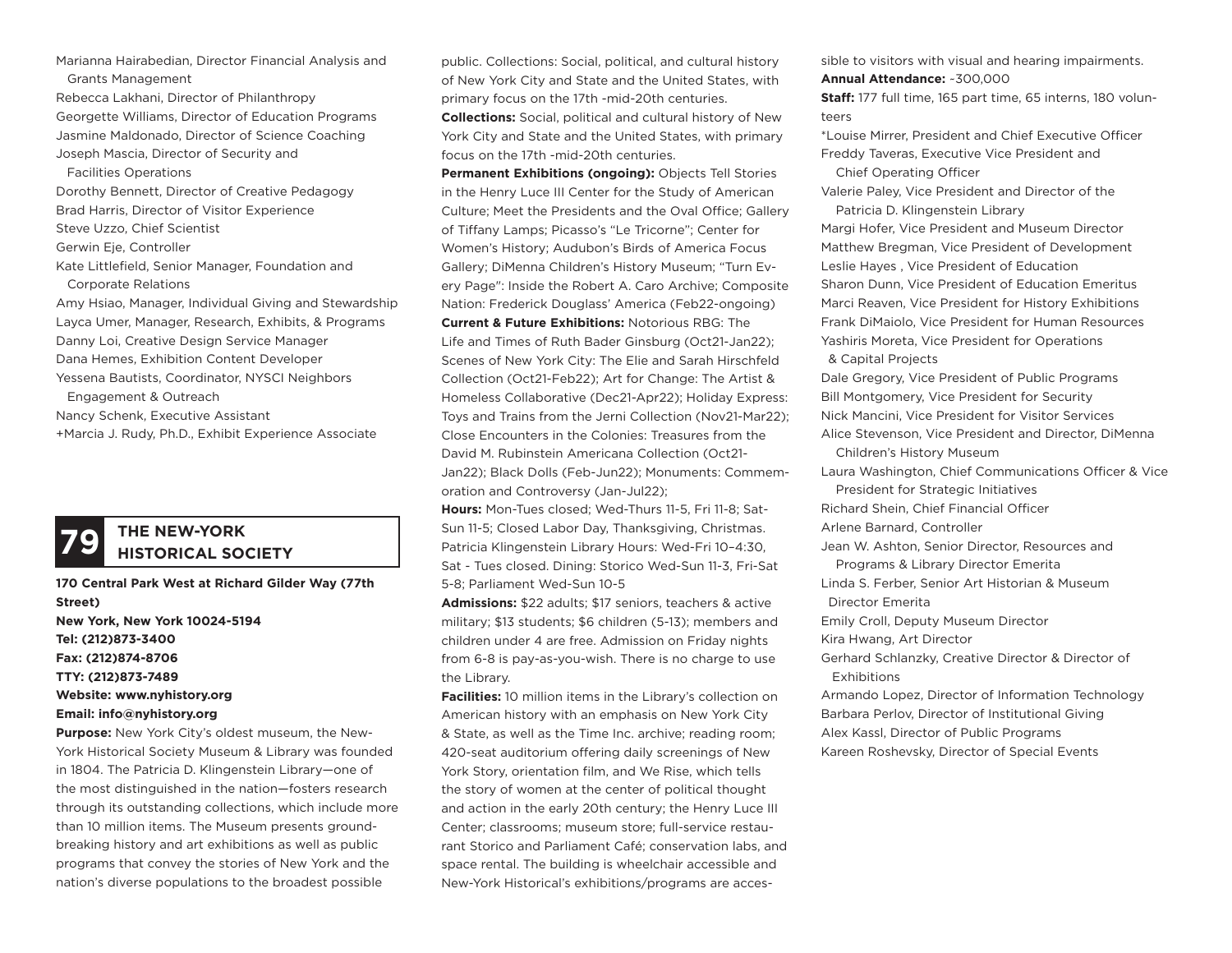### **80 NEW YORK PUBLIC LIBRARY**

**Fifth Avenue & 42nd Street New York, New York 10018-2788 Tel: (917)275-6975 Fax: (212)869-3567 Website: www.nypl.org Email: mattknutzen@nypl.org Purpose:** The Stephen A. Schwarzman Building, de-

signed by Carrere and Hastings is considered a beaux arts masterpiece and is a National Historic Landmark. As one of the world's great research libraries, the mission of the New York Public Library is to advance knowledge, inspire lifelong learning, and strengthen our communities. Exhibitions provide a window to the important collections.

**Collections:** Humanities (especially history, literature and art) (circa 45,000,000 items including 16,000,000 books and book-like materials, 300,000 prints and 500,000 photographs; the remainder consists of various categories of non-print items, such as audio recordings, films, videotapes, maps, sheet music, manuscripts, and clippings)

**Current & Future Exhibitions:** The Polonsky Exhibition of the New York Public Library's Treasures Ongoing; The Color of a Flea's Eye: The Picture Collection (Taryn Simon) (Sept21-May22); INterSects: Where Arthropods and Homo Sapiens Meet (Jan21-Aug22); Jack Kerouac at 100 (Mar-Apr22); Andrew Barba (Apri22); Fortune and Folly in 1720 (Sept22-Jan23)

**Hours:** Mon, Thurs, Fri, and Sat 10-6, Tues & Wed 10–8, Sun 1-5 (Sept–May)

**Admission:** Free, except for LIVE from the NYPL programs: \$25-\$40 General Admission

**Facilities:** Gift Shop; 500-seat auditorium; space rental; 7 exhibition galleries; South Court/Celeste Bartos Education Center with orientation theater, training rooms and 177-seat auditorium

**Annual Attendance:** 3,369,379 visitors in 2018; n/a 2020 and 2021

**Staff:** Research Centers: 432 employees, 300 volunteers. The Branch Libraries: 1,335 employees, 933 volunteers Tony Ageh, Chief Digital Officer

Brian Bannon, Merryl and James Tisch Director of

the Branch Libraries and Education

Jason Baumann, Associate Director for Collection Development

Daphna Blatt, Senior Director of Strategy and Public Impact

Catherine Blauvelt, Librarian III

Paloma Celis Carbajal, Curator, Latin American, Iberian and Latino Studies

Joshua Chuang, Miriam and Ira D. Wallach Associate Director for Art, Prints, and Photographs, and the Robert B. Menschel Senior Curator of Photography Elizabeth Denlinger, Curator, Pforzheimer Collection Melissa Gasparotto, Associate Director, Research and Institutional Partnerships

+Keith Glutting, Manager, Visitor Volunteer Program Julia Golia, Curator of History, Social Sciences, and Government Information

Denise Hibay, Astor Director for Collections and Research Services

Bogdan Horbal, Curator, Slavic and East European Collections

Michael Inman, Curator, Rare Books Collection Maggie Jacobs, Director of Youth Services

Brian Jones, Director, Center for Educators and Schools

\*Dr. William P. Kelly, Andrew W. Mellon Director of the Research Libraries

Declan Kiely, Director of Special Collections and Exhibitions

Kasia Kowalska, Associate Director, Service Innovation and Impact

Matthew Knutzen, Director of Humanities and Social Sciences Research Divisions

+Rebecca Laughner, Curatorial Associate

\*Anthony W. Marx, President & Chief Executive Officer

Michele Coleman Mayes, VP and General Counsel

George Mihaltses, VP of Government and Community Affairs

Heide Miklitz, Assistant Director for NYPL

Research Materials

Michelle Misner, Rose Associate Director, Humanities and Social Sciences Research Divisions

Terrance Neal, Vice President of Human Resources Caryl Matute, Senior Director, Branch Libraries

and Patron Services

- Susan Rabbiner, Associate Director of Exhibitions
- Fay Rosenfeld, Vice President, Public Programs
- Sam Rubin, Chief of Staff

Lyudmila Sholokhova, Curator of the Dorot Jewish Division

Shannon Sharp, Chief Financial Officer and Assistant Treasurer

Jadrien Steele, Vice President for Development

William Stingone, Aaron and Clara Greenhut Rabinowitz

Director, Preservation and Collections Processing

Dana Sunshine, Director, Capital and Real Estate Initiatives

Garfield Swaby, Senior Director for Information **Technology** 

Carolyn Vega, Curator, Henry W. and Albert A. Berg Collection of English and American Literature

# **81**

## **THE NEW YORK PUBLIC LIBRARY FOR THE PERFORMING ARTS**

DOROTHY AND LEWIS B. CULLMAN CENTER

**40 Lincoln Center Plaza (between Lincoln Center Theater and Metropolitan Opera) New York, New York 10023-7498 Tel: (917) 275-6975 (information) Tel: (212) 870-1603 (museum office) Website: www.nypl.org/lpa**

**Email: caitlinwhittington@nypl.org (museum office) Purpose:** A prominent circulating library and archive documenting creativity in all the international performing arts, the Library's collections now number over 9,000,000 items.

**Collections:** All areas relating to performing arts – drama, music, opera, symphonic, pop, jazz, ballet, modern dance, theater, performance art, film, radio, television, recorded sound, and many other areas of popular entertainment.

**Current & Future Exhibitions:** Limón: Identity and Diplomacy- The Mestizo as Ambassador (thru Mar22); Lou Reed: Caught Between the Twisted Stars (Mar-Aug22);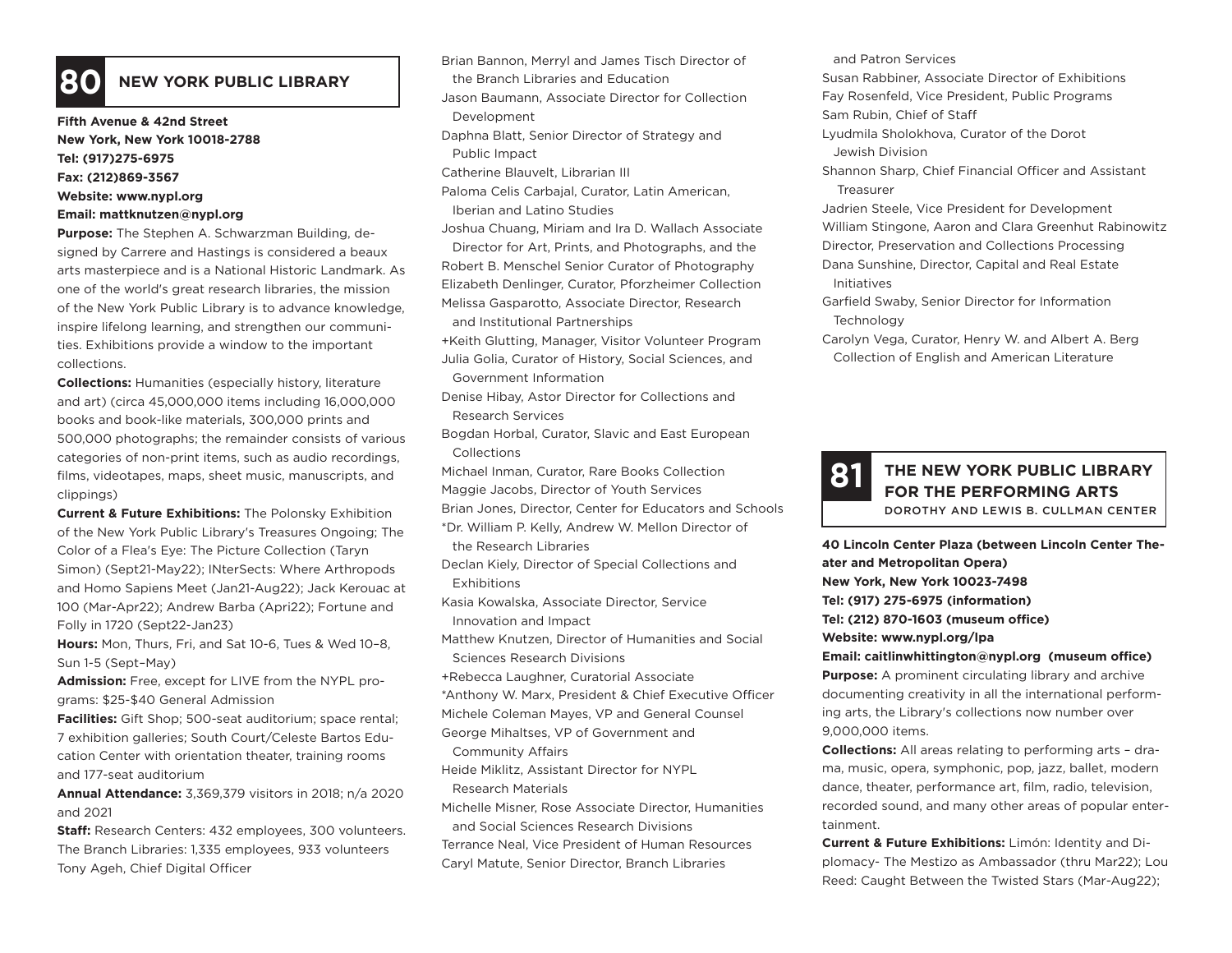Focus Center Stage: 50 Years of the Theatre On Film and Tape Archive (Apr-Aug22); Border Crossings: Exile, Race, and Modern Dance,1900-1946 (Nov22-Apr23); The Wondrous Willa Kim: Costume Designs for Actors and Dancers (Feb-Jun23)

**Hours:** Mon-Fri 10:30-6, closed Sat, Sun, and public holidays

### **Admission:** Free

**Facilities**: Bruno Walter Auditorium (seats 202), two galleries, two floors of additional corridor galleries, reading room exhibition spaces, film/video screening room, technical training center, seminar room, cafe

### **Annual Attendance:** 451,937

**Staff:** 192 full time, part time, and interns \*Jennifer Schantz, Barbara G. and Lawrence A. Fleischman Executive Director Caitlin Whittington, Manager of Creative Design and Exhibitions Christine Rung, Assistant Exhibition Designer James Joughin, Installer Carolyn Broomhead, Associate Director, Research and Administrative Operations Nick Spinella-Karalexis, AV Manager Cheryl Raymond, Manager of Public Programs Ryan Ervin, Artistic Producer Linda Murray, Associate Director of Collections & Research Services and Curator of the Jerome Robbins Dance Division Jonathan Hiam, Curator of the Music & Recorded Sound Division Doug Reside, Lewis and Dorothy Cullman Curator of the Billy Rose Theatre Division



## **SCHOMBURG CENTER FOR RESEARCH IN BLACK CULTURE, THE NEW YORK PUBLIC LIBRARY**

**515 Malcolm X Boulevard (corner of 135th Street) New York, New York 10037-1801 Tel: (917) 275-6975, (212) 491-2218 Fax: (212)491-6760 Website: www.schomburgcenter.org Facebook: Facebook.com/SchomburgCenter Twitter: Twitter.com/SchomburgCenter Instagram: Instagram.com/SchomburgCenter Purpose:** The Schomburg Center for Research in Black

Culture is the nation's preeminent research library devoted to promoting the study and interpretation of black history and culture and to collecting, preserving, and providing access to materials documenting black life. From its founding in 1925 during the Harlem Renaissance, the Schomburg Center has also served as a global focal point of black intellectual and artistic activities. The Schomburg Center mounts several in-house exhibitions annually that are free and open to the public, as well as engaging public programs to make its collections available to audiences of all ages, ethnicities and backgrounds. The Schomburg Center's online collection and exhibitions reach thousands in the U.S. and abroad each year. In addition, the Schomburg Center conducts a wide range of education programs and initiatives for learners and educators of all ages, such as the Junior Scholars Program, the Scholars-in-Residence research program, as well the Teen Curators program. **Collections:** Research and Reference; Manuscripts, Archives and Rare Books; Photographs and Prints; Moving Image and Recorded Sound; Art and Artifacts. **Current & Future Exhibitions:** Syncretic Vibrations: Exploring the Mosaic of Blackness Through the Melville Herskovits Collection (ongoing); Crusader: Martin Luther King, Jr. (ongoing). Digital Schomburg Online Exhibitions: Black New Yorkers; Revisiting Rebellion: Nat Turner in the American Imagination; Black Power!

The Movement, The Legacy; Ready for the Revolution: Education, Arts, and Aesthetics of the Black Power Movement; Emmitt Till Project; The African Diaspora in

the Indian Ocean World; Africana Age: African & African Diasporan Transformations in the 20th Century; The Abolition of the Slave Trade; Treasures of the New York Public Library; African Americans and American Politics: An Exhibition from the The Schomburg Center for Research in Black Culture; The African Burial Ground; Harlem: 1900-1940; In Motion: the African-American Migration Experience; Lest We Forget: Triumph Over Slavery; Malcolm X: Search for Truth

**Education Programs and Initiatives:** Scholars-in Residence (for research fellows), Junior Scholars (for middle and high school students), Schomburg-Mellon Humanities Summer Institute (for rising college seniors), Teen Curators Program (for high school students), Lapidus Center for the Historical Analysis of Transatlantic Slavery (for research fellows)

### **Admission:** Free

**Hours:** Research and Reference - Mon 12-5:45, Tues, Wed, 12-7:45, Thurs–Sat 10-5:45 (Exhibitions only: Mon-Sat, 10-5:45)

**Facilities:** Gift shop, auditorium, rental space **Staff:** 75

\*Joy Bivins, Director

Mary Yearwood, Director of Collections and Information Services Michael Mery, Acting Curator, Photographs and Prints Shola Lynch, Curator, Moving Image and Recorded Sound

Maira I. Liriano, Associate Chief Librarian, Research and Reference

Tammi Lawson, Curator, Art and Artifacts

Cheryl Beredo, Curator, Manuscripts, Archives and Rare Books

Michelle D. Commander, Curator of Digital Collections and Director of the Lapidus Center for the Historical Analysis of Transatlantic Slavery

Novella Ford, Associate Director, Programs and Exhibitions

Brian Jones, Associate Director of Education +Rhonda Evans, Assistant Chief Librarian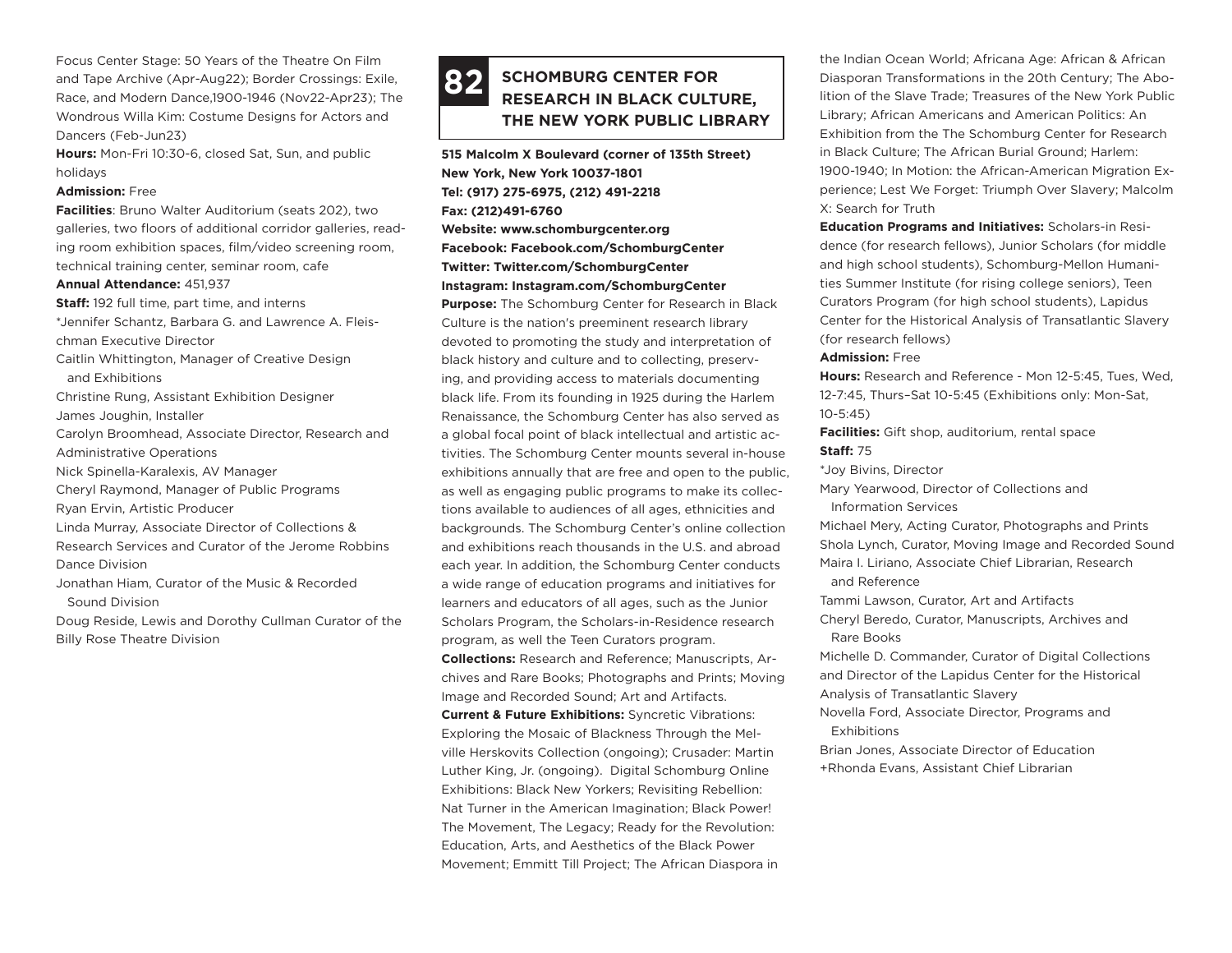

## **83 NEW YORK SOCIETY LIBRARY**

**53 East 79th Street New York, New York 10075 Tel: (212)288-6900 Email: reference@nysoclib.org Website: https://www.nysoclib.org/**

**Purpose:** Purpose/Mission of Institution: The New York Society Library is the oldest library and cultural institution in New York City, founded in 1754. We are the home for an extraordinary collection of books and other materials all in one single location; a gathering place to see & hear from leading writers & scholars and engage with fellow New Yorkers; a space to inspire and encourage lifelong learning for New Yorkers of all ages; and a beautiful, serene, quiet oasis for our community to read, write and study.

**Collections:** ~300,000 circulating volumes in open stacks; special collections incl Green Art Collection, Hammond Collection of gothic novels, Winthrop Collection, Sharaff-Sze collection, Da Ponte Italian Library, manuscripts, digital historic collections (library circulation records from 1789-1805)

**Current & Future Exhibitions:** Current: Black Literature Matters (thru May22); Upcoming: Fabulous Fashion (Jun-Dec22). Prior exhibitions: https://www.nysoclib.org/ events/past-exhibitions

**Admission:** Exhibitions, Reference Room, building tours, many events Free & Open to the Public. Annual membership fee for Circulation privileges & Reading/ Study Room privileges (\$100 - \$350); \$20 Day Passes also available

**Hours:** Hours Open to the Public: 7 days a week excluding major holidays Mon & Fri 9-5; Tue-Thu 9–7; Sat & Sun 11–5 **Facilities:** Peluso Family Exhibition Gallery (open to public); Reference Room (open to public); Members Room (open to non-members during public events); reading & study spaces & book stacks open to membersand day pass users

**Staff:** 18 full time, 16 part time \*Carolyn Waters, Head Librarian Steven McGuirl, Head of Acquisitions Meg Donabedian, Assistant Head Librarian Randi Levy, Head of the Children's Library Henry Christopher, Building Superintendent Peri Pignetti, Head of Cataloguing & Special Collections Christina Amato, Conservator James Addona, Head of Development Sara Holiday, Head of Events Harriet Shapiro, Head of Exhibitions

## **84 NEW YORK TRANSIT MUSEUM**

l

**Mailing Address: 99 Schermerhorn Street Brooklyn, New York 11201 Actual Address: 99 Schermerhorn Street, Brooklyn Heights Brooklyn, New York 11201 Tel: (718) 694-1600 Fax: (718) 694-1791 Websites: www.nytransitmuseum.org, www.nytransitmuseumstore.com** 

**Purpose:** The New York Transit Museum is the largest museum in the United States devoted to urban public transportation history and one of the premier institutions of its kind in the world. The Museum explores the development of the greater New York metropolitan region through the presentation of exhibitions, tours, educational programs and workshops dealing with the cultural, social and technological history of public transportation. Since its inception over forty years ago, the Museum – which is housed in a historic 1936 IND subway station in Downtown Brooklyn – has grown in scope and popularity. As custodian and interpreter of the region's extensive public transportation networks, the Museum strives to share through its public programs this rich and vibrant history with local, regional, and international audiences

**Collections:** Over 20 vintage subway and elevated trains; subway equipment; signs; ceramic ornaments; bus, train and trolley models and an archive of over 250,000 items including photographs, architectural and engineering drawings, maps and ephemera related to public transportation

**Current Exhibitions:** Brooklyn: Ticket to Ride, Steel Stone & Backbone: Building New York's Subway, 1900– 1925; On the Streets: New York's Trolley's and Buses; Moving the Millions: New York City's Subway From its Origins to the Present; Transit Etiquette, From the Archive, Reign of the Redbirds; Silent Witnesses: Pierre P. and Granville W. Pullis; Poetry in Motion.

**Grand Central Terminal Gallery:**  Building the Bronx (Apr- Oct); Holiday Train Show opens in November **Hours:** Brooklyn: Fri-Sun 11-4. All visitors, including members, must reserve tickets online in advance. Proof of vaccination and masks are required for entry. Grand Central Terminal: Wed-Fri 11:30-6; Closed major holidays **Admission:** Brooklyn: \$10 Adults, \$5 Seniors (62+) and children (2 to 17), Seniors free every Wed; Free museum members and children under 2; Grand Central Terminal: Free

**Facilities:** 1936 subway station; galleries (Brooklyn & Manhattan - GCT); auditorium; education center; facility and birthday party rentals; New York Transit museum stores (Brooklyn and Grand Central Terminal) **Annual Attendance:** Brooklyn and Grand Central: **Staff:** 17 full time, 20 part time \*Concetta Anne Bencivenga, Director Sharon Adams, Principal Executive Secretary Regina Asborno, Deputy Director Brooke Bell, Education Daniel Brenner, Research Archivist Sylvia Cruz, Asst. Deputy Director, Retail Operations & Product Development Robert Del Bagno, Manager, Exhibitions Polly Desjarlais, Education Manager Genesis Diaz, Education Michael Egermayer, Curatorial/Collections Ramona Fagbore, Education Marie Fazio, Education Clarence FilsAime, Retail Peter Giannino, Maintenance (CTA) Hilary Goldstein, Retail Allison Grandy, Development Manager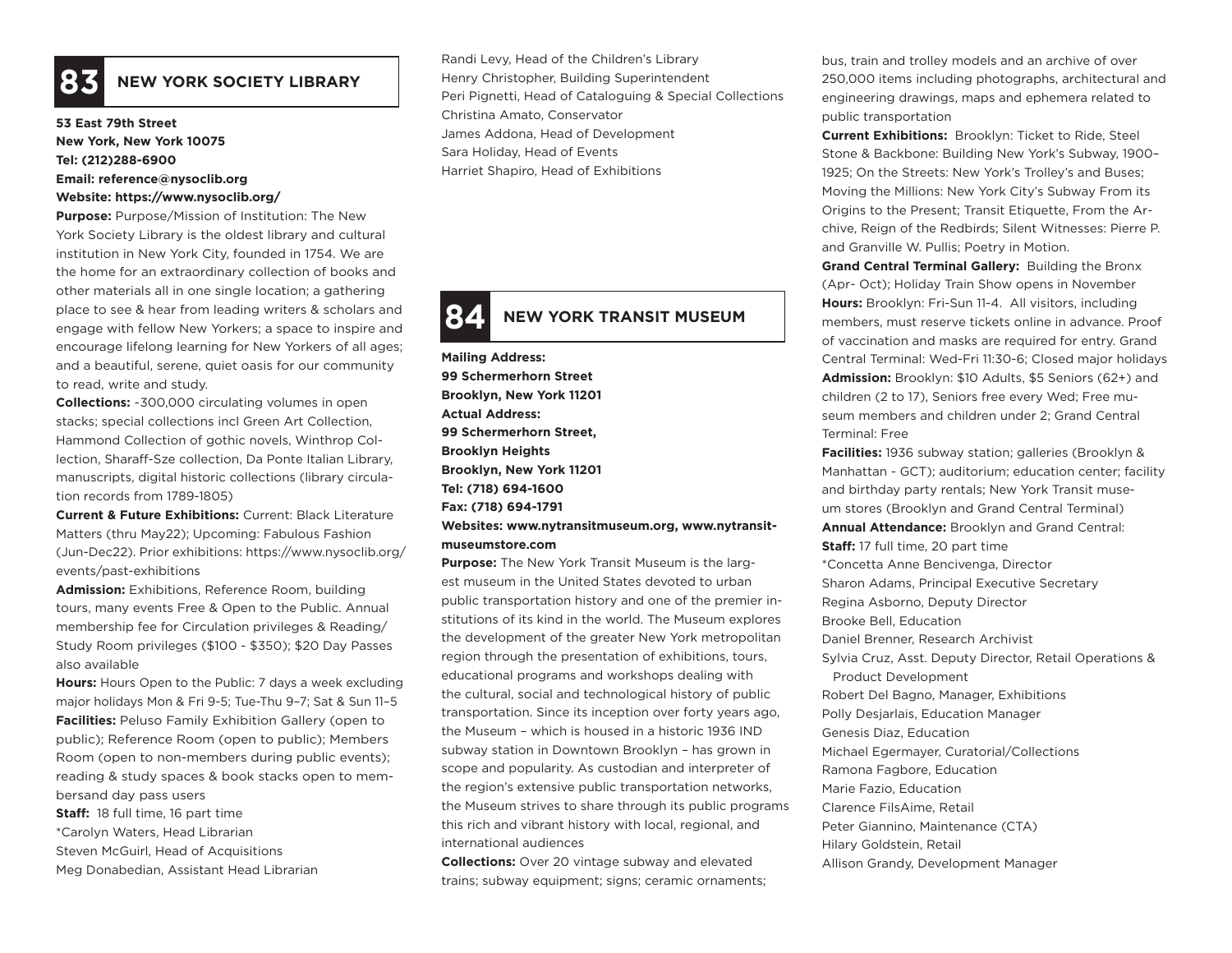Joe Hamilton, Education Derek Hernandez, Education Kim Hewitt, Curatorial/Collections Shallena Jabid, Retail Donald Jackson, Retail Awilda Jimenez, Retail Operations and E-commerce Manager Jennifer Kalter, Asst. Deputy Director Education and Public Programs Rudie Kaye - Retail Sarah Landreth, Development Director Kate Lanceley, Education Jackie Meade, Education Lorna Miller, Assistant Manager, Retail Operations Julia Mulero, Retail Chelsea Newburg, Press and Marketing Strategist Joel Santiago, Retail Jodi Shapiro, Associate Curator Sara E. Thomson, Special Ed & Access Coordinator Jason Weiss, Education Elise Winks, Curatorial/Collections Leigh Williams, Family Program and Visitor Experience Manager Lee Chu Woon, Retail Harriet Shapiro, Head of Exhibitions

## **85 THE NOGUCHI MUSEUM**

**9-01 33rd Road (at Vernon Boulevard) Long Island City, New York 11106 Tel: (718)204-7088 Fax: (718)278-2348 Website: www.noguchi.org E-mail: info@noguchi.org Mailing Address: 32-37 Vernon Boulevard Long Island City, New York 11106 Purpose: To advance the understanding and appreciation of the art and legacy of Isamu Noguchi (1904- 1988). The Museum opened to the public in 1985.** Collections: Sculpture, furniture, landscape and stage designs, project models, and archives of Isamu Noguchi. The Noguchi Museum is housed in ten galleries within

containing major granite and basalt sculptures (27,000 sq ft of gallery space). **Current & Future Exhibitions:** Noguchi: Useless Architecture (May22); Objects of Common Interest: Hard, Soft, and All Lit Up with Nowhere to Go (thru Feb22); Salvaged Time (Feb-May22); No Monument: In the Wake of the Japanese American Incarceration (Mar-

a converted factory building and encircles a garden

May22); **Public Programs:** Free tours in English and Japanese on Saturdays and Sundays; Free First Fridays; Artists at Noguchi and Noguchi Talks: virtual and in-person events, including lectures, panel discussions, musical performances, and artist's talks, designed to encourage the further investigation of the work in the Museum's permanent collection and temporary exhibitions; Family programs and workshops available for groups of all ages. **Hours:** Wed-Sun 11 am-6 pm, closed Mon-Tues, closed Thanksgiving Day, Christmas Day and New Year's Day **Admission:** Please reserve your ticket in advance with a timed reservation through our website. \$12 adults, \$6 seniors and students; free children under 12, free NYC public high school students with a valid ID, \$35 senior citizens groups, \$75 general groups; first Fri of every month admission is pay what you wish, by advance reservation. Free First Fri tickets are released two weeks before each date, at 12 pm ET. Guests who are 12 years of age or older must show proof that they have received at least one dose of a COVID-19 vaccine in order to enter the Museum.

**Facilities:** The Noguchi Museum is wheelchair accessible, including the galleries, garden, and Shop. The Museum re-opened in June 2004 with more adequate handicap accessibility, and a heating and cooling system that allows the Museum to remain open year-round.

**Annual Attendance:** 28,000 (with reduced capacity and timed ticketing)

**Staff:** 27 full time, 35 part time \*Brett Littman, Director Anna Katrina Olujimi, Chief Financial Officer Justin Raul Baez, Media Coordinator Janine Biunno, Museum Archivist Lindy Chiu, Benefits & Accounts Payable Coordinator Danny DaSilva, Head of Exhibition Production and Fabrication Melissa Gatz, Director of Individual Giving and Events Larry Giacoletti, Registrar and Manager of Collections Joel Gonzalez, Facilities Coordinator Laura Grenier, Operations Manager, Akari and Design Amelia Grohman, Communications and Graphic Design Director Dakin Hart, Senior Curator Matt Hurley, Shipping Assistant, Akari and Design Carmine Indelicato, Assistant Manager of Visitor Services George Juergens, Facilities Director Nanaho Kamei, Grants Manager Matthew Kirsch, Curator of Research and Digital Projects Katie Korns, Administrative Associate Jennifer Lorch, Deputy Director Shannon Murphy, Head of Education John Novoa, Facilities Coordinator Alex Ross, Managing Editor, The Isamu Noguchi Catalogue Raisonné Aria Rostami, Manager of Visitor Services Evan Scott, Manager of Retail and Merchandising Christopher Senger, Accounts Manager, Akari and Design Kate Weiner, Assistant Curator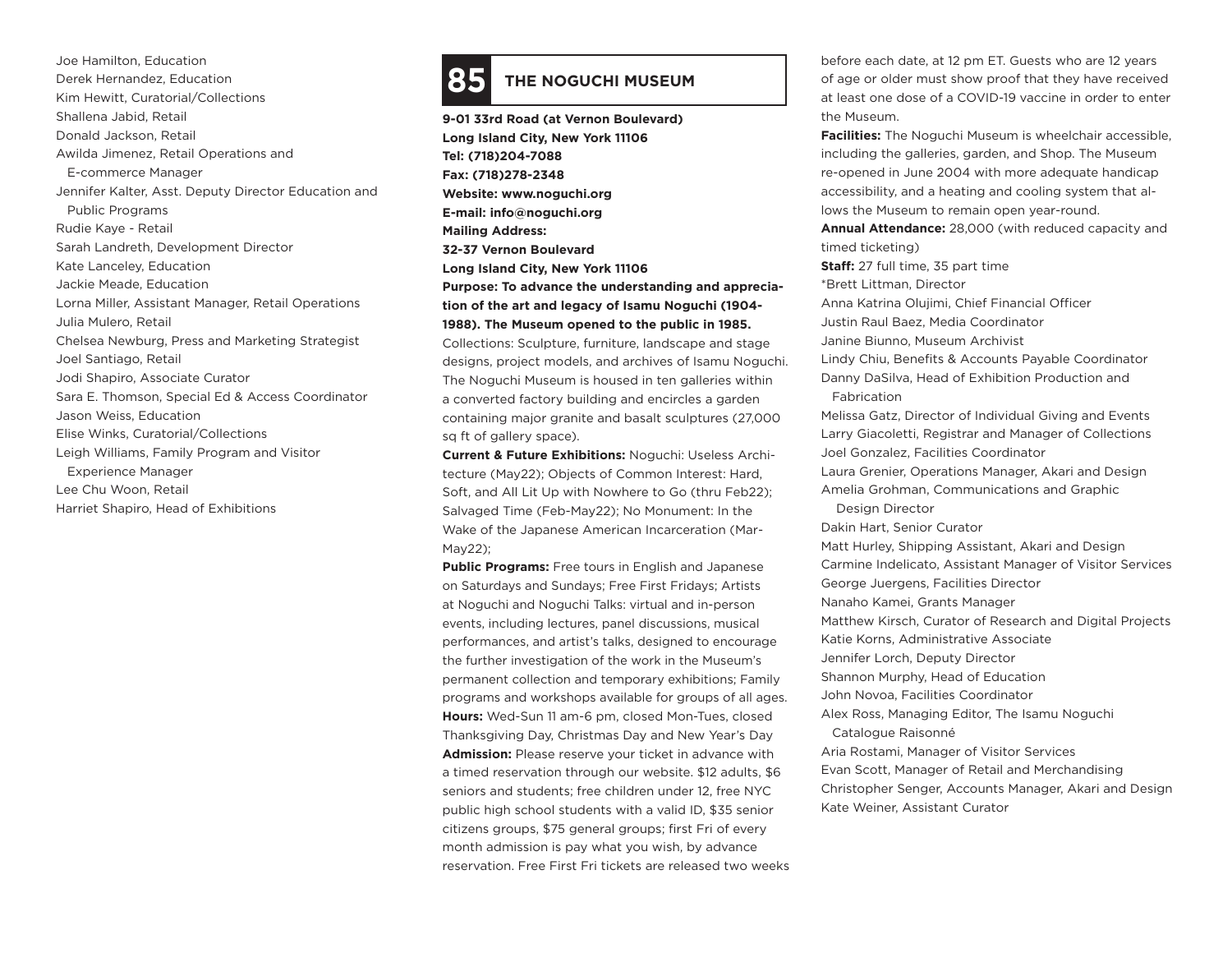

### **25 West 52nd Street**

**New York, New York 10019**

**Tel: (212) 621-6600, (212) 621-6800 (information line) Fax: (212) 621-6700**

### **Website: www.paleycenter.org**

**Email: eesposito@paleycenter.org / dclark@paleycenter.org**

### **The Paley Center for Media in Los Angeles Opening in the Beverly Hills Library 2022 Tel: (310) 786-1025 (information line)**

**Purpose:** The Paley Center for Media, with locations in New York and Los Angeles, leads the discussion about the cultural, creative, and social significance of television, radio, and emerging platforms for the professional community and media-interested public. Drawing upon its curatorial expertise, an international collection, and close relationships with the leaders of the media community, the Paley Center examines the intersections between media and society. The general public can access the collection and participate in programs that explore and celebrate the creativity, the innovations, the personalities and the leaders who are shaping media. Through the global programs of its Media Council and International Council, the Paley Center also serves as a neutral setting where media professionals can engage in discussion and debate about the evolving media landscape. Previously known as The Museum of Television & Radio, the Paley Center was founded in 1976 by William S. Paley, a pioneering innovator in the industry. **Collections:** International Collection of the nation's largest publicly accessible archive with over 160,000 programs from over 70 countries, spanning almost 100 years of television, radio, and new media content including news, public affairs programs and documentaries, performing arts programs, children's programming, sports, comedy and variety shows, and commercial advertising.

**Current & Future Exhibitions and Screenings:** Please visit our website at paleycenter.org and follow @Paley-Center & #Paley across social media for information on our unique events and public programs all year!

**Hours:** Wed. and Thurs.12-6, Fri. 12 to 9, Sat. and Sun. **86** THE PALEY CENTER FOR MEDIA **11-6** closed Mon, Tues and Jan 1, July 4, Thanksgiv-<br>
ing Christmas Day ing, Christmas Day

> **Admission:** General Admission Day Pass: \$20 (General Admission Day Pass: \$16 for students, teachers, senior, first responders and veterans). Free for Children 12 and under. Our Industry and Public programs are priced individually. Consult the website paleycenter.org for more details. To arrange a group visit call the Group Visits office at (212) 621-6616 between 12-5 Tues-Fri or email groupvisitsny@paleycenter.org . To become a Paley member, visit paleycenter.org/join-us. Facilities: Theaters and screening rooms – computerized library of over 150,000 programs from television history, viewing room, program rental space available, theaters (200 seats, 74 seats), one screening room (50 seats), gallery, wheelchair accessible.

### **Annual Attendance:** n/a

**Staff:** full time New York 65, Los Angeles 4; part time New York 45, Los Angeles 22; volunteers New York 12 \*Maureen J. Reidy, President and CEO \*Diane Lewis, Chief Program Officer & EVP David Schoer, CFO & EVP Operations Paul Allen, Vice President, Development Andy Meyer, Sr. Vice President, Programming Pat Northrop, VP Business and Legal Affairs Jamitha Fields, Vice President, Diversity, Inclusion, and Engagement

Elizabeth Rojas, Sr. Vice President, Communications Tamika Etheart, Director, Events & Membership Rebekah Fisk, Director, Education and Family Programs Ronald Simon, Head of Curatorial Affairs

**119 W. 23rd Street New York, New York, 10011 Tel: 917 722-4239 Email: info@posterhouse.org Website: www.poterhouse.org**

**Purpose:** Poster House is the first museum in the United States dedicated exclusively to posters. Through exhibitions, events, and publications, Poster House presents a global view of posters from their earliest appearance in the late 1800s, to their present-day use. Poster House takes its mission from the medium, aiming to engage and educate all audiences as we investigate this large format graphic design and its public impact. Poster House was founded in 2015 with an eye towards filling a long-acknowledged gap in the New York cultural landscape. While there are several poster museums around the world, New York, with its long relationship with advertising and design, did not have such a dedicated public institution. Poster House opened its doors on June 20, 2019.

**Collections:** Poster House actively collects posters that 1) are historically or aesthetically important to the field, 2) supports future museum programming, and 3) can be part of the Poster House Living Archive. The Poster House Living Archive is a collection of contemporary posters from around the world. Our Living Archive includes posters from the 2017 Women's March in Boston, SVA's poster collection, posters from the Type Directors Club archives, and more. In our permanent collection, we have a selection of posters in our Café, in addition to four Chéret proofs in our stairwell, a billboard exhibition space, and our timeline of poster printing history. **Current & Future Exhibitions:** Poster House's main exhibitions are largely curated, loaned temporary shows that change about every six months. Ethel Reed: I Am My Own Property (Feb-Aug22); Behind the Camera: The Unknown Women of Hollywood (Apr-Oct22); Posters for the Tokyo Olympiad (Apr-Oct22); Masked Vigilantes On Silent Motorbikes (Sept22-Feb23); Air India's Maharaja: Advertising Gone Rogue (Sep22-Feb23); With My Little Eye: Warnings for the Homeland (Oct22-Apr23)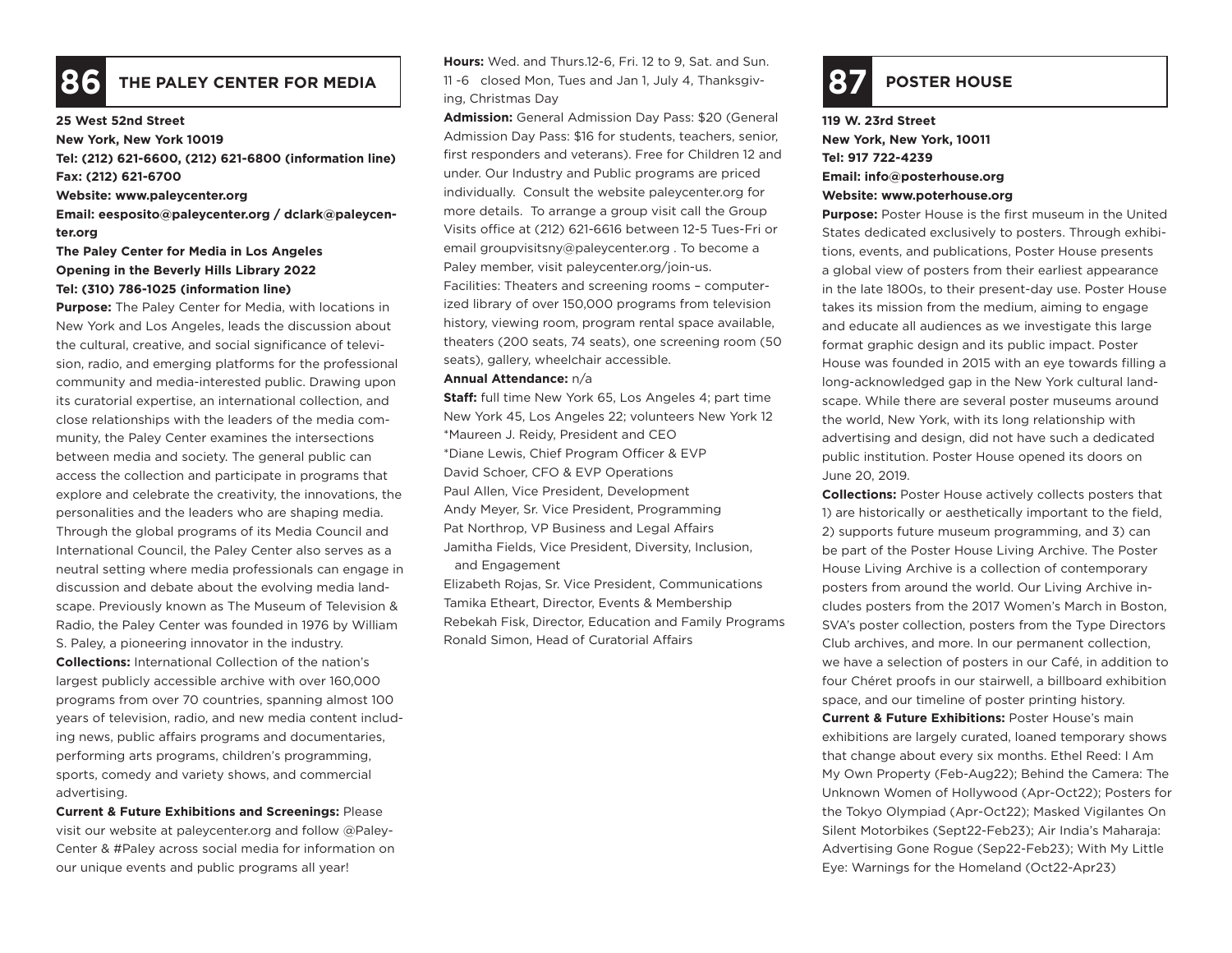### **Hours:** Thurs-Sun 10– 6,

**Admission:** \$12 adults, free children under 18, \$8 students/educators, \$8 seniors. Free for all every Fri; Groups (6+ people): \$200 for docent tour/ \$200-250 for school tour/ \$500 for Executive-led tour **Facilities:** Café Des Affiches, Shop, Rentals of all public museum spaces at request

### **Annual Attendance:**

**Staff:** Full time, part time and volunteer – 35 \*Val Crosswhite, President \*Julia Knight, CEO Angelina Lippert, Chief Curator Ola Baldych, Director of Design & Exhibits Samantha Hirsch, Director of Education Sierra Van Ryck DeGroot, Assistant Director of Education Salvador Munoz, Public Programs Manager Ann Meisel, Client Services & Membership Manager Colin Brady, Director of Operations John F. Lynch, Exhibitions Manager Melissa Walker, Collection Manager

## **88 PROSPECT PARK ZOO**

**450 Flatbush Avenue Brooklyn, New York 11225-3707 Tel: (718)399-7339 Fax: (718)399-7337**

**Website: www.wcs.org, www.prospectparkzoo.org**

**Purpose:** A division of the Wildlife Conservation Society, the Prospect Park Zoo carries out programs in conservation, research and education.

**Collections:** Features three major thematic zones, a central court with a sea lion pool and gardens, and a contact area with domestic animals. Close up views of animals are a highlight to the zoo experience; Australian dingoes, Asian red pandas, North American river otters, small wild cats, beautiful reptiles, amphibians, and birds and troop of Hamadryas baboons are among the many smaller species found in the zoo. California sea lions always take center stage.

### **Current and Future Exhibitions:** none

**Hours:** Open 365 days, Apr-Oct 10-5; weekends and holidays 10-5:30, Nov-Mar 10-4:30, group events possible before or after public hours

**Admission:** \$9.95 adults, \$7.95 seniors (65 and over), \$6.95 children (3-12), group rates online only. All visitors must reserve a date-specific ticket in advance.

**Facilities:** Sea Lion Store and Café, classrooms for educational programs, birthday parties, space rentals, auditorium

### **Annual Attendance:** 300,000

**Staff:** 57 full time, 12 part time, volunteer program on hiatus in 2021 Dr. Christian Semper, President and CEO James Breheny, Executive Vice President and General Director, Zoos and Aquarium Craig Piper, Director, City Zoos \*Denise McClean, Facility Director Lonnie McCaskill, Assistant Facility Director and Curator of Animals Nichole Shelmidine, Supervisor, Animals Bill Elliston, Curator, Education Debbie Dieneman, Volunteer Coordinator Ken Norris, Manager, Security/Admissions

Larry Santee, Manager, Operations/Maintenance



**43-50 Main Street Flushing, New York 11355 Tel: (718)886-3800 Fax: (718)463-0263 Website: www.queensbotanical.org**

**Purpose:** Queens Botanical Garden (QBG) is an urban oasis where people, plants and cultures are celebrated through inspiring gardens, innovative educational programs and demonstrations of environmental stewardship.

**Collections:** Our 26 gardens and sustainable landscape displays are the reason many visitors come to QBG.

Displays ranging from the Cherry Circle to the Wedding Garden and the Oak Allée promote sustainability and celebrate the rich cultural connections between people and plants.

**Current and Future Exhibitions:** QBG's 39 acres and living plant collection appeal to visitors throughout the year. Favorite landscapes include the sustainably managed Rose Garden, colorful Floral Border, peaceful Woodland Walk, fragrant Herb Garden, and the new Unity Garden. Our Parking Garden – the first of its kind in New York – incorporates native plantings, bioswales, permeable pavers and other components to manage stormwater on site as well as mitigate urban heat-island effect. **Hours:** Apr-Oct 8-6 Tues-Sun, 8-6; Nov-Mar Tues-Sun 8-4:30; closed Mon except legal holidays, closed Thanksgiving, Christmas and New Years Day

**Admission:** Apr-Oct: \$6 for adults, \$4 for seniors (age 62) and students with ID; \$2 children ages 4-12; free children 3 and under; free Members. Admission pricing varies on festival days. Free Apr-Oct Sun 9-11 and Wed 3-6; Nov- Mar Free everyday

**Facilities:** Rental spaces include the Visitor & Administration Center Auditorium, Meeting Room, Staff Conference Room and Staff Lounge; the Wedding Garden. Parking Garden located on Crommelin Street near Blossom Avenue; fee is \$8 on weekdays; \$10 on weekends, \$15 on festival days such as Harvest Fest and Arbor Fest. **Annual Attendance:** Estimated 250,000 **Staff:** 29 full time, 42 part time and seasonal \*Evie Hantzopoulos, Executive Director Olivia Cothren, Director of Development Annette Fanara,Assistant Director of Development Joshua Feinberg, Marketing Manager Gennadyl Gurman, Head of Interpretation/Supervising Museum Instructor

Dina Matzner, Education Manager Marnie Rackmill, Professional Development Manager Chelsea Encababian, Compost Project Manager Regina Minerva, Visitor Services Manager Morgan Potter, Supervisor of Gardeners

Wilfredo Rodriguez, Supervising Botanical Garden Maintainer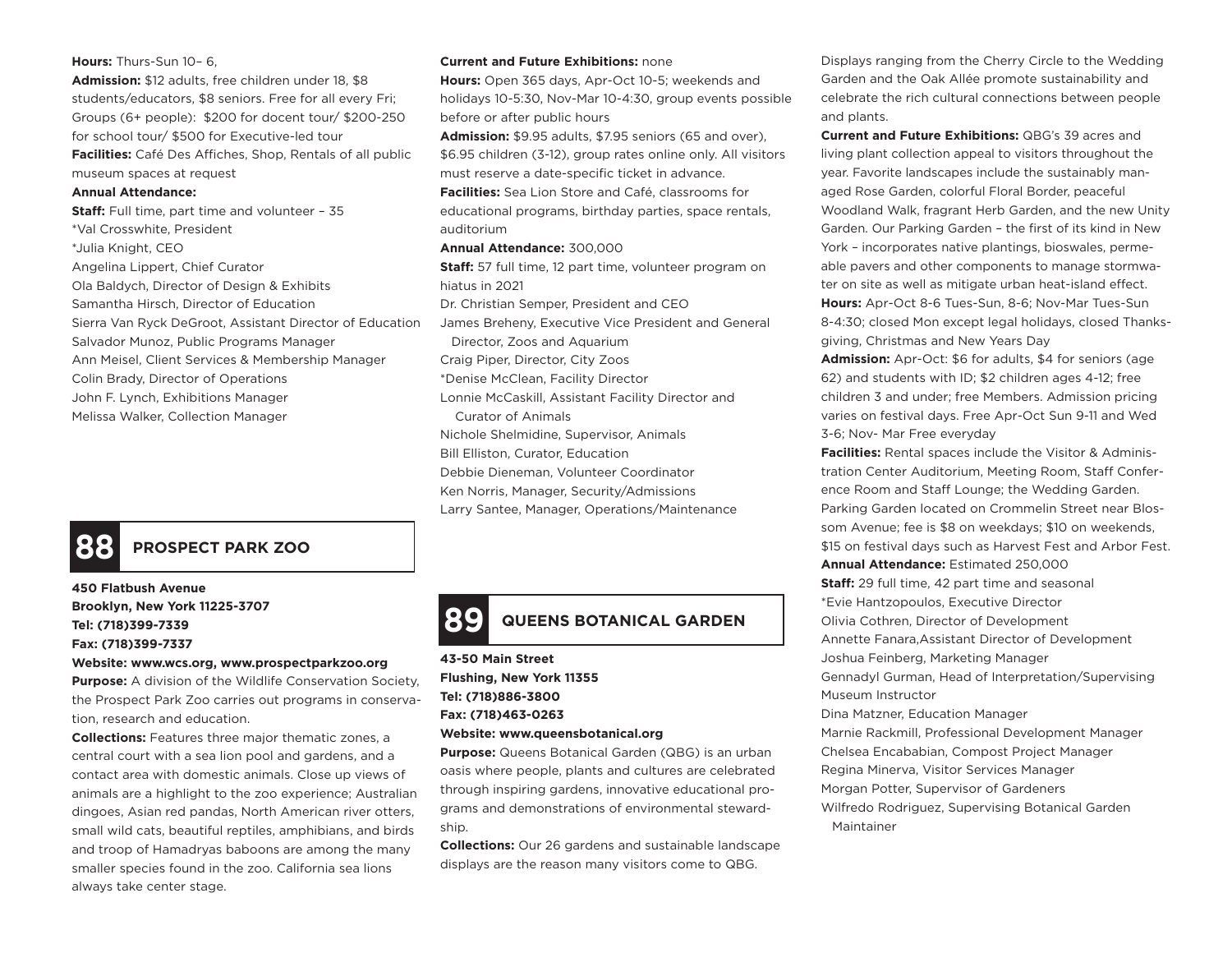

### **90 QUEENS COUNTY FARM MUSEUM**

### **73-50 Little Neck Parkway Floral Park, New York 11004 Tel: 718.347.3276**

**Website:** queensfarm.orgPurpose: Queens County Farm Museum is one of the longest continually farmed sites in New York State (c.1697). Queens Farm serves as a vital resource connecting people to agriculture and the environment, providing learning opportunities about biodiversity, health and wellness, climate change and preserving local history. Queens Farm is a New York City Landmark and on the National Register of Historic Places. Queens Farm has welcomed over 10 million visitors since 1975. It is the most visited historic house in New York City, apples, cider, pie and hayrides!

**Collections:**  Queens County Farm Museum is a 47-acre working farm that dates back to 1697 making it one of the longest continually farmed sites in New York State. The farm grows over 200 varieties of fruits, vegetables, herbs and flowers. It is the largest tract of farmland, home to the single largest apiary and the only farm with a full range of livestock in New York City.

**Current & Future Exhibitions and Programs: Queens** *Current & Future Exhibitions and Programs:* Farm hosts a wide variety of acclaimed education programs, public events and adult education programs. Featured events include the Queens County Fair, Sheep Shearing Festival, Thunderbird American Indian Powwow and the Amazing Maize Maze. October is Fa-BOOlous on the farm too with pumpkins **Hours:** Daily 10-5 except: New Year's Day, Labor Day, Thanksgiving, and Christmas Day

**Admission:** Free except special events, group rates \$1- \$10 per person for education programs

**Facilities:** The site includes the 18th century Adriance Farmhouse, a barn, a cluster of early 20th century outbuildings, a greenhouse, growing fields, livestock, a farm store and seasonal farm stand. Queens Farm is accessible. Parking and bike racks are available. Site rentals **Annual Attendance:** Over 500,000

**Staff:** 14 full time, Over 100 part time & volunteers \*Jennifer Walden Weprin, Executive Director Alexandra Abate, Director of Education

Sarah Meyer, Director of Communications Tasha Naula, Manager, Public Programs & Visitor **Experience** 

Laila Lamniji, Finance & HR Director Ed Vilar, Director of Grounds & Operations

## **91 QUEENS MUSEUM**

**New York City Building Flushing Meadows Corona Park Queens, New York 11368-3398 Tel: (718) 592-9700 Fax: (718)592-5778 Website: www.queensmuseum.org Email: info@queensmuseum.org**

֦

**Purpose:** Dedicated to presenting the highest quality visual arts and educational programming for the people in the New York metropolitan area and particularly for the residents of Queens, a uniquely diverse ethnic, cultural and international community. The exhibitions and educational experiences promote the appreciation and enjoyment of art, support the creative efforts of artists, and enhance the quality of life through interpreting, collecting, and exhibiting art, architecture, and design. The museum is housed in the historic New York City Building, which was built for the 1939 World's Fair and also served as the NYC pavilion in the 1964 World's Fair. QMA Expansion: In Fall 2013 QMA opened a suite of new galleries, public event spaces and classrooms that effectively doubled the size of the original Museum to 100,000 square feet.

**Collections:** Panorama of the City of New York, archival materials pertaining to the 1939 and 1964 World's Fairs, and mid-20th century to the present fine art objects including photography, painting, drawing, and sculpture. **Current & Future Exhibitions:** The Neustadt Collection of Tiffany Glass; Panorama of the City of New York; The Relief Map of the New York City Water Supply System; World's Fair Collection;

On Long Term View: Black, Trans, & Alive (Qweens Song) Glori Tuitt; Temporary Exhibitions: Wet Networks (Oct 21- Aug22); Malikah: Building Power and Safety for Our Communities" and "TransLatinx Resilience against COVID-19" Photoville 2021

**Hours:** Wed-Sun 12-6, galleries closed Mon & Tues, closed July 4, Thanksgiving, Christmas, New Year's Day **Admission:** Suggested \$8 adults, \$4 seniors, students of New York colleges and universities with current ID, free NYC Department of Education employees with ID, free children 18 and under and members **Facilities:** Gift shop, auditorium, free parking, Café **Annual Attendance:** 200,000 **Staff:** 31 full time \*Sally Tallant, President & Executive Director \*Debra Wimpfheimer, COO Julie Lou, Director of Finance Daniel Samaniego, Director of Administration Darlene Diaz, Finance Coordinator Hilary Yeh, Assistant to the Executive Team Hitomi Iwasaki, Director of Exhibitions and Programs Brian Balderston, Exhibitions Production Manager Lindsey Berfond, Assistant Curator Sophia Marisa Lucas, Assistant Curator Lynn Maliszewski, Archives and Collections Manager Heather Reyes-Duke, Special Projects and Exhibition Manager

Adrianne Koteen, Curator of Public Practice Catherine Grau, Community Partnership Manager Gianina Enrique, Community Organizer +Kimaada Le Gendre, Director of Education Guido Garaycochea, Manager of "New New Yorkers" Program

Laura Sloan, Education Manager Benjamin Strauss, Director of Development Heryte T. Tequame, Assistant Director of

 Communications and Digital Projects Raphael Adam Miles, Institutional Giving Manager Mason Wilson, Digital Content Producer Justin Singleton, Front of House Manager Jasmine Castillo, Visitor Services Manager Lior Modan, Facilities Manager Danny Corona, Facilities Assistant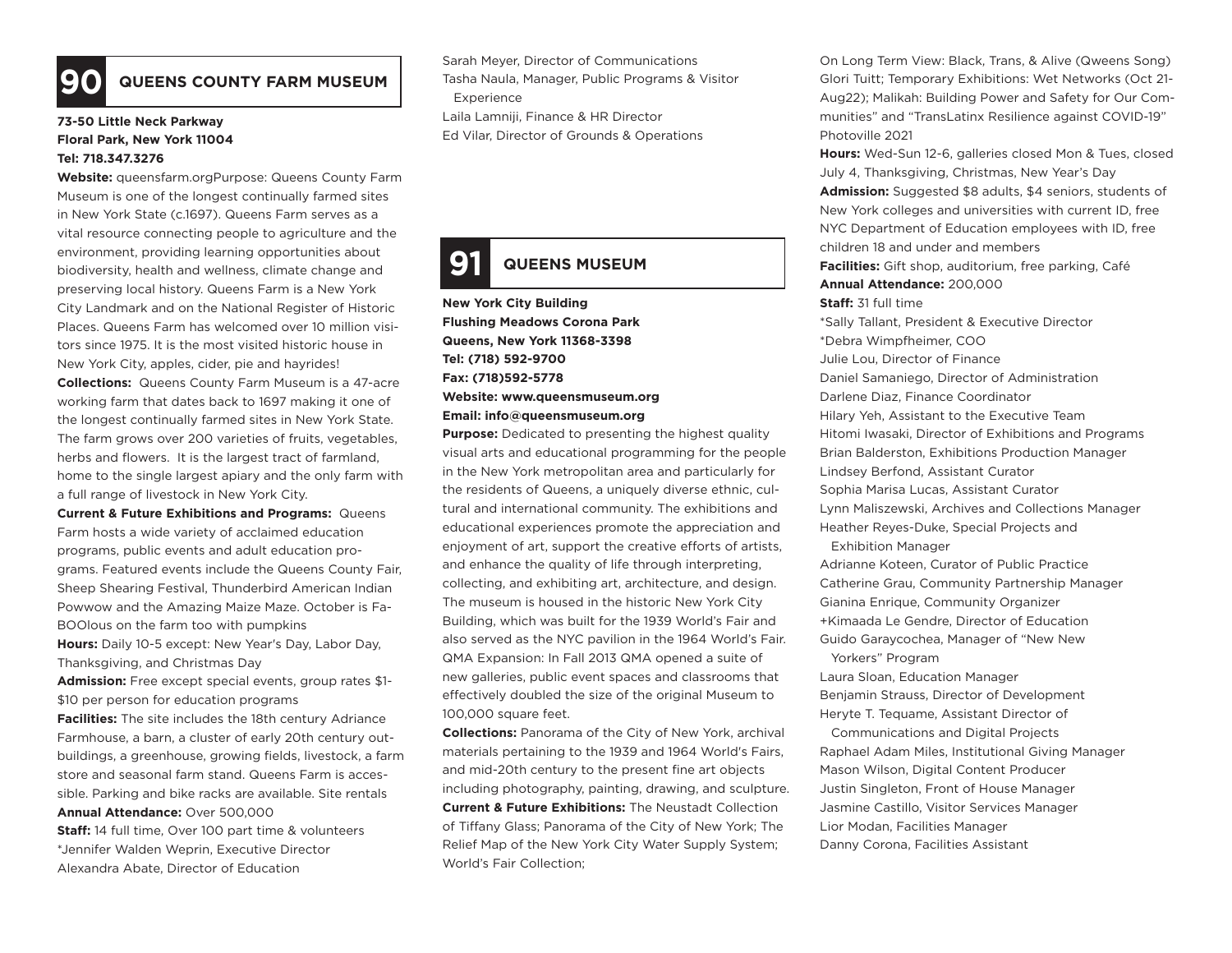

## **92 QUEENS ZOO**

**53-51 111th Street Flushing, New York 11368 Tel: (718)271-1500 Fax: (718)271-4441 Website: www.wcs.org Email: qzgeneral@wcs.org**

**Purpose:** The Queens Zoo first opened in 1968 on a portion of site of the 1964 World's Fair. In 1992, the zoo reopened after a complete transformation under the management of the Wildlife Conservation Society. The Wildlife Conservation Society (WCS) is a global conservation organization working to conserve the world's largest wild places in 15 priority regions, home to more than 50% of the planet's biodiversity. As one of five WCS facilities open to the public in NYC, Queens Zoo carries out programs in conservation, research, and education.

**Collections:** The Queens Zoo features wildlife of the Americas and a farm featuring heritage breeds of domesticated animals. Some Queens Zoo animals such as Andean bear, Roosevelt elk, and thick-billed parrots are rarely found in zoos around the world.

**Current & Future Exhibitions:** Aviary housed in a historic 1964 World's Fair geodesic dome, bison/pronghorn exhibit, thick billed parrot/burrowing owl exhibit, sea lion pool, South American Trail, Waterfowl Marsh, North American Woodland Trail

**Hours:** Open 365 days, Apr-Oct 10-5; weekends and holidays 10-5:30, Nov-Mar 10-4:30 daily

**Admission: \$9.95 adults, \$6.95 children (3-12), \$7.95 seniors, 2 and under free.**

### **Parking: Street parking only**

**Facilities:** Sea Lion Store and Café, classrooms for educational programs, birthday parties, space rentals, auditorium.

### **Annual Attendance:** 340,000

\*Michael Allen, Queens Zoo WCS Director Dr. Christian Samper, President and CEO James Breheny, Executive Vice President and General Director, Zoos and Aquarium Craig Piper, Director, City Zoos

Craig Gibbs, Assistant Curator of Animals Tom Hurtubise, Curator of Education Monica Negron-Cottle, Administrator, Assistant to Mike Allen, Director Vince Capobianco, Manager, Security/Admissions Jeff Blatz, Manager, Operations/Maintenance John McBride, Horticulturist

Max Pulsinelli, Communications/Public Affairs

## **93 RUBIN MUSEUM OF ART**

**150 West 17th Street New York, New York 10011 Tel: (212)620-5000 Fax: (212)620-0628 Website: www.rubinmuseum.org Email: info@rubinmuseum.org**

 $\overline{a}$ 

**Purpose:** The Rubin Museum of Art is an arts and cultural hub in New York City's vibrant Chelsea neighborhood that inspires visitors to make connections between contemporary life and the art and ideas of the Himalayas and neighboring regions including India. With a diverse array of thought-provoking exhibitions and programs—including films, concerts, and on-stage conversations—the Rubin provides immersive experiences that encourage personal discoveries and spark new ways of seeing the world. Emphasizing cross-cultural connections, the Rubin is a space to contemplate ideas that extend across history and span human cultures. **Current & Future Exhibitions:** Mandala Lab (Oct21- Oct31), Gateway to Himalayan Art (Jun21-Jun23), Shrine Room Projects (Nov21-Oct23), Masterworks: A Journey through Himalayan Art (Jan21-Jan24), Awaken: A Tibetan Buddhist Journey toward Enlightenment (Mar21- Jan22), Tibetan Buddhist Shrine Room (Oct19-Jan22), Healing Practice: Stories from Himalayan-Americans (Mar22-Jan23).

**Hours:** Thurs, Sat & Sun 11-5; Friday 11-10pm; closed Mon-Wed. The Museum is closed on Thanksgiving, Christmas, and New Year's Day. The shop is open during all Museum hours and does not require an admission

ticket to visit. Café Serai is temporarily closed. **Admission:** \$19 adults, \$14 senior/visitors with disabilities/students with ID, free children under 12, free Fri 6pm-10pm.

**Facilities:** Education Center, Photography gallery, classroom, state-of-the art theater, café, shop, space rental

**Annual Attendance:** over 150,000 **Staff:** 45 full time, 9 part time, 130 volunteers \*Jorrit Britschgi, Executive Director Marilena Christodoulou, Deputy Executive Director/ Chief Financial & Operating Officer Tim McHenry, Deputy Executive Director/Chief Programmatic Officer Michelle Bennett Simorella, Director of Curatorial Administration & Collections Elke Dehner, Director of Marketing & Communications Dona Lee Kelly, Director of Development Jamie Lawyer, Director of Visitor Experience and Interpretation/Chief Experience Officer Brianne Muscente-Solga, Senior Manager of Exhibition Design Leah Frederick, Senior Manager of Special Events



## **94 SCULPTURECENTER**

### **44-19 Purves Street Long Island City, NY 11101 Tel: (718) 361-1750 Email: info@sculpture-center.org Website: www.sculpture-center.org**

**Purpose:** SculptureCenter leads the conversation on contemporary art by supporting artistic innovation and independent thought highlighting sculpture's specific potential to change the way we engage with the world. Positioning artists' work in larger cultural, historical, and aesthetic contexts, SculptureCenter discerns and interprets emerging ideas. Founded by artists in 1928, SculptureCenter provides an international forum that connects artists and audiences by presenting exhibitions, commissioning new work, and generating scholarship.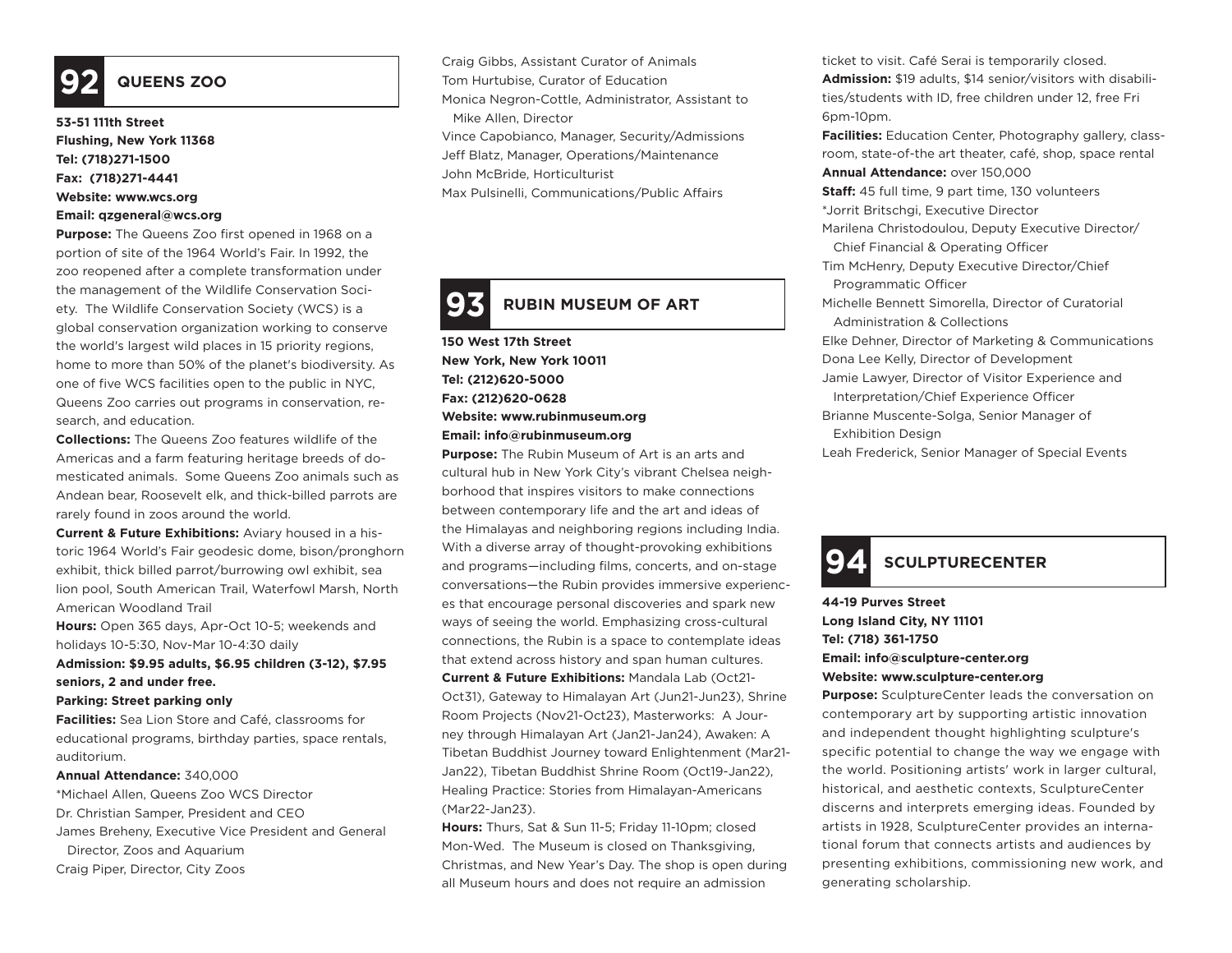### **Collections:** None

**Current & Future Exhibitions:** Diane Severin Nguyen: IF REVOLUTION IS A SICKNESS (Sep-Dec21); Niloufar Emamifar, SoiL Thornton, and an Oral History of Knobkerry (Fall 2021); Liz Larner: Don't put it back like it was (Jan-Mar22); Lydia Ourahmane (Opening May22); In Practice (Opening May22)

### **Admission:** Free

**Facilities:** Exhibition Galleries, Bookstore, Space, Public Programming Space

**Annual Attendance:**  15,000 **Staff:** 9 full time, 6 part time Kyle Dancewicz, Interim Director Allison Derusha, Director of Advancement Joni Todd, Director of Finance and Administration Sohrab Mohebbi, Curator-at-Large Christopher Aque, Exhibition and Program Manager Caitlin Furlong, Individual Giving and Events Manager Cheryl Chan, Executive Office and Development Associate Danny Crump, Facilities and Office Manager Olivia Harrison, Visitor Services Coordinator Tucker Claxton, Visitor Engagement Representative Bella Masterson, Visitor Engagement Representative Molly Wasielewski, Visitor Engagement Representative Kiersten Lukason, Head Installer

## **95 THE SKYSCRAPER MUSEUM**

**39 Battery Place New York, New York 10280 Tel: (212) 945-6324 Fax:(212) 732-3039 Website: www.skyscraper.org Email: info@skyscraper.org**

**Purpose:** A not-for-profit educational corporation devoted to the study of high-rise building, past, present, and future. Founded in 1996, the museum celebrates New York's rich architectural heritage and examines the historical forces and individuals that created and continue to create even taller skylines. Through its exhibitions, programs, and publications, the museum explores sky-

scrapers as objects of architectural design, products of technical innovation, and icons of corporate culture, viewing them also in their urban milieu as investments in real estate, sites of construction, and places of work and residence. The 5,800 sq foot gallery designed by Skidmore, Owings, & Merrill opened in April 2004. **Collections:** Construction photographs and film; architectural and engineering drawings; contracts; builders' records; financial reports; advertising materials; periodicals; models; building tools; artifacts

**Current and Future Exhibitions:** SUPERTALL (July21- May22): Lower Manhattan Since 9/11 (Feb -Jun 22) **Hours:** Wed-Sun 12-6; Mon, Tues 10-6; Group tours by reservation only daily 10-12

**Admission:** Free admission for all July through Dec. 2021. Admission thereafter to be determined if we return to our previous pricing structure: \$5 adults, \$2.50 students and seniors, free members and children under 12; Group tour fee: same as individual rates plus \$35 additional fee for guided Gallery tours. Chaperones free. **Facilities:** Gallery, Gift Shop

**Annual Attendance:** 23,000; 190,000 website visits. The website extends the gallery space with interactive projects, such as Ten & Taller, The History of Height, as well as online versions of all past Museum exhibitions and lectures.

**Staff:** 3 full time, 9 part time, \*Carol Willis, Founder, Director, Curator William Havemeyer, COO Stephanie Moltalti, Office Manager Jelina Saliu, Bookkeeper Leo Tamargo, web and exhibition designer Dan Denci, Collections Technician Jean Im, Special Projects

### **SNUG HARBOR CULTURAL CENTER AND BOTANICAL GARDEN 96**

**1000 Richmond Terrace, Building P, 2nd Floor Staten Island, New York 10301 Tel: (718)448-2500 Fax: (718)815-0198 Website: www.snug-harbor.org Email: info@snug-harbor.org**

**Purpose:** Snug Harbor Cultural Center & Botanical Garden is the largest, ongoing adaptive reuse project in America. It consists of 28 historical buildings, including several New York City landmarks on a unique 83-acre campus in Staten Island. Formerly Sailors' Snug Harbor, a home for retired sailors built in the 1800s, Snug Harbor is now a distinguished regional arts center where history, architecture, visual art, theater, dance, music, environmental science, and botanical gardens provide dynamic experiences for all ages. Snug Harbor is also home to the Newhouse Center for Contemporary Art, the Snug Harbor Artist Residency Program (SHARP), the Noble Maritime Collection, Art Lab, Children's Harbor Montessori School, and Staten Island Conservatory of Music. Snug Harbor is a proud affiliate of the Smithsonian Institution. **Collections:** Nestled within the grounds of Snug Harbor are several beautiful gardens all serving different purposes for the community. The Botanical Garden consists of displays that represent the variety of flora that can be manipulated to conform to what is desired, whether it be aesthetic or functional. Snug Harbor is home to first class collections of Dogwood, Rhododendron, Chinese Tree Peony, Orchid, Bearded Iris, and Daylily collections. Visitors can find these collections in gardens like the New York Chinese Scholar's Garden, Richmond County Savings Foundation Tuscan Garden, White Garden, Healing Garden, Connie Gretz Secret Garden, Rose Garden, and Lion Sensory Garden.

**Current & Future Exhibitions:** Please check our website at www.snug-harbor.org for exhibition updates. Hours: Please check our website at www.snug-harbor. org for exhibition and garden hours of operation. **Admission:** Free admission to grounds; \$5 adults to The Newhouse Gallery and Visitors' Center, \$4 for seniors and students, free to members; New York Chinese Scholar's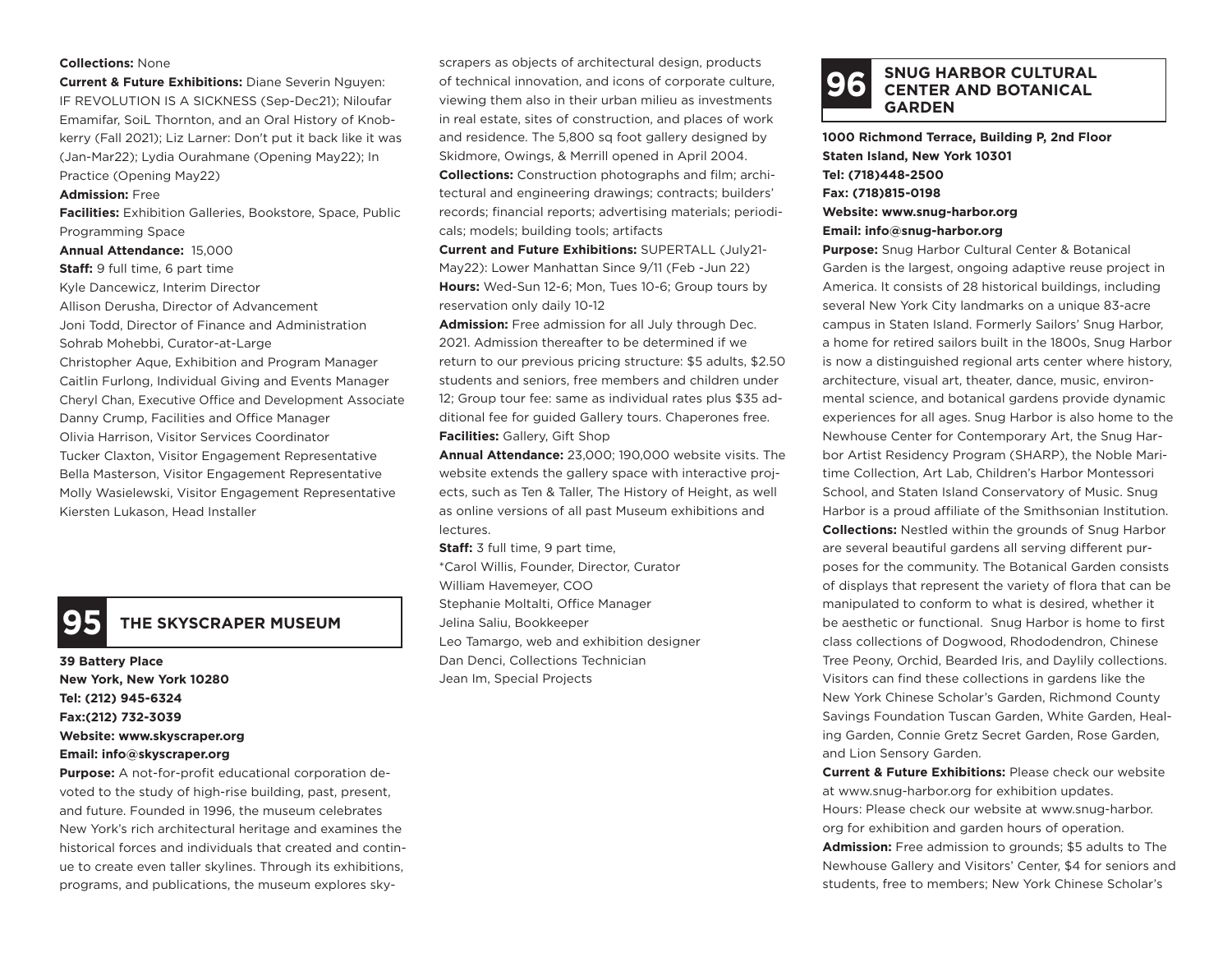Garden (Galleries and Garden passes include admission to Connie Gretz's Secret Garden), \$5 adults, \$4 for members, seniors, students with ID and children under 5 are free (all other gardens are free). See our website for updated hours for The New York Chinese Scholar's Garden which is currently observing its winter schedule and open Oct– Apri Sat – Sun 10-4; Closed Dec 24 & 25. Combo tickets can be purchased as well. Visit our website www.snug-harbor.org for further details. Tour groups and school groups are accommodated through advance reservations by contacting our Education Department at 718-425-3512.

**Facilities:** Free parking on site. Botanical gardens, 28 historical buildings, Music Hall and Veteran's Memorial Hall. The Music Hall is the centerpiece for performing arts at Snug Harbor. Built in 1892, it is the second oldest music hall in the northeast, younger than Carnegie Hall by a few months.

### **Annual Attendance:** 500,000

**Staff:** 25 full time, 22 part time, 300 volunteers \* Jessica Baker Vodoor, President & CEO Martha Neighbors, Vice President of Development & External Affairs

Susannah Abbate, Director of Education & Engagement Larry Anderson, Facilities Site Director Maryellen Donnelly, Director of Operations Jenny Kelly, Director of Business Development Sara Lacey, Director of Finance & Administration Greg Lord, Director of Horticulture Meredith Sladek, Marketing & Communications Manager Melissa West, VP of Curation, Visual & Performing Arts Bill Pepitone, Security and Safety Manager

# **SOUTH STREET 97 SEAPORT MUSEUM**

**Mailing Address: 12 Fulton Street New York, New York 10038 Tel: (212)748-8600 Website: www.southstreetseaportmuseum.org Email: info@seany.org**

**Purpose:** Founded in 1967, the South Street Seaport Museum preserves and interprets the origins and growth of New York City as a world port—a place where goods, labor, and cultures are exchanged through work, commerce, and the interaction of diverse communities. SSSM uses its collections and archives, historic buildings and ships, maritime reference library, and reproduction 19th-century job printing shops to inspire visitors to explore New York's maritime origins. Through interactive exhibits, hands-on educational programs, and unique experiences, the Seaport Museum encourages people of all backgrounds to reflect on our shared maritime heritage at a local, national, and global level. **Collections:** The South Street Seaport Museum's collections consist of over 28,000 works of art and artifacts, and over 55,000 archival materials, documenting the history of New York City's port, from its earliest days in the 17th century until today. The collection includes paintings, drawings, prints and photographs; manuscripts and ephemera; ship models; scrimshaw; and various historic objects related to trade from the seaport district itself, including those from the Fulton Fish Market, the coffee and tea industry, navigational instruments and shipwright tools, historic buildings in lower Manhattan, and letterpress printing and the advertising industry, which supported the growth of New York as a financial powerhouse. In addition to those accessioned artifacts, the Museum holds a maritime reference library and an archival collection of approximately 30,000 ship plans, 18,000 publications, a reference photo archive, and historic documents and ephemera related to the business of the district and downtown New York City, New York-based vessels and shipyards, ocean travel, and general maritime subjects.

**Current & Future Exhibitions:** Ongoing, open with general admission: "South Street and the Rise of New York" at Schermerhorn Row ground floor, 12 Fulton Street; "Millions:, Migrants and Millionaires aboard the Great Liners, 1900-1914" at Schermerhorn Row ground floor, 12 Fulton Street. New exhibitions in the newly renovated historic Thompson Warehouse are slated to open in 2022.

**Ongoing, open during special tours:** "The Architecture of Trade: Schermerhorn Row and The Seaport" at Schermerhorn Row 4th floor galleries, 12 Fulton Street. Additional displays, open with general admission, on board the Museum's tall ship Wavertree and lightship Ambrose at Pier 16.

**Hours:** Museum's ongoing exhibitions, printing demonstrations, and tours of historic ships open Thurs-Sun 11-5 in Jun-Aug; Fri-Sun 11-5 Apr-Oct; Sat-Sun 11-5 Nov-Mar. Sailing and New York Harbor cruises on schooner Pioneer and tugboat W.O. Decker are seasonal, May-Oct. Visit seaportmuseum.org for the latest schedule. **Admission:** Adult \$20; Discounts for Members/Seniors/ Students; Kids 7 and under Free. Admission includes ongoing exhibitions, self-guided and guided tours on lightship Ambrose, and printing demonstrations at Bowne & Co. Printers. Tall ship Wavertree Free for all.

**Facilities:** Exhibition galleries; working 19th-century print shops; educational spaces; museum shop; Pier 16, home to meticulously restored and carefully curated fleet of historic ships: National Historic Landmark 1907 lightship Ambrose and National Register-listed 1885 schooner Pioneer, 1930 tug W.O. Decker, and 1885 cargo ship Wavertree. The surrounding South Street Seaport Historic District has many shops and restaurants. **Staff:** 18 FT

\*Capt. Jonathan Boulware, President and CEO Meg Fellerath, Chief Operating Officer Anna Frenkel, Vice President for External Affairs Laura Norwitz, Senior Director of Program and Education

Martina Caruso, Director of Collections Rob Farfan, Executive Assistant/HR Generalist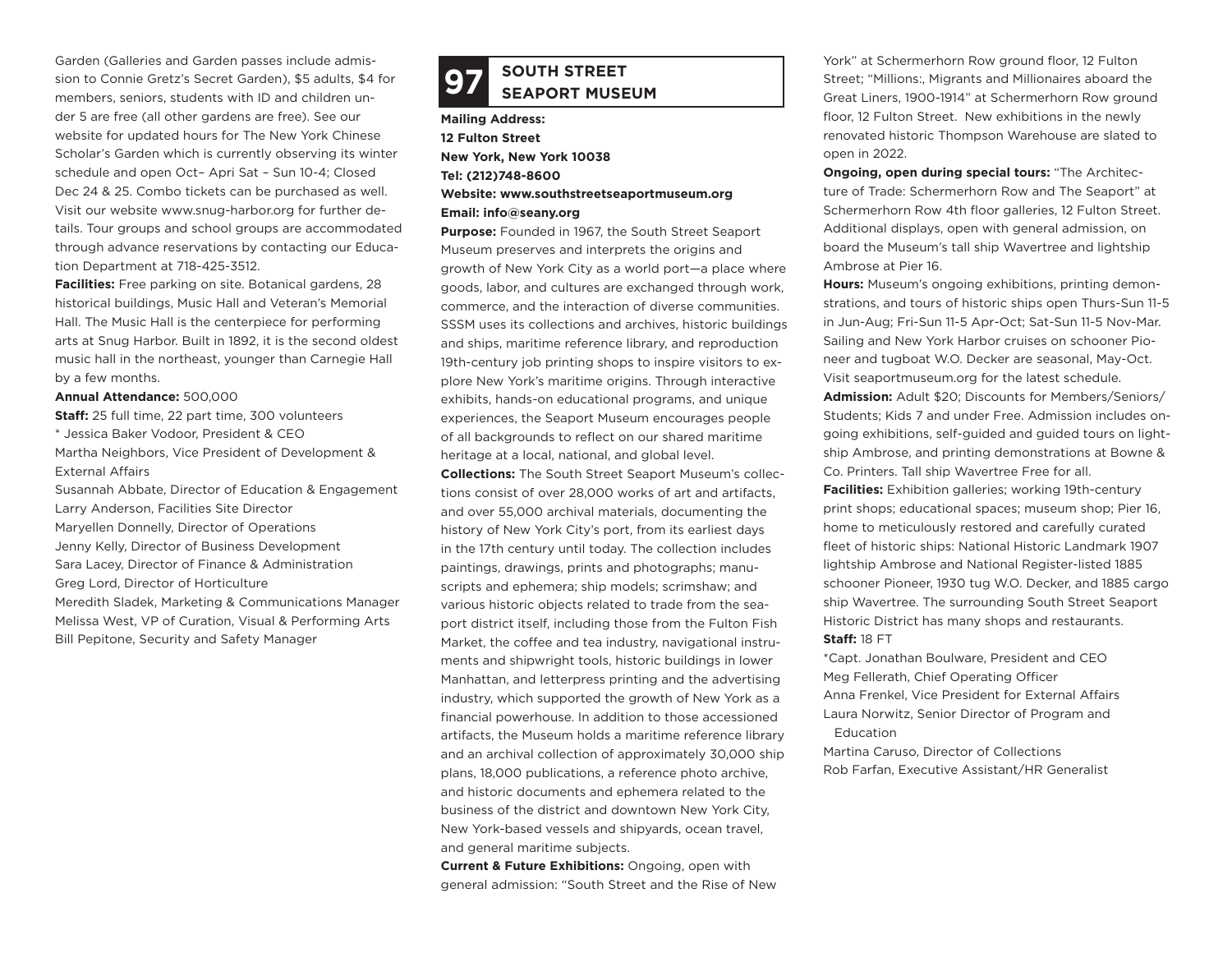**1000 Richmond Terrace Staten Island, New York 10301-1181 Tel: (718)273-2060 Fax: (718)273-2836 Website: sichildrensmuseum.org Email: info@sichildrensmuseum.org**

**Purpose:** To provide thematic Museum learning experiences, primarily for families and children up to age twelve, using interactive exhibits and programs that integrate the arts, sciences and humanities. Programming enables children to gain a better understanding of self, community and environment. It encourages active visitor participation and recognizes a variety of learning styles. It stimulates curiosity, the excitement of discovery, and a spirit of inquiry and exploration. Programming also emphasizes family participation and is accessible to all children, including those with special needs.

**Current & Future Exhibitions:** Big Games, Block Harbor, Bugs and Other Insects, Great Explorations, Garden Terrace (weather permitting), House About It and Green Living Room, Ladder 11, Portia's Playhouse, Sea of Boats (weather permitting), Walk-in Workshop!

**Hours:** Reflect the New York City public school schedule: 11-5 when public schools are open and 10-5 when public schools are closed (including weekends) **Admission:** \$8 one year and older, groups \$4 per student; free, 3-5Wednesday, grandparents all day on Wed **Facilities:** Gift shop, theater, space rental, vending/snack

area, picnic area, parking lot **Annual Attendance:** 220,000

**Staff:** 11 full time, 47 part-time, 200 volunteers \*Dina R. Rosenthal, Executive Director Roxanne Burke, Business Manager Karen Jarmon, Director of Education Renee Wasser, Exhibits Manager Zoe Tirado, Program Development Manager Hayley Augustyne, Visitor Services Manager Jami Kilichowski, Reservationist Jennifer Dudley, Director of External Affairs Michelle Dotson, Membership Associate

### 99 **99** STATEN ISLAND CHILDREN'S MUSEUM **STATEN ISLAND MUSEUM**

**Mailing Address: 1000 Richmond Terrace, Bldg. A Staten Island, New York 10301-1181 Tel: (718)727-1135 Fax: (718)273-5683 Website: www.statenislandmuseum.org**

**Purpose:** Founded in 1881 and celebrating its 140th year, the Staten Island Museum engages visitors with interdisciplinary exhibitions, public programs, and educational activities for all ages. It is the mission of the Staten Island Museum to spark curiosity and generate meaningful shared experiences through natural science, art, and history to deepen understanding of our environment, ourselves, and each other. The original Museum building, near the Staten Island Ferry in St. George (1918), houses the Natural Science collection and is accessible to researchers. Less than two miles down the road on the grounds of the Snug Harbor Cultural Center and Botanical Garden is the flagship location, the Staten Island Museum at Snug Harbor (Building A, 2015). Snug Harbor is an 83-acre campus situated on parkland that is home to several cultural agencies in a unique cluster of 19th century Greek Revival buildings. Plans are in the works to renovate the adjacent building, B, in order to bring all collections with related exhibitions and public programs to the site. **Collections:** Staten Island Museum holdings are organized into three main collections: (1) Natural Sciences, (2) Fine Art, and (3) History Archives & Library, encompassing over a 1,000,000 specimens, works of art, and historic documents. History Adarchives & Library contains more than 1,500 linear feet of records, including 55,000 books, 30,000 periodicals and historical artifacts. The Art Collection dates from ancient to contemporary. The Natural Science Collection is of national significance documenting the bio-diversity of New York City for the past 150 years and includes 500,000 entomological specimens including the largest Cicada collection in North America, 25,000 plant specimens, geological, shell, and archeological specimens from the largest collection of the Native Lenape tribe in the NYC area.

**Current & Future Exhibitions:** Remember the Mastodon

(biodiversity), Jennifer Angus: Magicicada (thru May22); Staten Island SEEN (landscape paintings), Opening the Treasure Box (World Art) and From Farm to City (history). Planned future shows include Yes, And: a survey exhibition of art and artists connected to Staten Island. **Hours:** Wed–Sun 11-5. Closed Thanksgiving, Christmas, New Year's Day, Independence Day

**Admission:** Suggested Admission: \$8 adults, \$5 students/seniors, \$2 children under 12; free for members **Facilities:** Museum Store, auditorium, rental spaces, meeting rooms, wheelchair accessible. History Center and St. George location by appointment only Annual Attendance: 40,000 including off-site programs and exhibitions

**Staff:** 14 full time, 16 part time, 25 volunteers & interns \*Janice Monger, President & CEO \*Pamela Adanim Director of Development Reneé Bushelle, Manager of Visitor Services Rylee Eterginoso, Manager of Programs Gabriella Leone, History Archives Manager Audrey Malachowsky, Registrar, Collections Manager Donna Pagano, Manager of Exhibitions Frank Perkins, Vice President of Facilities Dorothy Pinkston, Vice President of Finance & Administration Rachel Somma, Communications Manager Colleen Evans, Director of Natural Science Interpretation

and Collections

Susan Hogan, Manager of Education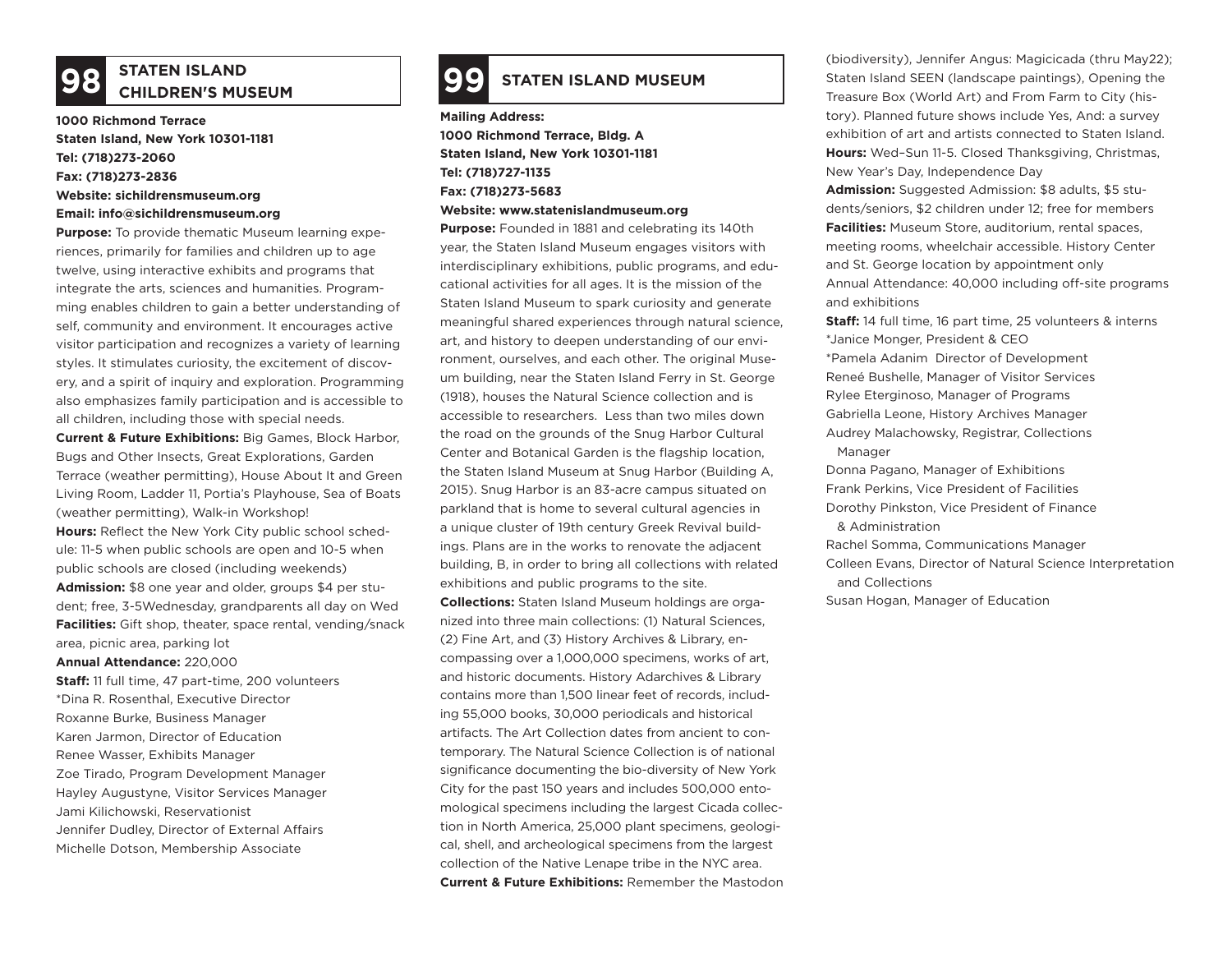# **100** STATEN ISLAND **200LOGICAL SOCIETY**

**614 Broadway**

**Staten Island, New York 10310 Tel: (718) 442-3101 Fax: (718) 981-8711**

**Website: statenislandzoo.org**

### **Email: info@www.statenislandzoo.org**

**Purpose:** Educational/recreational zoological park that maintains a collection of living animals

**Collections:** 345 species of animals

**Current Exhibitions:** Outdoor Leopard Exhibit; Conservation Carousel, African Savannah, newly renovated Aquarium, Tropical Forest, Reptile Wing, Otters, Prairie Dogs, Children's Zoo, Emus, Horse Barn, Petting Zoo, Bald Eagle Exhibit and Sloths

**Hours:** 10-4:45 every day except Thanksgiving, Christmas and New Year's Day

**Admission:** \$10(15-59); \$7 (60 and up), \$6 (3-14), \$3 disabled; Children (2 and under) are free; Members and the general public are free on Wed, 2-4:45. Call 718-442- 3101 for additional information.

### **Facilities:**

### **Annual Attendance:** 125,860

**Staff:** 30 full time, 16 part-time, 250 volunteers \*Kenneth C. Mitchell, Executive Director William J. Frew, Esq., President Staten Island Zoological Society Joseph Romagnolo, Vice President Staten Island Zoological Society Dr. Sarah Kaye, DVM, General Curator Cathy Eser, Supervisor of Menagerie Mark Lamberti, Facilities & Property Manager Jessica Hartmann, Director of Education

### **STATUE OF LIBERTY NATIONAL MONUMENT AND ELLIS ISLAND IMMIGRATION MUSEUM 101**

### **Liberty Island**

New York, New York 10004

**Tel: General Information 10-4 daily, (212)363-3200 Website: www.nps.gov/stli or www.nps.gov/elis Email: stli\_info@nps.gov, stli\_museum@nps.gov, diana\_pardue@nps.gov**

**Purpose:** The National Park Service preserves for posterity and provides for public enjoyment of and education about the "Statue of Liberty Enlightening the World" and Ellis Island. These sites symbolize and commemorate the living reality of Freedom, Democracy and opportunity in the United States. Woven into the history of these sites are the aspirations and contributions of millions of immigrants who made the United States their new home and the nation it is today. Preservation of the Statue of Liberty National Monument encompasses all cultural and natural resources on Liberty and Ellis Islands.

**Collections:** Historical and art objects, archives, oral histories, and archeological collections directly related to the history and prehistory of the Statue of Liberty, Ellis Island and Liberty Island

**Current & Future Exhibitions:** Permanent Exhibitions: Statue of Liberty Museum on Liberty Island; Ellis Island National Museum of Immigration includes exhibits on the history of Ellis Island and US immigration from 1500's to the present.

**Hours:** 9-5; Summer 8:30-6:30. For museum schedule check www.nps.gov/stli. Closed Thanksgiving Day and December 25

**Admission:** No entrance fee, donations encouraged. Boat ticket and crown information Gary Urbanowicz **Facilities:** American Family Immigration History Center, museum exhibits, education center, research library, theaters, Crown Café, Ellis Café, museum stores on both islands, conference room

**Annual Attendance:** 1,556,482 (2021)

**Staff:** 558 full-time staff, 47 part-time staff, 351 volunteers

\*John Piltzecker, Superintendent

\*John Hnedak, Deputy Superintendent

\*Cherie Butler, Deputy Superintendent Operations

Jerry Willis, Public Affairs Specialist \*Diana Pardue, Chief, Museum Services Division Judy Giuriceo, Curator of Exhibits and Media Brent Talbott, Exhibit Specialist Matthew Housch, Librarian/ Archivist Kevin Daley, Photographer Michael Amato, Chief, Interpretation and Education Division Mike Shaver, Supervisor, Ellis Island Interpretation Suzanne McCoy, Supervisor, Liberty Island Interpretation Peter Wong, Education Specialist Christopher Parsons, Chief, Construction Projects Noah Lumsden, Cultural Resources Specialist Ben Hanslin, Chief, Concessions and Special Events Dave Crotty, Chief of Facilities Christopher Kyriakou Captain, US Park Police Eugene Kuziw, Chief of Safety and Emergency Management

# **THE STUDIO MUSEUM**

**144 West 125th Street (between Lenox and Adam Clayton Powell, Jr. Boulevards) New York, New York 10027 (CLOSED FOR CONSTRUCTION) Tel: (212)864-4500 Fax: (212)864-4800 Website: www.studiomuseum.org Email: pr@studiomuseum.org**

**Purpose:** The Studio Museum in Harlem is the nexus for artists of African descent, locally, nationally and internationally, and for work that has been inspired and influenced by Black culture. It is a site for the dynamic exchange of ideas about art and society. Collections: The Museum has been accepting donations since 1968 and began a formal acquisitions program in 1979. The permanent collection includes more than 2,000 paintings, sculptures, watercolors, drawings, pastels, prints, photographs, mixed media works, and installations. These works have been acquired through donation and purchase, and in 2001, the SMH inaugu-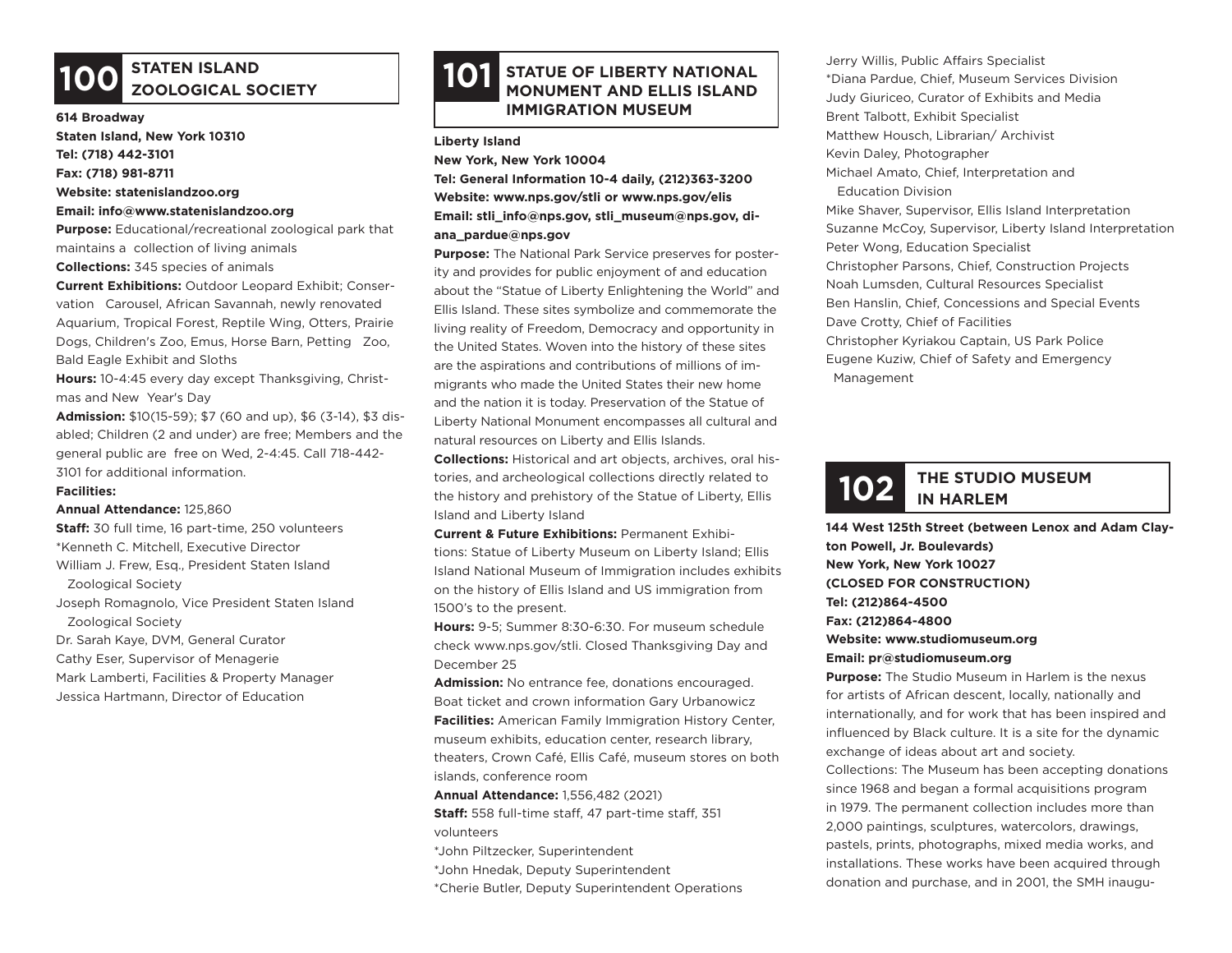rated an Acquisitions Committee that donates funds for purchases to the collection. The collection includes works by artists such as Terry Adkins, Romare Bearden, Robert Colescott, Melvin Edwards, Richard Hunt, Lois Mailou Jones, Jacob Lawrence, Norman Lewis, Betye Saar, Nari Ward, and Hale Woodruff.

**Exhibitions and Events:** The Studio Museum's building at 144 W. 125th Street is closed for construction of our new museum. Our inHarlem initiative presents exhibitions and events at a variety of partner and satellite locations in Harlem. Other programs take place digitally, and at partner locations throughout the city and beyond.

**Current & Future Exhibitions:** Thomas J Price: Witness, in Marcus Garvey Park (thru Sept22)

### **Hours:** n/a

### **Admission:** n/a

**Facilities:** The Studio Museum in Harlem is constructing a new home on Manhattan's West 125th Street, replacing its current facility with a structure designed expressly for its program by architect Sir David Adjaye OBE. The five-story, 82,000-square-foot project will provide the custom-built and expanded facilities, enriched visitor experience and strong architectural presence appropriate to a premier center for contemporary artists of African descent, the principal visual art institution in Harlem and a magnet for visitors from around the world. This new building will include permanent collection galleries, 100 seat auditorium, workshop space, reading room, and an outdoor terrace.

**Annual Attendance:** Building currently closed for construction

**Staff:** 75 full time and part time employees

\*Thelma Golden, Director and Chief Curator

Debra Alligood White, General Counsel and Chief Strategy Officer

Monisha de Quadros, Chief Financial Officer Chakshu Patel, Chief Advancement Officer Sydney Briggs, Director of Collection and Exhibitions Shanta Lawson, Director of Education Daonne Huff, Director of Public Programs & Community Engagement Jodi Hanel, Director of Development

Elizabeth Karp-Evans, Director of Media, Communications & Content

## **103 THE TRINITY MUSEUM**

**Broadway at Wall Street St. Paul's Chapel Broadway at Fulton Street New York, New York 10006 Tel: (212) 602-0800 Fax: (212) 602-0893 Website: www.trinitywallstreet.org**

**Purpose:** Both Trinity Church and St. Paul's Chapel are active sites for worship. They are historical buildings with over 300 years of history from 1766 to 9/11 to present day. The Trinity churchyard is home to the gravesite of Alexander Hamilton and other historic memorials and monuments. The present building is the third on the site, consecrated in 1846 and designed by British-born architect Richard Upjohn in the 19th century Gothic Revival style. George Washington prayed at St. Paul's Chapel after his inauguration as President in 1789. The chapel also played an important role in supporting the NYC community after 9/11. Located a few blocks north of Trinity Church, it is an active site for worship, music concerts, and community outreach. **Collections:** Archival material, photographs, and artifacts representing Trinity's involvement in the religious, political and social history of Lower Manhattan and New York, including 9/11.

**Current & Future Exhibitions:** The Chapel of Remembrance inside St. Paul's Chapel commemorates the events of Sept. 11, 2001. Trinity Church has been recently rejuvenated, with a new stained-glass window to be installed by mid 2022.

**Hours:** Please see trinitywallstreet.org for updates and additional events

### **Trinity Church | Monday-Friday online only;** Trin-

ity Church is open for worship on Sundays. St. Paul's Chapel is open for Compline by Candlelight on Sunday evenings starting on March 13, 2022.

Morning Prayer 8:15, Holy Eucharist 12:05 and Evening Prayer 5:15

Trinity Church | Sundays in person

Holy Eucharist 8am, Family Service 915, Holy Eucharist 11:15 St. Paul's Chapel | Compline by Candlelight 8pm, starting March 13, 2022

**Admission:** Free **Facilities:** Church, churchyard with garden and historic burial ground **Staff:** 30 full-time Patti Walsh, Chief Communications Officer \*Rea Ackerman, Director, Creative Services

# **104 OF AMERICA**

**2 East 79th Street New York, New York 10075 Tel: (212)288-8660 Fax: (212)288-2918 Website: www.ukrainianinstitute.org Email: programs@ukrainianinstitute.org, mail@ukrainianinstitute.org.**

**Purpose:** Founded in 1948 by the Ukrainian-American inventor William Dzus, and since 1955 housed in the Fletcher-Sinclair Mansion, a National Historic Landmark, the purpose of the Ukrainian Institute is to sponsor, promote and encourage awareness, appreciation and interest in art, music, history and culture of Ukraine. **Collections:** Ukrainian and European Art - artwork of Alexander Archipenko, Alexis Gritchenko, Vasyl Bazhaj, Sergei Belik, Timo Svireli, Mykola Zhuravel and other contemporary Ukrainian artists.

**Current and Future Exhibitions:** Art exhibit from the permanent collection of the Institute, The Augustus and Maria Sumyk Archipenko Collection, The Balaban Collection of Modern Art, and Contemporary Ukrainian Art: Vasyl Bazhaj, Sergei Belik, Les Panchyshyn, Petro Smetana, Temo Svirely, Max Vityk, Mykola Zhuravel, Volodymyr Zhuravel; Peripheral Visions: Recent Art by Irenaeus and Dorian Yurchuk (Feb – Mar20); The Fiber Effect (Feb-Mar22)

**Hours:** Tues-Sun 12-6; Groups by appointment only **Admission:** \$8 general public and groups, \$6 seniors, \$4 students

**Facilities:** Event rooms for exhibits, music, lectures and rental spaces, library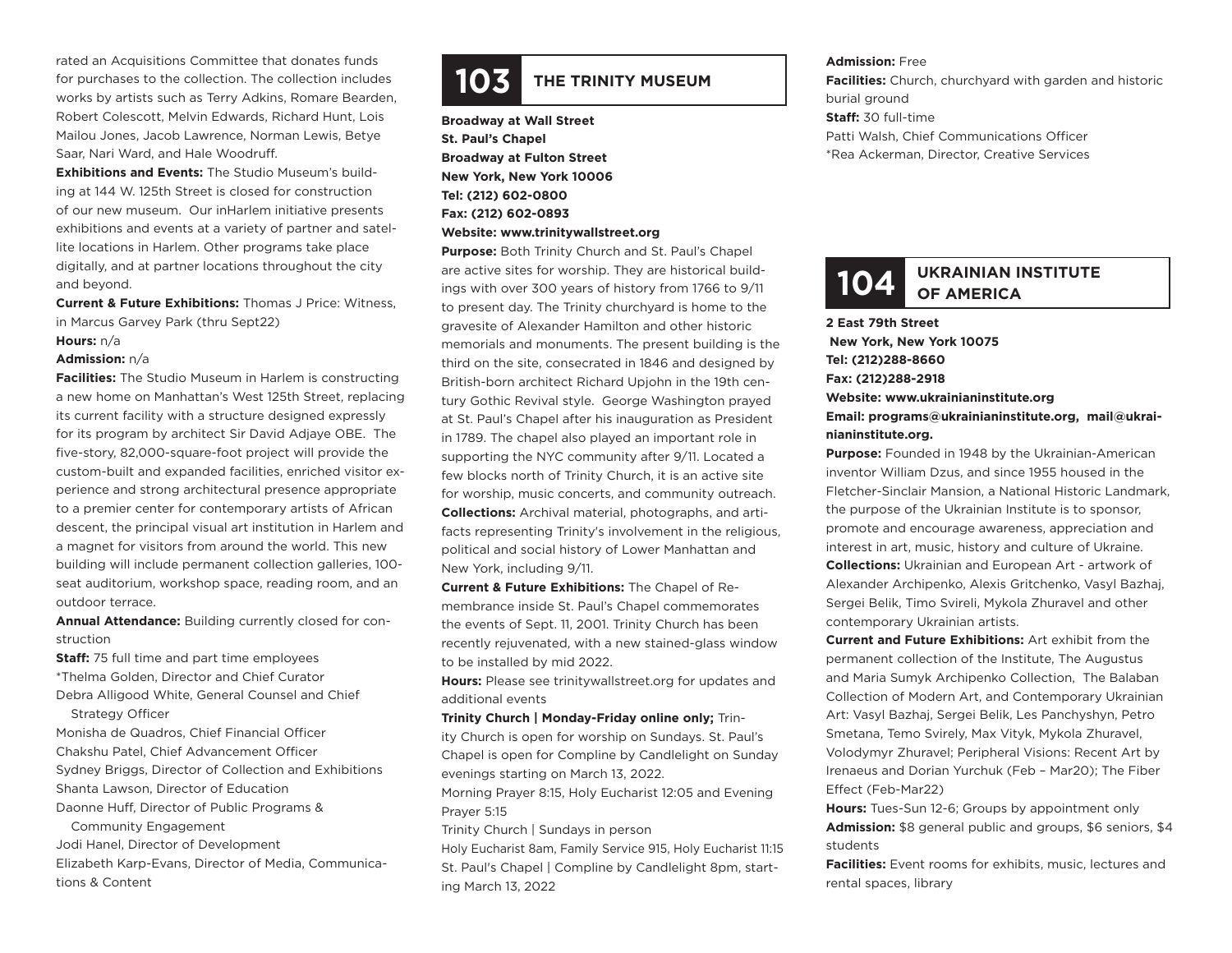**Annual Attendance:** 10,000-12,000 **Staff:**  3 full time, 4 part time, 15-20 volunteers Kathy L. Nalywajko, President \*Walter Hoydysh, Ph.D., Director of Art Programs, Chair of the Program Committee Lydia Zaininger, Executive Director

James Burns, Gardener Phyllis Ger, Tour Guide Gregory Michelson, Caretaker Carine Norvez, Tour Guide

## **105 VOELKER ORTH MUSEUM**

**149-19 38th Avenue Flushing, New York 11354 Tel: (718) 359-6227 Fax: (718) 463-0135 Website: www.vomuseum.org**

**Purpose:** The Voelker Orth Museum, Bird Sanctuary and Victorian Garden, through the experience of an immigrant family's 1890s home, preserves and interprets the cultural and horticultural heritage of Flushing, Queens and adjacent communities to engage their ever-changing populations.

**Collections:** Materials and papers left by the Voelker Orth family form the core of the collection (1880s-1990s) with additional materials related to local social & cultural history of Queens. There is a small collection of fine craft and art drawn from visual artists who have exhibited at the Museum.

**Current and Future Exhibitions:** Amy Cheng paintings (Jun-Jul22); Helaine Sollers paintings (Aug-Oct22) The property is 100ft x 100ft including a Victorian-style garden and a separate structure with a classroom. **Admission:** \$5 suggested donation. Workshops, educational programs and events carry admission fees in the \$3-12 range for most programs **Annual Attendance:** 4,00-5,500

**Staff:** 1 full time, 2 part time, several volunteers \*Deborah Silverfine, Director Angela Tobia Gage, Office Manager Emily Gross, Museum Educator

## **106 WAVE HILL**

**Mailing Address: 675 West 252nd Street Bronx, New York 10471-2899 Tel: (718)549-3200 Fax: (718)884-8952 4900 Independence Avenue, Bronx, New York 10471-2899 Website: www.wavehill.org Email: information@wavehill.org** 

**Purpose:** A 28-acre public garden and cultural center overlooking the Hudson River and Palisades, Wave Hill's mission is to celebrate the artistry and legacy of its gardens and landscapes, to preserve its magnificent views, and to explore human connections to the natural world through programs in horticulture, education and the arts.

**Collections:** Horticultural collections

**Current & Future Exhibitions:** Glyndor Gallery, Winter Workspace 2022: Blanka Amezkua, Deep Pool, Dr. Ayanna Dozier, Caroline Garcia, Dakota Gearhart, Christopher Lin, Jodie Lyn-Kee-Chow, Natalia Nakazawa, Xavier Robles, Amina Ross (Jan–Apr22). Water Scarcity: Perpetual Thirst: Tahir Carl Karmali, Cannupa Hanska Luger, Lucy + Jorge Orta (May–Aug22); What We Leave Behind: Dennis RedMoon Darkeem, Estelle Maisonett, Michael Kelly Williams (Sept–Nov22); American Society of Botanical Artists 25th Annual International (Nov–Dec22). Sunroom Project Space: Kevin Quiles Bonilla, Anina Major (May–Jul22), Krystal DiFronzo, Heidi Norton (Jul–Aug22), Deep Pool, Amina Ross (Sep–Oct22). Wave Hill House: The Nature

of Family Portraits: Destiny Belgrave, Sean-Kierre Lyons, Devin Osorio, Maia Cruz Palileo (Mar–Jul22), Maya Ciarrocchi: Tibbetts Brook (Jul–Dec22).

**Hours:** Mar-Oct, Tues-Sun 10-5:30; Nov-Mar, Tues-Sun 10-4:30; Closed Mon except Memorial Day, Labor Day, Columbus Day; closed Thanksgiving, Christmas, and New Year's Day. Food Service, Shop and Galleries: Tues-Sun 10-4:30

**Admission:** Tue-Sun, \$10 adults, \$6 seniors 65+/students, \$4 children 6-18, free to members and children under 6; free Thu all day. \$2 additional admission Summer Evenings and some special weekends

**Facilities:** Gardens, woodland, greenhouse, food service, picnic area, gift shop, free shuttle to/from train (temporarily halted due to COVID-19), subway and free offsite parking (onsite parking \$13/\$10 Members per vehicle) **Annual Attendance:** 100,900

**Staff:** 44 full time, 20 part time, 53 volunteers \*Karen Meyerhoff, President & Executive Director \*Michele Rossetti, Vice President & Chief Operating **Officer** 

Cathy Deutsch, Director of Horticulture Kimberly Cisneros-Gill, Director of Education Barbara A. Giordano, Director of Development Gabriel de Guzman, Director of Arts \*Elizabeth Harmon, Director of Marketing and Communications Frank Perrone, Director of Facilities and Capital Projects Martha Gellens, Associate Director of Marketing and Communications Carolyn Liv, Director of Corporate Partnerships & Conferences

Laurel Rimmer, Director of Public Programs Robert Oddo, Director of Visitor Services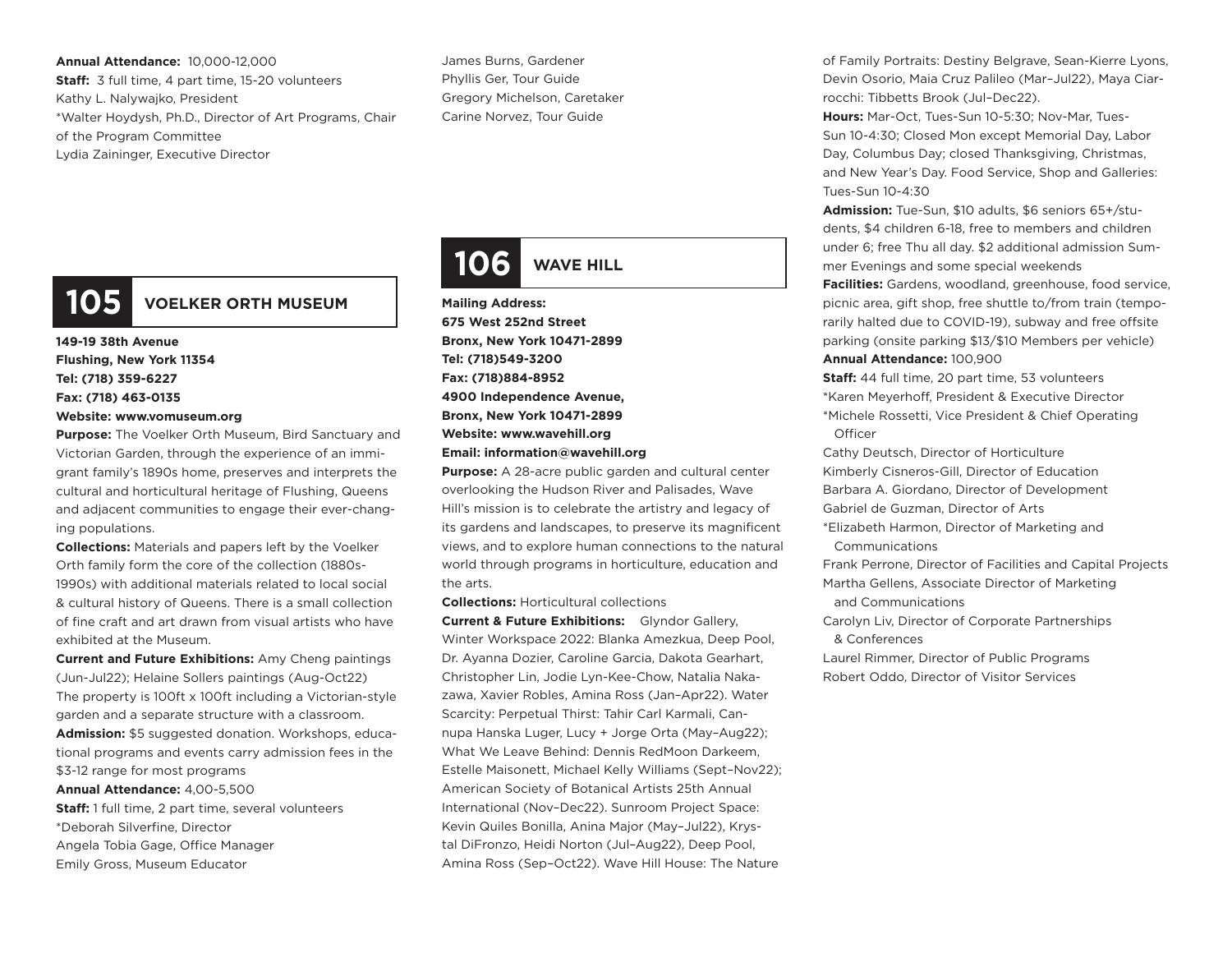

# **107 WHITNEY MUSEUM OF**

### **99 Gansevoort Street**

**New York, New York 10014 Tel: (212)570-3600, (212)570-7720 (groups) Fax: (212)570-1807**

### **Website: www.whitney.org, http://www.whitney.org Email: info@whitney.org**

**Purpose:** The Whitney seeks to be the defining museum of 20th-and 21st-century American art. The museum collects, exhibits, preserves, researches, and interprets art of the United States in the broadest global, historical and interdisciplinary contexts. As the preeminent advocate for American art, it fosters the work of living artists at critical moments in their careers. The Whitney educates a diverse public through direct interaction with artists, often before their work has achieved general acceptance.

**Collections:** The Whitney's collection includes over 22,000 works created by more than 3,000 artists in the United States during the twentieth and twenty-first centuries. These works in all mediums—painting, sculpture, drawing, printmaking, photography, film, video, installation, and new media—serve as a remarkable resource for understanding art history and the creative process of artists in the United States from 1900 to today.

**Current & Future Exhibitions:** Jasper Johns: Mind/Mirror (thru Feb22); Making Knowing: Craft in Art (1960-2019) (thru Feb22); My Barbarian (thru Feb22); Labyrinth of Forms: Women and Abstraction, 1930-1950 (thru Mar22); Jennifer Packer: The Eye is not Satisfied with Seeing (Oct21-Apr22); The Whitney's Collection: Selections from 1900 to 1965 (thru May22); Whitney Biennial 2022: Quiet As It's Kept (Apr-AugSept22); At the Dawn of a New Age: Early Twentieth-Century American Modernism (May22-Jan23); Martine Gutierrez: Supremacy (Sept22-Mar23); Edward Hoppers's New York (Oct22- Mar23); No Existe Un Mundo Poshuracan: Puerto Rican Art in the Wake of Hurricane Maria (Nov22-Apr23) **Hours:** Mon, Wed, Thurs and Sat 10:30-6; Tues closed, Fri 10:30-10.

**Admission:** General admission: \$25. Full-time students and visitors ages 19–25 and 62 & over: \$18. Visitors

under 18 and Whitney members: free. Admission is paywhat-you-wish on Fridays, 7–10

**Facilities:** The new Whitney (with 200,000 square feet) opened to the public on May 1, 2015. Designed by architect Renzo Piano and situated between the High Line and the Hudson River, the building vastly increased the Whitney's exhibition and programming space, providing the first comprehensive view of its unsurpassed collection of modern and contemporary American art. **Restaurants:** Untitled, Studio Café

**Annual Attendance:** 1.2 million approximately **Staff:** 297 full time, 151 part time, 160 volunteers \*Adam D. Weinberg, Alice Pratt Brown Director

Amy Roth, Co-Chief Operating Officer

Idehen Aruede, Co-Chief Operating Officer and Chief Financial Officer

Pamela Besnard, Chief Advancement Officer

Scott Rothkopf, Senior Deputy Director for Programs

 and Nancy and Steve Crown Family Chief Curator Hillary Blass, Associate Director for Human Resources Kathryn Potts, Associate Director, Helena Rubinstein Chair of Education

Carol Mancusi-Ungaro, Melva Bucksbaum Associate Director for Conservation and Research

Christy Putnam, Associate Director for Exhibitions and Collections Management

David Breslin, Richard DeMartini Family Curator and Director of the Collection

Kim Conaty, Steven and Ann Ames Curator of Drawings and Prints

Adrienne Edwards, Engell Speyer Family Curator and Curator of Performance

Barbara Haskell, Curator

Chrissie Iles, Anne and Joel Ehrenkranz Curator Christopher Lew, Nancy and Fred Poses curator Elisabeth Sussman, Curator and Sondra Gilman

Curator of Photography

## **108 WYCKOFF HOUSE MUSEUM**

**5816 Clarendon Road Brooklyn, New York 11203 Tel: (718)629-5400 Email: Melissa@wyckoffmuseum.org**

**Website: www.wyckoffmuseum.org or info@wyckoffmuseum.org**

**Purpose:** The Wyckoff House Museum preserves, interprets, and operates New York City's oldest building and the surrounding one and-a-half acres of park. Through innovate educational and farm-based programs we build cultural and agricultural connections within our community.

**Collections:** Historic House Museum, New York's oldest structure, some furnishings and historic documents **Current and Future Exhibitions:** Tours of the house and public programs

**Hours:** Public hours Fri-Sat, 1-4; Third Sat 11-3. Additional hours for groups. Due to extreme flooding from Hurricane Ida, call for current hours

**Admission:** Suggested donation \$5 adults, \$3 seniors, free children, group rates on website

**Facilities:** 1.5 acres parkland with growing beds, native gardens, flowers, lawn, etc. Historic house with three rooms open to the public. Limited indoor facilities. One restroom onsite. Gift shop. Property rentals for outdoor events only

### **Annual Attendance:** 13,000

**Staff:** 2 full time, 2- time, 5 per diem \*Melissa Branfman, Executive Director Danielle Hilkin, Education & Outreach Director